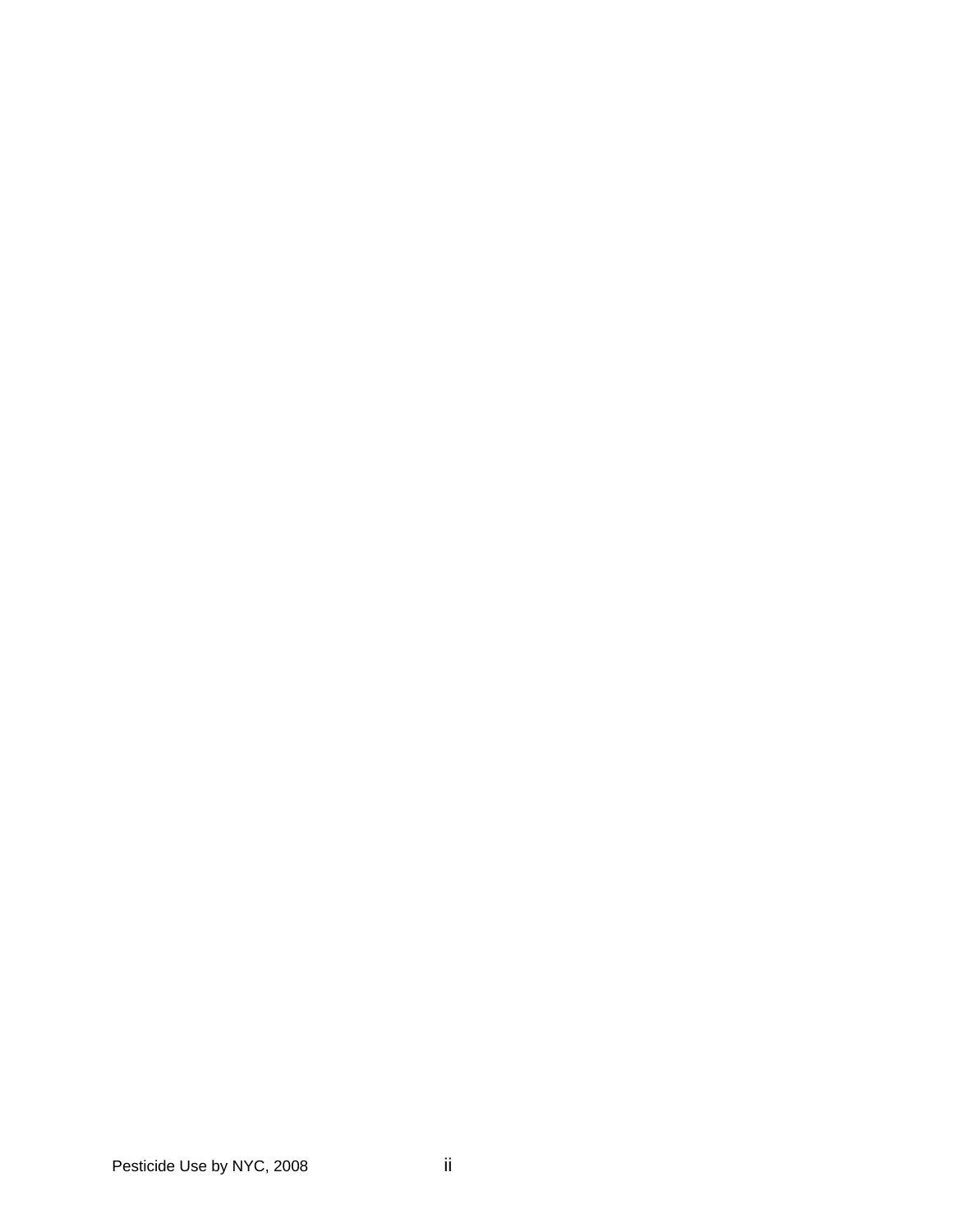# **Contents**

| L.   |                                                                            |  |
|------|----------------------------------------------------------------------------|--|
|      |                                                                            |  |
| III. |                                                                            |  |
| IV.  |                                                                            |  |
|      | А.                                                                         |  |
|      | В.                                                                         |  |
|      | C.                                                                         |  |
|      |                                                                            |  |
|      |                                                                            |  |
|      |                                                                            |  |
|      |                                                                            |  |
|      |                                                                            |  |
|      |                                                                            |  |
|      |                                                                            |  |
|      |                                                                            |  |
|      |                                                                            |  |
|      |                                                                            |  |
|      |                                                                            |  |
|      |                                                                            |  |
|      |                                                                            |  |
|      |                                                                            |  |
|      |                                                                            |  |
|      |                                                                            |  |
|      |                                                                            |  |
|      |                                                                            |  |
|      |                                                                            |  |
|      |                                                                            |  |
|      |                                                                            |  |
|      |                                                                            |  |
|      |                                                                            |  |
|      |                                                                            |  |
|      |                                                                            |  |
|      |                                                                            |  |
|      |                                                                            |  |
|      |                                                                            |  |
|      | Appendix 1: Complete listing of pesticide products used in New York City48 |  |
|      | Appendix 2: Complete listing of pesticide products used by:                |  |
|      |                                                                            |  |
|      |                                                                            |  |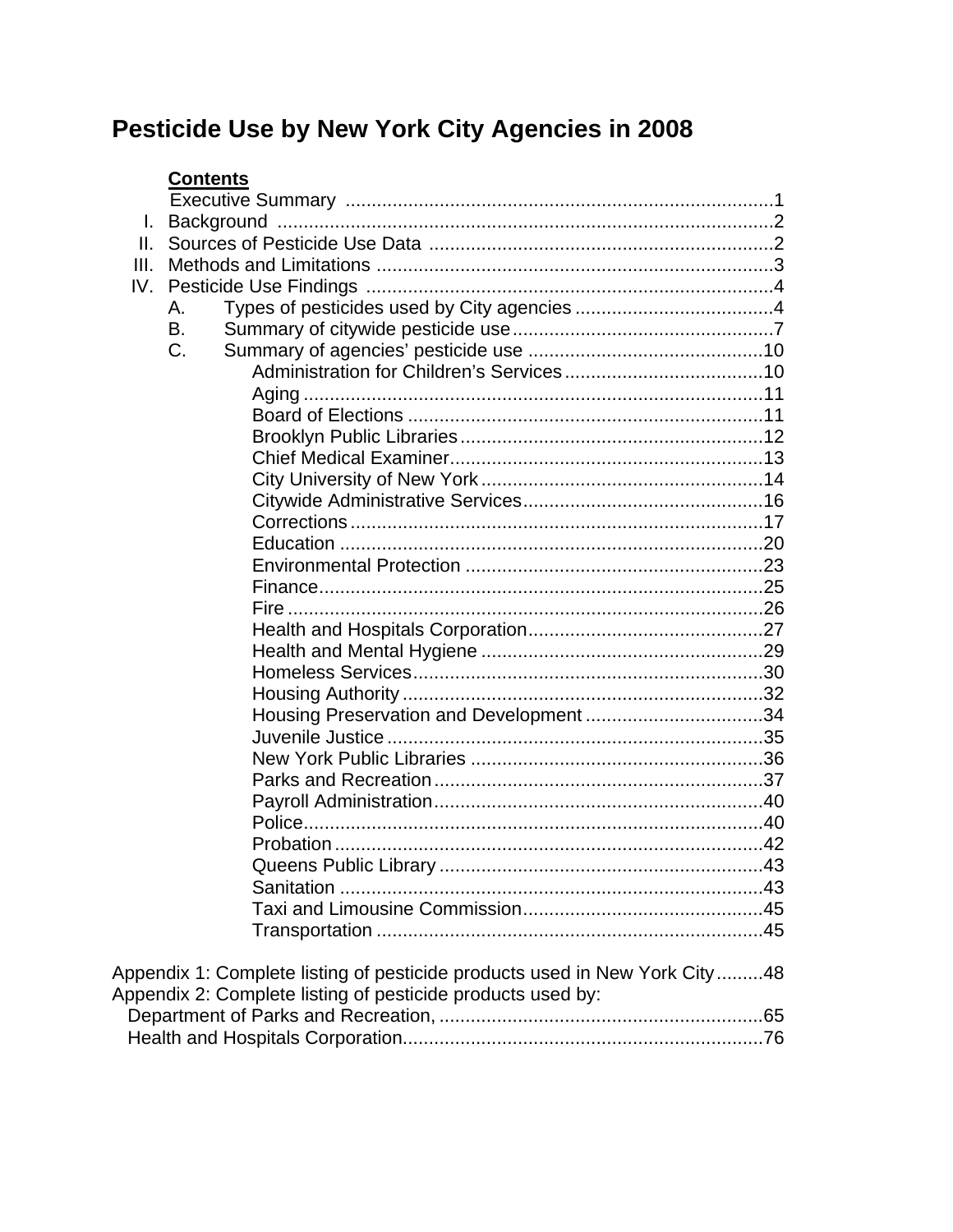# **EXECUTIVE SUMMARY**

Local Law 54 of 2007 requires the New York City Department of Health and Mental Hygiene (DOHMH) to summarize annual City agencies' pesticide use. In 2008, 26 municipal agencies reported to DOHMH their pesticide use in a format that enabled summarization within, and across agencies. This report summarizes pesticides applied on or behalf of agencies on city owned or leased property. Key findings include:

- Pesticides were applied a total of 132,959 times by New York City in 2008. Agencies used a total of 8,908 gallons and 166,103 pounds of pesticides.
- Rodenticides were the most frequently applied type of pesticide, accounting for nearly 52% of all applications.
- Insecticides were the most heavily used type of pesticide, accounting for 69% by volume and 64% by weight of all pesticides used by City agencies.
- New York City agencies are not the only users of pesticides in New York City. Their use accounts for 5% of the total volume of liquid pesticides, and 17% of the total pounds of solid pesticides applied within the five boroughs of New York City.
- Because more agencies reported data electronically this year, the quantities of pesticides used is in 2008 is reported to be greater than in 2007. It is not yet possible to accurately report trends in pesticide use.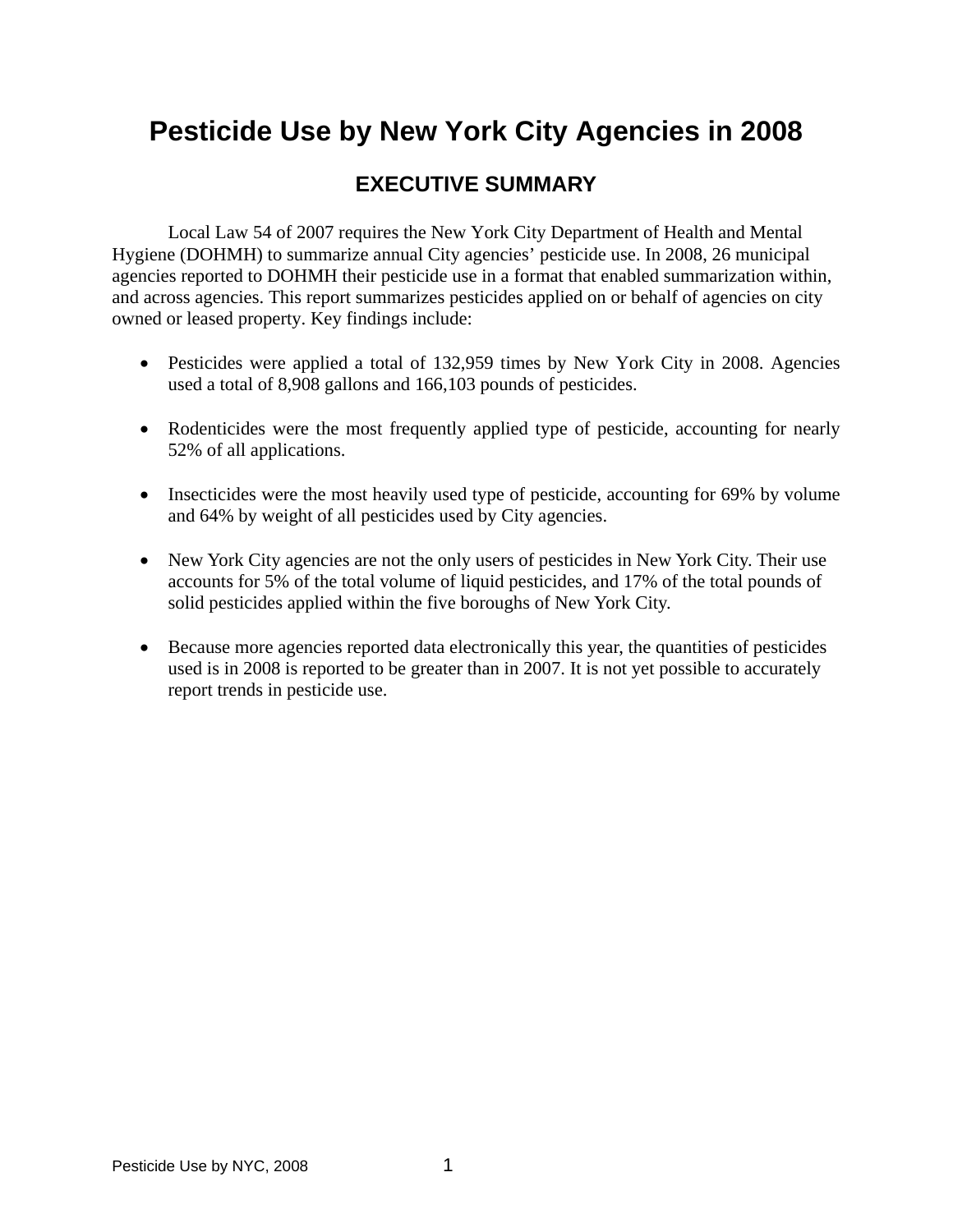# **I. BACKGROUND**

 When Local Law 37 was enacted on May 9, 2005, New York City became the largest municipality in the nation to regulate the use of pesticides on city-owned and leased property. Local Law 37 established new requirements regarding pesticide use on property owned or leased by the City, including the prohibition of certain pesticide products, posting of warning notices prior to pesticide use, and the requirement that agencies report their pesticide use on annual basis. With the enactment of Local Law 37 in May 2005, prohibitions from use were phased in for certain pesticides used by agencies or their contractors on City owned and leased properties. By November, 2005, EPA Toxicity Category 1 (signal word "danger") was prohibited. In May 2006, use of all pesticides classified by the EPA as possible, probable or known human carcinogens ended. And in November 2006, use of all pesticides classified by the State of California's Office of Environmental Health Hazard Assessment as developmental toxins ceased.

 Local Law 37 exempted from prohibition several uses and products that posed little or no risk of human exposure, including rodenticides placed in tamper-proof containers or applied directly into rat burrows or inaccessible areas, containerized insect baits, and certain other types of insecticides such as boric acid, silica, and diatomaceous earth. The New York City Department of Health and Mental Hygiene (DOHMH), under Local Law 37 authorization, further waived from prohibition the use of all insecticide gels containing the ingredients fipronil and hydramethylnon due to their effectiveness and low potential for human exposure. In addition, Local Law 37 empowered DOHMH to consider and grant requests for waivers from prohibition on a case-by-case basis. DOHMH maintains a webpage on Local Law 37 at http://nyc.gov/health/ll37 that includes a list of all waivers granted to agencies.

 In October, 2007 New York City enacted Local Law 54 which requires City agencies to report their pesticide use to DOHMH, and for DOHMH to issue a summary report to the City Council and the Mayor. This is the second annual report and fulfills these requirements. City agencies have made significant improvements since the enactment of Local Law 37 to the quality and delivery of pesticide use data. In 2006, just three agencies provided data in an electronic format that enabled data to be summarized. This year, twenty six agencies reported electronic data.

# **II. SOURCES OF PESTICIDE USE DATA**

 New York City agencies are required to report to DOHMH their pesticide use by February 1 for the preceding calendar year. This report summarizes data received by the Department for pesticides applied during calendar year 2008. All reporting New York City agencies and their contractors provided data to DOHMH in electronic format.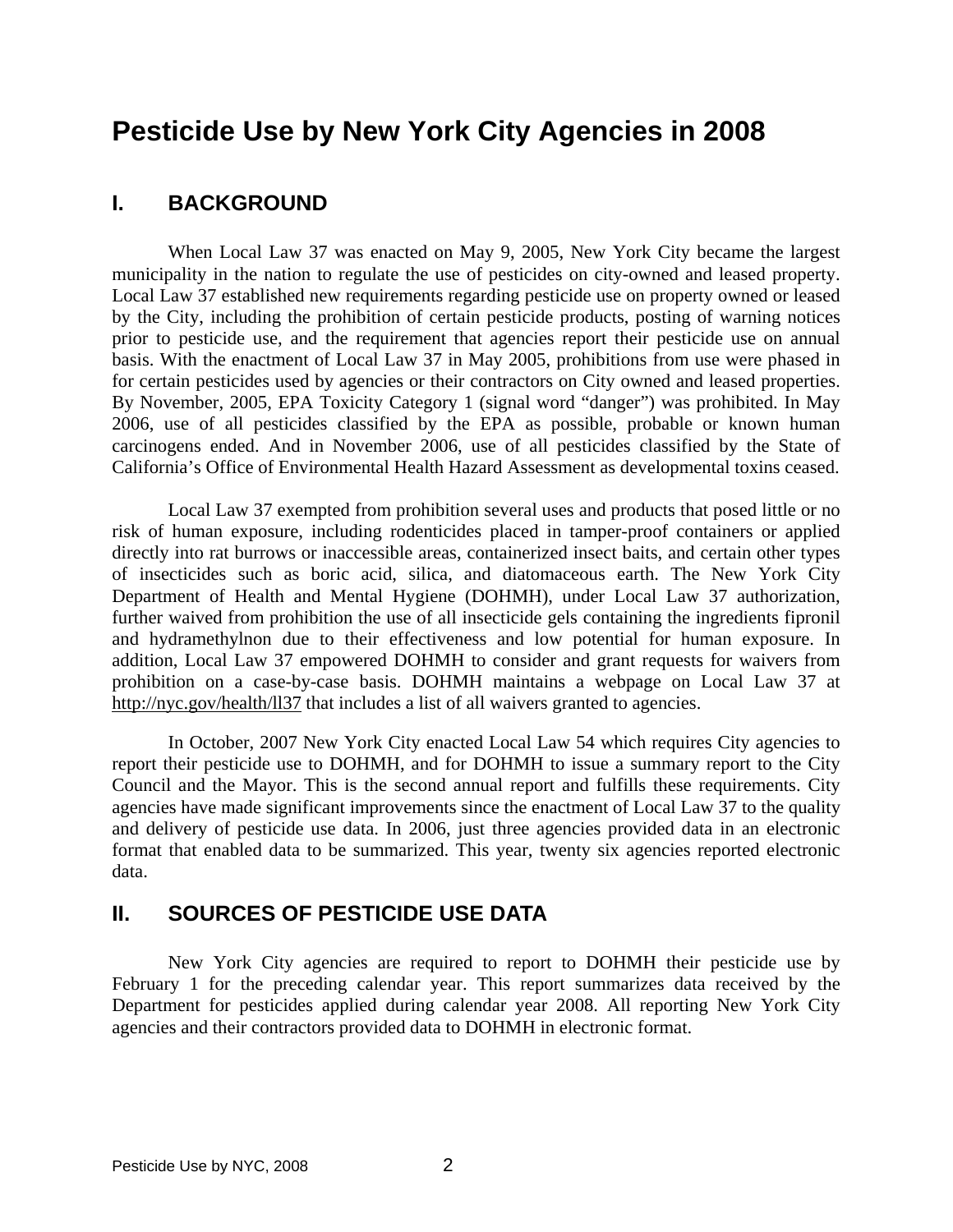DOHMH launched and hosts an electronic reporting tool, the New York Pesticide Use Reporting System (NYCPURS) that all agencies, contractors and licensed pest control applicators can register to use. In August 2008, DOHMH launched the import function of NYCPURS permitting importation of data maintained by other electronic systems. Several agencies that previously reported only paper records have started using NYCPURS to implement electronic reporting.

 Source data for each pesticide application includes the product name, Environmental Protection Agency (EPA) registration number, the quantity used (expressed as either weight or volume), method of application, and the date and location the product was applied. DOHMH utilizes the EPA's pesticide information system to link these data - by registration number - to determine a product's pesticide type and class, toxicity score, and its class and active ingredients. In addition, we linked these data to the EPA Office of Pesticide Programs' List of Chemicals Evaluated for Carcinogenic Potential and the State of California's List of Chemicals Known to the State to Cause Cancer or Reproductive Toxicity, both downloadable at http://nyc.gov/health/ll37.

# **III. METHODS AND LIMITATIONS**

 Data in a variety of electronic formats were imported into a single database, where it was checked for quality, accuracy and validity. Weight and volumetric units were standardized to pounds and gallons, respectively. Each record of data was assigned an agency identifier corresponding to the source agency. Data were analyzed using SQL, Excel and Access. We analyzed data by pesticide type and class, and report total numbers, pounds and gallons of applications for New York City, and by agency on whose behalf the pesticides were applied.

 Where DOHMH was able to evaluate the completeness of these records, it is reported by agency, below. It is still not possible to fully determine whether each agency was able to report each pesticide application. Many agencies depend upon contractors to maintain records of pesticides applied, and may not be certain that the contractors have fully complied with Local Law 37 reporting requirements. There are some obvious gaps in the data:

- Of the City University of New York's many community colleges and universities, just eight reported 2008 pesticide use data
- A review of the 2008 data demonstrates that there is incomplete reporting of pesticides used for disinfection and biocidal purposes, as was the case in 2007. While these pesticides are exempt from Local Law 37's prohibitions and prior notification requirements, they are not exempt from reporting mandates.
- The fomats used were more streamlined for 2008 and we were able to capture more information pertaining to the target organisms of the pesticides applied by agencies.

 Despite the above mentioned limitations, the data captured this year is more complete and more agencies used NYCPURS. We expect to see further improvements in the data over the next year as more agencies fully adopt electronic recordkeeping, migrating existing electronic or paper systems to the NYCPURS system developed by DOHMH for electronic recordkeeping. Additional information about NYCPURS is available at http://nyc.gov/health/ll37.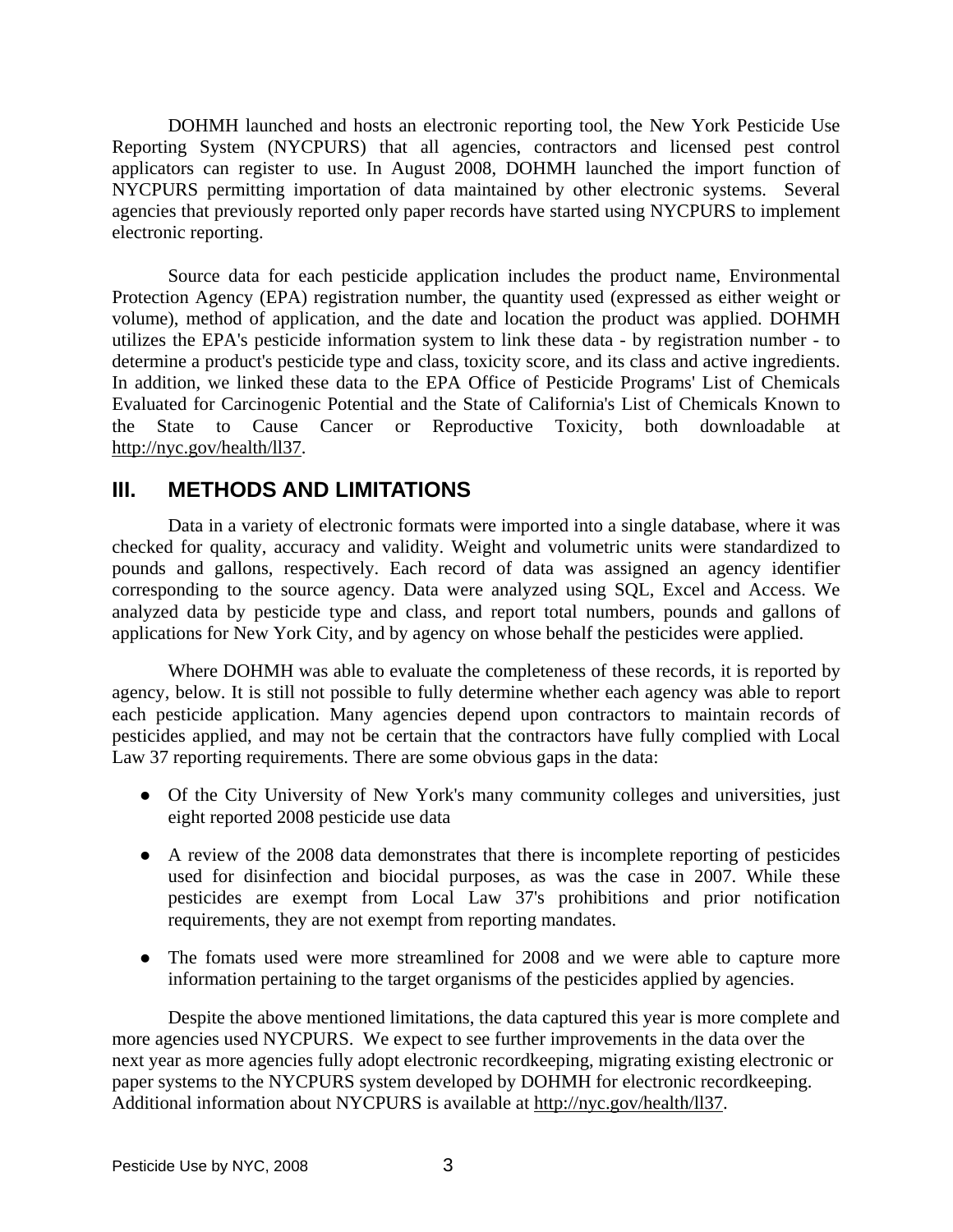# **IV. PESTICIDE USE FINDINGS**

# **A. TYPES OF PESTICIDES USED BY AGENCIES**

 Four main types of pesticides were applied by agencies: rodenticides (products used to kill rodents); insecticides (to kill insects); herbicides (to kill plants) and fungicides (to kill molds and other fungi).

# **Insecticides**

 A total of 6,154 gallons and 106,744 pounds of insecticides were applied by New York City in 2008, accounting for 69.1% by volume, and 64.3% by weight of the total applications. Insecticides used by NYC agencies in 2007 were largely comprised of three classes of products; pyrethrins and pyrethroids, organophosphates and carbamates.

# *Pyrethrins, Pyrethroids, and Synergists*

 Pyrethrins and pyrethroids are less acutely toxic than the organophosphate and carbamate pesticides they have largely replaced. Accidental poisonings from professional applications are very rare, though personal use of aerosol and fogging product formulations have been associated with acute exposures, poisonings and fires. Some pyrethroids may be respiratory allergens for sensitized people, including asthmatics. EPA has classified pyrethrins, their synergists, and several pyrethroids as suspected human carcinogens. Pyrethrins and pyrethroids break down relatively quickly when used outdoors, but persist longer when applied indoors.

 Common pyrethroid active ingredients are cypermethrin, cyfluthrin, esfenvalerate, and deltamethrin. Pyrethrin and pyrethroid products used by agencies in 2008 include Cynoff EC Insecticide®, ULD BP-300 Insecticide®, Demand CS Insecticide®, Tempo SC Insecticide®, Suspend SC Insecticide® and Evercide Residual Insecticide Concentrate 2662®.

 Together, pyrethrins and pyrethroids accounted in 2008 for 95.9% of the total insecticides applied by volume and 2.4% by weight an increase from 89.6% and 1.1% respectively in 2007.

## *Organophosphates and Carbamates*

 Organophosphate and carbamate insecticides both function by inhibiting the neurotransmitter cholinesterase. Until EPA banned their use for most indoor applications in 1999 and 2000, organophosphates were the most heavily used class of insecticides. EPA also allowed the registrations for several carbamates to lapse.

 Common organophospate active ingredients include acephate and trichlofon. Common carbamate active ingredients include propoxur and carbaryl. Organophosphate and carbamate products applied by agencies in 2008 include Orthene PCO Formula II® and Sevin Brand RP4 Carbaryl Insecticide ®.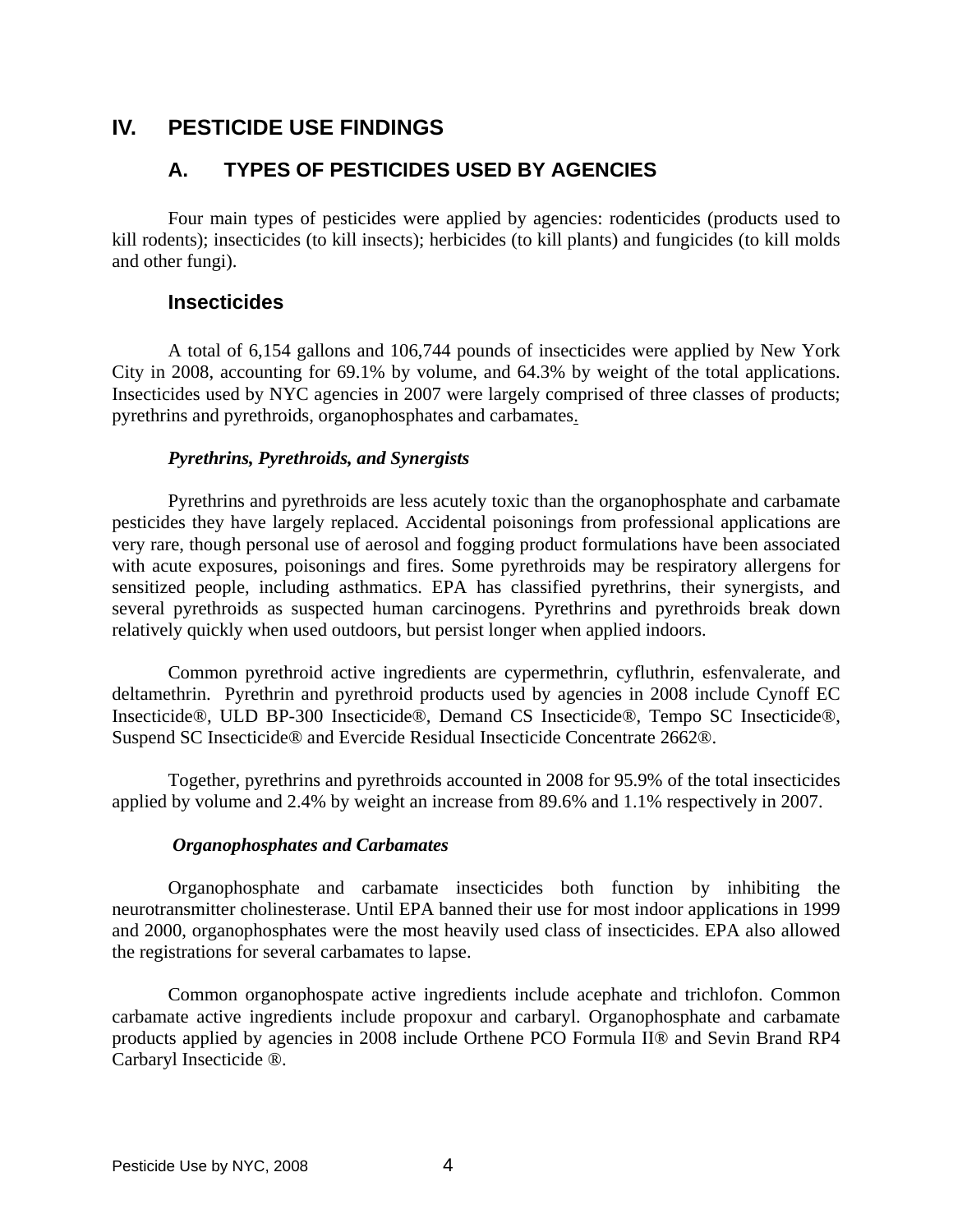Reports submitted by agencies showed that, in 2008, the use of organophosphates and carbamates accounted for just 0.2% of the total insecticides applied by agencies by volume, and 1.0% by weight, remaining a very small percentage of the insecticides used by city agencies.

#### *"Best Management Practices" Insecticides*

 In recent years, several insecticide products have been introduced to the market whose proper use involves little or no potential for human exposure but that have been demonstrated to be highly effective at controlling pests. These products include biological pesticides for mosquito control and gels and baits for cockroach and other insect control.

 Common active ingredients for these products include boric acid, silica gel, diatomeceous earth, the bacteria b*acillus sphaericus* and b*acillus thuringiensis*, hydramethylnon and fipronil, avermectin, and indoxacarb. Some of the products used by agencies for this reporting year were Maxforce Professional Insect Control Roach Killer Bait Gel®, Redzone Bait®, Vectobac CG Biological Larvacide Granules®, Vectolex CG Biological Larvacide®, Avert Prescription Treatment TC 93A Bait®, and DuPont Advion Cockroach Gel Bait®.

 In 2008 2.4% of the total insecticides applied by volume, and 94.4% by weight, were insecticidal dusts, gels and baits, or biological larvicides. Excluding WNV larvicides, the totals equal 50.1% of insecticide products by weight.

#### **Herbicides**

 The herbicides used by New York City agencies in 2008 were used primarily for vegetation control in parks and for the maintenance of highways and street medians. The active ingredients most commonly used in 2008 were glyphosate, dinitroanilines, chlorophenoxyacetic acids and ureas. Herbicides were a major contributor of pesticide use by agencies.

 A total of 1,860 gallons and 9,918 pounds were applied, accounting for 20.9% of total volume and 6.0% of total weight of all pesticides used by agencies in 2008.

#### *Glyphosate*

 The most heavily used herbicides applied as a liquid by agencies were glyphosates in Roundup® products. Glyphosate is a broad-spectrum, non-selective systemic herbicide that can be used throughout the growing season. By itself, the active ingredient glyphosate poses little risk of acute poisonings or chronic health effects and has not been shown to be carcinogenic. Glyphosphate use has increased as agencies have phased out the use of herbicides prohibited under Local Law 37.

#### *Dinitroaniline*

 Dinitroaniline-based herbicides, which are often combined with fertilizers, are used early in the growing season as pre-emergents to prevent full germination and plant growth. They are of low acute toxicity to people, but several dinitroanilines are classified by USEPA as suspected human carcinogens. Dinitroaniline herbicides break down slowly. Common dinitroaniline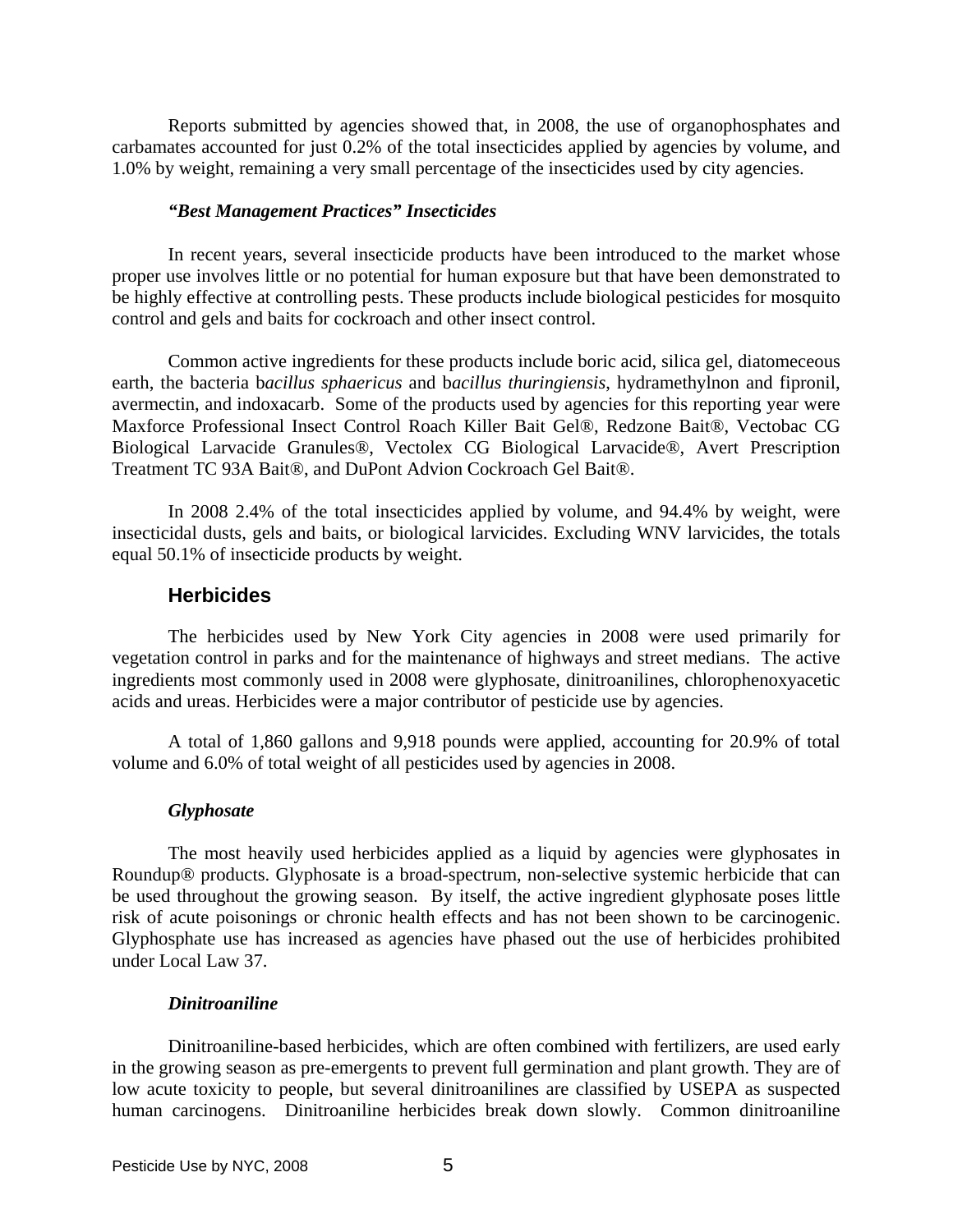active ingredients are pendimethalin, trifluralin, benefin and benfluralin. Common dinitroaniline products used by agencies in 2008 were Pre-M 3.3 EC Turf Herbicide® and Twin Light Professional Trifluralin 5% Granular®.

#### *Chlorophenoxyacetic Acids*

 The chlorophenoxyacetic acid herbicides are a family of related chemicals that are often combined in products. EPA classifies one member of this class of pesticides  $-$  mecroprop-p  $-$  as a suspected carcinogen. Common chlorophenoxyacetic acid active ingredients are 2,4-D, mecoprop (MCPP), mecoprop-p (MCPP-P), dicamba and MCPA. Common chlorophenoxyacetic acid products used by agencies in 2008 were Trimec 937 Herbicide® and Speed Zone Broadleaf Herbicide®

#### *Ureas*

 Like dinitraniline herbicides, urea herbicides are of low acute toxicity but pose chronic risks. Diuron, a urea herbicide among the ten most heavily used herbicides reported in the City in 2002, is classified by the EPA as a likely human carcinogen. Other urea herbicides have been classified as possible human carcinogens. All urea herbicides are highly persistent. Common Urea active ingredients are Diuron and Siduron. Common urea products used by NYC agencies in 2008 were Dupont Oust Extra Herbicide® and The Anderson's Professional Turf Products Crabgrass Preventer 4.7%®.

## **Rodenticides**

 Most rodenticides act as anticoagulants and all are acutely toxic if ingested. Common rodenticide active ingredients are bromodiolone, diphacinone, brodifacuom, zinc phospide and warfarin. Some common rodenticide products used by agencies in 2008 were: Contrac All-Weather Blox®, Generation Mini Blocks®, Weatherblok Bait with Bitrex® and Ditrac All-Weather Blox®.

 In 2008, a total of 76 gallons and 35,664 pounds of rodenticides were applied by City agencies, accounting for 0.8% of all pesticides applied on NYC owned or leased property by volume, and 21.5% by weight.

# **Fungicides**

 Most of the most commonly applied fungicides are classified by EPA as suspected carcinogens. Because many of these fungicides are also highly persistent, with half-lives measured in months and years, the potential for exposure can exist throughout the growing season. Degradation does not necessarily reduce the hazard, because some fungicides also have highly toxic breakdown products. Fungicides were most commonly applied by NYC on golf courses, and these applications are exempt from Local Law 37 prohibitions.

 The active ingredients of fungicides commonly used in NYC in 2008 include: chlorothalonil, thiophanate-methyl, PCNB, iprodione and mancozeb. Common fungicide products applied in 2007 include Echo 720 Agricultural Fungicide®, Aliette WDG Brand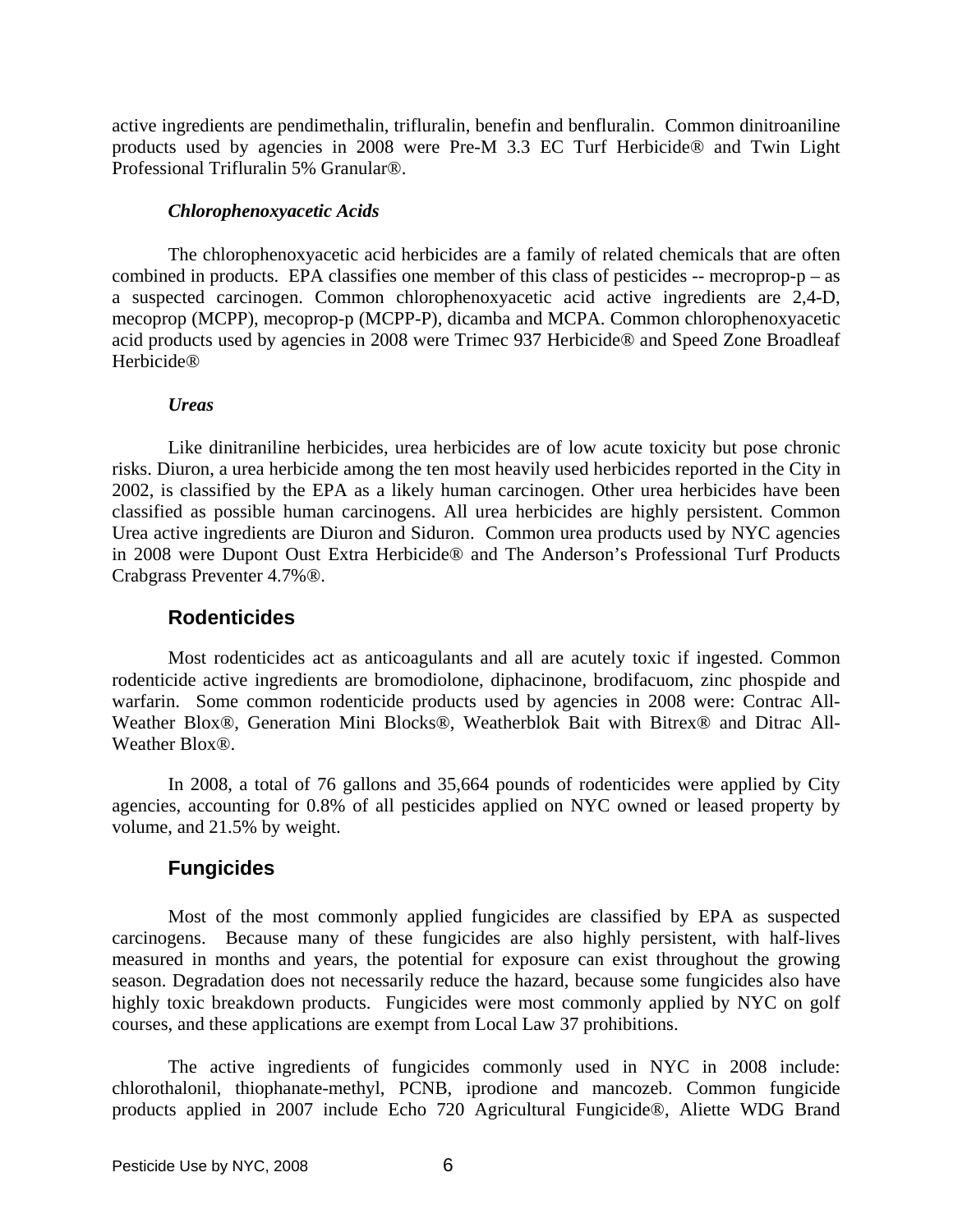Fungicide®, Daconil SDG® and Bayleton 50 Turf and Ornamental Fungicide in Water Soluble Packets®.

 Fungicides are a relatively minor contributor to overall pesticide use by agencies, accounting for 8.6% of the total pesticide applied by volume and 8.3% by weight.

# **B. SUMMARY OF CITYWIDE PESTICIDE USE**

 Pesticide use can be measured and compared in a number of ways. Throughout the remainder of this report, we describe the frequency with which pesticides are applied (how many times a pesticide is used), as well as the quantity of pesticides applied. Quantities for liquid applications are measured as volume in gallons. Quantities for solid applications are measured as weight in pounds. Pesticides were applied a total of 132,959 times by New York City in 2008. The pesticide applied most frequently by New York City was rodenticide. The majority of rodenticides applied by the City of New York is placed directly into rat burrows and poses little risk of exposure to the public. Insecticides were the most heavily used in terms of weight and volume. In 2008, 89% of the insecticides reported by weight were bacterial products designed to kill mosquito larvae in stagnant waters, away from human contact. If we exclude these products, which were used as part of the West Nile Virus control program then 17% of the total pesticide by weight would be due to insecticides. Table 1, below, summarizes these findings. This table, as all others that follow, is sorted in order of descending number of applications.

|                       | <b>Volume</b>  |            | Weight        |            | <b>Times Applied</b> |            |
|-----------------------|----------------|------------|---------------|------------|----------------------|------------|
| <b>Pesticide Type</b> | <b>Gallons</b> | % of Total | <b>Pounds</b> | % of Total | <b>Number</b>        | % of Total |
| 2008                  |                |            |               |            |                      |            |
| Rodenticide           | 76             | 0.8%       | 38.267        | 22.4%      | 75.979               | 47.6%      |
| Insecticide           | 6,332          | 69.7%      | 108.752       | 63.7%      | 78.421               | 49.1%      |
| Herbicide             | 1,860          | 20.5%      | 9,881         | 5.8%       | 4.107                | 2.6%       |
| Fungicide             | 765            | 8.4%       | 13.789        | 8.1%       | 525                  | 0.3%       |
| Other                 | 56             | 0.6%       | 30            | $0.0\%$    | 602                  | 0.4%       |
| <b>Totals</b>         | 9,089          |            | 170,718       |            | 159,634              |            |

**Table 1. Total Applications Reported Applied by NYC Agencies in 2008, by Pesticide Type** 

 Table 2, below lists the ten most frequently used products used for each pesticide type on New York City owned or leased property in 2008. For each, we list the total volume, weight and number of applications, as well as the active ingredient(s), the EPA toxicity category, whether the product is considered by EPA a known, possible or suspect carcinogen, and whether the product is listed by the State of California as a reproductive hazard. For this and subsequent product tables, the toxicity category refers to the EPA's assigned label warning to indicate the degree of acute toxicity from oral, dermal and inhalation exposures on a scale from 1 to 4. Toxicity Category 1 indicates pesticides considered highly toxic and whose label requires the signal word, "Danger –Poison!" and the skull and crossbones symbol. Toxicity Category 2 products are considered moderately toxic and product labels carry the word "Warning!" Toxicity Category 3 products are considered to be slightly toxic while Toxicity 4 products are considered relatively non-toxic. Both toxicity categories 3 and 4 carry the signal word "Caution!" A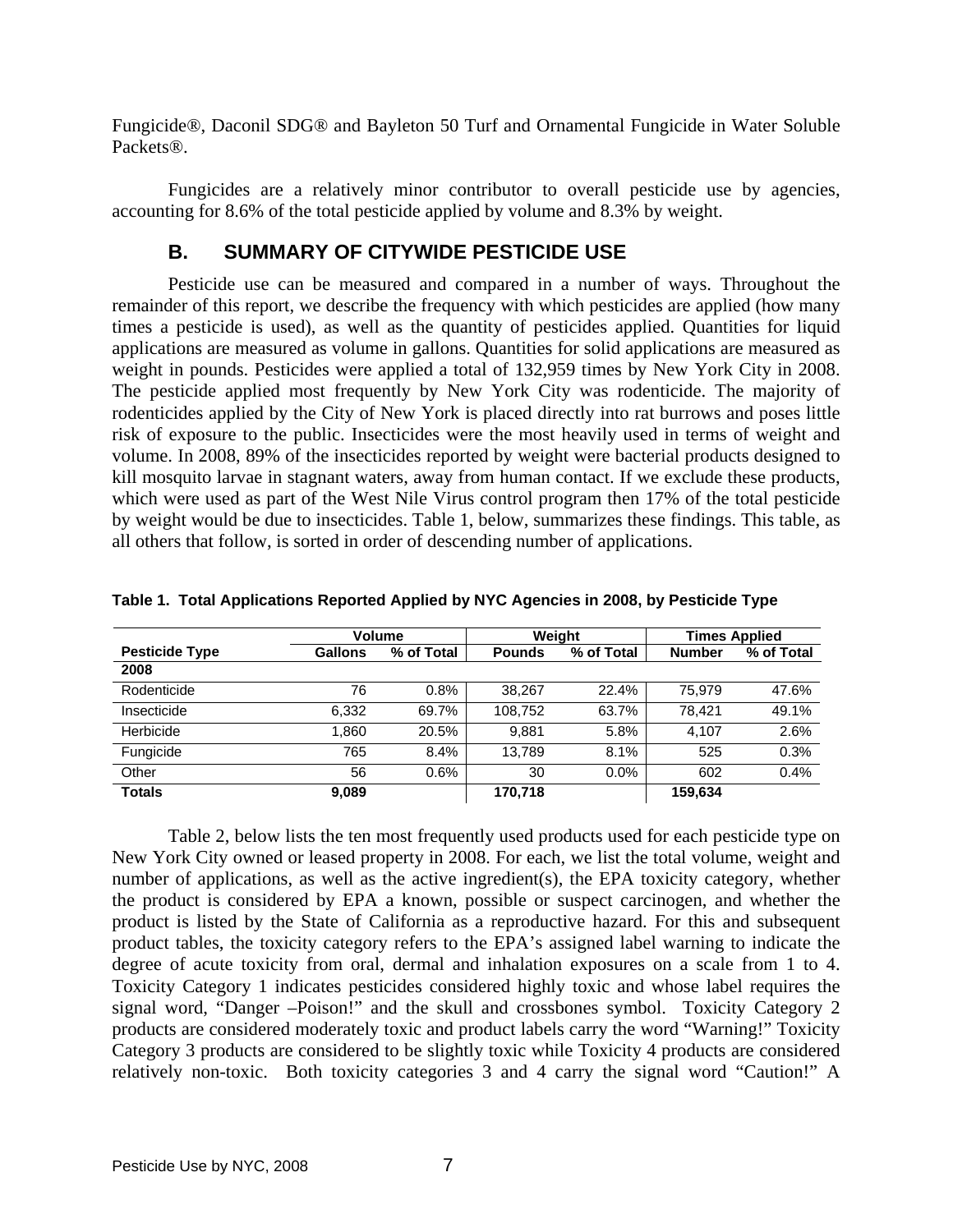complete list of products used by New York City by pesticide class is included in Appendix 1 to this report.

| EPA Reg. #          | <b>EPA Product Name</b>                                                   | <b>Volume</b><br>(Gals) | Weight<br>(Lbs) | No.<br>Appl's. | <b>Active</b><br>Ingredient(s)                                              | <b>EPA</b><br><b>Tox Cat Carcin</b> | <b>EPA</b> | CA<br>Dev.<br>Toxin |
|---------------------|---------------------------------------------------------------------------|-------------------------|-----------------|----------------|-----------------------------------------------------------------------------|-------------------------------------|------------|---------------------|
| <b>Rodenticides</b> |                                                                           |                         |                 |                |                                                                             |                                     |            |                     |
| 100-1055            | <b>WEATHERBLOK BAIT</b><br><b>WITH BITREX</b>                             | 0.02                    | 3,398.61        | 28,698         | Brodifacoum                                                                 | 3                                   | NO         | <b>NO</b>           |
| 100-1050            | TALON-G RODENTICIDE<br><b>BAIT PACK MINI-</b><br>PELLETS WITH BI          | 0.00                    | 4,450.87        | 19,624         | Brodifacoum                                                                 | 3                                   | NO         | NO                  |
| 12455-79            | <b>CONTRAC ALL-</b><br><b>WEATHER BLOX</b>                                | 2.69                    | 7,529.23        | 7,032          | <b>Bromadiolone</b>                                                         | 3                                   | NO         | <b>NO</b>           |
| 12455-86            | CONTRAC<br>RODENTICIDE PLACE<br><b>PAC</b>                                | 55.39                   | 4,592.63        | 5,507          | <b>Bromadiolone</b>                                                         | 3                                   | NO         | NO                  |
| 7173-218            | <b>GENERATION MINI</b><br><b>BLOCKS</b>                                   | 0.05                    | 1,498.59        | 4,138          | Difethialone                                                                | 3                                   | NO         | NO                  |
| 12455-75            | CONTRAC RAT AND<br><b>MOUSE BAIT READY TO</b><br>USE PLACE PAC            | 0.00                    | 1,787.90        | 3,372          | <b>Bromadiolone</b>                                                         | 3                                   | NO.        | NO.                 |
| 12455-80            | DITRAC ALL-WEATHER<br><b>BLOX</b>                                         | 0.00                    | 2,116.50        | 2.070          | Diphacinone                                                                 | 3                                   | <b>NO</b>  | <b>NO</b>           |
| 7173-208            | <b>MAKI RODENTICIDE</b><br><b>BAIT PACKS (PELLETS)</b>                    | 5.47                    | 725.99          | 1.325          | <b>Bromadiolone</b>                                                         | 3                                   | NO         | <b>NO</b>           |
| 12455-56            | <b>DITRAC TRACKING</b><br><b>POWDER</b>                                   | 1.09                    | 9,339.92        | 1,323          | Diphacinone                                                                 | 2                                   | NO         | NO.                 |
| 12455-76            | CONTRAC<br>RODENTICIDE READY<br>TO USE PLACE PAC                          | 0.10                    | 784.82          | 1,191          | <b>Bromadiolone</b>                                                         | 3                                   | NO         | NO.                 |
| <b>Insecticides</b> |                                                                           |                         |                 |                |                                                                             |                                     |            |                     |
| 432-763             | SUSPEND SC<br><b>INSECTICIDE</b>                                          | 3,058.86                | 139.86          | 13,543         | Deltamethrin                                                                | 3                                   | NO         | <b>NO</b>           |
| 432-1318            | <b>MERIT 75 WSP</b>                                                       | 0.04                    | 1,519.71        | 11,810         | Imidacloprid                                                                | 3                                   | NO.        | NO                  |
| 1021-1641           | <b>EVERCIDE RESIDUAL</b><br><b>INSECTICIDE</b><br><b>CONCENTRATE 2662</b> | 106.63                  | 0.62            | 6,490          | Esfenvalerate                                                               | 3                                   | <b>NO</b>  | NO.                 |
| 64405-2             | REDZONE BAIT                                                              | 1.73                    | 1,461.99        | 5,796          | Boric acid                                                                  | 3                                   | <b>NO</b>  | NO                  |
| 73049-20            | <b>VECTOLEX CG</b><br><b>BIOLOGICAL LARVICIDE</b>                         | 0.16                    | 56,432.65       | 4,573          | <b>Bacillus</b><br>sphaericus                                               | 3                                   | NO         | NO                  |
| 432-1460            | <b>MAXFORCE FC ROACH</b><br>KILLER BAIT GEL F.05                          | 0.24                    | 120.94          | 3,903          | Fipronil                                                                    | 3                                   | <b>YES</b> | <b>NO</b>           |
| 67425-14            | ECOPCO ACU                                                                | 140.36                  | 664.94          | 3,589          | Phenylethyl<br>propionate                                                   | 3                                   | <b>NO</b>  | <b>NO</b>           |
| 499-304             | WHITMIRE OPTEM ME<br>PT 600                                               | 50.50                   | 25.35           | 3,589          | Cyfluthrin                                                                  | 3                                   | <b>NO</b>  | NO.                 |
| 73049-19            | <b>VECTOBAC CG</b><br><b>BIOLOGICAL LARVICIDE</b><br><b>GRANULES</b>      | 0.00                    | 38,317.28       | 2,958          | <b>Bacillus</b><br>thuringiensis,<br>subsp. Israelensis,<br>strain AM 65-52 | 3                                   | <b>NO</b>  | NO.                 |

# **Table 2. Ten Most Frequently Applied Pesticide Products by NYC Agencies in 2008 by Type**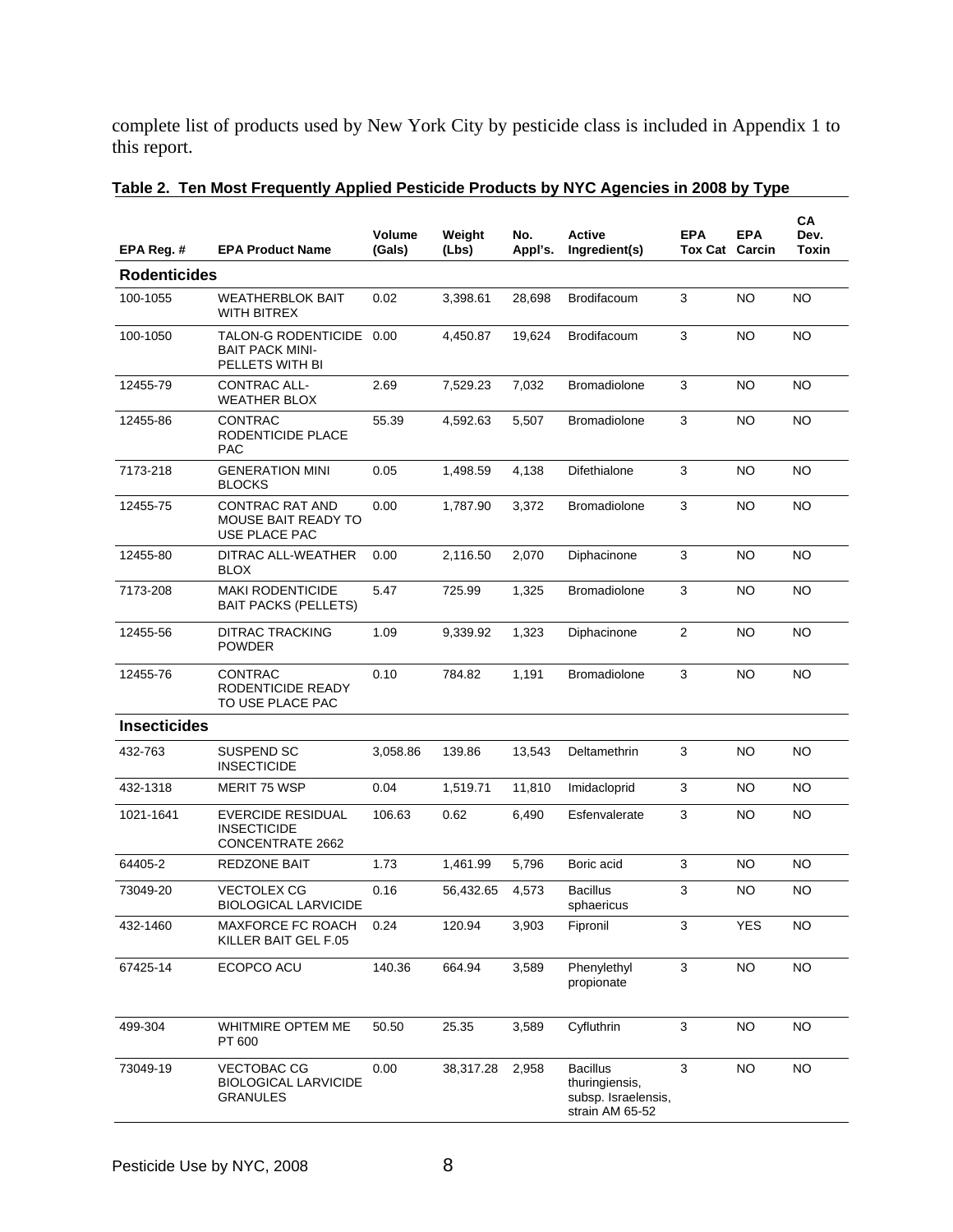| EPA Reg. #        | <b>EPA Product Name</b>                                                                         | <b>Volume</b><br>(Gals) | Weight<br>(Lbs) | No.<br>Appl's. | Active<br>Ingredient(s)                           | <b>EPA</b><br><b>Tox Cat Carcin</b> | <b>EPA</b> | CA<br>Dev.<br>Toxin |
|-------------------|-------------------------------------------------------------------------------------------------|-------------------------|-----------------|----------------|---------------------------------------------------|-------------------------------------|------------|---------------------|
| 499-507           | <b>PRESCRIPTION</b><br><b>TREATMENT BRAND</b><br>ADVANCE COCKROACH<br><b>GEL BAIT RESERVOIR</b> | 0.25                    | 96.51           | 2,590          | Dinotefuran                                       | 3                                   | <b>NO</b>  | NO                  |
| <b>Herbicides</b> |                                                                                                 |                         |                 |                |                                                   |                                     |            |                     |
| 524-475           | ROUNDUP ULTRA<br><b>HERBICIDE</b>                                                               | 554.30                  | 1,154.41        |                | 1,316 Glyphosate,<br>isopropylamine<br>salt       |                                     | $3$ NO     | <b>NO</b>           |
| 228-397           | RIVERDALE VANQUISH<br><b>HERBICIDE</b>                                                          | 92.10                   | 0.00            | 382            | Dicamba,<br>diglycolamine salt                    |                                     | 3 NO       | NO                  |
| 62719-556         | <b>ACCORD XRT II</b>                                                                            | 170.35                  | 0.00            |                | 338 Glyphosate,<br>dimethylammoniu<br>m salt      |                                     | 3 NO       | <b>NO</b>           |
| 241-341           | PENDULUM 3.3 EC<br><b>HERBICIDE</b>                                                             | 230.32                  | 679.06          |                | 334 Pendimethalin                                 |                                     | 3 YES      | <b>NO</b>           |
| 62719-542         | <b>DIMENSION 2EW</b>                                                                            | 30.43                   | 0.00            |                | 265 Dithiopyr                                     |                                     | 2 NO       | <b>NO</b>           |
| 62719-176         | PATHFINDER II                                                                                   | 183.48                  | 0.00            |                | 193 Triclopyr,<br>butoxyethyl ester               |                                     | 3 NO       | ΝO                  |
| 71368-20          | <b>NUFARM CREDIT</b><br><b>HERBICIDE</b>                                                        | 160.43                  | 0.00            |                | 174 Glyphosate,<br>isopropylamine<br>salt         |                                     | 3 NO       | NO                  |
| 352-622           | <b>DUPONT OUST EXTRA</b><br><b>HERBICIDE</b>                                                    | 2.28                    | 0.00            | 141            | Sulfometuron<br>methyl;<br>Metsulfuron-<br>methyl |                                     | 3 NO       | <b>NO</b>           |
| 66222-169         | <b>VEGETATION</b><br><b>MANAGEMENT SFM 75</b>                                                   | 1.27                    | 0.00            |                | 113 Sulfometuron<br>methyl                        |                                     | 3 NO       | NO                  |
| 62719-527         | <b>GARLON 4 ULTRA</b>                                                                           | 49.91                   | 0.00            |                | 97 Triclopyr                                      |                                     | 2 NO       | NO                  |
| <b>Fungicides</b> |                                                                                                 |                         |                 |                |                                                   |                                     |            |                     |
| 100-1093          | <b>HERITAGE FUNGICIDE</b>                                                                       | 0.00                    | 85.73           |                | 50 Azoxystrobin                                   |                                     | 3 NO       | NO                  |
| 50534-202         | DACONIL SDG                                                                                     | 57.50                   | 867.18          | 34             | Chlorothalonil                                    |                                     | 1 YES      | <b>NO</b>           |
| 8622-56           | <b>BIOBROM C-100G</b>                                                                           | 0.00                    | 16.88           |                | 30 2,2-dibromo-3-<br>nitrilopropionamid           | $\mathbf{1}$                        | <b>NO</b>  | <b>NO</b>           |
| 432-942           | <b>BANOL TURF AND</b><br>ORNAMENTAL<br><b>FUNGICIDE</b>                                         | 59.75                   | 26.13           |                | 27 Propamocarb<br>hydrochloride                   |                                     | 3 NO       | NO                  |
| 432-890           | ALIETTE WDG BRAND<br><b>FUNGICIDE</b>                                                           | 0.00                    | 1,201.50        |                | 27 Fosetyl-Al                                     |                                     | 3 NO       | <b>NO</b>           |
| 100-796           | <b>SUBDUE MAXX</b>                                                                              | 38.21                   | 12.44           |                | 21 Mefenoxam                                      |                                     | 3 NO       | NO.                 |
| 432-1360          | <b>BAYLETON 50 TURF</b><br>AND ORNAMENTAL<br><b>FUNGICIDE IN WATER</b>                          | 0.00                    | 237.02          |                | 19 Triadimefon                                    |                                     | 3 YES      | <b>YES</b>          |
| 60063-3           | <b>ECHO 825</b>                                                                                 | 0.00                    | 710.00          |                | 18 Chlorothalonil                                 |                                     | 1 YES      | NO                  |
| 9198-115          | THE ANDERSONS TURF<br>FUNGICIDE WITH 5.0%<br>DACONIL                                            | 0.00                    | 4,855.00        |                | 16 Chlorothalonil                                 |                                     | 1 YES      | NO                  |
| 66222-154         | EQUUS 720 SST                                                                                   | 133.00                  | 0.00            |                | 15 Chlorothalonil                                 |                                     | 2 YES      | NO.                 |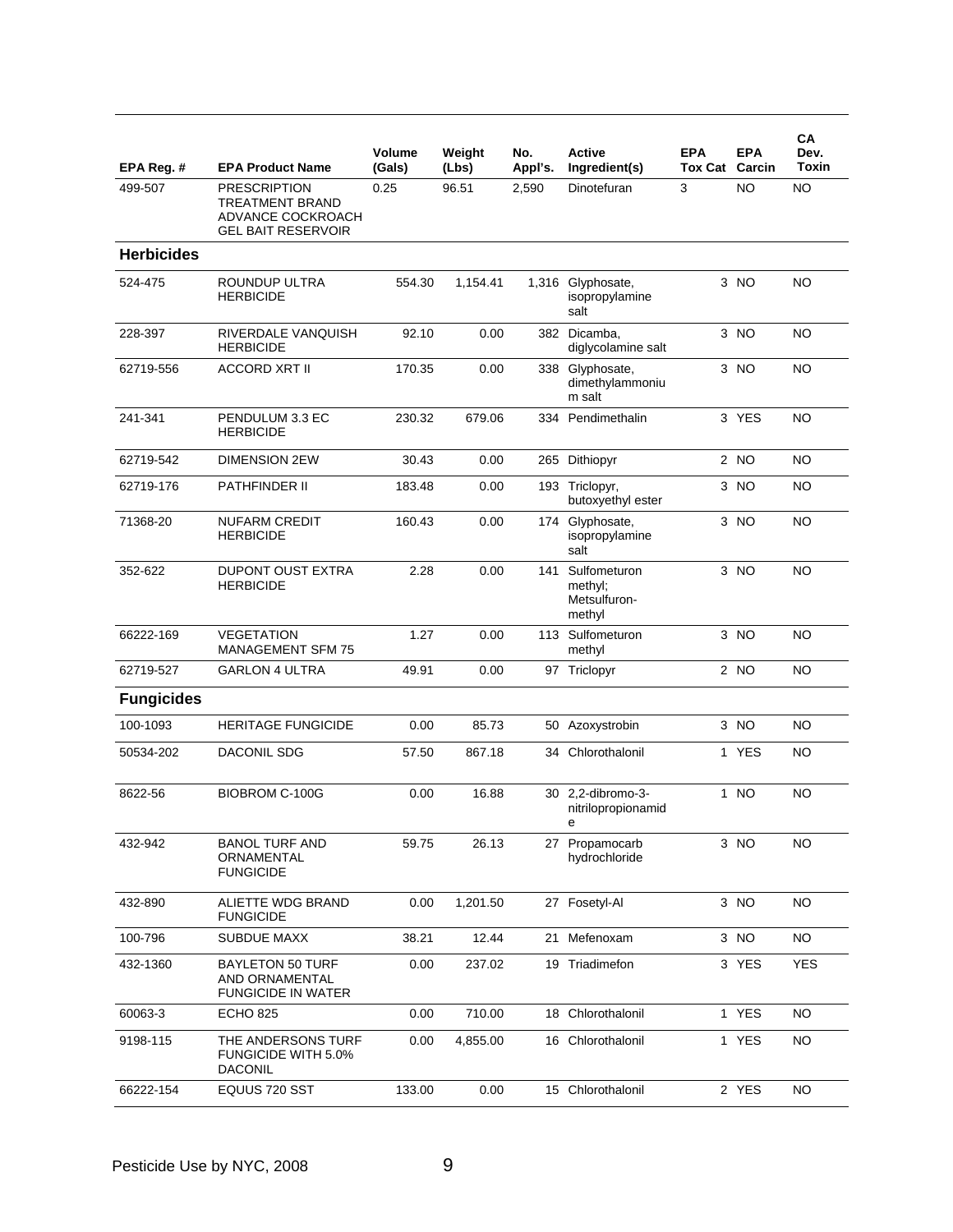| EPA Reg. # | <b>EPA Product Name</b>                                                | Volume<br>(Gals) | Weiaht<br>(Lbs) | No.<br>Appl's. | <b>Active</b><br>Ingredient(s) | <b>EPA</b><br><b>Tox Cat</b> | <b>EPA</b><br>Carcin | CA<br>Dev.<br><b>Toxin</b> |
|------------|------------------------------------------------------------------------|------------------|-----------------|----------------|--------------------------------|------------------------------|----------------------|----------------------------|
| Other      |                                                                        |                  |                 |                |                                |                              |                      |                            |
| 2724-351   | ZOECON RF-259<br><b>EMULSIFIABLE</b><br><b>CONCENTRATE</b>             | 4.14             | 3.81            |                | 448 (7S)-Hydroprene            |                              | 3 NO                 | <b>NO</b>                  |
| 2724-484   | <b>GENTROL AEROSOL</b><br>(FOR PROFESSIONAL<br>USE ONLY)               | 1.95             | 3.13            | 49             | (7S)-Hydroprene                |                              | 3 NO                 | <b>NO</b>                  |
| 2724-476   | <b>ENSTAR II INSECT</b><br><b>GROWTH REGULATOR</b><br>(ENSTAR 5E)      | 0.24             | 0.00            |                | 14 (S)-Kinoprene               |                              | $2$ NO               | <b>NO</b>                  |
| 69117-7    | PINCHER PGR                                                            | 0.02             | 0.00            | 13             | Dikegulac sodium               |                              | 3 <sub>NO</sub>      | <b>NO</b>                  |
| 2724-469   | ZOECON (S)-<br><b>HYDROPRENE ROACH</b><br><b>CONTROL STATION II</b>    | 0.00             | 4.35            | 11             | (7S)-Hydroprene                |                              | $3$ NO               | <b>NO</b>                  |
| 1001-73    | <b>ECOLOGIX</b><br><b>COCKROACH BAIT</b>                               | 0.00             | 5.18            | 11             | Oxypurinol;<br>Xanthine        |                              | 3 NO                 | <b>NO</b>                  |
| 60061-14   | WOOLSEY/Z*SPAR<br><b>SUPER TOX ANTI-</b><br><b>FOULING FINISH B-74</b> | 11.00            | 0.00            | 10             | Copper oxide<br>(ous)          |                              | $2$ NO               | N <sub>O</sub>             |
| 60061-63   | PETTIT MARINE PAINT<br>UNEPOXY STANDARD<br><b>ANTIFOULING B</b>        | 8.00             | 0.00            | 8              | Copper oxide<br>(ous)          |                              | 2 NO                 | <b>NO</b>                  |
| 59639-96   | <b>DISTANCE INSECT</b><br><b>GROWTH REGULATOR</b>                      | 0.08             | 0.00            |                | 7 Pyriproxyfen                 |                              | $3$ NO               | N <sub>O</sub>             |
| 100-1014   | PACLOBUTRAZOL 2SC                                                      | 0.00             | 5.00            |                | 6 Paclobutrazol                |                              | 3 NO                 | <b>NO</b>                  |

# **C. SUMMARY OF AGENCIES' PESTICIDE USE**

 For each reporting agency, we summarize below total pesticide use by pesticide type, followed by a listing of pesticide products used and their total use by reporting City agencies.

# **Administration for Children's Services**

The New York City Administration for Children's Services provides for the protection of New York City's children from abuse and neglect. Along with their community partners, Children's Services provides neighborhood-based services to help ensure children grow up in safe, permanent homes with strong families. The agency contracts for pest control through the city-wide contract administered by DCAS. Table 3 summarizes pesticide use by pesticide type. Table 4 lists all pesticide products used by ACS in 2008.

|                       | Volume  |             | Weiaht        |            | <b>Times Applied</b> |            |  |  |  |  |  |
|-----------------------|---------|-------------|---------------|------------|----------------------|------------|--|--|--|--|--|
| <b>Pesticide Type</b> | Gallons | % of Totall | <b>Pounds</b> | % of Total | <b>Number</b>        | % of Total |  |  |  |  |  |
| Rodenticide           | 0.0     | $0.0\%$     | 66.8          | 75.2%l     | 101                  | 25.4%      |  |  |  |  |  |
| Insecticide           |         | 97.4%       | 22.0          | 24.8%      | 295                  | 74.1%      |  |  |  |  |  |

#### **Table 3: Types of Pesticides Used by ACS in 2008**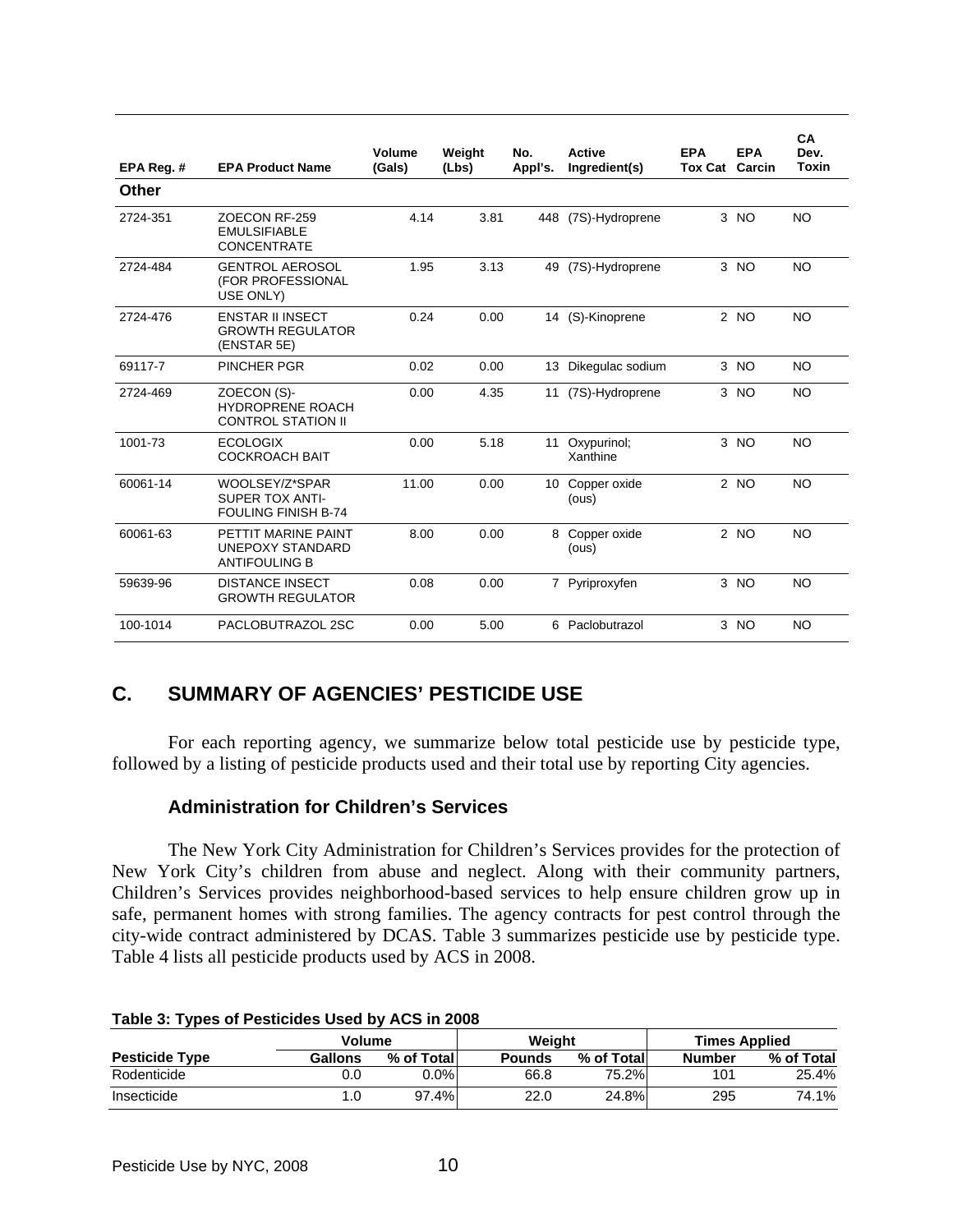| Other         | v.v     | 6% | v.v  | $0.0\%$ |     | 5% |
|---------------|---------|----|------|---------|-----|----|
| <b>Totals</b> | <u></u> |    | 88.8 |         | 398 |    |

| EPA Reg. $#$        | <b>EPA Product Name</b>                                               | Volume<br>(Gals) | Weight<br>(Lbs) | No.<br>Appl's. | <b>Active</b><br>Ingredient(s) | <b>EPA</b><br><b>Tox</b><br>Cat | <b>EPA</b><br>Carci<br>n | <b>CA</b><br>Dev.<br><b>Toxin</b> |
|---------------------|-----------------------------------------------------------------------|------------------|-----------------|----------------|--------------------------------|---------------------------------|--------------------------|-----------------------------------|
| <b>Rodenticides</b> |                                                                       |                  |                 |                |                                |                                 |                          |                                   |
| 12455-79            | <b>CONTRAC ALL-</b><br><b>WEATHER BLOX</b>                            | 0.00             | 32.66           | 36             | <b>Bromadiolone</b>            | 3                               | <b>NO</b>                | <b>NO</b>                         |
| 12455-80            | <b>DITRAC ALL-WEATHER</b><br><b>BLOX</b>                              | 0.00             | 13.81           | 31             | Diphacinone                    | 3                               | <b>NO</b>                | <b>NO</b>                         |
| 12455-76            | <b>CONTRAC</b><br>RODENTICIDE READY<br>TO USE PLACE PAC               | 0.00             | 14.67           | 22             | <b>Bromadiolone</b>            | 3                               | <b>NO</b>                | <b>NO</b>                         |
| 12455-75            | <b>CONTRAC RAT AND</b><br><b>MOUSE BAIT READY</b><br>TO USE PLACE PAC | 0.00             | 3.82            | 6              | <b>Bromadiolone</b>            | 3                               | <b>NO</b>                | <b>NO</b>                         |
| 12455-86            | <b>CONTRAC</b><br>RODENTICIDE PLACE<br><b>PAC</b>                     | 0.00             | 1.83            | 6              | <b>Bromadiolone</b>            | 3                               | <b>NO</b>                | <b>NO</b>                         |
| Other               |                                                                       |                  |                 |                |                                |                                 |                          |                                   |
| 2724-351            | ZOECON RF-259<br><b>EMULSIFIABLE</b><br><b>CONCENTRATE</b>            | 0.03             | 0.00            | 2              | (7S)-Hydroprene                | 3                               | <b>NO</b>                | <b>NO</b>                         |
| <b>Insecticides</b> |                                                                       |                  |                 |                |                                |                                 |                          |                                   |
| 1021-1641           | <b>EVERCIDE RESIDUAL</b><br><b>INSECTICIDE</b><br>CONCENTRATE 2662    | 0.97             | 0.00            | 244            | Esfenvalerate                  | 3                               | <b>NO</b>                | <b>NO</b>                         |
| 499-406             | <b>AVERT PRESCRIPTION</b><br><b>TREATMENT TC 93A</b><br><b>BAIT</b>   | 0.00             | 8.62            | 28             | Avermectin                     | 3                               | <b>NO</b>                | <b>NO</b>                         |
| 499-410             | <b>AVERT PRESCRIPTION</b><br><b>TREATMENT TC 93B</b><br><b>BAIT</b>   | 0.00             | 0.11            | 14             | Avermectin                     | 3                               | <b>NO</b>                | <b>NO</b>                         |
| 67425-14            | ECOPCO ACU                                                            | 0.00             | 12.81           | 5              | Phenylethyl<br>propionate      | 3                               | <b>NO</b>                | <b>NO</b>                         |
| 64405-2             | <b>REDZONE BAIT</b>                                                   | 0.00             | 0.50            | $\overline{4}$ | Boric acid                     | 3                               | <b>NO</b>                | <b>NO</b>                         |

#### **Table 4: Pesticide Products Used by ACS in 2008 by Pesticide Type**

# **Aging**

 The Department for the Aging (DFTA) contracts with non-profit senior service providers to administer 76 different city-owned and city-leased sites, 33 of which engage in food preparation or storage. These facilities are privately operated and contract individually with private vendors for pest control to address typical structural urban pest issues, such as roaches, rodents, and flies. DFTA has provided a list of these service locations and their pest control providers.

# **Board of Elections**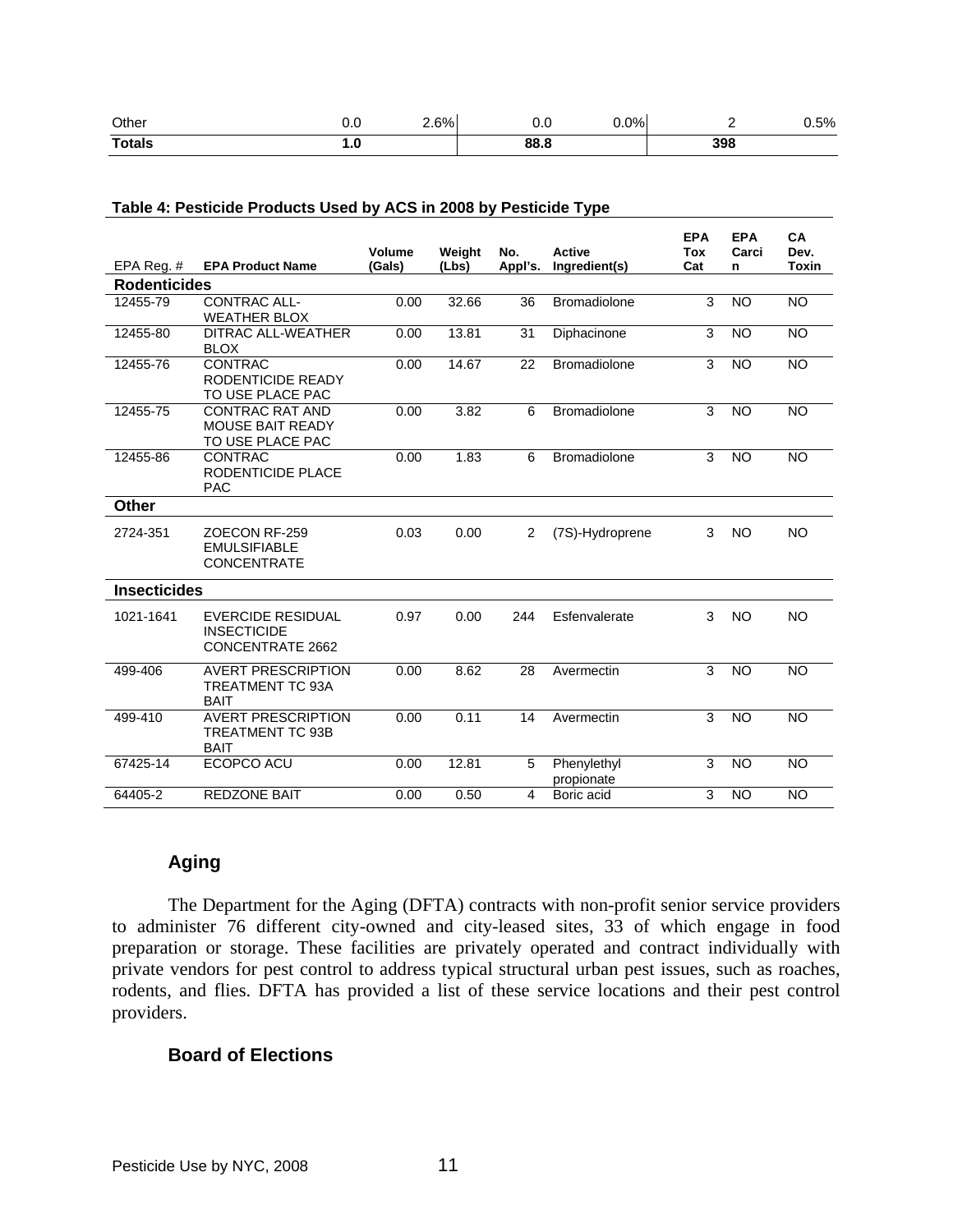The Board of Elections is the administrative body that oversees elections through its staff at its main and five borough offices. The agency contracts for pest control through the city-wide contract administered by DCAS. Table 5 summarizes pesticide use by pesticide type. Table 6 lists all pesticide products used by BOE in 2008.

|                       | <b>Volume</b> |            | Weight        |             | <b>Times Applied</b> |            |  |
|-----------------------|---------------|------------|---------------|-------------|----------------------|------------|--|
| <b>Pesticide Type</b> | Gallons       | % of Total | <b>Pounds</b> | % of Totall | <b>Number</b>        | % of Total |  |
| Rodenticide           | 0.0           | $0.0\%$    | 105.3         | $99.0\%$    | 48                   | 38.7%      |  |
| Insecticide           | 0.6           | 100.0%     |               | 1.0%        | 76                   | 61.3%      |  |
| <b>Totals</b>         | 0.6           |            | 106.3         |             | 124                  |            |  |

#### **Table 5: Types of Pesticides Used by BOE in 2008**

#### **Table 6: Pesticide Products Used by BOE in 2008 by Pesticide Type**

| EPA Reg. #          | <b>EPA Product Name</b>                                               | Volume<br>(Gals) | Weight<br>(Lbs) | No.<br>Appl's. | <b>Active</b><br>Ingredient(s) | <b>EPA</b><br>Tox<br>Cat | <b>EPA</b><br>Carcin | CA<br>Dev.<br>Toxin |
|---------------------|-----------------------------------------------------------------------|------------------|-----------------|----------------|--------------------------------|--------------------------|----------------------|---------------------|
| <b>Rodenticides</b> |                                                                       |                  |                 |                |                                |                          |                      |                     |
| 12455-80            | DITRAC ALL-WEATHER<br><b>BLOX</b>                                     | 0.00             | 92.25           | 21             | Diphacinone                    | 3                        | <b>NO</b>            | <b>NO</b>           |
| 12455-79            | <b>CONTRAC ALL-</b><br><b>WEATHER BLOX</b>                            | 0.00             | 7.88            | 15             | <b>Bromadiolone</b>            | 3                        | <b>NO</b>            | <b>NO</b>           |
| 12455-76            | <b>CONTRAC</b><br>RODENTICIDE READY<br>TO USE PLACE PAC               | 0.00             | 2.16            | 5              | <b>Bromadiolone</b>            | 3                        | <b>NO</b>            | <b>NO</b>           |
| 12455-86            | <b>CONTRAC</b><br>RODENTICIDE PI ACE<br><b>PAC</b>                    | 0.00             | 2.43            | 4              | <b>Bromadiolone</b>            | 3                        | <b>NO</b>            | NO                  |
| 12455-75            | <b>CONTRAC RAT AND</b><br><b>MOUSE BAIT READY TO</b><br>USE PLACE PAC | 0.00             | 0.56            | 3              | <b>Bromadiolone</b>            | 3                        | <b>NO</b>            | <b>NO</b>           |
| <b>Insecticides</b> |                                                                       |                  |                 |                |                                |                          |                      |                     |
| 1021-1641           | <b>EVERCIDE RESIDUAL</b><br><b>INSECTICIDE</b><br>CONCENTRATE 2662    | 0.57             | 0.00            | 66             | Esfenvalerate                  | 3                        | NO.                  | NO.                 |
| 499-410             | <b>AVERT PRESCRIPTION</b><br><b>TREATMENT TC 93B</b><br><b>BAIT</b>   | 0.00             | 0.06            | 5              | Avermectin                     | 3                        | <b>NO</b>            | <b>NO</b>           |
| 67425-14            | ECOPCO ACU                                                            | 0.00             | 0.81            | 4              | Phenylethyl<br>propionate      | 3                        | <b>NO</b>            | <b>NO</b>           |
| 64405-2             | <b>REDZONE BAIT</b>                                                   | 0.00             | 0.19            | 1              | Boric acid                     | 3                        | <b>NO</b>            | <b>NO</b>           |

## **Brooklyn Public Libraries**

The Brooklyn Public Library (BPL) serves Brooklyn's 2.5 million residents, offering thousands of public programs, millions of books and use of more than 850 free Internetaccessible computers at its 66 locations. Contractors are hired for pest management as needed and the major pest infestations are roaches and mice. Table 7 summarizes pesticide use by pesticide type. Table 8 lists all pesticide products used by BPL in 2008.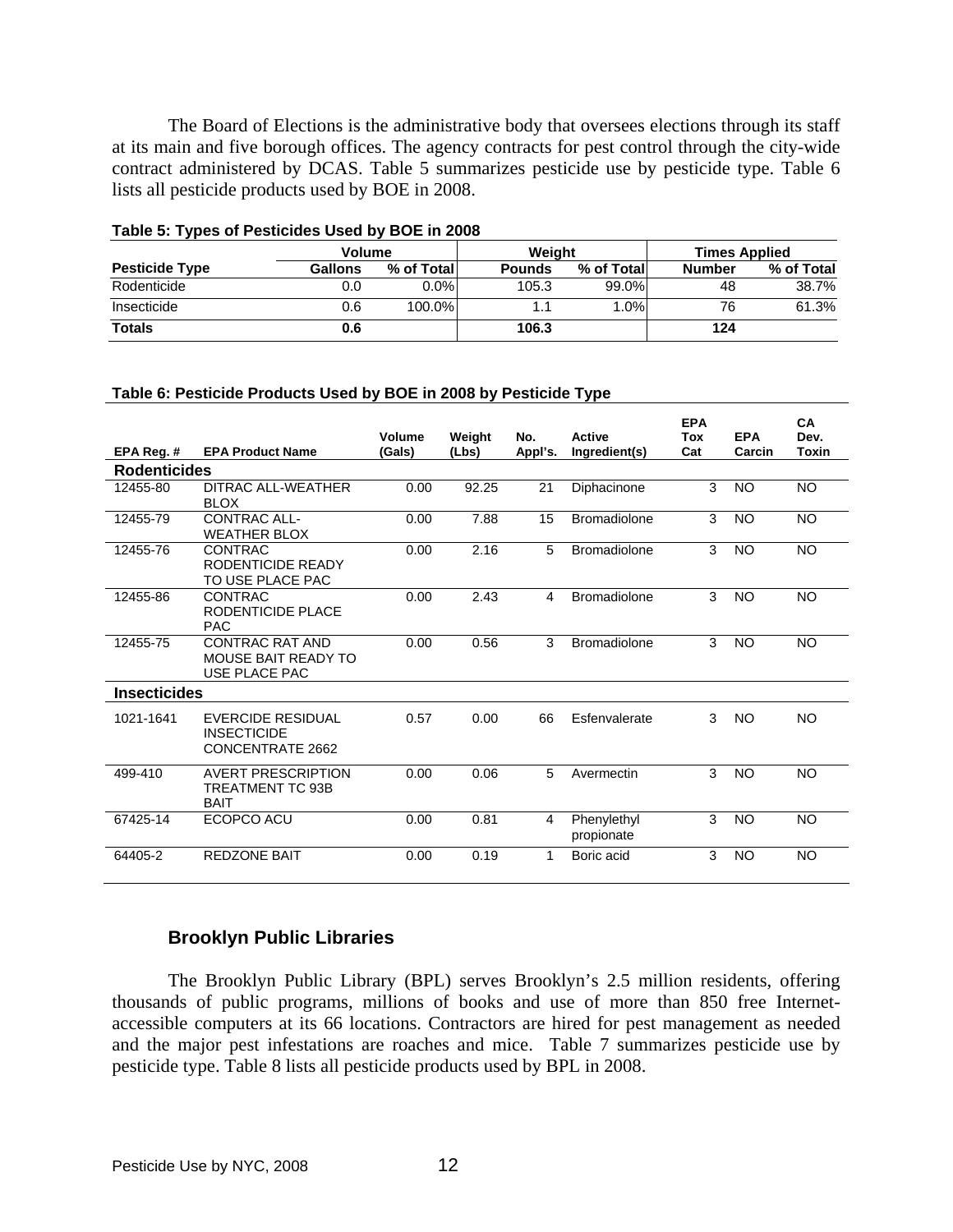#### **Table 7: Types of Pesticides Used by BPL in 2008**

| --                    | <b>Volume</b> |            | Weiaht        |            | <b>Times Applied</b> |            |  |
|-----------------------|---------------|------------|---------------|------------|----------------------|------------|--|
| <b>Pesticide Type</b> | Gallons       | % of Total | <b>Pounds</b> | % of Total | <b>Number</b>        | % of Total |  |
| Rodenticide           | 0.0           | $0.0\%$    | 5.5           | 89.4%      |                      | 42.9%      |  |
| Insecticide           | 0.0           | $0.0\%$    | 0.7           | 10.6%      |                      | 57.1%      |  |
| <b>Totals</b>         | 0.0           |            | 6.2           |            | 14                   |            |  |

### **Table 8: Pesticide Products Used by BPL in 2008 by Pesticide Type**

| EPA Reg. #          | <b>EPA Product Name</b>                                                                                 | Volume<br>(Gals) | Weight<br>(Lbs) | No.<br>Appl's. | Active<br>Ingredient(s) | <b>EPA</b><br>Tox<br>Cat | <b>EPA</b><br>Carcin | CА<br>Dev.<br>Toxin |
|---------------------|---------------------------------------------------------------------------------------------------------|------------------|-----------------|----------------|-------------------------|--------------------------|----------------------|---------------------|
| <b>Rodenticides</b> |                                                                                                         |                  |                 |                |                         |                          |                      |                     |
| 12455-79            | <b>CONTRAC ALL-</b><br><b>WEATHER BLOX</b>                                                              | 0.00             | 3.50            | 5              | <b>Bromadiolone</b>     | 3                        | NO                   | <b>NO</b>           |
| 12455-89            | FINAL ALL-WEATHER<br><b>BLOX</b>                                                                        | 0.00             | 2.00            | 1              | <b>Brodifacoum</b>      | 3                        | NO                   | <b>NO</b>           |
| <b>Insecticides</b> |                                                                                                         |                  |                 |                |                         |                          |                      |                     |
| 432-1255            | <b>MAXFORCE GRANULAR</b><br><b>INSECT BAIT</b>                                                          | 0.00             | 0.24            | 6              | Hydramethylnon          | 3                        | <b>YES</b>           | <b>YES</b>          |
| 499-500             | <b>PRESCRIPTION</b><br>TREATMENT BRAND<br><b>ADVANCE</b><br><b>COMPRESSED TERMITE</b><br><b>BAIT II</b> | 0.00             | 0.41            | 2              | Diflubenzuron           | 3                        | NO                   | <b>NO</b>           |

## **Chief Medical Examiner**

The Office of Chief Medical Examiner (OCME) is responsible for investigating deaths in unusual circumstances, where an application for cremation is made, provides additional forensic services to support criminal investigations and manages all functions of the City mortuary. The agency contracts for pest control through the city-wide contract administered by DCAS. Table 9 summarizes pesticide use by pesticide type. Table 10 lists all pesticide products used by OCME in 2008.

#### **Table 9: Types of Pesticides Used by OCME in 2008**

|                       |         | <b>Volume</b> |               | Weight     | <b>Times Applied</b> |            |  |
|-----------------------|---------|---------------|---------------|------------|----------------------|------------|--|
| <b>Pesticide Type</b> | Gallons | % of Total    | <b>Pounds</b> | % of Total | <b>Number</b>        | % of Total |  |
| Rodenticide           | 0.0     | $0.0\%$       | 24.5          | 39.7%      | 26                   | 12.1%      |  |
| Insecticide           | 2.7     | 100.0%        | 37.3          | 60.3%      | 188                  | 87.9%      |  |
| <b>Totals</b>         | 2.7     |               | 61.8          |            | 214                  |            |  |

#### **Table 10: Pesticide Products Used by OCME in 2008**

| EPA Reg.#           | <b>EPA Product Name</b>             | <b>Volume</b><br>(Gals) | Weight<br>(Lbs) | No.<br>Appl's. | Active<br>Ingredient(s) | <b>EPA</b><br>Tox<br>Cat | <b>EPA</b><br>Carcin | CА<br>Dev.<br>Toxin |
|---------------------|-------------------------------------|-------------------------|-----------------|----------------|-------------------------|--------------------------|----------------------|---------------------|
| <b>Rodenticides</b> |                                     |                         |                 |                |                         |                          |                      |                     |
| 12455-79            | CONTRAC ALL-<br><b>WEATHER BLOX</b> | 0.00                    | 16.88           | 13             | <b>Bromadiolone</b>     | ર                        | NO                   | NO                  |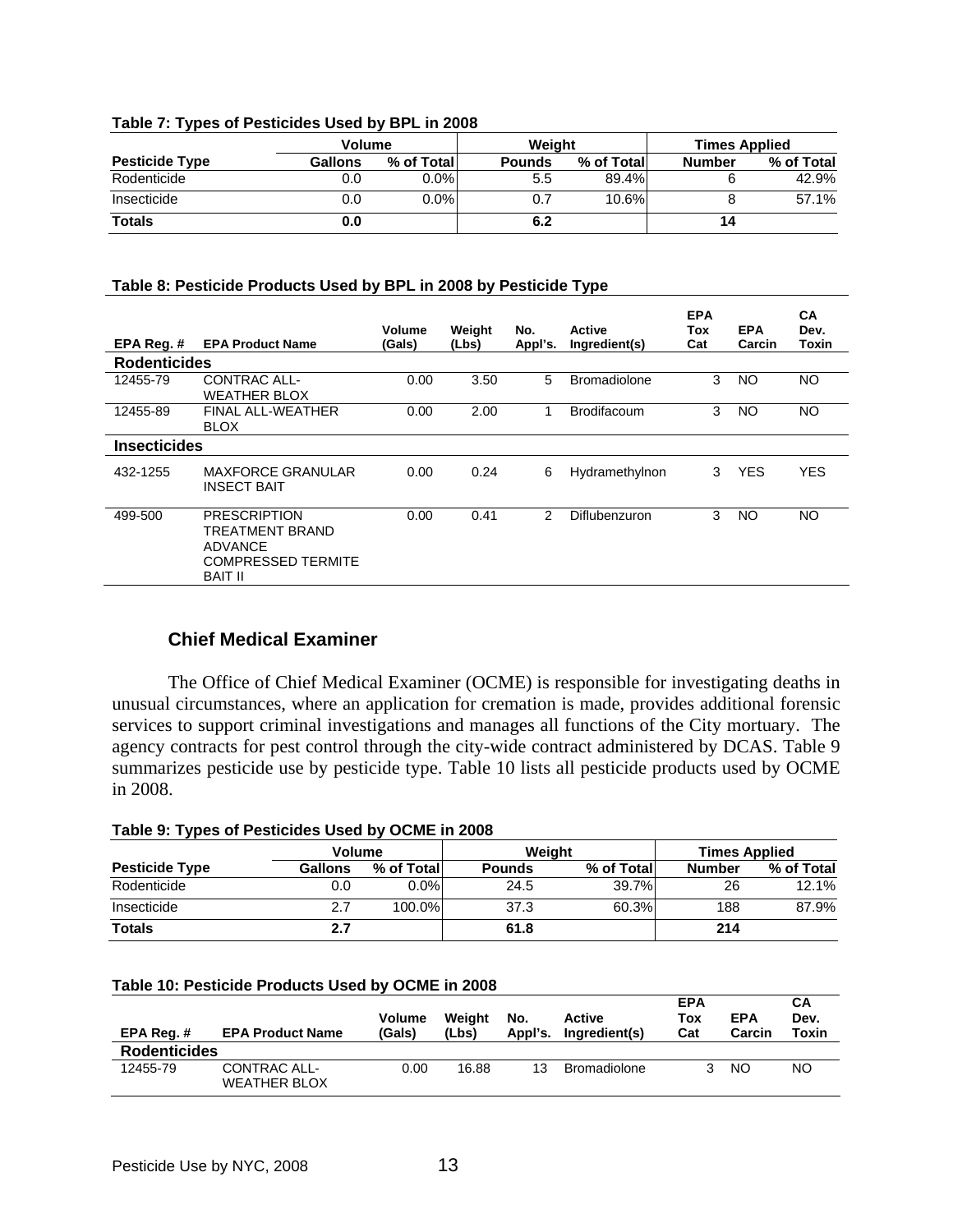|                     |                                                                               |                  |                 |                |                                                                                                                                                                     | <b>EPA</b> |                      | CA                   |
|---------------------|-------------------------------------------------------------------------------|------------------|-----------------|----------------|---------------------------------------------------------------------------------------------------------------------------------------------------------------------|------------|----------------------|----------------------|
| EPA Reg. #          | <b>EPA Product Name</b>                                                       | Volume<br>(Gals) | Weight<br>(Lbs) | No.<br>Appl's. | <b>Active</b><br>Ingredient(s)                                                                                                                                      | Tox<br>Cat | <b>EPA</b><br>Carcin | Dev.<br><b>Toxin</b> |
| 12455-80            | <b>DITRAC ALL-</b><br><b>WEATHER BLOX</b>                                     | 0.00             | 3.88            | 4              | Diphacinone                                                                                                                                                         | 3          | <b>NO</b>            | $\overline{NO}$      |
| 12455-86            | <b>CONTRAC</b><br>RODENTICIDE PLACE<br><b>PAC</b>                             | 0.00             | 1.80            | 4              | <b>Bromadiolone</b>                                                                                                                                                 | 3          | <b>NO</b>            | <b>NO</b>            |
| 12455-75            | <b>CONTRAC RAT AND</b><br><b>MOUSE BAIT READY</b><br>TO USE PLACE PAC         | 0.00             | 0.41            | 3              | <b>Bromadiolone</b>                                                                                                                                                 | 3          | <b>NO</b>            | <b>NO</b>            |
| 12455-76            | CONTRAC<br><b>RODENTICIDE</b><br><b>READY TO USE</b><br>PLACE PAC             | 0.00             | 1.56            | 2              | Bromadiolone                                                                                                                                                        | 3          | <b>NO</b>            | <b>NO</b>            |
| <b>Insecticides</b> |                                                                               |                  |                 |                |                                                                                                                                                                     |            |                      |                      |
| 1021-1641           | <b>EVERCIDE RESIDUAL</b><br><b>INSECTICIDE</b><br>CONCENTRATE 2662            | 1.72             | 0.00            | 161            | Esfenvalerate                                                                                                                                                       | 3          | <b>NO</b>            | $\overline{NO}$      |
| 499-406             | <b>AVERT</b><br><b>PRESCRIPTION</b><br>TREATMENT TC 93A<br><b>BAIT</b>        | 0.00             | 5.29            | 13             | Avermectin                                                                                                                                                          | 3          | $\overline{NO}$      | NO                   |
| 67425-14            | ECOPCO ACU                                                                    | 0.00             | 31.88           | 11             | Phenylethyl<br>propionate                                                                                                                                           | 3          | <b>NO</b>            | <b>NO</b>            |
| 499-410             | <b>AVERT</b><br><b>PRESCRIPTION</b><br><b>TREATMENT TC 93B</b><br><b>BAIT</b> | 0.00             | 0.13            | 2              | Avermectin                                                                                                                                                          | 3          | <b>NO</b>            | <b>NO</b>            |
| 397-13              | STERI-FAB                                                                     | 1.00             | 0.00            | $\mathbf{1}$   | Phenothrin;<br>Isopropyl<br>alcohol; Alkyl<br>(60%C14,<br>25%C12.<br>15%C16)<br>dimethylbenzyl<br>ammonium<br>chloride:<br>Didecyl dimethyl<br>ammonium<br>chloride | 2          | <b>NO</b>            | NO                   |

# **City University of New York**

The City University of New York is the nation's largest urban public university and is comprised of 23 institutions. The University serves more than 243,000 degree-credit students and 240,000 adult, continuing and professional education students. Individual institutions contracts for pest control services through private vendors. The data reported is information received from 8 colleges, Borough of Manhattan Community College, John Jay College, La Guardia Community College, Law School, Lehman College, Queens Borough Community College, Queens College and York College. Table 11 summarizes pesticide use by pesticide type. Table 12 lists all pesticide products used by CUNY in 2008.

#### **Table 11: Types of Pesticides Used by CUNY in 2008**

|                       | Volume  |            | Weight |             | <b>Times Applied</b> |            |  |
|-----------------------|---------|------------|--------|-------------|----------------------|------------|--|
| <b>Pesticide Type</b> | Gallons | % of Total | Pounds | % of Totall | <b>Number</b>        | % of Total |  |
| Rodenticide           | 0.0     | ا %0.ر     | 144.6  | 81.7%       | 188                  | 53.6%      |  |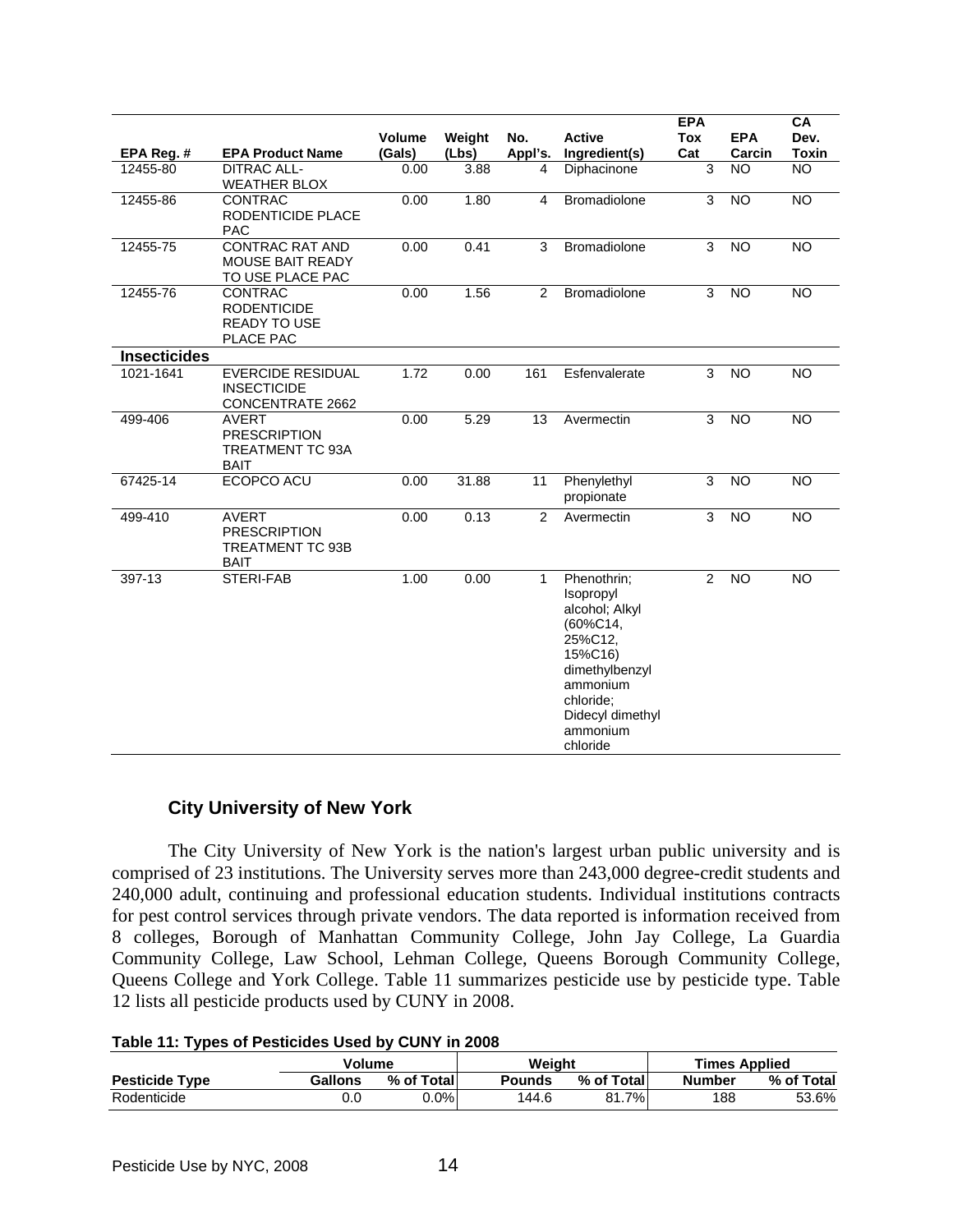| Insecticide   | 1.3  | 3.1%  | 15.4  | 8.7%    | 117 | 33.3%   |
|---------------|------|-------|-------|---------|-----|---------|
| Herbicide     | 1.0  | 2.4%  | 0.0   | 0.0%    |     | 1.7%    |
| Fungicide     | 40.0 | 94.5% | 16.9  | 9.5%    | 34  | 9.7%    |
| Other         | 0.0  | 0.1%  | 0.0   | $0.0\%$ |     | $1.7\%$ |
| <b>Totals</b> | 42.3 |       | 176.9 |         | 351 |         |

# **Table 12: Pesticide Products Used by CUNY in 2008 by Pesticide Type**

| EPA Reg. #          | <b>EPA Product</b><br>Name                                                              | Volume<br>(Gals) | Weight<br>(Lbs) | No.<br>Appl's. | Active Ingredient(s) | <b>EPA</b><br>Tox<br>Cat | <b>EPA</b><br>Carcin | CA<br>Dev.<br><b>Toxin</b> |
|---------------------|-----------------------------------------------------------------------------------------|------------------|-----------------|----------------|----------------------|--------------------------|----------------------|----------------------------|
| <b>Rodenticides</b> |                                                                                         |                  |                 |                |                      |                          |                      |                            |
| 12455-79            | CONTRAC ALL-<br><b>WEATHER</b><br><b>BLOX</b>                                           | 0.00             | 68.36           | 70             | Bromadiolone         | 3                        | <b>NO</b>            | <b>NO</b>                  |
| 12455-86            | CONTRAC<br><b>RODENTICIDE</b><br>PLACE PAC                                              | 0.00             | 24.75           | 56             | Bromadiolone         | 3                        | <b>NOI</b>           | <b>NO</b>                  |
| 7173-218            | <b>GENERATION</b><br><b>MINI BLOCKS</b>                                                 | 0.00             | 26.72           | 54             | Difethialone         | $\mathsf 3$              | $\overline{N}$       | NO                         |
| 12455-82            | <b>CONTRAC</b><br>SUPER-SIZE<br><b>BLOX</b>                                             | 0.00             | 21.00           | 4              | Bromadiolone         | 3                        | <b>NO</b>            | <b>NO</b>                  |
| 100-1055            | WEATHERBLO<br>K BAIT WITH<br><b>BITREX</b>                                              | 0.00             | 3.40            | $\overline{2}$ | Brodifacoum          | 3                        | <b>NO</b>            | <b>NO</b>                  |
| 7173-211            | <b>GENERATION</b><br><b>RODENTICIDE</b><br><b>BAIT PACKS</b><br>(PELLETS)               | 0.00             | 0.22            | 1              | Difethialone         | 3                        | <b>NO</b>            | <b>NO</b>                  |
| 12455-29            | <b>DITRAC RAT</b><br>AND MOUSE<br><b>BAIT READY</b><br>TO USE PLACE<br><b>PAC</b>       | 0.00             | 0.19            | $\mathbf{1}$   | Diphacinone          | 3                        | <b>NO</b>            | <b>NO</b>                  |
| Other               |                                                                                         |                  |                 |                |                      |                          |                      |                            |
| 2724-351            | ZOECON RF-<br>259<br><b>EMULSIFIABLE</b><br><b>CONCENTRAT</b><br>Е                      | 0.02             | 0.00            | 5              | (7S)-Hydroprene      | 3                        | <b>NO</b>            | <b>NO</b>                  |
| 2724-469            | ZOECON (S)-<br><b>HYDROPRENE</b><br><b>ROACH</b><br><b>CONTROL</b><br><b>STATION II</b> | 0.00             | 0.00            | 1              | (7S)-Hydroprene      | 3                        | <b>NO</b>            | <b>NO</b>                  |
| <b>Insecticides</b> |                                                                                         |                  |                 |                |                      |                          |                      |                            |
| 352-652             | <b>DUPONT</b><br><b>ADVION</b><br><b>COCKROACH</b><br><b>GEL BAIT</b>                   | 0.00             | 3.47            | 31             | Indoxacarb           | 3                        | <b>NO</b>            | <b>NO</b>                  |
| 499-410             | <b>AVERT</b><br><b>PRESCRIPTIO</b><br>N TREATMENT<br>TC 93B BAIT                        | 0.00             | 3.17            | 23             | Avermectin           | 3                        | <b>NO</b>            | <b>NO</b>                  |
| 432-1254            | <b>MAXFORCE</b><br><b>PROFESSIONA</b><br>L INSECT<br><b>CONTROL</b><br>ROACH KILLER     | 0.29             | 0.00            | 21             | Hydramethylnon       | 3                        | <b>YES</b>           | <b>YES</b>                 |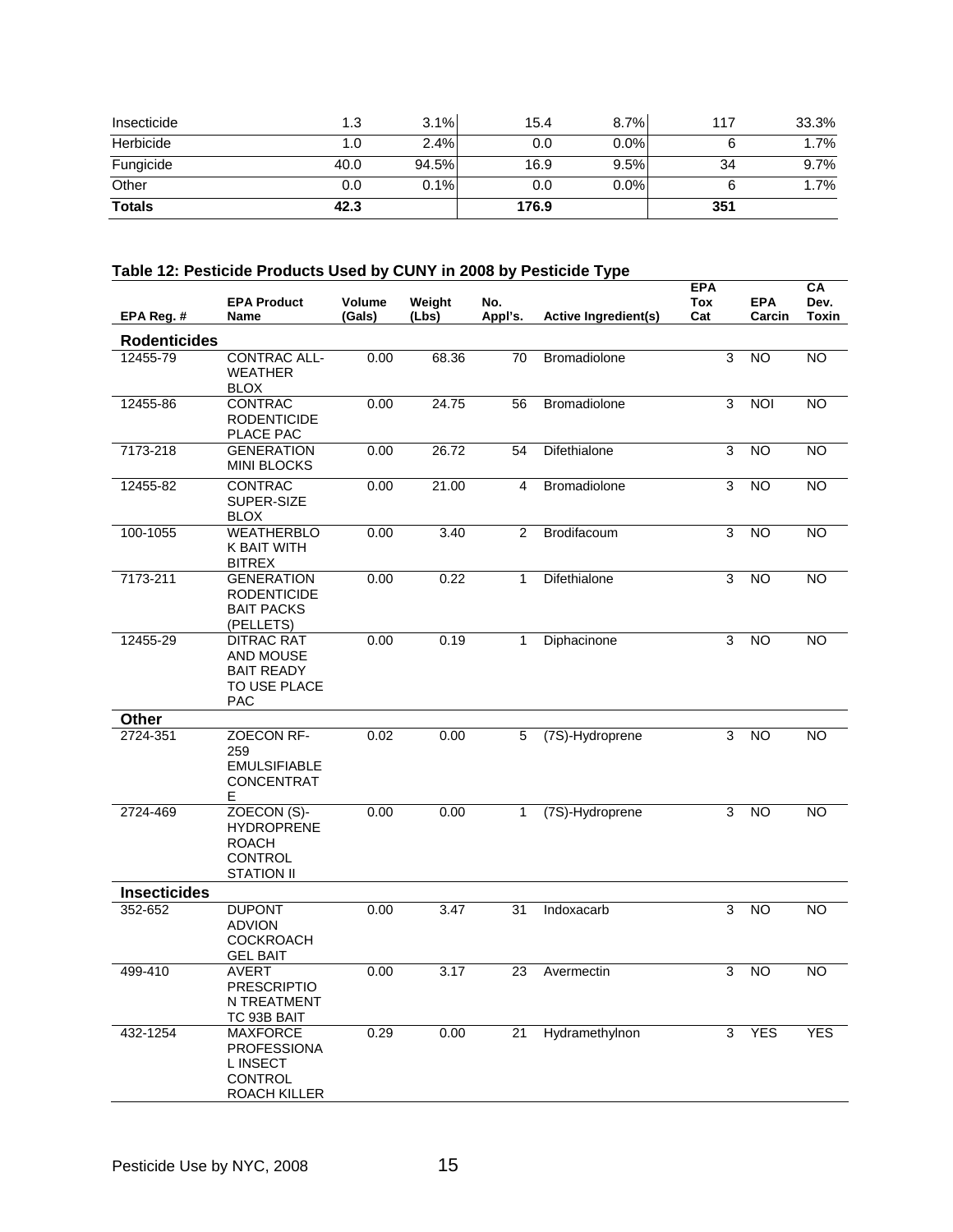|                   | <b>EPA Product</b>                                                                                                             | <b>Volume</b> | Weight | No.             |                                                                                   | <b>EPA</b><br><b>Tox</b> | <b>EPA</b>      | CA<br>Dev.      |
|-------------------|--------------------------------------------------------------------------------------------------------------------------------|---------------|--------|-----------------|-----------------------------------------------------------------------------------|--------------------------|-----------------|-----------------|
| EPA Reg. #        | Name                                                                                                                           | (Gals)        | (Lbs)  | Appl's.         | Active Ingredient(s)                                                              | Cat                      | Carcin          | <b>Toxin</b>    |
| 432-1363          | <b>TEMPO SC</b><br><b>INSECTICIDE</b>                                                                                          | 0.03          | 0.00   | 12 <sup>2</sup> | Cyfluthrin, beta                                                                  | 3                        | <b>NO</b>       | <b>NO</b>       |
| 73079-2           | IN TICE<br><b>GRANULAR</b><br><b>BAIT</b>                                                                                      | 0.00          | 7.81   | 11              | Boric acid                                                                        | 3                        | <b>NO</b>       | <b>NO</b>       |
| 432-1304          | TEMPO 10 WP<br><b>INSECTICIDE</b>                                                                                              | 0.00          | 0.01   | $\overline{7}$  | Cyfluthrin, beta                                                                  | 3                        | $\overline{NO}$ | <b>NO</b>       |
| 73079-7           | INTICE (TM)<br><b>LIQUID BAIT</b>                                                                                              | 0.00          | 0.75   | 6               | <b>Borax</b>                                                                      | 3                        | $\overline{NO}$ | $\overline{NO}$ |
| 432-763           | <b>SUSPEND SC</b><br><b>INSECTICIDE</b>                                                                                        | 1.00          | 0.00   | 2               | Deltamethrin                                                                      | 3                        | <b>NO</b>       | <b>NO</b>       |
| 432-1259          | PRODUCT:<br>RBF <sub>5</sub>                                                                                                   | 0.00          | 0.10   | $\overline{2}$  | Fipronil                                                                          | $\overline{3}$           | <b>YES</b>      | <b>NO</b>       |
| 499-507           | <b>PRESCRIPTIO</b><br>N TREATMENT<br><b>BRAND</b><br><b>ADVANCE</b><br><b>COCKROACH</b><br><b>GEL BAIT</b><br><b>RESERVOIR</b> | 0.00          | 0.07   | 1               | Dinotefuran                                                                       | 3                        | N <sub>O</sub>  | $\overline{NO}$ |
| 432-1264          | <b>MAXFORCE</b><br>ABF4                                                                                                        | 0.00          | 0.06   | $\mathbf{1}$    | Fipronil                                                                          | 3                        | <b>YES</b>      | <b>NO</b>       |
| <b>Herbicides</b> |                                                                                                                                |               |        |                 |                                                                                   |                          |                 |                 |
| 524-475           | <b>ROUNDUP</b><br><b>ULTRA</b><br><b>HERBICIDE</b>                                                                             | 0.94          | 0.00   | 5               | Glyphosate,<br>isopropylamine salt                                                | 3                        | <b>NO</b>       | NO              |
| 100-817           | <b>BICEP II</b><br><b>MAGNUM</b><br><b>HERBICIDE</b>                                                                           | 0.07          | 0.00   | $\mathbf{1}$    | Atrazine; Metolachlor,<br>(S)                                                     | 3                        | <b>YES</b>      | $\overline{NO}$ |
| <b>Fungicides</b> |                                                                                                                                |               |        |                 |                                                                                   |                          |                 |                 |
| 8622-56           | <b>BIOBROM C-</b><br>100G                                                                                                      | 0.00          | 16.88  | 30              | 2,2-dibromo-3-<br>nitrilopropionamide                                             | $\mathbf{1}$             | <b>NO</b>       | <b>NO</b>       |
| 707-133           | <b>KATHON WT</b><br>1.5%                                                                                                       | 40.00         | 0.00   | $\overline{4}$  | 5-chloro-2-methyl-4-<br>isothiazolin-3-one; 2-<br>methyl-4-isothiazolin-<br>3-one | $\mathbf 1$              | <b>NO</b>       | <b>NO</b>       |

## **Citywide Administrative Services**

 The Department of Citywide Administrative Services (DCAS) oversees surplus cityowned property and the commercial real estate portfolio for the City. Of the 14,000 city-owned lots, DCAS is directly responsible for the management of approximately 2,400 of these properties. DCAS cleans and maintains 53 DCAS-managed buildings with 13,365,398 square feet of space throughout the city. These include City Hall, the four Borough Halls, the Manhattan and Brooklyn Municipal Buildings, and all state and municipal court buildings. DCAS administers the city-wide contract for pest control which city agencies may use to purchase pest control services. Several agencies are housed in DCAS managed buildings and the report submitted reflects these applications. Table 13 summarizes pesticide use by pesticide type. Table 14 lists all pesticide products used by DCAS in 2008.

#### **Table 13: Types of Pesticides Used by DCAS in 2008**

|                       | Volume                |  | Weight |            | <b>Times Applied</b> |            |  |
|-----------------------|-----------------------|--|--------|------------|----------------------|------------|--|
| <b>Pesticide Type</b> | % of Total<br>Gallons |  | Pounds | % of Total | <b>Number</b>        | % of Total |  |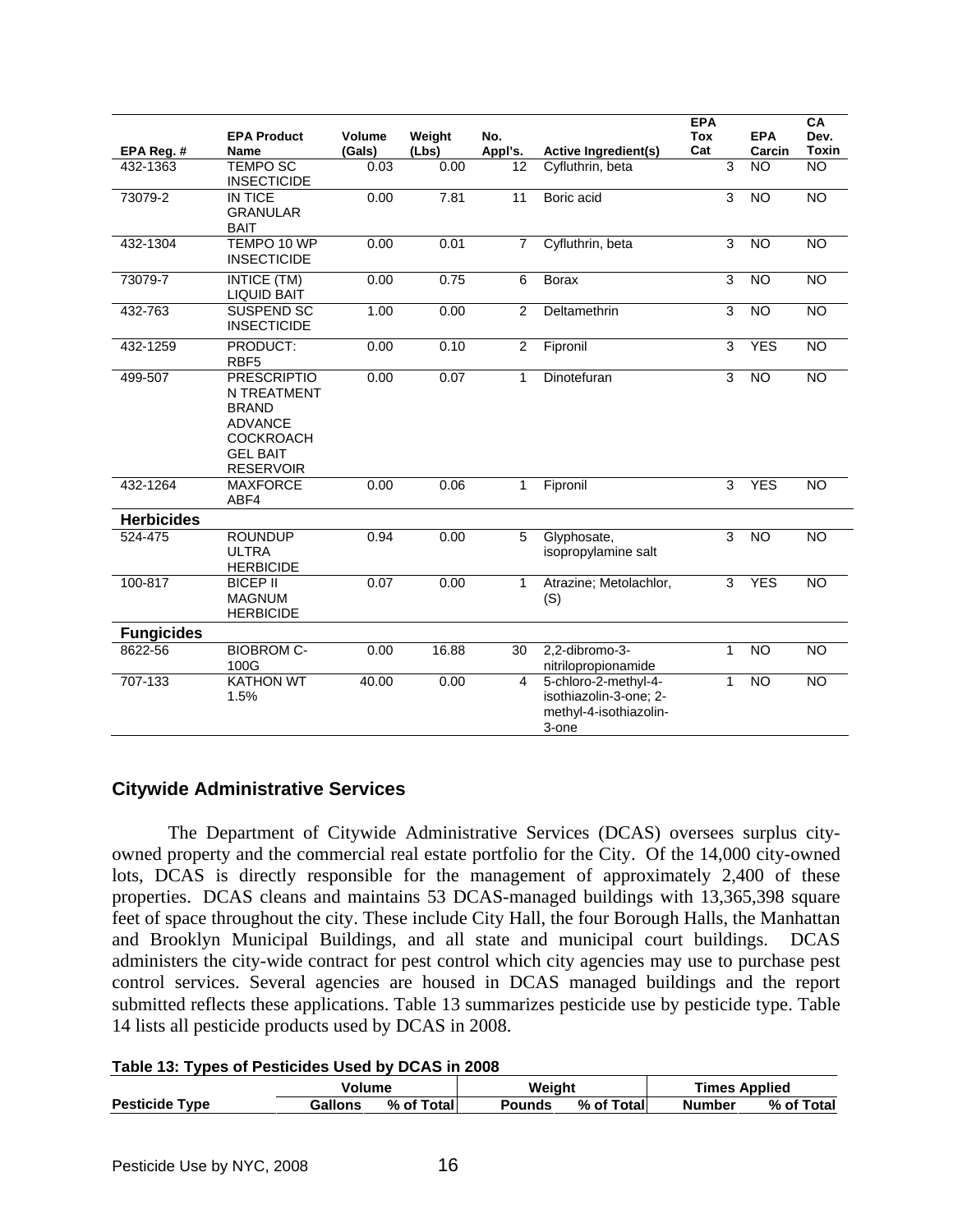| Rodenticide   | 0.0  | $0.0\%$ | 738.9 | 94.5%   | 743   | 48.1% |
|---------------|------|---------|-------|---------|-------|-------|
| Insecticide   | 31.8 | 99.5%   | 43.4  | 5.5%    | 786   | 50.9% |
| Other         | 0.2  | 0.5%    | 0.0   | $0.0\%$ | 16    | 1.0%  |
| <b>Totals</b> | 32.0 |         | 782.3 |         | 1,545 |       |

# **Table 14: Pesticide Products Used by DCAS in 2008 by Pesticide Type**

|                     |                                                                           | <b>Volume</b> | Weight | No.     | <b>Active</b>                                                                                                                                                    | <b>EPA</b><br>Tox | <b>EPA</b> | CA<br>Dev. |
|---------------------|---------------------------------------------------------------------------|---------------|--------|---------|------------------------------------------------------------------------------------------------------------------------------------------------------------------|-------------------|------------|------------|
| EPA Reg. #          | <b>EPA Product Name</b>                                                   | (Gals)        | (Lbs)  | Appl's. | Ingredient(s)                                                                                                                                                    | Cat               | Carcin     | Toxin      |
| <b>Rodenticides</b> |                                                                           |               |        |         |                                                                                                                                                                  |                   |            |            |
| 12455-79            | <b>CONTRAC ALL-</b><br><b>WEATHER BLOX</b>                                | 0.00          | 482.26 | 405     | Bromadiolone                                                                                                                                                     | 3                 | <b>NO</b>  | <b>NO</b>  |
| 12455-80            | <b>DITRAC ALL-WEATHER</b><br><b>BLOX</b>                                  | 0.00          | 147.28 | 191     | Diphacinone                                                                                                                                                      | 3                 | <b>NO</b>  | <b>NO</b>  |
| 12455-75            | <b>CONTRAC RAT AND</b><br>MOUSE BAIT READY<br>TO USE PLACE PAC            | 0.00          | 53.75  | 56      | <b>Bromadiolone</b>                                                                                                                                              | 3                 | <b>NO</b>  | <b>NO</b>  |
| 12455-76            | <b>CONTRAC</b><br>RODENTICIDE READY<br>TO USE PLACE PAC                   | 0.00          | 40.56  | 54      | <b>Bromadiolone</b>                                                                                                                                              | 3                 | <b>NO</b>  | <b>NO</b>  |
| 12455-86            | CONTRAC<br>RODENTICIDE PLACE<br><b>PAC</b>                                | 0.00          | 15.07  | 37      | <b>Bromadiolone</b>                                                                                                                                              | 3                 | <b>NO</b>  | <b>NO</b>  |
| Other               |                                                                           |               |        |         |                                                                                                                                                                  |                   |            |            |
| 2724-351            | ZOECON RF-259<br><b>EMULSIFIABLE</b><br><b>CONCENTRATE</b>                | 0.17          | 0.00   | 16      | (7S)-Hydroprene                                                                                                                                                  | 3                 | NO         | NO.        |
| <b>Insecticides</b> |                                                                           |               |        |         |                                                                                                                                                                  |                   |            |            |
| 1021-1641           | <b>EVERCIDE RESIDUAL</b><br><b>INSECTICIDE</b><br><b>CONCENTRATE 2662</b> | 3.84          | 0.00   | 589     | Esfenvalerate                                                                                                                                                    | 3                 | <b>NO</b>  | <b>NO</b>  |
| 499-410             | <b>AVERT PRESCRIPTION</b><br><b>TREATMENT TC 93B</b><br><b>BAIT</b>       | 0.00          | 4.30   | 103     | Avermectin                                                                                                                                                       | 3                 | <b>NO</b>  | <b>NO</b>  |
| 64405-2             | <b>REDZONE BAIT</b>                                                       | 0.00          | 14.41  | 52      | Boric acid                                                                                                                                                       | 3                 | <b>NO</b>  | <b>NO</b>  |
| 499-406             | <b>AVERT PRESCRIPTION</b><br>TREATMENT TC 93A<br>BAIT                     | 0.00          | 9.81   | 22      | Avermectin                                                                                                                                                       | 3                 | <b>NO</b>  | <b>NO</b>  |
| 67425-14            | ECOPCO ACU                                                                | 0.00          | 14.66  | 16      | Phenylethyl<br>propionate                                                                                                                                        | 3                 | <b>NO</b>  | <b>NO</b>  |
| 397-13              | STERI-FAB                                                                 | 28.00         | 0.00   | 3       | Phenothrin;<br>Isopropyl alcohol;<br>Alkyl (60%C14,<br>25%C12,<br>15%C16)<br>dimethylbenzyl<br>ammonium<br>chloride; Didecyl<br>dimethyl<br>ammonium<br>chloride | $\overline{2}$    | <b>NO</b>  | <b>NO</b>  |
| 499-384             | <b>WHITMIRE PT 240</b><br>PERMA-DUST<br><b>INSECTICIDE</b>                | 0.00          | 0.19   | 1       | Boric acid                                                                                                                                                       | 3                 | <b>NO</b>  | <b>NO</b>  |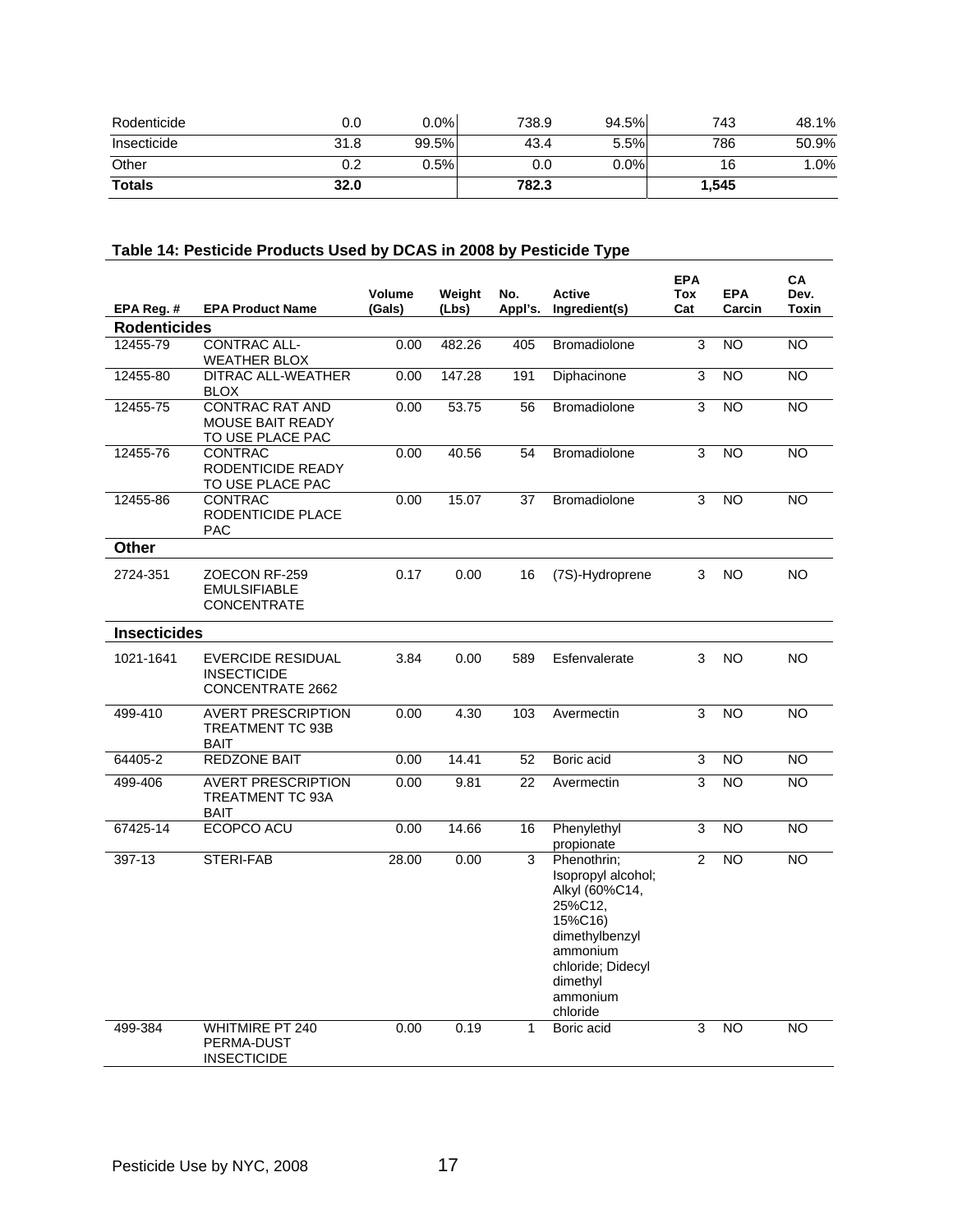# **Corrections**

 The Department of Corrections (DOC) oversees 44 facilities, including ten correctional facilities that have food preparation areas, laundries, residential areas for inmates, and office space. DOC does not employ contractors for pest management purposes, but relies on ten inhouse pest control professionals and works with DCAS and HHC in maintaining certain facilities. Table 15 summarizes pesticide use by pesticide type. Table 16 lists all pesticide products used by DOC in 2008.

| . .                   |               |            |               |             |                      |            |  |
|-----------------------|---------------|------------|---------------|-------------|----------------------|------------|--|
|                       | <b>Volume</b> |            | Weight        |             | <b>Times Applied</b> |            |  |
| <b>Pesticide Type</b> | Gallons       | % of Total | <b>Pounds</b> | % of Totall | <b>Number</b>        | % of Total |  |
| Rodenticide           | 0.0           | $0.0\%$    | 202.0         | 61.4%       | 396                  | 19.1%      |  |
| Insecticide           | 30.8          | 99.0%      | 127.2         | 38.6%       | 1.632                | 78.6%      |  |
| Other                 | 0.3           | $1.0\%$    | 0.0           | $0.0\%$     | 49                   | 2.4%       |  |
| <b>Totals</b>         | 31.1          |            | 329.2         |             | 2.077                |            |  |

#### **Table 15: Types of Pesticides Used by DOC in 2008**

#### **Table 16: Pesticide Products Used by DOC in 2008 by Pesticide Type**

|                     |                                                                       | Volume | Weight | No.          | Active              | <b>EPA</b><br><b>Tox</b> | <b>EPA</b>      | CA<br>Dev.   |
|---------------------|-----------------------------------------------------------------------|--------|--------|--------------|---------------------|--------------------------|-----------------|--------------|
| EPA Reg. #          | <b>EPA Product Name</b>                                               | (Gals) | (Lbs)  | Appl's.      | Ingredient(s)       | Cat                      | Carcin          | <b>Toxin</b> |
| <b>Rodenticides</b> |                                                                       |        |        |              |                     |                          |                 |              |
| 12455-79            | <b>CONTRAC ALL-</b><br><b>WEATHER BLOX</b>                            | 0.00   | 39.04  | 177          | <b>Bromadiolone</b> | 3                        | <b>NO</b>       | <b>NO</b>    |
| 7173-218            | <b>GENERATION MINI</b><br><b>BLOCKS</b>                               | 0.00   | 53.75  | 66           | Difethialone        | 3                        | <b>NO</b>       | <b>NO</b>    |
| 7173-202            | <b>MAKI MINI BLOCKS</b>                                               | 0.00   | 26.01  | 66           | <b>Bromadiolone</b> | 3                        | <b>NO</b>       | NO           |
| 100-1057            | <b>TALON-G</b><br><b>RODENTICIDE MINI-</b><br>PELLETS WITH BITREX     | 0.00   | 18.06  | 26           | Brodifacoum         | $\overline{3}$           | $\overline{10}$ | <b>NO</b>    |
| 12455-86            | <b>CONTRAC</b><br>RODENTICIDE PLACE<br><b>PAC</b>                     | 0.00   | 10.99  | 20           | <b>Bromadiolone</b> | 3                        | <b>NO</b>       | <b>NO</b>    |
| 12455-75            | <b>CONTRAC RAT AND</b><br><b>MOUSE BAIT READY</b><br>TO USE PLACE PAC | 0.00   | 24.66  | 18           | <b>Bromadiolone</b> | 3                        | <b>NO</b>       | <b>NO</b>    |
| 12455-56            | <b>DITRAC TRACKING</b><br><b>POWDER</b>                               | 0.00   | 1.63   | 8            | Diphacinone         | 2                        | <b>NO</b>       | <b>NO</b>    |
| 7173-113            | <b>ROZOL TRACKING</b><br><b>POWDER</b>                                | 0.00   | 0.35   | 8            | Chlorophacinone     | 2                        | <b>NO</b>       | <b>NO</b>    |
| 7173-188            | <b>MAKI RAT AND MOUSE</b><br><b>BAIT PACKS</b><br>(PELLETS)           | 0.00   | 19.50  | 3            | <b>Bromadiolone</b> | 3                        | <b>NO</b>       | <b>NO</b>    |
| 7173-172            | <b>ROZOL BLUE</b><br><b>TRACKING POWDER</b>                           | 0.00   | 5.19   | 2            | Chlorophacinone     | 2                        | <b>NO</b>       | <b>NO</b>    |
| 12455-69            | <b>CONTRAC</b><br><b>RODENTICIDE</b>                                  | 0.00   | 2.25   | 1            | <b>Bromadiolone</b> | 3                        | <b>NO</b>       | <b>NO</b>    |
| 12455-76            | <b>CONTRAC</b><br>RODENTICIDE READY<br>TO USE PLACE PAC               | 0.00   | 0.55   | $\mathbf{1}$ | <b>Bromadiolone</b> | 3                        | <b>NO</b>       | <b>NO</b>    |
| <b>Other</b>        |                                                                       |        |        |              |                     |                          |                 |              |
| 2724-351            | ZOECON RF-259<br><b>EMULSIFIABLE</b><br><b>CONCENTRATE</b>            | 0.32   | 0.00   | 49           | (7S)-Hydroprene     | 3                        | <b>NO</b>       | <b>NO</b>    |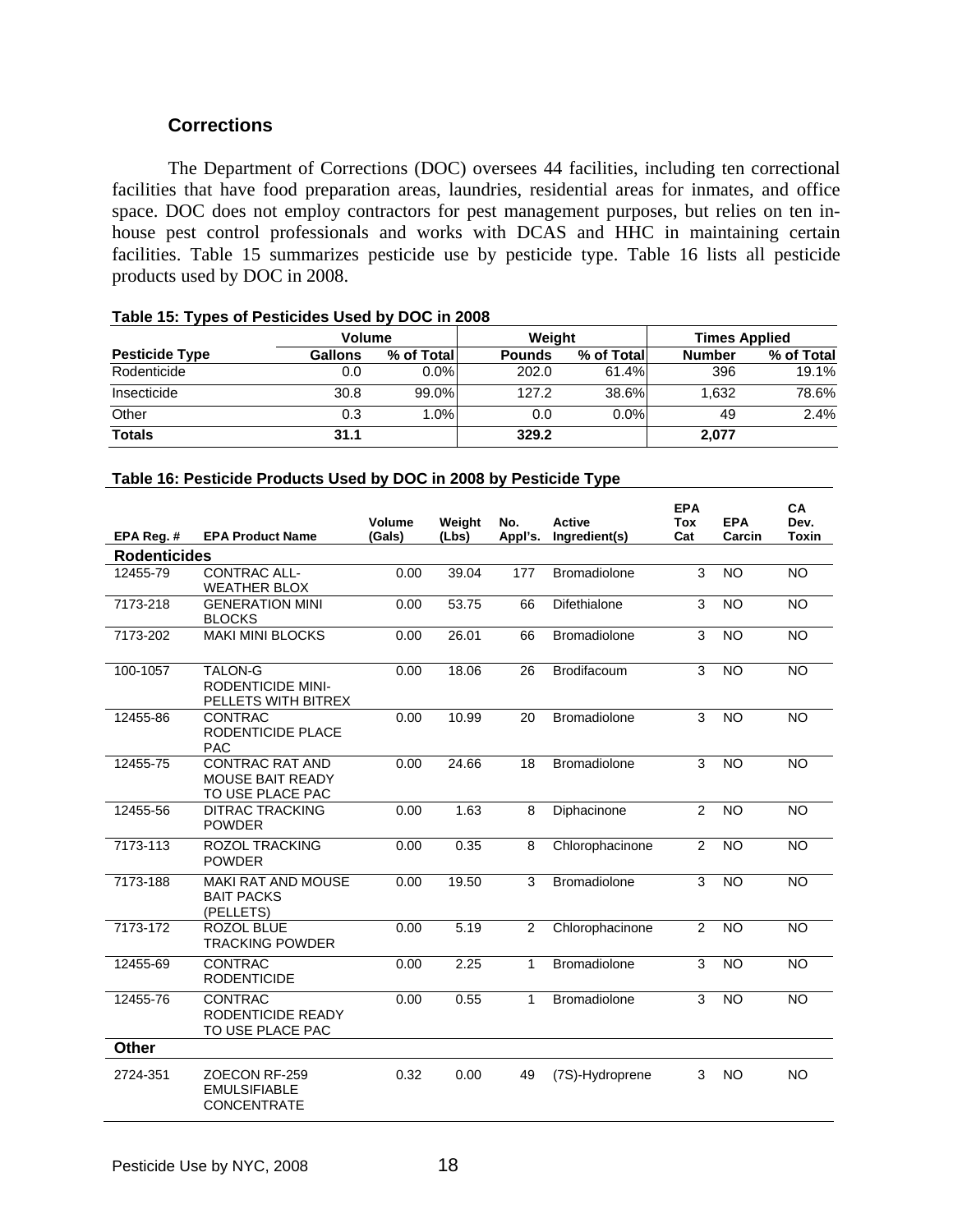| EPA Reg. #<br><b>Insecticides</b> | <b>EPA Product Name</b>                                                                                   | <b>Volume</b><br>(Gals) | Weight<br>(Lbs) | No.<br>Appl's. | <b>Active</b><br>Ingredient(s)                                                                          | <b>EPA</b><br>Tox<br>Cat  | <b>EPA</b><br>Carcin | CA<br>Dev.<br><b>Toxin</b> |
|-----------------------------------|-----------------------------------------------------------------------------------------------------------|-------------------------|-----------------|----------------|---------------------------------------------------------------------------------------------------------|---------------------------|----------------------|----------------------------|
| 279-3081                          | <b>CYNOFF EC</b><br><b>INSECTICIDE</b>                                                                    | 2.64                    | 0.00            | 370            | Cypermethrin,<br>beta                                                                                   | 3                         | <b>YES</b>           | <b>NO</b>                  |
| 432-1259                          | <b>PRODUCT: RBF5</b>                                                                                      | 0.00                    | 10.59           | 168            | Fipronil                                                                                                | 3                         | <b>YES</b>           | $\overline{NO}$            |
| 432-763                           | SUSPEND SC<br><b>INSECTICIDE</b>                                                                          | 14.52                   | 0.00            | 165            | Deltamethrin                                                                                            | 3                         | <b>NO</b>            | <b>NO</b>                  |
| 499-290                           | WHITMIRE PT 505 XLO<br>PYRETHRUM<br>CONTACT<br><b>INSECTICIDE</b>                                         | 0.71                    | 0.00            | 75             | Pyrethrins;<br>Piperonyl<br>butoxide; N-octyl<br>bicycloheptene<br>dicarboximide                        | 3                         | <b>YES</b>           | <b>NO</b>                  |
| 432-1304                          | TEMPO 10 WP<br><b>INSECTICIDE</b>                                                                         | 0.00                    | 1.69            | 69             | Cyfluthrin, beta                                                                                        | 3                         | <b>NO</b>            | $\overline{NO}$            |
| 499-507                           | <b>PRESCRIPTION</b><br>TREATMENT BRAND<br><b>ADVANCE</b><br><b>COCKROACH GEL</b><br><b>BAIT RESERVOIR</b> | 0.00                    | 2.14            | 57             | Dinotefuran                                                                                             | 3                         | <b>NO</b>            | <b>NO</b>                  |
| 100-1218                          | <b>DEMON MAX</b><br><b>INSECTICIDE</b>                                                                    | 0.88                    | 0.00            | 56             | Cypermethrin,<br>beta                                                                                   | $\overline{2}$            | <b>YES</b>           | <b>NO</b>                  |
| 432-1363                          | <b>TEMPO SC</b><br><b>INSECTICIDE</b>                                                                     | 0.13                    | 0.00            | 55             | Cyfluthrin, beta                                                                                        | 3                         | $\overline{NO}$      | $\overline{NO}$            |
| 100-1066                          | <b>DEMAND CS</b><br><b>INSECTICIDE</b>                                                                    | 0.19                    | 0.00            | 48             | Cyhalothrin,<br>lambda                                                                                  | 3                         | <b>NO</b>            | <b>NO</b>                  |
| 499-310                           | <b>WHITMIRE PT 566</b><br>PYRETHRUM                                                                       | 0.03                    | 13.13           | 48             | Pyrethrins; D-<br>trans Allethrin:<br>Piperonyl<br>butoxide; N-octyl<br>bicycloheptene<br>dicarboximide | 3                         | <b>YES</b>           | $\overline{NO}$            |
| 499-492                           | <b>PRESCRIPTION</b><br>TREATMENT BRAND<br>388B ADVANCE ANT<br><b>GEL BAIT</b>                             | 0.00                    | 4.07            | 47             | <b>Borax</b>                                                                                            | 3                         | <b>NO</b>            | <b>NO</b>                  |
| 499-450                           | <b>ULD BP-300</b><br><b>INSECTICIDE</b>                                                                   | 9.30                    | 0.00            | 45             | Pyrethrins;<br>Piperonyl<br>butoxide; N-octyl<br>bicycloheptene<br>dicarboximide                        | 3                         | <b>YES</b>           | <b>NO</b>                  |
| 279-3070                          | <b>CYNOFF WP</b><br><b>INSECTICIDE</b>                                                                    | 0.70                    | 0.00            | 45             | Cypermethrin,<br>beta                                                                                   | $\overline{2}$            | <b>YES</b>           | NO.                        |
| 432-1254                          | <b>MAXFORCE</b><br>PROFESSIONAL<br><b>INSECT CONTROL</b><br>ROACH KILLER                                  | 0.00                    | 2.20            | 44             | Hydramethylnon                                                                                          | $\overline{3}$            | <b>YES</b>           | <b>YES</b>                 |
| 64405-2                           | REDZONE BAIT                                                                                              | 0.00                    | 62.00           | 42             | Boric acid                                                                                              | $\ensuremath{\mathsf{3}}$ | <b>NO</b>            | <b>NO</b>                  |
| 499-410                           | <b>AVERT PRESCRIPTION</b><br>TREATMENT TC 93B<br><b>BAIT</b>                                              | 0.00                    | 3.67            | 42             | Avermectin                                                                                              | 3                         | $\overline{NO}$      | <b>NO</b>                  |
| 499-470                           | <b>WHITMIRE MICRO-</b><br><b>GEN TC 198</b>                                                               | 0.20                    | 9.20            | 38             | Cyfluthrin                                                                                              | 3                         | NO                   | $\overline{N}$             |
| 62719-88                          | DURSBAN ME20                                                                                              | 0.27                    | 0.00            | 27             | Chlorpyrifos                                                                                            | 3                         | $\overline{NO}$      | $\overline{NO}$            |
| 432-1252                          | <b>MAXFORCE</b><br><b>PROFESSIONAL</b><br><b>INSECT CONTROL ANT</b><br>KILLER BA                          | 0.00                    | 0.02            | 27             | Hydramethylnon                                                                                          | 3                         | <b>YES</b>           | <b>YES</b>                 |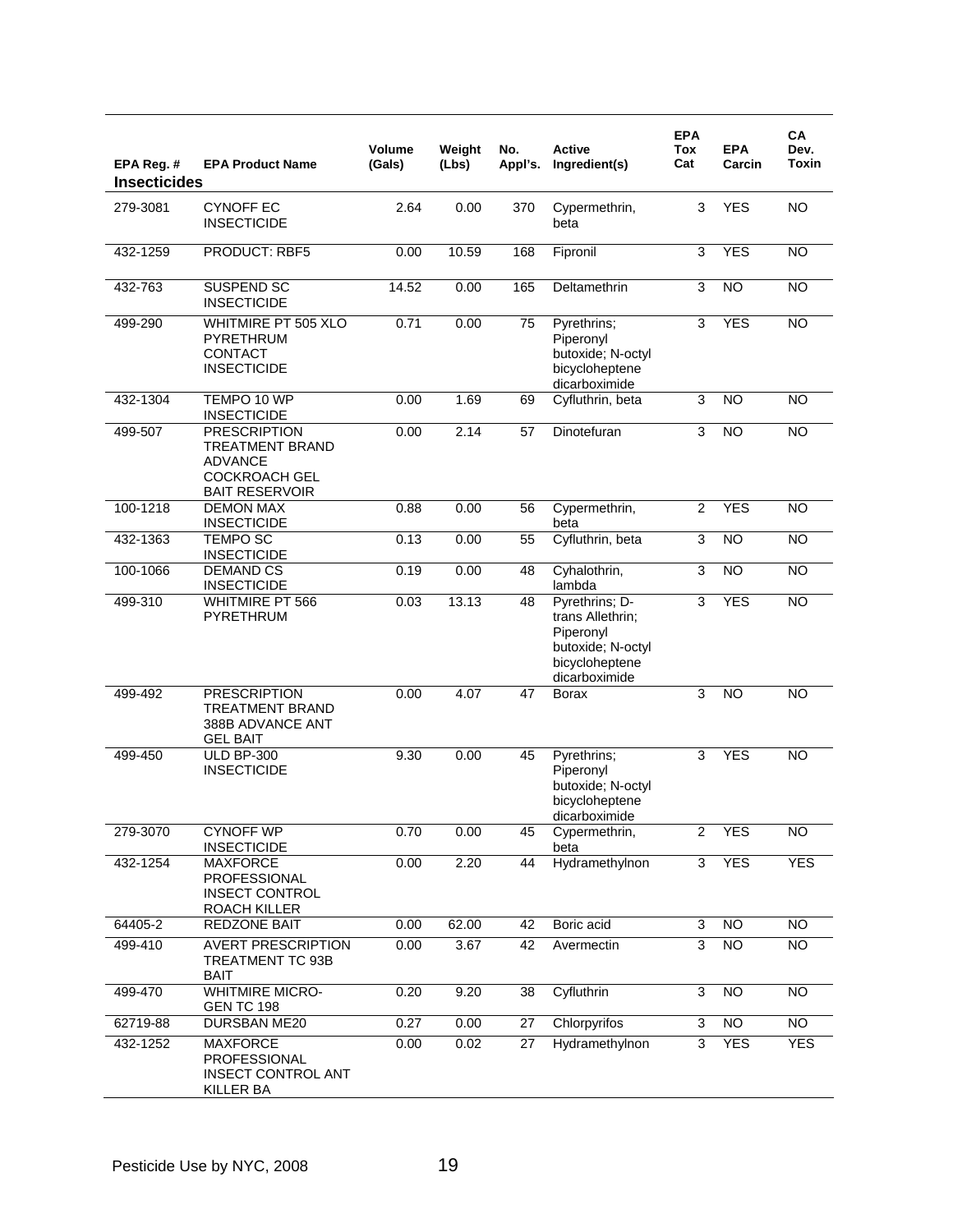|                        |                                                                                     | Volume         | Weight        | No.                     | Active                                                                           | <b>EPA</b><br>Tox | <b>EPA</b>      | CA<br>Dev.          |
|------------------------|-------------------------------------------------------------------------------------|----------------|---------------|-------------------------|----------------------------------------------------------------------------------|-------------------|-----------------|---------------------|
| EPA Reg. #<br>432-1301 | <b>EPA Product Name</b><br>TEMPO 20 WP IN<br><b>WATER SOLUBLE</b><br><b>PACKETS</b> | (Gals)<br>0.00 | (Lbs)<br>0.16 | Appl's.<br>23           | Ingredient(s)<br>Cyfluthrin                                                      | Cat<br>3          | Carcin<br>NO    | <b>Toxin</b><br>NO. |
| 432-1250               | PERMANONE 31-66                                                                     | 0.00           | 1.69          | 20                      | Permethrin;<br>Piperonyl<br>butoxide                                             | 3                 | <b>YES</b>      | <b>NO</b>           |
| 432-1251               | <b>MAXFORCE ROACH</b><br><b>CONTROL SYSTEM</b>                                      | 0.00           | 0.95          | 17                      | Hydramethylnon                                                                   | 3                 | <b>YES</b>      | <b>YES</b>          |
| 73049-20               | <b>VECTOLEX CG</b><br><b>BIOLOGICAL</b><br><b>LARVICIDE</b>                         | 0.16           | 0.34          | 16                      | <b>Bacillus</b><br>sphaericus                                                    | 3                 | $\overline{NO}$ | $\overline{NO}$     |
| 432-1262               | <b>MAXFORCE IBH10</b>                                                               | 0.00           | 3.13          | 12                      | Hydramethylnon                                                                   | 3                 | <b>YES</b>      | <b>YES</b>          |
| 5481-8973              | <b>ORTHENE PCO</b><br><b>FORMULA II</b>                                             | 0.08           | 0.00          | 10                      | Acephate                                                                         | 3                 | <b>YES</b>      | N <sub>O</sub>      |
| 432-1264               | MAXFORCE ABF4                                                                       | 0.00           | 0.30          | 10                      | Fipronil                                                                         | $\overline{3}$    | <b>YES</b>      | <b>NO</b>           |
| 499-294                | WHITMIRE AVERT PT<br>310 ABAMECTIN DUST                                             | 0.00           | 0.16          | 9                       | Avermectin                                                                       | 3                 | $\overline{NO}$ | <b>NO</b>           |
| 499-370                | PT 370 ASCEND FIRE<br>ANT STOPPER BAIT                                              | 0.00           | 8.88          | 8                       | Avermectin                                                                       | 3                 | <b>NO</b>       | $\overline{NO}$     |
| 499-182                | <b>WHITMIRE PT 565</b>                                                              | 0.32           | 0.00          | 7                       | Pyrethrins;<br>Piperonyl<br>butoxide; N-octyl<br>bicycloheptene<br>dicarboximide | 3                 | <b>YES</b>      | <b>NO</b>           |
| 432-992                | DRIONE INSECTICIDE                                                                  | 0.00           | 0.94          | 6                       | Pyrethrins;<br>Piperonyl<br>butoxide; Silica<br>gel                              | 3                 | <b>YES</b>      | <b>NO</b>           |
| 9444-131               | <b>DRAX ANT KILL GEL</b>                                                            | 0.00           | 0.56          | 6                       | Boric acid                                                                       | 3                 | <b>NO</b>       | $\overline{NO}$     |
| 9444-183               | <b>INTRUDER RESIDUAL</b><br><b>WITH CYFLUTHRIN</b>                                  | 0.01           | 0.00          | $\overline{\mathbf{4}}$ | Cyfluthrin;<br>Pyrethrins;<br>Piperonyl<br>butoxide                              | 3                 | <b>YES</b>      | <b>NO</b>           |
| 499-459                | <b>MICRO-GEN ANT</b><br><b>REACTOR</b>                                              | 0.00           | 0.00          | 4                       | Sulfluramid                                                                      | 3                 | <b>NO</b>       | <b>NO</b>           |
| 499-362                | <b>WHITMIRE PT 515</b><br><b>WASP FREEZE</b>                                        | 0.65           | 0.00          | 3                       | Phenothrin; D-<br>trans Allethrin                                                | 3                 | <b>YES</b>      | <b>NO</b>           |
| 432-1256               | <b>MAXFORCE ANT BAIT</b><br>F <sub>1</sub>                                          | 0.00           | 0.22          | 3                       | Fipronil                                                                         | 3                 | <b>YES</b>      | <b>NO</b>           |
| 432-1257               | <b>MAXFORCE ROACH</b><br><b>BAIT F.05</b>                                           | 0.00           | 0.14          | 3                       | Fipronil                                                                         | 3                 | <b>YES</b>      | <b>NO</b>           |
| 432-1255               | <b>MAXFORCE</b><br><b>GRANULAR INSECT</b><br><b>BAIT</b>                            | 0.00           | 0.00          | 2                       | Hydramethylnon                                                                   | 3                 | <b>YES</b>      | <b>YES</b>          |
| 73049-19               | VECTOBAC CG<br><b>BIOLOGICAL</b><br><b>LARVICIDE GRANULES</b>                       | 0.00           | 1.00          | 1                       | <b>Bacillus</b><br>thuringiensis,<br>subsp.<br>Israelensis, strain<br>AM 65-52   | 3                 | $\overline{NO}$ | $\overline{NO}$     |

# **Education**

 Pest management at all New York City public schools is overseen by the Department of Education (DOE) with fourteen in-house staff who conduct monthly monitoring inspections at 850 schools. DOE contracts with several pest control companies to additionally provide services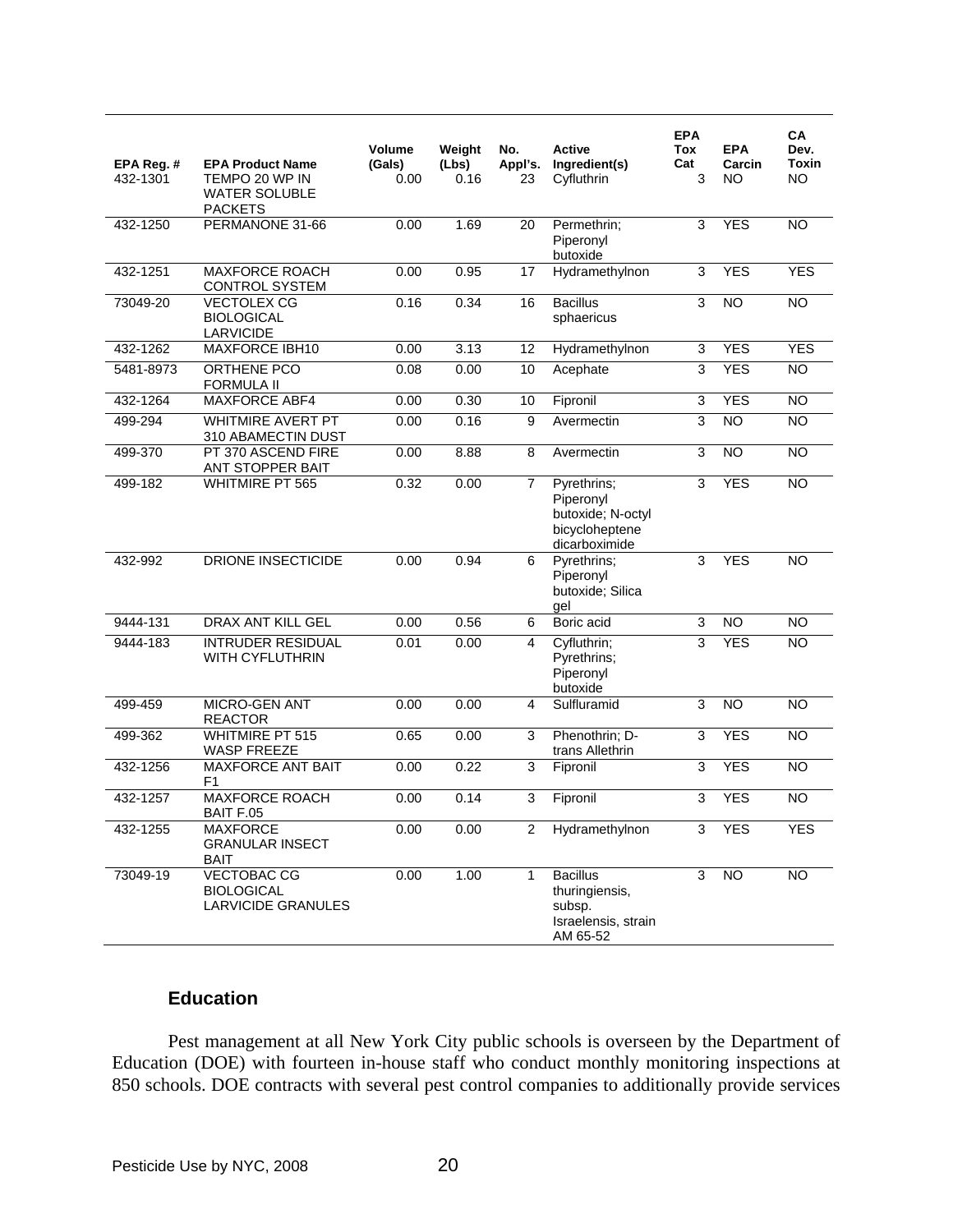for an additional 200 schools. Table 17 summarizes pesticide use by pesticide type. Table 18 lists all pesticide products used by DOE in 2008.

| $1000$ $11.1$ , $19000$ or $1$ conorated open by DOL. III E000 |                |             |               |            |                      |            |  |  |  |  |
|----------------------------------------------------------------|----------------|-------------|---------------|------------|----------------------|------------|--|--|--|--|
|                                                                | <b>Volume</b>  |             | Weight        |            | <b>Times Applied</b> |            |  |  |  |  |
| <b>Pesticide Type</b>                                          | <b>Gallons</b> | % of Totall | <b>Pounds</b> | % of Total | <b>Number</b>        | % of Total |  |  |  |  |
| Rodenticide                                                    | 0.5            | 0.3%        | 2.679.9       | 56.3%      | 6.786                | 25.2%      |  |  |  |  |
| Insecticide                                                    | 178.1          | 98.6%       | 2.075.9       | 43.6%      | 20.071               | 74.6%      |  |  |  |  |
| Other                                                          | 2.0            | 1.1%        | 4.9           | 0.1%       | 49                   | 0.2%       |  |  |  |  |
| <b>Totals</b>                                                  | 180.6          |             | 4,760.7       |            | 26.906               |            |  |  |  |  |

#### **Table 17: Types of Pesticides Used by DOE in 2008**

# **Table 18: Pesticide Products Used by DOE in 2008 by Pesticide Type**

| EPA Reg. #          | <b>EPA Product Name</b>                                                                         | <b>Volume</b><br>(Gals) | Weight<br>(Lbs) | No.<br>Appl's. | <b>Active</b><br>Ingredient(s)                | <b>EPA</b><br>Tox<br>Cat  | <b>EPA</b><br>Carcin | CA<br>Dev.<br>Toxin |
|---------------------|-------------------------------------------------------------------------------------------------|-------------------------|-----------------|----------------|-----------------------------------------------|---------------------------|----------------------|---------------------|
| <b>Rodenticides</b> |                                                                                                 |                         |                 |                |                                               |                           |                      |                     |
| 7173-218            | <b>GENERATION MINI BLOCKS</b>                                                                   | 0.05                    | 607.70          | 2,461          | Difethialone                                  | 3                         | $\overline{NO}$      | NO                  |
| 12455-79            | <b>CONTRAC ALL-WEATHER</b><br><b>BLOX</b>                                                       | 0.38                    | 1,376.2<br>2    | 2,367          | <b>Bromadiolone</b>                           | 3                         | <b>NO</b>            | <b>NO</b>           |
| 100-1055            | <b>WEATHERBLOK BAIT WITH</b><br><b>BITREX</b>                                                   | 0.02                    | 465.78          | 1,555          | Brodifacoum                                   | $\overline{3}$            | N <sub>O</sub>       | <b>NO</b>           |
| 100-1057            | <b>TALON-G RODENTICIDE</b><br>MINI-PELLETS WITH BITREX                                          | 0.00                    | 114.58          | 204            | Brodifacoum                                   | 3                         | NO                   | NO                  |
| 12455-95            | FASTRAC ALL-WEATHER<br><b>BLOX</b>                                                              | 0.00                    | 38.72           | 95             | <b>Bromethalin</b>                            | 3                         | <b>NO</b>            | <b>NO</b>           |
| 12455-76            | <b>CONTRAC RODENTICIDE</b><br>READY TO USE PLACE PAC                                            | 0.09                    | 30.22           | 90             | <b>Bromadiolone</b>                           | $\overline{3}$            | N <sub>O</sub>       | $\overline{NO}$     |
| 7173-202            | <b>MAKI MINI BLOCKS</b>                                                                         | 0.00                    | 41.25           | 5              | <b>Bromadiolone</b>                           | $\ensuremath{\mathsf{3}}$ | <b>NO</b>            | <b>NO</b>           |
| 12455-80            | DITRAC ALL-WEATHER BLOX                                                                         | 0.00                    | 4.00            | $\overline{5}$ | Diphacinone                                   | $\overline{3}$            | $\overline{NO}$      | <b>NO</b>           |
| 12455-75            | CONTRAC RAT AND MOUSE<br>BAIT READY TO USE PLACE<br><b>PAC</b>                                  | 0.00                    | 0.13            | $\overline{2}$ | Bromadiolone                                  | 3                         | <b>NO</b>            | $\overline{NO}$     |
| 12455-69            | <b>CONTRAC RODENTICIDE</b>                                                                      | 0.00                    | 1.25            | $\mathbf{1}$   | <b>Bromadiolone</b>                           | $\overline{3}$            | <b>NO</b>            | <b>NO</b>           |
| 12455-86            | <b>CONTRAC RODENTICIDE</b><br>PLACE PAC                                                         | 0.00                    | 0.02            | $\mathbf{1}$   | Bromadiolone                                  | 3                         | $\overline{NO}$      | <b>NO</b>           |
| <b>Insecticides</b> |                                                                                                 |                         |                 |                |                                               |                           |                      |                     |
| 64405-2             | <b>REDZONE BAIT</b>                                                                             | 1.73                    | 1,290.4<br>3    | 5,299          | Boric acid                                    | 3                         | $\overline{NO}$      | $\overline{NO}$     |
| 432-1460            | MAXFORCE FC ROACH<br>KILLER BAIT GEL F.05                                                       | 0.24                    | 120.00          | 3,884          | Fipronil                                      | 3                         | <b>YES</b>           | $\overline{NO}$     |
| 67425-14            | ECOPCO ACU                                                                                      | 116.27                  | 61.19           | 2,957          | Phenylethyl<br>propionate                     | 3                         | <b>NO</b>            | <b>NO</b>           |
| 499-507             | PRESCRIPTION TREATMENT<br><b>BRAND ADVANCE</b><br><b>COCKROACH GEL BAIT</b><br><b>RESERVOIR</b> | 0.25                    | 92.23           | 2,455          | Dinotefuran                                   | 3                         | <b>NO</b>            | <b>NO</b>           |
| 499-384             | <b>WHITMIRE PT 240 PERMA-</b><br><b>DUST INSECTICIDE</b>                                        | 48.97                   | 3.76            | 1,657          | Boric acid                                    | 3                         | <b>NO</b>            | N <sub>O</sub>      |
| 9444-132            | MOP UP                                                                                          | 0.00                    | 346.21          | 905            | <b>Disodium</b><br>octaborate<br>tetrahydrate | 3                         | $\overline{NO}$      | $\overline{NO}$     |
| 352-652             | <b>DUPONT ADVION</b><br><b>COCKROACH GEL BAIT</b>                                               | 0.00                    | 22.84           | 733            | Indoxacarb                                    | $\overline{3}$            | <b>NO</b>            | <b>NO</b>           |
| 73766-1             | <b>GOURMET ANT BAIT GEL</b>                                                                     | 0.00                    | 27.22           | 720            | <b>Disodium</b><br>octaborate<br>tetrahydrate | 3                         | N <sub>O</sub>       | NO                  |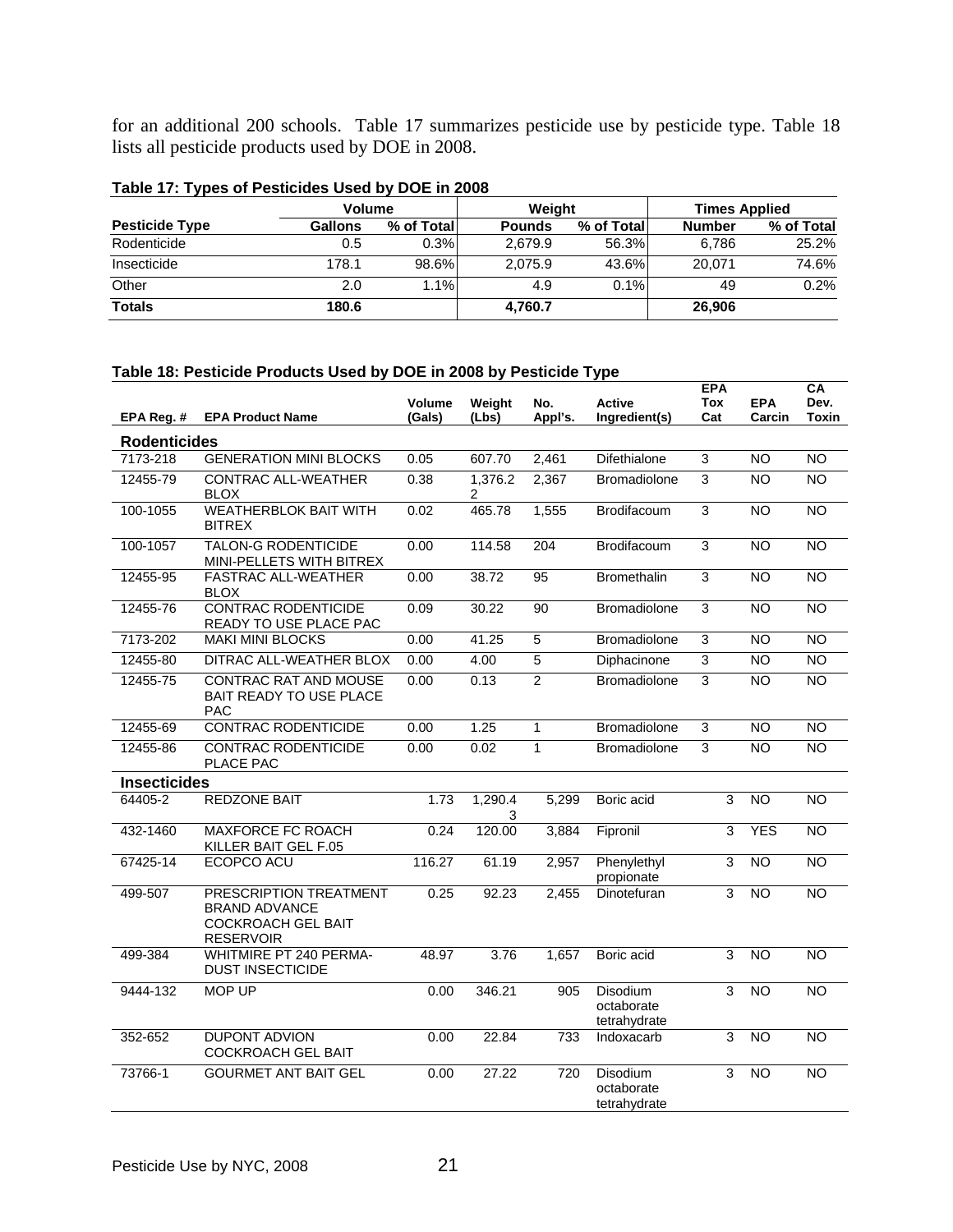| EPA Reg. # | <b>EPA Product Name</b>                                                    | Volume<br>(Gals) | Weight<br>(Lbs) | No.<br>Appl's. | Active<br>Ingredient(s)                                                            | <b>EPA</b><br><b>Tox</b><br>Cat | <b>EPA</b><br>Carcin | CA<br>Dev.<br><b>Toxin</b> |
|------------|----------------------------------------------------------------------------|------------------|-----------------|----------------|------------------------------------------------------------------------------------|---------------------------------|----------------------|----------------------------|
| 499-406    | <b>AVERT PRESCRIPTION</b><br><b>TREATMENT TC 93A BAIT</b>                  | 0.08             | 24.20           | 535            | Avermectin                                                                         | 3                               | NO.                  | <b>NO</b>                  |
| 432-1262   | <b>MAXFORCE IBH10</b>                                                      | 0.25             | 64.48           | 370            | Hydramethyln<br>on                                                                 | 3                               | <b>YES</b>           | <b>YES</b>                 |
| 432-1259   | PRODUCT: RBF5                                                              | 0.08             | 5.49            | 195            | Fipronil                                                                           | 3                               | <b>YES</b>           | $\overline{NO}$            |
| 352-668    | <b>DUPONT ADVION</b><br>COCKROACH BAIT ARENA                               | 0.00             | 1.91            | 81             | Indoxacarb                                                                         | 3                               | <b>NO</b>            | <b>NO</b>                  |
| 499-497    | MOTHEREARTH PROCITRA-<br>DL                                                | 2.01             | 0.19            | 39             | Limonene                                                                           | $\mathsf 3$                     | $\overline{NO}$      | $\overline{NO}$            |
| 54452-2    | <b>STAPELTON'S MAGNETIC</b><br>ROACH FOOD M.R.F. 2000 -<br>PAST            | 0.00             | 7.33            | 39             | <b>Boric Acid</b>                                                                  | 3                               | $\overline{NO}$      | NO                         |
| 499-410    | <b>AVERT PRESCRIPTION</b><br>TREATMENT TC 93B BAIT                         | 0.00             | 0.16            | 39             | Avermectin                                                                         | 3                               | NO                   | <b>NO</b>                  |
| 499-304    | WHITMIRE OPTEM ME PT<br>600                                                | 4.68             | 0.00            | 36             | Cyfluthrin                                                                         | 3                               | N <sub>O</sub>       | $\overline{NO}$            |
| 279-3385   | DRAX ANT KILL GEL                                                          | 0.00             | 0.65            | 35             | Boric acid                                                                         | 3                               | $\overline{NO}$      | NO                         |
| 73079-5    | <b>INTICE ROACH BAIT</b>                                                   | 0.00             | 1.34            | 28             | <b>Boric Acid</b>                                                                  | 3                               | NO                   | $\overline{NO}$            |
| 6218-47    | <b>SUMMIT B.T.I. BRIQUETS</b>                                              | 0.00             | 1.80            | 13             | <b>Bacillus</b><br>thuringiensis<br>subspecies<br>Israelensis<br>strain BMP<br>144 | 3                               | N <sub>O</sub>       | $\overline{NO}$            |
| 432-763    | SUSPEND SC                                                                 | 1.86             | 0.00            | 12             | Deltamethrin                                                                       | 3                               | NO                   | <b>NO</b>                  |
| 1021-1641  | <b>EVERCIDE RESIDUAL</b><br><b>INSECTICIDE</b><br><b>CONCENTRATE 2662</b>  | 0.10             | 0.00            | 11             | Esfenvalerate                                                                      | 3                               | $\overline{NO}$      | $\overline{NO}$            |
| 6218-47    | MOSKEETO(TM)<br><b>BIOLOGICAL MOSQUITO</b><br><b>CONTROL BRIQUETS</b>      | 0.00             | 1.94            | 6              | <b>Bacillus</b><br>thuringiensis<br>subspecies<br>Israelensis<br>strain BMP<br>144 | 3                               | <b>NO</b>            | <b>NO</b>                  |
| 432-1251   | <b>MAXFORCE ROACH</b><br><b>CONTROL SYSTEM</b>                             | 0.00             | 0.11            | 5              | Hydramethyln<br>on                                                                 | 3                               | <b>YES</b>           | <b>YES</b>                 |
| 100-1066   | <b>DEMAND CS INSECTICIDE</b>                                               | 0.59             | 0.00            | 4              | Cyhalothrin,<br>lambda                                                             | 3                               | <b>NO</b>            | <b>NO</b>                  |
| 499-320    | <b>WHITMIRE PT 19 DAIRY &amp;</b><br>FARM INSECT FOGGER AND<br><b>REPE</b> | 0.26             | 0.00            | $\overline{2}$ | Permethrin;<br>Pyrethrins;<br>Piperonyl<br><b>Butoxide</b>                         | $\overline{3}$                  | <b>YES</b>           | $\overline{NO}$            |
| 67425-4    | ECOPCO AC CONTACT<br><b>INSECTICIDE</b>                                    | 0.10             | 0.00            | $\overline{2}$ | Eugenol;<br>Phenylethyl<br>propionate                                              | 3                               | <b>NO</b>            | <b>NO</b>                  |
| 6218-47    | <b>ANTI-MOS BRIQUETS</b>                                                   | 0.00             | 0.63            | $\overline{2}$ | <b>Bacillus</b><br>thuringiensis<br>subspecies<br>Israelensis<br>strain BMP<br>144 | 3                               | NO                   | <b>NO</b>                  |
| 279-3153   | FIRSTLINE TERMITE BAIT<br><b>STATION</b>                                   | 0.00             | 0.25            | $\overline{2}$ | Sulfluramid                                                                        | 3                               | NO                   | <b>NO</b>                  |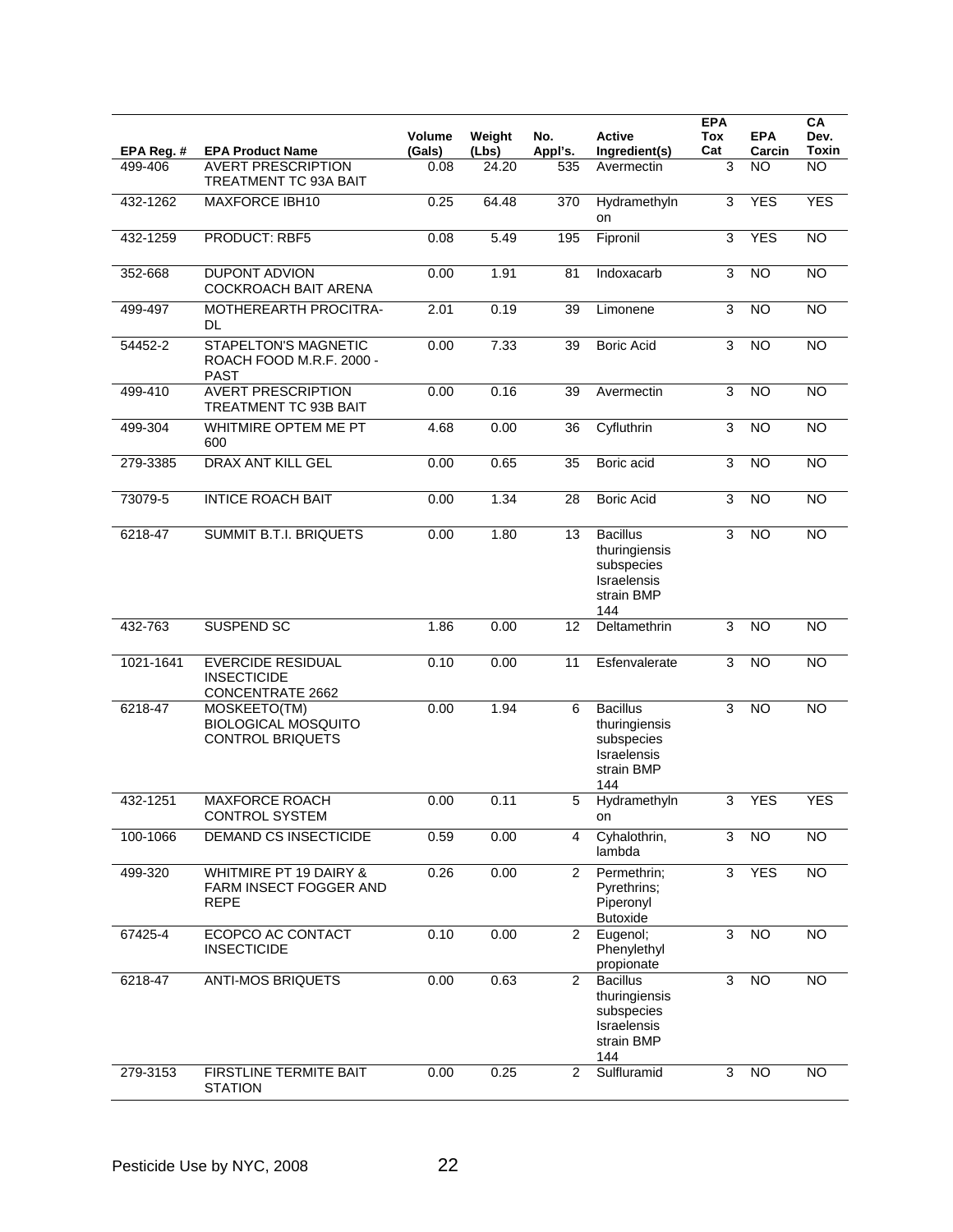|            |                                                                     |                  |                 |                |                                                     | <b>EPA</b> |                      | <b>CA</b>     |
|------------|---------------------------------------------------------------------|------------------|-----------------|----------------|-----------------------------------------------------|------------|----------------------|---------------|
| EPA Reg. # | <b>EPA Product Name</b>                                             | Volume<br>(Gals) | Weight<br>(Lbs) | No.<br>Appl's. | Active<br>Ingredient(s)                             | Tox<br>Cat | <b>EPA</b><br>Carcin | Dev.<br>Toxin |
| 279-3386   | DRAX ANT KIL-PF                                                     | 0.00             | 0.04            | 2              | Boric acid                                          | 3          | <b>NO</b>            | NO.           |
| 432-1304   | TEMPO 10 WP INSECTICIDE                                             | 0.63             | 0.00            | 1              | Cyfluthrin,<br>beta                                 | 3          | <b>NO</b>            | <b>NO</b>     |
| 67425-19   | ECOPCO JET/X                                                        | 0.00             | 1.50            | 1              | Phenylethyl<br>propionate;<br>Piperonyl<br>butoxide | 3          | <b>YES</b>           | <b>NO</b>     |
| 499-492    | PRESCRIPTION TREATMENT<br>BRAND 388B ADVANCE ANT<br><b>GEL BAIT</b> | 0.00             | 0.03            |                | <b>Borax</b>                                        | 3          | NO                   | <b>NO</b>     |
| Other      |                                                                     |                  |                 |                |                                                     |            |                      |               |
| 2724-484   | <b>GENTROL AEROSOL (FOR</b><br>PROFESSIONAL USE ONLY)               | 1.95             | 0.94            | 48             | $(7S)$ -<br>Hydroprene                              | 3          | N                    | <b>NO</b>     |
| 58630-1    | DR. T'S SNAKE-A-WAY<br><b>SNAKE REPELLING</b><br><b>GRANULES</b>    | 0.00             | 4.00            |                | Naphthalene;<br>Sulfur                              | 3          | N                    | <b>NO</b>     |

# **Environmental Protection**

 The Department of Environmental Protection (DEP) has over 1,700 facilities upstate and downstate. These include water pollution control plants, well stations, pumping stations, shafts, chambers, reservoirs, aqueducts, tunnels, gate houses, office space, garages, repair shops, maintenance shops, and police precincts within New York City. DEP contracts for some pest control services and employ approximately 20 licensed applicators for upstate reservoir pest control. Table 19 summarizes pesticide use by pesticide type. Table 20 lists all pesticide products used by DEP in 2008.

#### **Table 19: Types of Pesticides Used by DEP in 2008**

|                       | Volume         |            | Weight        |            | <b>Times Applied</b> |            |  |
|-----------------------|----------------|------------|---------------|------------|----------------------|------------|--|
| <b>Pesticide Type</b> | <b>Gallons</b> | % of Total | <b>Pounds</b> | % of Total | <b>Number</b>        | % of Total |  |
| Rodenticide           | 0.0            | $0.0\%$    | 1.121.5       | 47.4%      | 649                  | 38.0%      |  |
| Insecticide           | 1.152.0        | 98.5%      | 220.4         | 9.3%       | 871                  | 51.1%      |  |
| Herbicide             | 17.4           | 1.5%       | 1.021.9       | 43.2%      | 175                  | 10.3%      |  |
| Other                 | 0.1            | $0.0\%$    | 1.4           | 0.1%       |                      | 0.6%       |  |
| <b>Totals</b>         | 1,169.5        |            | 2,365.2       |            | 1,706                |            |  |

#### **Table 20: Pesticide Products Used by DEP in 2008 by Pesticide Type**

| EPA Reg.#           | <b>EPA Product</b><br>Name                               | Volume<br>(Gals) | Weight<br>(Lbs) | No.<br>Appl's. | Active Ingredient(s) | <b>EPA</b><br>Tox Cat | <b>EPA</b><br>Carcin | CA<br>Dev.<br>Toxin |
|---------------------|----------------------------------------------------------|------------------|-----------------|----------------|----------------------|-----------------------|----------------------|---------------------|
| <b>Rodenticides</b> |                                                          |                  |                 |                |                      |                       |                      |                     |
| 12455-79            | CONTRAC ALL-<br><b>WEATHER BLOX</b>                      | 0.00             | 739.88          | 286            | <b>Bromadiolone</b>  | 3                     | NO                   | NO.                 |
| 12455-80            | DITRAC ALL-<br><b>WEATHER BLOX</b>                       | 0.00             | 321.95          | 254            | Diphacinone          | 3                     | <b>NO</b>            | NO.                 |
| 12455-86            | <b>CONTRAC</b><br><b>RODENTICIDE</b><br><b>PLACE PAC</b> | 0.00             | 14.91           | 40             | <b>Bromadiolone</b>  | 3                     | NO                   | NO.                 |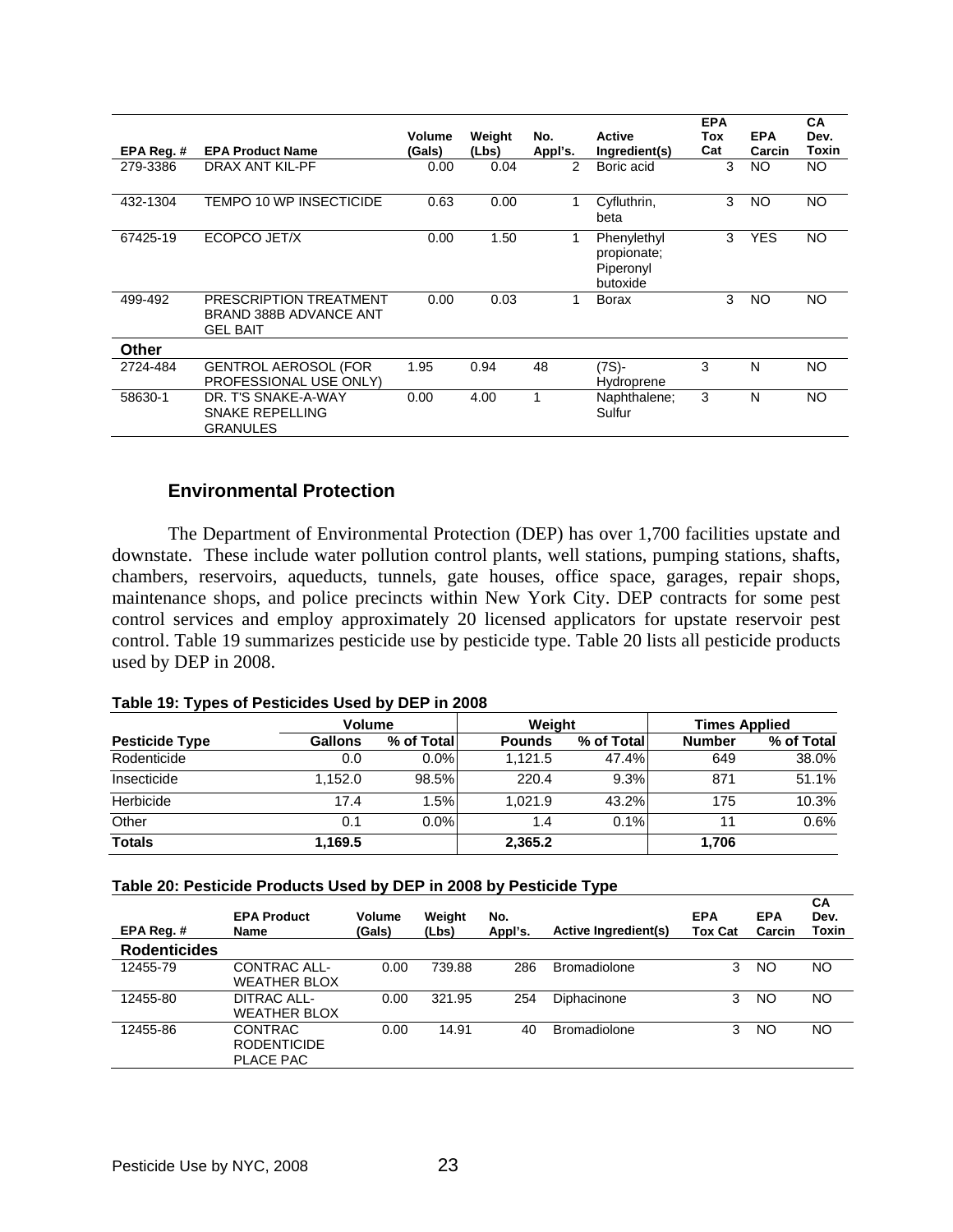| EPA Reg. #          | <b>EPA Product</b><br>Name                                                              | Volume<br>(Gals) | Weight<br>(Lbs) | No.<br>Appl's. | <b>Active Ingredient(s)</b>                                                            | <b>EPA</b><br><b>Tox Cat</b> | <b>EPA</b><br>Carcin | CA<br>Dev.<br><b>Toxin</b> |
|---------------------|-----------------------------------------------------------------------------------------|------------------|-----------------|----------------|----------------------------------------------------------------------------------------|------------------------------|----------------------|----------------------------|
| 12455-76            | <b>CONTRAC</b><br><b>RODENTICIDE</b><br><b>READY TO USE</b><br>PLACE PAC                | 0.00             | 25.66           | 35             | <b>Bromadiolone</b>                                                                    | 3                            | <b>NO</b>            | <b>NO</b>                  |
| 12455-75            | <b>CONTRAC RAT</b><br>AND MOUSE<br><b>BAIT READY TO</b><br>USE PLACE PAC                | 0.00             | 17.42           | 29             | Bromadiolone                                                                           | 3                            | <b>NO</b>            | <b>NO</b>                  |
| 3240-28             | <b>RAMPAGE</b><br><b>MOUSE SEED</b>                                                     | 0.00             | 1.70            | 5              | Cholecalciferol                                                                        | 3                            | <b>NO</b>            | <b>NO</b>                  |
| Other               |                                                                                         |                  |                 |                |                                                                                        |                              |                      |                            |
| 2724-351            | ZOECON RF-259<br><b>EMULSIFIABLE</b><br>CONCENTRATE                                     | 0.07             | 0.00            | 9              | (7S)-Hydroprene                                                                        | 3                            | NO                   | <b>NO</b>                  |
| 10551-1             | THE GIANT<br><b>DESTROYER</b>                                                           | 0.00             | 1.38            | $\mathbf{1}$   | Carbon; Sodium<br>nitrate; Sulfur                                                      | 3                            | <b>NO</b>            | <b>NO</b>                  |
| 2724-469            | ZOECON (S)-<br><b>HYDROPRENE</b><br><b>ROACH</b><br><b>CONTROL</b><br><b>STATION II</b> | 0.00             | 0.03            | 1              | (7S)-Hydroprene                                                                        | 3                            | <b>NO</b>            | <b>NO</b>                  |
| <b>Insecticides</b> |                                                                                         |                  |                 |                |                                                                                        |                              |                      |                            |
| 1021-1641           | <b>EVERCIDE</b><br><b>RESIDUAL</b><br><b>INSECTICIDE</b><br><b>CONCENTRATE</b><br>2662  | 2.77             | 0.00            | 422            | Esfenvalerate                                                                          | 3                            | <b>NO</b>            | <b>NO</b>                  |
| 1021-1718           | <b>ETOC FOGGING</b><br><b>CONCENTRATE</b><br>2764                                       | 1,149.13         | 0.00            | 175            | Prallethrin                                                                            | 3                            | <b>NO</b>            | <b>NO</b>                  |
| 499-406             | <b>AVERT</b><br><b>PRESCRIPTION</b><br><b>TREATMENT TC</b><br>93A BAIT                  | 0.00             | 62.47           | 96             | Avermectin                                                                             | 3                            | <b>NO</b>            | <b>NO</b>                  |
| 67425-14            | ECOPCO ACU                                                                              | 0.00             | 101.50          | 63             | Phenylethyl<br>propionate                                                              | 3                            | <b>NO</b>            | <b>NO</b>                  |
| 6218-47             | SUMMIT B.T.I.<br><b>BRIQUETS</b>                                                        | 0.00             | 23.01           | 52             | <b>Bacillus</b><br>thuringiensis<br>subspecies<br>Israelensis strain<br><b>BMP 144</b> | 3                            | <b>NO</b>            | <b>NO</b>                  |
| 499-410             | <b>AVERT</b><br><b>PRESCRIPTION</b><br><b>TREATMENT TC</b><br>93B BAIT                  | 0.00             | 1.01            | 22             | Avermectin                                                                             | 3                            | <b>NO</b>            | <b>NO</b>                  |
| 64405-2             | REDZONE BAIT                                                                            | 0.00             | 12.69           | 19             | Boric acid                                                                             | 3                            | $\overline{NO}$      | $\overline{NO}$            |
| 73049-20            | <b>VECTOLEX CG</b><br><b>BIOLOGICAL</b><br>LARVICIDE                                    | 0.00             | 15.40           | 11             | Bacillus sphaericus                                                                    | 3                            | $\overline{NO}$      | $\overline{NO}$            |
| 1021-1775           | <b>MGK WASP &amp;</b><br><b>HORNET KILLER</b><br><b>AEROSOL</b>                         | 0.00             | 1.88            | 3              | Phenothrin;<br>Tetramethrin                                                            | 3                            | <b>YES</b>           | <b>NO</b>                  |
| 67425-19            | ECOPCO JET/X                                                                            | 0.00             | 1.75            | 2              | Phenylethyl<br>propionate;<br>Piperonyl butoxide                                       | 3                            | <b>YES</b>           | $\overline{NO}$            |
| 9444-150            | <b>AEROSOL</b><br><b>BORIC ACID</b>                                                     | 0.13             | 0.00            | $\mathbf{1}$   | Boric acid                                                                             | $\overline{3}$               | N <sub>O</sub>       | N <sub>O</sub>             |
| 499-304             | <b>WHITMIRE</b><br>OPTEM ME PT<br>600                                                   | 0.01             | 0.00            | 1              | Cyfluthrin                                                                             | 3                            | $\overline{N}$       | $\overline{NO}$            |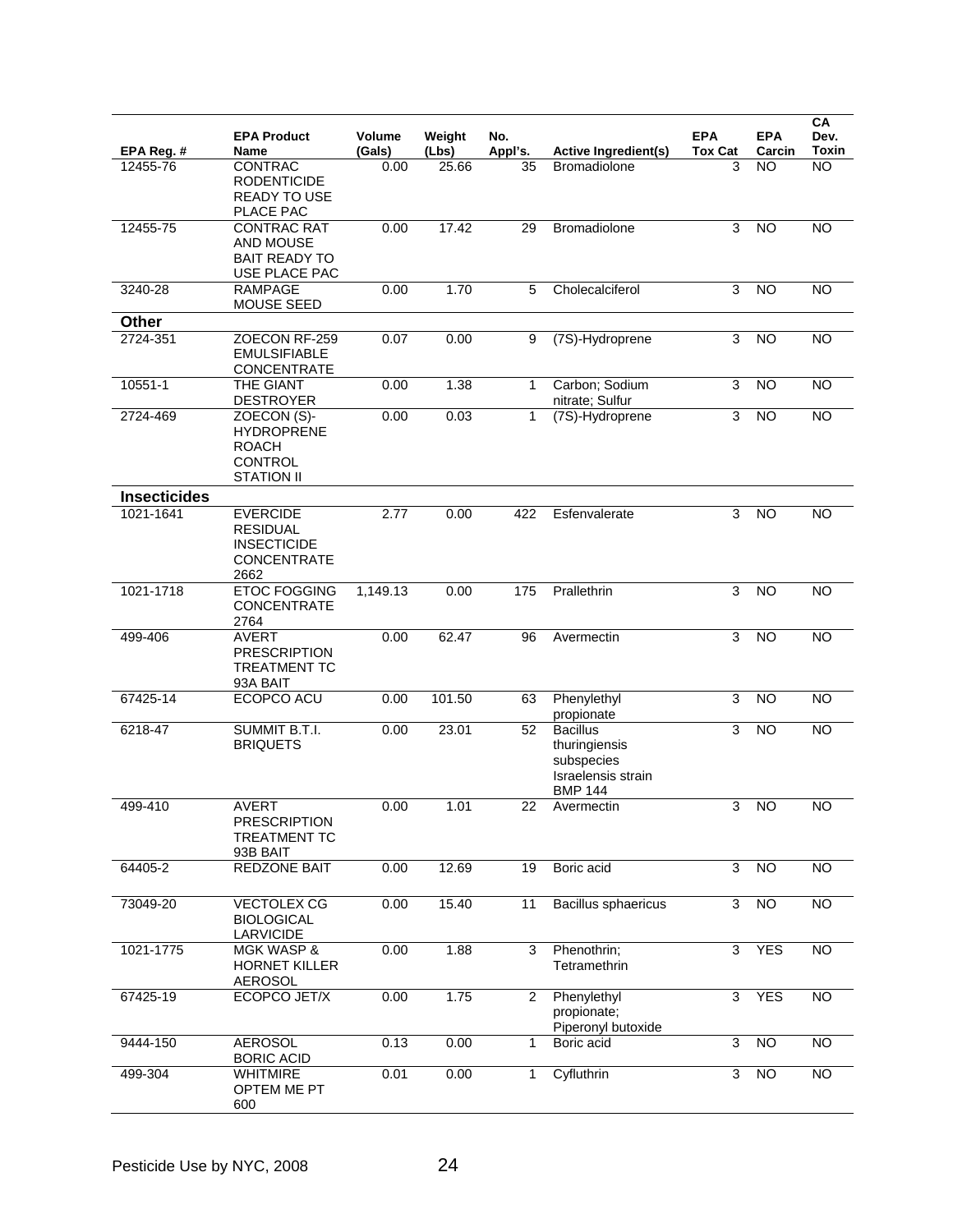| EPA Reg. #        | <b>EPA Product</b><br>Name                          | Volume<br>(Gals) | Weight<br>(Lbs) | No.<br>Appl's. | Active Ingredient(s)                                                                                         | <b>EPA</b><br><b>Tox Cat</b> | <b>EPA</b><br>Carcin | CA<br>Dev.<br>Toxin |
|-------------------|-----------------------------------------------------|------------------|-----------------|----------------|--------------------------------------------------------------------------------------------------------------|------------------------------|----------------------|---------------------|
| 432-1304          | TEMPO 10 WP<br><b>INSECTICIDE</b>                   | 0.00             | 0.31            |                | Cyfluthrin, beta                                                                                             | 3                            | NO.                  | <b>NO</b>           |
| 73079-1           | <b>INTICE SWEET</b><br><b>ANT GEL</b>               | 0.00             | 0.19            | 1              | Boric acid                                                                                                   | 3                            | <b>NO</b>            | <b>NO</b>           |
| 499-467           | <b>WHITMIRE</b><br><b>AVERT TC-181</b>              | 0.00             | 0.09            | 1              | Avermectin                                                                                                   | 3                            | <b>NO</b>            | <b>NO</b>           |
| 432-1259          | PRODUCT:<br>RBF <sub>5</sub>                        | 0.00             | 0.07            | 1              | Fipronil                                                                                                     | 3                            | <b>YES</b>           | <b>NO</b>           |
| <b>Herbicides</b> |                                                     |                  |                 |                |                                                                                                              |                              |                      |                     |
| 524-475           | <b>ROUNDUP</b><br><b>ULTRA</b><br><b>HERBICIDE</b>  | 14.01            | 782.44          | 107            | Glyphosate,<br>isopropylamine salt                                                                           | 3                            | <b>NO</b>            | <b>NO</b>           |
| 241-273           | <b>ARSENAL</b><br><b>HERBICIDE</b>                  | 2.25             | 235.13          | 59             | Imazapyr,<br>isopropylamine salt                                                                             | 3                            | <b>NO</b>            | <b>NO</b>           |
| 524-343           | <b>ROUNDUP</b><br><b>CUSTOM</b><br><b>HERBICIDE</b> | 0.61             | 0.00            | 7              | Glyphosate,<br>isopropylamine salt                                                                           | 3                            | <b>NO</b>            | <b>NO</b>           |
| 961-395           | CONFRONT III +<br><b>FERTILIZER</b>                 | 0.54             | 4.33            | 2              | Triclopyr,<br>triethylamine salt;<br>Fluroxypyr 1-<br>methylheptyl ester;<br>$2,4-D$ ,<br>dimethylamine salt | 3                            | <b>NO</b>            | <b>NO</b>           |

## **Finance**

 The Department of Finance (DOF) collects City revenues, ensures compliance with City tax and other revenue laws, evaluates all real property in the City, provides a forum for the public to dispute tax and parking violation liability, and maintains property records. The agency contracts for pest control through the city-wide contract administered by DCAS. Table 21 summarizes pesticide use by pesticide type. Table 22 lists all pesticide products used by DOF in 2008.

#### **Table 21: Types of Pesticides Used by DOF in 2008**

| <b>Volume</b>         |         |            | Weight        |            | <b>Times Applied</b> |            |  |
|-----------------------|---------|------------|---------------|------------|----------------------|------------|--|
| <b>Pesticide Type</b> | Gallons | % of Total | <b>Pounds</b> | % of Total | <b>Number</b>        | % of Total |  |
| Rodenticide           | 0.0     | $0.0\%$    | 26.9          | 76.5%      | つつ                   | 29.3%      |  |
| Insecticide           | 0.3     | $100.0\%$  | 8.3           | 23.5%      | 65                   | 70.7%      |  |
| <b>Totals</b>         | 0.3     |            | 35.1          |            | 92                   |            |  |

#### **Table 22: Pesticide Products Used by DOF in 2008 by Pesticide Type**

| EPA Reg.#           | <b>EPA Product Name</b>                                 | Volume<br>(Gals) | Weight<br>(Lbs) | No.<br>Appl's. | Active<br>Ingredient(s) | <b>EPA</b><br>Tox<br>Cat | <b>EPA</b><br>Carcin | CА<br>Dev.<br>Toxin |
|---------------------|---------------------------------------------------------|------------------|-----------------|----------------|-------------------------|--------------------------|----------------------|---------------------|
| <b>Rodenticides</b> |                                                         |                  |                 |                |                         |                          |                      |                     |
| 12455-79            | CONTRAC ALL-<br><b>WEATHER BLOX</b>                     | 0.00             | 23.06           | 21             | <b>Bromadiolone</b>     | 3                        | ΝO                   | NO                  |
| 12455-76            | <b>CONTRAC</b><br>RODENTICIDE READY<br>TO USE PLACE PAC | 0.00             | 0.75            | 2              | <b>Bromadiolone</b>     | 3                        | ΝO                   | NO                  |
| 12455-80            | DITRAC ALL-WEATHER<br><b>BLOX</b>                       | 0.00             | 1.25            |                | Diphacinone             | 3                        | ΝO                   | NO                  |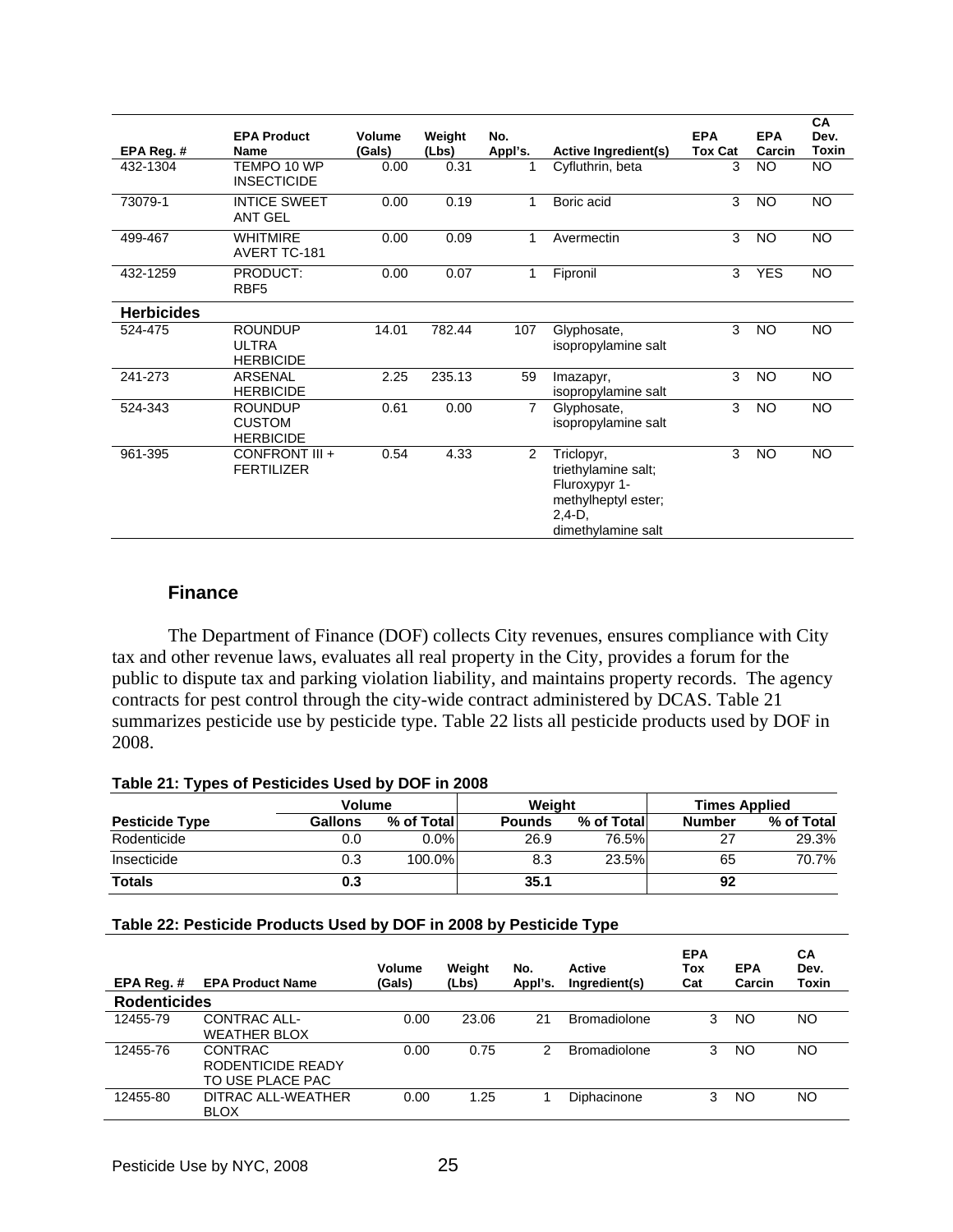| EPA Reg. #<br>12455-75 | <b>EPA Product Name</b><br>CONTRAC RAT AND<br><b>MOUSE BAIT READY TO</b><br>USE PLACE PAC | Volume<br>(Gals)<br>0.00 | Weight<br>(Lbs)<br>1.25 | No.<br>Appl's. | Active<br>Ingredient(s)<br><b>Bromadiolone</b> | <b>EPA</b><br>Tox<br>Cat<br>3 | <b>EPA</b><br>Carcin<br><b>NO</b> | CA<br>Dev.<br>Toxin<br>NO. |
|------------------------|-------------------------------------------------------------------------------------------|--------------------------|-------------------------|----------------|------------------------------------------------|-------------------------------|-----------------------------------|----------------------------|
| 12455-86               | <b>CONTRAC</b><br>RODENTICIDE PLACE<br><b>PAC</b>                                         | 0.00                     | 0.33                    | 1              | <b>Bromadiolone</b>                            | 3                             | <b>NO</b>                         | NO.                        |
| 3240-28                | <b>RAMPAGE MOUSE</b><br><b>SEED</b>                                                       | 0.00                     | 0.22                    | 1              | Cholecalciferol                                | 3                             | <b>NO</b>                         | <b>NO</b>                  |
| <b>Insecticides</b>    |                                                                                           |                          |                         |                |                                                |                               |                                   |                            |
| 1021-1641              | <b>EVERCIDE RESIDUAL</b><br><b>INSECTICIDE</b><br><b>CONCENTRATE 2662</b>                 | 0.29                     | 0.00                    | 39             | Esfenvalerate                                  | 3                             | <b>NO</b>                         | <b>NO</b>                  |
| 499-406                | <b>AVERT PRESCRIPTION</b><br>TREATMENT TC 93A<br><b>BAIT</b>                              | 0.00                     | 5.56                    | 15             | Avermectin                                     | 3                             | <b>NO</b>                         | <b>NO</b>                  |
| 499-410                | <b>AVERT PRESCRIPTION</b><br><b>TREATMENT TC 93B</b><br><b>BAIT</b>                       | 0.00                     | 0.05                    | 6              | Avermectin                                     | 3                             | <b>NO</b>                         | <b>NO</b>                  |
| 64405-2                | <b>REDZONE BAIT</b>                                                                       | 0.00                     | 0.97                    | 3              | Boric acid                                     | 3                             | <b>NO</b>                         | NO.                        |
| 67425-14               | ECOPCO ACU                                                                                | 0.00                     | 1.69                    | 2              | Phenylethyl<br>propionate                      | 3                             | NO.                               | NO.                        |

# **Fire Department**

 The Fire Department of New York City (FDNY) manages some 350 facilities throughout the City and contracts for pest control services. Table 23 summarizes pesticide use by pesticide type. Table 24 lists all pesticide products used by FDNY in 2008.

| <b>Pesticide Type</b> | <b>Volume</b>  |             | Weight        |            | <b>Times Applied</b> |            |  |
|-----------------------|----------------|-------------|---------------|------------|----------------------|------------|--|
|                       | <b>Gallons</b> | % of Totall | <b>Pounds</b> | % of Total | <b>Number</b>        | % of Total |  |
| Rodenticide           | 0.0            | $0.0\%$     | 1.675.0       | 86.9%      | 2.668                | 46.1%      |  |
| Insecticide           | 18.9           | 98.7%       | 252.1         | 13.1%      | 3.092                | 53.4%      |  |
| Other                 | 0.3            | 1.3%        | 0.0           | $0.0\%$    | 25                   | 0.4%       |  |
| <b>Totals</b>         | 19.1           |             | 1.927.1       |            | 5,785                |            |  |

| Table 23: Types of Pesticides Used by FDNY in 2008 |  |
|----------------------------------------------------|--|
|----------------------------------------------------|--|

# **Table 24: Pesticide Products Used by FDNY in 2008 by Pesticide Type**

| EPA Reg.#           | <b>EPA Product Name</b>                                           | <b>Volume</b><br>(Gals) | Weight<br>(Lbs) | No.<br>Appl's. | Active Ingredient(s) | <b>EPA</b><br>Tox<br>Cat | <b>EPA</b><br>Carcin | CA Dev.<br>Toxin |
|---------------------|-------------------------------------------------------------------|-------------------------|-----------------|----------------|----------------------|--------------------------|----------------------|------------------|
| <b>Rodenticides</b> |                                                                   |                         |                 |                |                      |                          |                      |                  |
| 12455-79            | CONTRAC ALL-<br><b>WEATHER BLOX</b>                               | 0.00                    | 788.83          | 1.072          | <b>Bromadiolone</b>  | 3                        | NO.                  | NO.              |
| 12455-80            | DITRAC ALL-<br><b>WEATHER BLOX</b>                                | 0.00                    | 577.83          | 719            | Diphacinone          | 3                        | NO                   | NO.              |
| 12455-75            | CONTRAC RAT<br>AND MOUSE BAIT<br>READY TO USE<br><b>PLACE PAC</b> | 0.00                    | 96.02           | 383            | <b>Bromadiolone</b>  | 3                        | NO                   | NO.              |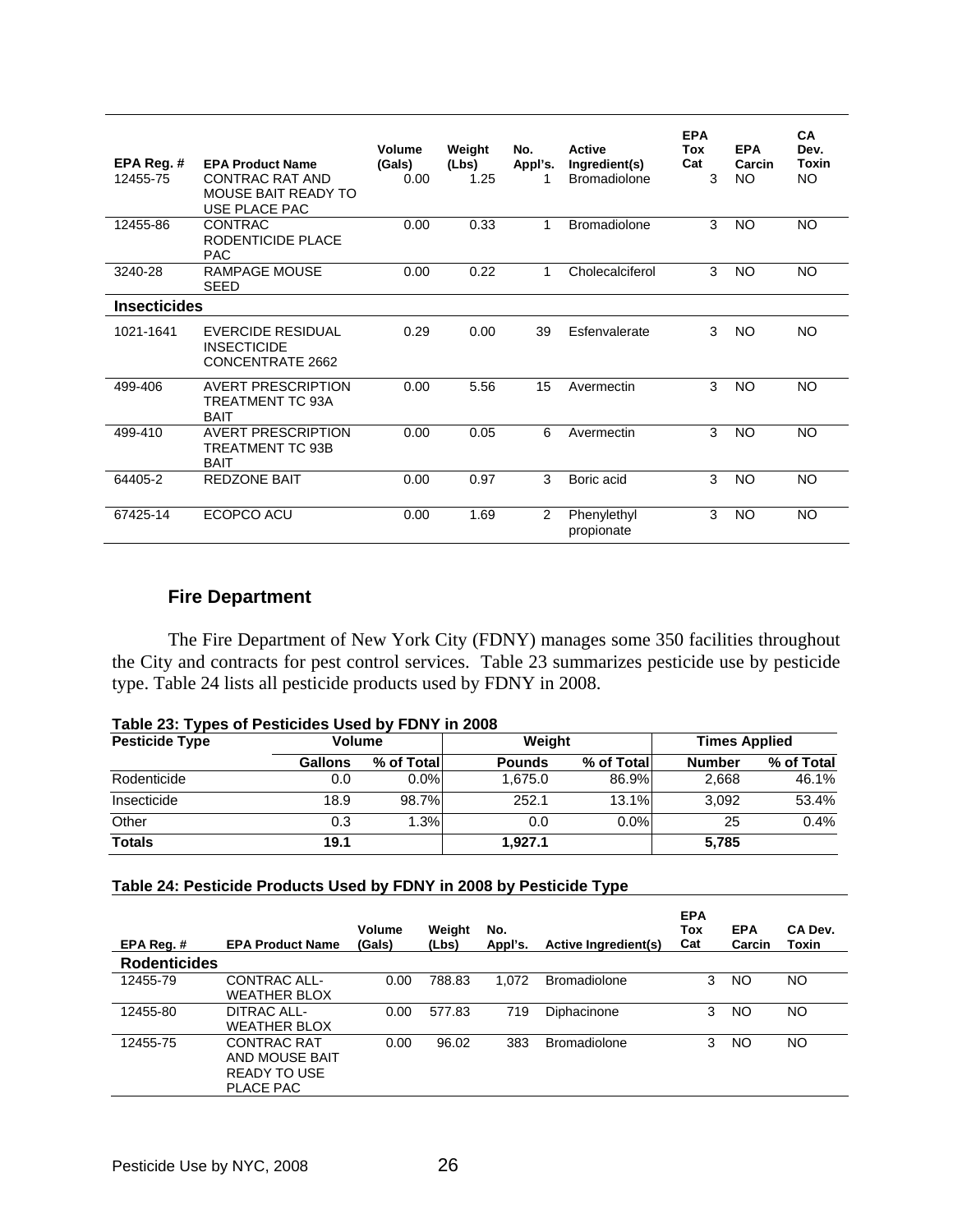|                     |                                                                                        |                  |                 |                |                                                                                                                                                            | <b>EPA</b>     |                      |                  |
|---------------------|----------------------------------------------------------------------------------------|------------------|-----------------|----------------|------------------------------------------------------------------------------------------------------------------------------------------------------------|----------------|----------------------|------------------|
| EPA Reg. #          | <b>EPA Product Name</b>                                                                | Volume<br>(Gals) | Weight<br>(Lbs) | No.<br>Appl's. | <b>Active Ingredient(s)</b>                                                                                                                                | Tox<br>Cat     | <b>EPA</b><br>Carcin | CA Dev.<br>Toxin |
| 12455-76            | <b>CONTRAC</b><br><b>RODENTICIDE</b><br>READY TO USE<br>PLACE PAC                      | 0.00             | 163.22          | 314            | <b>Bromadiolone</b>                                                                                                                                        | 3              | NO.                  | NO.              |
| 12455-86            | <b>CONTRAC</b><br><b>RODENTICIDE</b><br>PLACE PAC                                      | 0.00             | 44.60           | 159            | Bromadiolone                                                                                                                                               | 3              | <b>NO</b>            | <b>NO</b>        |
| 3240-28             | <b>RAMPAGE</b><br>MOUSE SEED                                                           | 0.00             | 4.14            | 20             | Cholecalciferol                                                                                                                                            | 3              | <b>NO</b>            | <b>NO</b>        |
| 100-1057            | <b>TALON-G</b><br><b>RODENTICIDE</b><br>MINI-PELLETS<br><b>WITH BITREX</b>             | 0.00             | 0.38            | $\mathbf 1$    | Brodifacoum                                                                                                                                                | 3              | <b>NO</b>            | <b>NO</b>        |
| Other               |                                                                                        |                  |                 |                |                                                                                                                                                            |                |                      |                  |
| 2724-351            | ZOECON RF-259<br><b>EMULSIFIABLE</b><br><b>CONCENTRATE</b>                             | 0.25             | 0.00            | 25             | (7S)-Hydroprene                                                                                                                                            | 3              | N <sub>O</sub>       | <b>NO</b>        |
| <b>Insecticides</b> |                                                                                        |                  |                 |                |                                                                                                                                                            |                |                      |                  |
| 1021-1641           | <b>EVERCIDE</b><br><b>RESIDUAL</b><br><b>INSECTICIDE</b><br><b>CONCENTRATE</b><br>2662 | 17.99            | 0.62            | 2,551          | Esfenvalerate                                                                                                                                              | 3              | <b>NO</b>            | <b>NO</b>        |
| 499-406             | <b>AVERT</b><br><b>PRESCRIPTION</b><br><b>TREATMENT TC</b><br>93A BAIT                 | 0.00             | 35.95           | 192            | Avermectin                                                                                                                                                 | 3              | <b>NO</b>            | <b>NO</b>        |
| 499-410             | <b>AVERT</b><br><b>PRESCRIPTION</b><br><b>TREATMENT TC</b><br>93B BAIT                 | 0.00             | 2.51            | 149            | Avermectin                                                                                                                                                 | 3              | <b>NO</b>            | <b>NO</b>        |
| 67425-14            | ECOPCO ACU                                                                             | 0.00             | 200.26          | 137            | Phenylethyl<br>propionate                                                                                                                                  | $\mathsf 3$    | <b>NO</b>            | <b>NO</b>        |
| $64405 - 2$         | REDZONE BAIT                                                                           | 0.00             | 11.15           | 46             | Boric acid                                                                                                                                                 | 3              | <b>NO</b>            | <b>NO</b>        |
| 397-13              | STERI-FAB                                                                              | 0.85             | 0.00            | 5              | Phenothrin;<br>Isopropyl alcohol;<br>Alkyl (60%C14,<br>25%C12, 15%C16)<br>dimethylbenzyl<br>ammonium<br>chloride; Didecyl<br>dimethyl<br>ammonium chloride | $\overline{2}$ | <b>NO</b>            | <b>NO</b>        |
| 73079-1             | <b>INTICE SWEET</b><br><b>ANT GEL</b>                                                  | 0.00             | 1.44            | 5              | Boric acid                                                                                                                                                 | 3              | $\overline{NO}$      | <b>NO</b>        |
| 6218-47             | SUMMIT B.T.I.<br><b>BRIQUETS</b>                                                       | 0.00             | 0.01            | 3              | <b>Bacillus</b><br>thuringiensis<br>subspecies<br>Israelensis strain<br><b>BMP 144</b>                                                                     | 3              | $\overline{NO}$      | <b>NO</b>        |
| 432-1264            | MAXFORCE ABF4                                                                          | 0.00             | 0.04            | $\overline{2}$ | Fipronil                                                                                                                                                   | 3              | <b>YES</b>           | <b>NO</b>        |
| 499-362             | <b>WHITMIRE PT 515</b><br><b>WASP FREEZE</b>                                           | 0.02             | 0.00            | $\mathbf{1}$   | Phenothrin; D-trans<br>Allethrin                                                                                                                           | 3              | <b>YES</b>           | $\overline{NO}$  |
| 2724-274            | <b>GOLDEN MALRIN</b><br><b>RF-128 FLY</b><br>KILLER                                    | 0.00             | 0.13            | $\mathbf{1}$   | Methomyl; (Z)-9-<br>Tricosene                                                                                                                              | 3              | <b>NO</b>            | $\overline{NO}$  |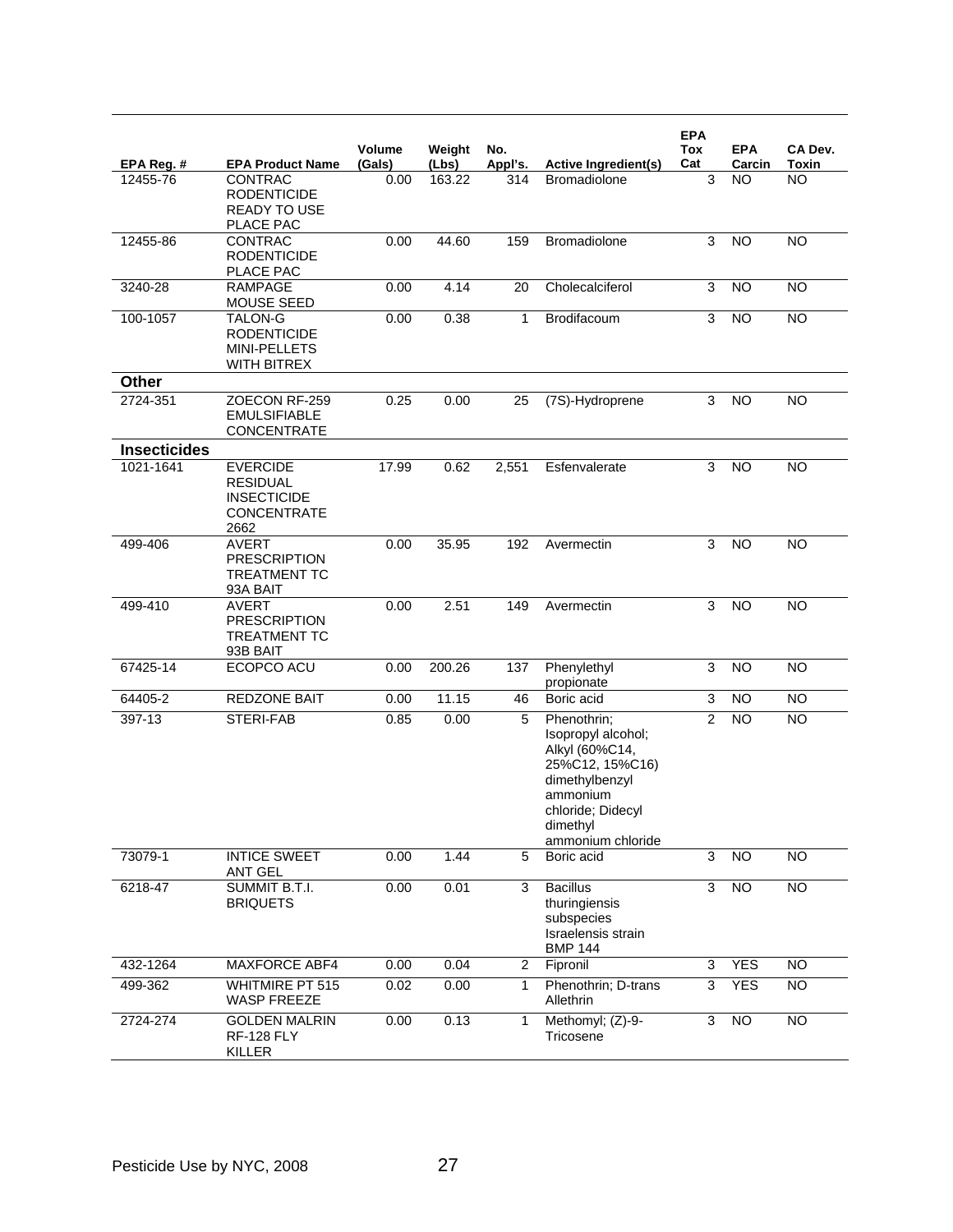### **Health and Hospitals Corporation**

 The New York City Health and Hospitals Corporation (HHC) oversees eleven hospitals, six diagnostic and treatment centers, 82 community health and school-based clinics, and five long-term care/specialty hospital and nursing home facilities. Because each facility is managed separately, pest control protocols differ among facilities. A few facilities have pest control professionals on staff, but the majority relies on one of two outside contractors. Table 25 summarizes pesticide use by pesticide type. Table 26 lists products by pesticide types. Each product is listed, unless more than 10 products of a given type were used, in which case the 10 most frequently applied products are listed. Appendix 2 includes a complete listing of products used by HHC in 2008.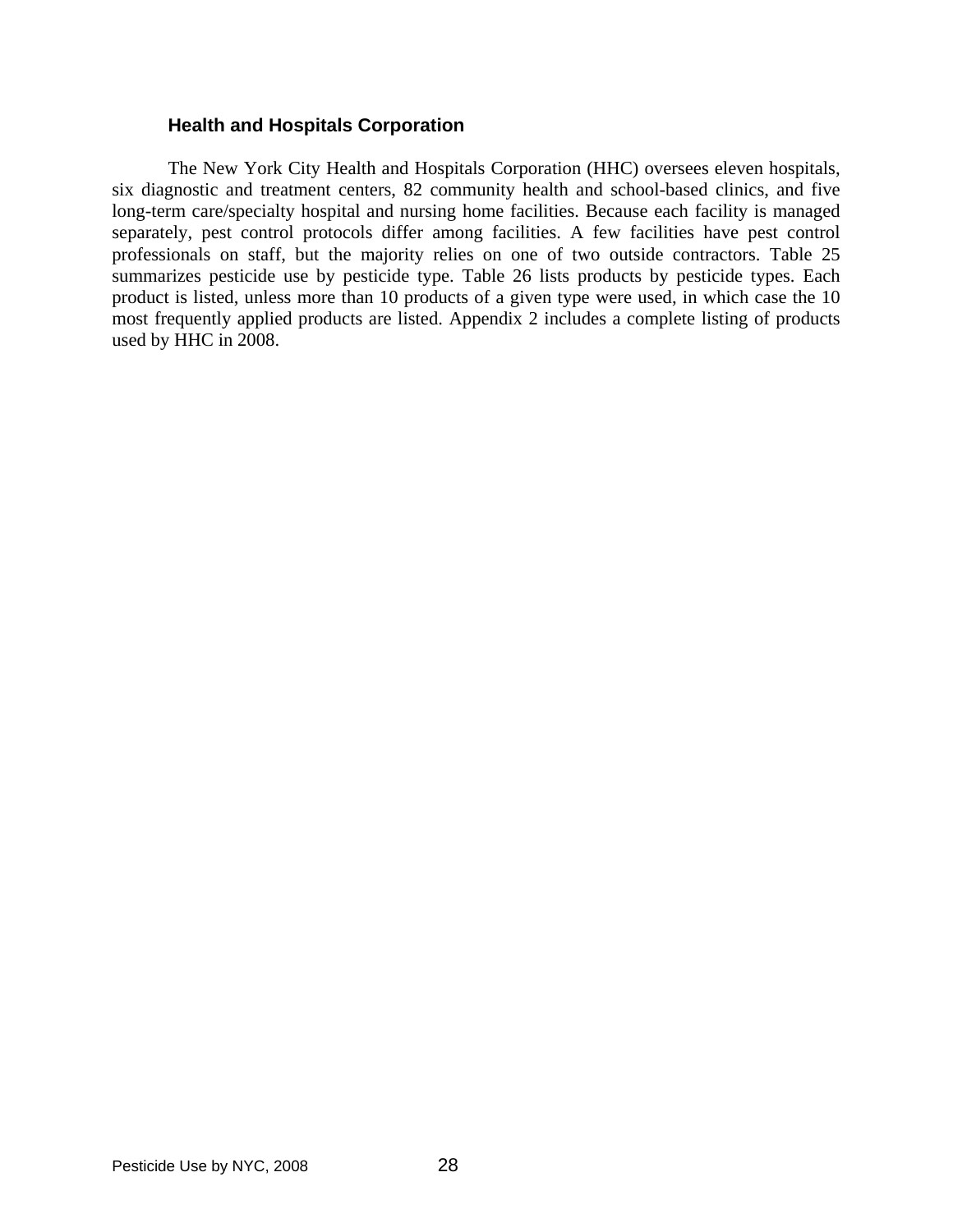|  |  | Table 25: Types of Pesticides Used by HHC in 2008 |
|--|--|---------------------------------------------------|
|  |  |                                                   |

|                       | <b>Volume</b>  |            |               | Weight     | <b>Times Applied</b> |            |  |
|-----------------------|----------------|------------|---------------|------------|----------------------|------------|--|
| <b>Pesticide Type</b> | <b>Gallons</b> | % of Total | <b>Pounds</b> | % of Total | <b>Number</b>        | % of Total |  |
| Rodenticide           | 0.0            | 0.0%       | 687.6         | 41.0%      | 751                  | 11.2%      |  |
| Insecticide           | 2.972.6        | 99.5%      | 980.9         | 58.5%      | 5.879                | 87.9%      |  |
| Herbicide             | 15.0           | 0.5%       | 0.0           | $0.0\%$    |                      | $0.0\%$    |  |
| Other                 | 0.0            | $0.0\%$    | 7.9           | 0.5%       | 61                   | 0.9%       |  |
| <b>Totals</b>         | 2,987.6        |            | 1,676.3       |            | 6.692                |            |  |

# T**able 26: Ten Most Frequently Applied Pesticide Products by HHC in 2008 by Pesticide Type**

|                     |                                                                                 | <b>Volume</b> | Weight | No.     | <b>Active</b>       | <b>EPA</b><br>Tox | <b>EPA</b>      | CA<br>Dev.      |
|---------------------|---------------------------------------------------------------------------------|---------------|--------|---------|---------------------|-------------------|-----------------|-----------------|
| EPA Reg. #          | <b>EPA Product Name</b>                                                         | (Gals)        | (Lbs)  | Appl's. | Ingredient(s)       | Cat               | Carcin          | Toxin           |
| <b>Rodenticides</b> |                                                                                 |               |        |         |                     |                   |                 |                 |
| 12455-79            | CONTRAC ALL-<br><b>WEATHER BLOX</b>                                             | 0.00          | 584.50 | 560     | <b>Bromadiolone</b> | 3                 | <b>NO</b>       | <b>NO</b>       |
| 7173-188            | <b>MAKI RAT AND</b><br>MOUSE BAIT PACKS<br>(PELLETS)                            | 0.00          | 15.94  | 37      | <b>Bromadiolone</b> | 3                 | N <sub>O</sub>  | $\overline{NO}$ |
| 12455-16            | <b>ZP TRACKING</b><br><b>POWDER</b>                                             | 0.00          | 8.19   | 37      | Zinc phosphide      | $\overline{2}$    | <b>NO</b>       | <b>NO</b>       |
| 7173-218            | <b>GENERATION MINI</b><br><b>BLOCKS</b>                                         | 0.00          | 23.57  | 28      | Difethialone        | $\overline{3}$    | N <sub>O</sub>  | <b>NO</b>       |
| 12455-89            | <b>FINAL ALL-</b><br><b>WEATHER BLOX</b>                                        | 0.00          | 15.38  | 28      | <b>Brodifacoum</b>  | $\overline{3}$    | <b>NO</b>       | $\overline{NO}$ |
| 12455-69            | <b>CONTRAC</b><br><b>RODENTICIDE</b>                                            | 0.00          | 11.78  | 27      | <b>Bromadiolone</b> | $\overline{3}$    | <b>NO</b>       | <b>NO</b>       |
| 7173-202            | <b>MAKI MINI BLOCKS</b>                                                         | 0.00          | 13.81  | 10      | <b>Bromadiolone</b> | 3                 | <b>NO</b>       | <b>NO</b>       |
| 7173-172            | ROZOL BLUE<br>TRACKING<br><b>POWDER</b>                                         | 0.00          | 4.75   | 8       | Chlorophacinone     | $\overline{2}$    | <b>NO</b>       | <b>NO</b>       |
| 7173-113            | <b>ROZOL TRACKING</b><br><b>POWDER</b>                                          | 0.00          | 3.25   | 6       | Chlorophacinone     | $\overline{2}$    | N <sub>O</sub>  | N <sub>O</sub>  |
| 7173-236            | <b>DIFETHIALONE MINI</b><br><b>BLOCKS</b>                                       | 0.00          | 3.53   | 4       | Difethialone        | 3                 | NO.             | <b>NO</b>       |
| Other               |                                                                                 |               |        |         |                     |                   |                 |                 |
| 2724-351            | ZOECON RF-259<br><b>EMULSIFIABLE</b><br>CONCENTRATE                             | 0.00          | 3.56   | 53      | (7S)-Hydroprene     | $\overline{3}$    | NO              | NO              |
| 2724-469            | ZOECON (S)-<br><b>HYDROPRENE</b><br>ROACH CONTROL<br><b>STATION II</b>          | 0.00          | 4.32   | 8       | (7S)-Hydroprene     | 3                 | <b>NO</b>       | <b>NO</b>       |
| <b>Insecticides</b> |                                                                                 |               |        |         |                     |                   |                 |                 |
| 9444-129            | <b>ROACH KIL</b><br><b>COMMERCIAL</b>                                           | 0.00          | 545.66 | 1,910   | Boric acid          | 3                 | <b>NO</b>       | <b>NO</b>       |
| 432-1254            | <b>MAXFORCE</b><br><b>PROFESSIONAL</b><br><b>INSECT CONTROL</b><br>ROACH KILLER | 0.00          | 67.28  | 1,142   | Hydramethylnon      | 3                 | <b>YES</b>      | <b>YES</b>      |
| 432-763             | SUSPEND SC<br><b>INSECTICIDE</b>                                                | 2,204.5<br>8  | 0.00   | 443     | Deltamethrin        | 3                 | <b>NO</b>       | <b>NO</b>       |
| 352-652             | <b>DUPONT ADVION</b><br><b>COCKROACH GEL</b><br><b>BAIT</b>                     | 0.00          | 18.88  | 273     | Indoxacarb          | 3                 | $\overline{NO}$ | $\overline{NO}$ |
| 1677-195            | ECO2000-RX<br><b>FRESHBAIT</b>                                                  | 0.00          | 14.37  | 209     | Boric acid          | 3                 | $\overline{NO}$ | NO              |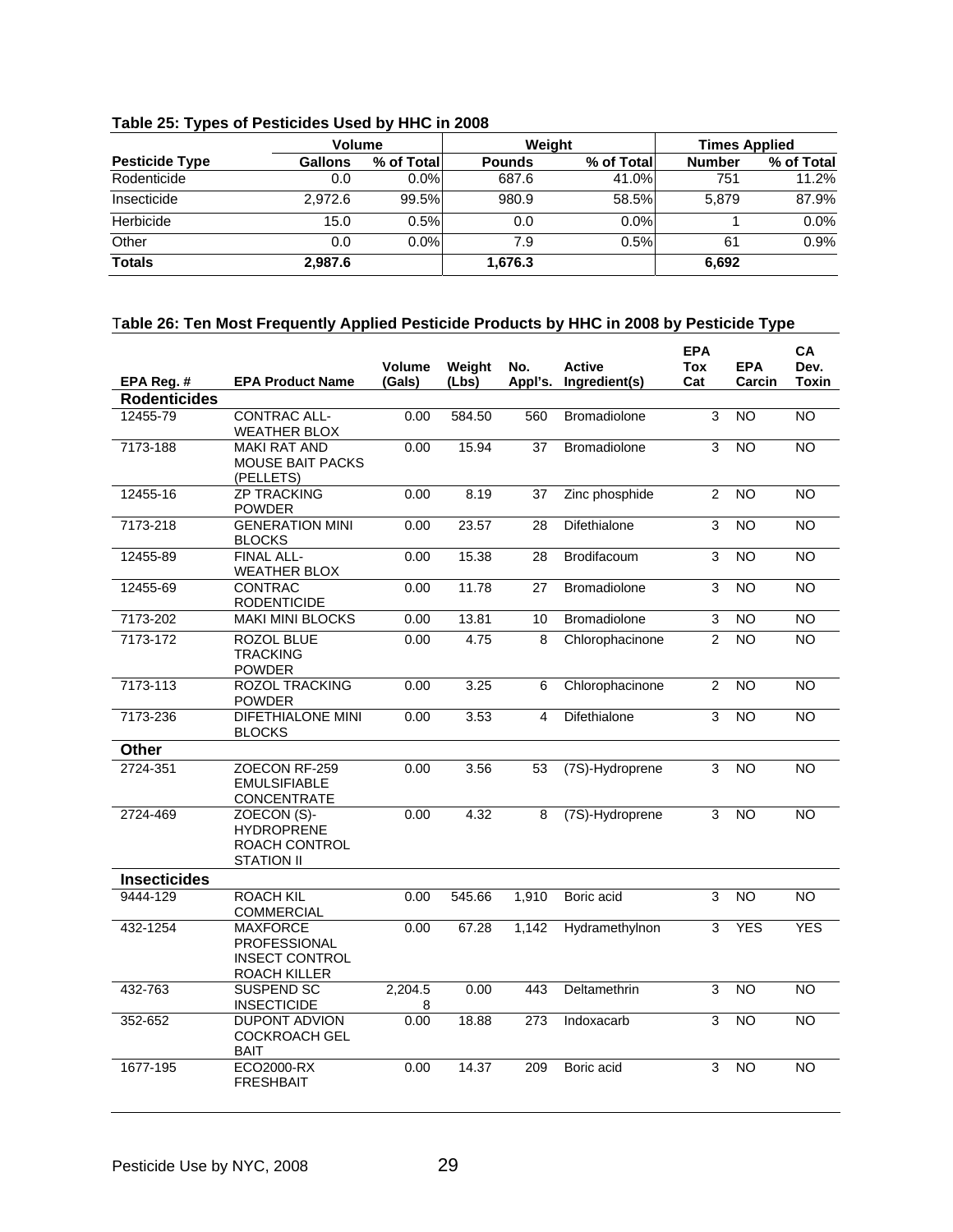| EPA Reg.#         | <b>EPA Product Name</b>                            | Volume<br>(Gals) | Weight<br>(Lbs) | No.<br>Appl's. | <b>Active</b><br>Ingredient(s)        | <b>EPA</b><br>Tox<br>Cat | <b>EPA</b><br>Carcin | CA<br>Dev.<br>Toxin |
|-------------------|----------------------------------------------------|------------------|-----------------|----------------|---------------------------------------|--------------------------|----------------------|---------------------|
| 432-1363          | <b>TEMPO SC</b><br><b>INSECTICIDE</b>              | 220.96           | 0.00            | 205            | Cyfluthrin, beta                      | 3                        | NO.                  | NO.                 |
| 1021-1815         | <b>EVERCIDE</b><br><b>ESFENVALERATE</b><br>6.4% CS | 0.00             | 35.74           | 178            | Esfenvalerate                         | 3                        | NO                   | <b>NO</b>           |
| 100-1066          | <b>DEMAND CS</b><br><b>INSECTICIDE</b>             | 415.67           | 0.00            | 164            | Cyhalothrin,<br>lambda                | 3                        | NO.                  | NO                  |
| 67425-14          | ECOPCO ACU                                         | 0.00             | 42.35           | 155            | Phenylethyl<br>propionate             | 3                        | NO.                  | NO                  |
| 64405-2           | <b>REDZONE BAIT</b>                                | 0.00             | 35.23           | 137            | Boric acid                            | 3                        | NO.                  | <b>NO</b>           |
| <b>Herbicides</b> |                                                    |                  |                 |                |                                       |                          |                      |                     |
| 524-475           | ROUNDUP ULTRA<br><b>HERBICIDE</b>                  | 14.01            | 782.44          | 107            | Glyphosate,<br>isopropylamine<br>salt | 3                        | NO.                  | NO                  |

# **Health and Mental Hygiene**

 The Bureau of Veterinary and Pest Control Services at DOHMH protects the public from animal- and vector-borne diseases and other hazards, including those that result from uncontrolled or unregulated rodents and other animals, and from mosquito-borne pathogens. Two programs, Pest Control Services (PCS) and Vector Surveillance and Control (VSC) have pest management responsibilities. PCS focuses on rodent control – performing inspections, cleanups and treatments of both private and public property. Currently, PCS employs twenty-one exterminators to bait properties that have signs of active rodents with rodenticide placed either directly in rat burrows or in tamper resistant bait stations. Though Local Law 37 requires the reporting of pesticide use on only public property, applications on private property done by PCS are included in Tables 27 and 28. VSC is charged with mosquito management. Table 27 summarizes pesticide use by pesticide type. Table 28 lists all pesticide products used by DOHMH in 2008.

#### **Table 27: Types of Pesticides Used by DOHMH in 2008**

|                       | Volume  |             |               | Weiaht     | <b>Times Applied</b> |            |  |
|-----------------------|---------|-------------|---------------|------------|----------------------|------------|--|
| <b>Pesticide Type</b> | Gallons | % of Totall | <b>Pounds</b> | % of Total | <b>Number</b>        | % of Total |  |
| Rodenticide           | 0.0     | $0.0\%$     | 8.732.9       | 8.4%       | 49.136               | 91.4%      |  |
| Insecticide           | 0.0     | $0.0\%$     | 94.790.9      | 91.6%      | 4.605                | 8.6%       |  |
| <b>Totals</b>         | 0.0     |             | 103,523.7     |            | 53.741               |            |  |

#### **Table 28: Pesticide Products Used by DOHMH in 2008 by Pesticide Type**

| EPA Reg.#           | <b>EPA Product Name</b>                                            | Volume<br>(Gals) | Weiaht<br>(Lbs) | No.<br>Appl's. | Active<br>Ingredient(s) | <b>EPA</b><br>Tox<br>Cat | <b>EPA</b><br>Carcin | CA Dev.<br>Toxin |
|---------------------|--------------------------------------------------------------------|------------------|-----------------|----------------|-------------------------|--------------------------|----------------------|------------------|
| <b>Rodenticides</b> |                                                                    |                  |                 |                |                         |                          |                      |                  |
| 100-1055            | <b>WEATHERBLOK BAIT</b><br><b>WITH BITREX</b>                      | 0.00             | 2.915.15        | 27.118         | <b>Brodifacoum</b>      | 3                        | NO                   | NO               |
| 100-1050            | TALON-G<br>RODENTICIDE BAIT<br><b>PACK MINI-PELLETS</b><br>WITH BI | 0.00             | 4.345.91        | 19.440         | <b>Brodifacoum</b>      | 3                        | ΝO                   | NO               |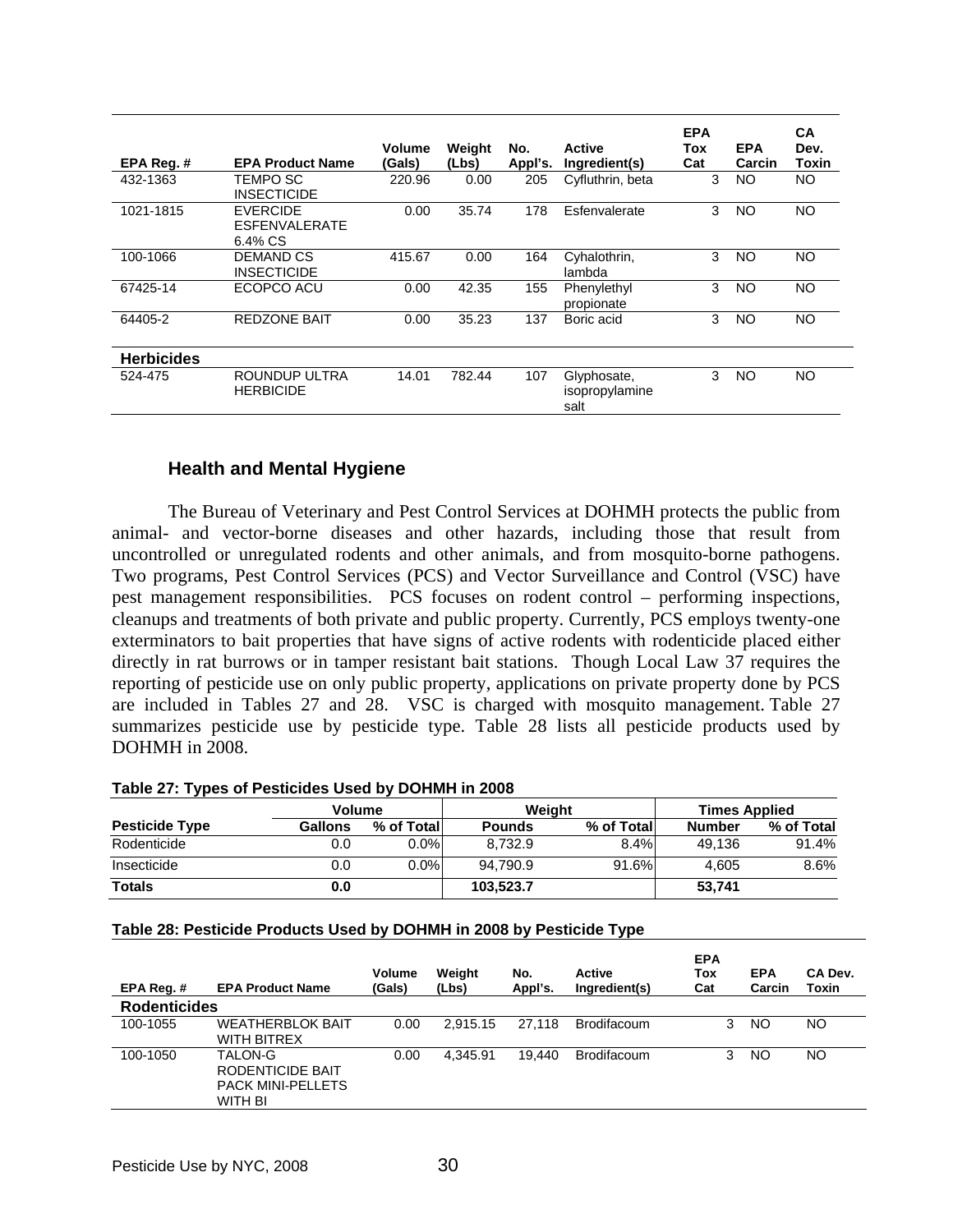|                     |                                                                                       |                  |                 |                |                                                                                                                   | <b>EPA</b>     |                      |                  |
|---------------------|---------------------------------------------------------------------------------------|------------------|-----------------|----------------|-------------------------------------------------------------------------------------------------------------------|----------------|----------------------|------------------|
| EPA Reg. #          | <b>EPA Product Name</b>                                                               | Volume<br>(Gals) | Weight<br>(Lbs) | No.<br>Appl's. | Active<br>Ingredient(s)                                                                                           | Tox<br>Cat     | <b>EPA</b><br>Carcin | CA Dev.<br>Toxin |
| 12455-75            | <b>CONTRAC RAT AND</b><br><b>MOUSE BAIT READY</b><br>TO USE PLACE PAC                 | 0.00             | 1,278.57        | 2,274          | <b>Bromadiolone</b>                                                                                               | 3              | <b>NO</b>            | <b>NO</b>        |
| 12455-79            | <b>CONTRAC ALL-</b><br><b>WEATHER BLOX</b>                                            | 0.00             | 93.34           | 136            | Bromadiolone                                                                                                      | 3              | <b>NO</b>            | <b>NO</b>        |
| 12455-80            | <b>DITRAC ALL-</b><br><b>WEATHER BLOX</b>                                             | 0.00             | 81.69           | 117            | Diphacinone                                                                                                       | 3              | <b>NO</b>            | <b>NO</b>        |
| 7173-113            | <b>ROZOL TRACKING</b><br><b>POWDER</b>                                                | 0.00             | 12.52           | 30             | Chlorophacinone                                                                                                   | $\overline{c}$ | <b>NO</b>            | <b>NO</b>        |
| 7173-188            | <b>MAKI RAT AND</b><br><b>MOUSE BAIT PACKS</b><br>(PELLETS)                           | 0.00             | 0.35            | 8              | Bromadiolone                                                                                                      | 3              | <b>NO</b>            | <b>NO</b>        |
| 100-1057            | <b>TALON-G</b><br><b>RODENTICIDE MINI-</b><br>PELLETS WITH<br><b>BITREX</b>           | 0.00             | 2.16            | 6              | Brodifacoum                                                                                                       | 3              | <b>NO</b>            | <b>NO</b>        |
| 12455-76            | CONTRAC<br><b>RODENTICIDE</b><br><b>READY TO USE</b><br>PLACE PAC                     | 0.00             | 3.00            | 5              | Bromadiolone                                                                                                      | 3              | <b>NO</b>            | <b>NO</b>        |
| 56-42               | <b>EATON'S BAIT</b><br><b>BLOCKS</b><br>RODENTICIDE WITH<br>MOLASSES/PEAN             | 0.00             | 0.17            | 1              | Diphacinone                                                                                                       | 3              | <b>NO</b>            | NO.              |
| 12455-56            | <b>DITRAC TRACKING</b><br><b>POWDER</b>                                               | 0.00             | 0.00            | 1              | Diphacinone                                                                                                       | $\overline{2}$ | <b>NO</b>            | <b>NO</b>        |
| <b>Insecticides</b> |                                                                                       |                  |                 |                |                                                                                                                   |                |                      |                  |
| 73049-19            | <b>VECTOBAC CG</b><br><b>BIOLOGICAL</b><br><b>LARVICIDE</b><br><b>GRANULES</b>        | 0.00             | 38,316.28       | 2,957          | <b>Bacillus</b><br>thuringiensis,<br>subsp.<br>Israelensis.<br>strain AM 65-52                                    | 3              | <b>NO</b>            | <b>NO</b>        |
| 73049-20            | <b>VECTOLEX CG</b><br><b>BIOLOGICAL</b><br><b>LARVICIDE</b>                           | 0.00             | 55,220.86       | 1,570          | <b>Bacillus</b><br>sphaericus                                                                                     | 3              | N <sub>O</sub>       | <b>NO</b>        |
| 1021-1688           | <b>MULTICIDE</b><br><b>MOSQUITO</b><br><b>ADULTICIDING</b><br><b>CONCENTRATE 2705</b> | 0.00             | 1,193.45        | 65             | Phenothrin;<br>Piperonyl<br>butoxide                                                                              | 3              | <b>YES</b>           | <b>NO</b>        |
| 73049-429           | V60035 CG                                                                             | 0.00             | 0.26            | 12             | <b>Bacillus</b><br>sphaericus;<br><b>Bacillus</b><br>thuringiensis<br>subspecies<br>Israelensis,<br>strain IPS-78 | 3              | <b>NO</b>            | <b>NO</b>        |
| 62637-3             | BMP (144 200 G)                                                                       | 0.00             | 60.00           | $\mathbf{1}$   | <b>Bacillus</b><br>thuringiensis<br>subspecies<br>Israelensis,<br>strain IPS-78                                   | 3              | $\overline{NO}$      | $\overline{NO}$  |

# **Homeless Services**

 The Department of Homeless Services (DHS) manages homeless shelters and dormitory facilities across the City. Of these, six are Family Services operated, five provide dormitory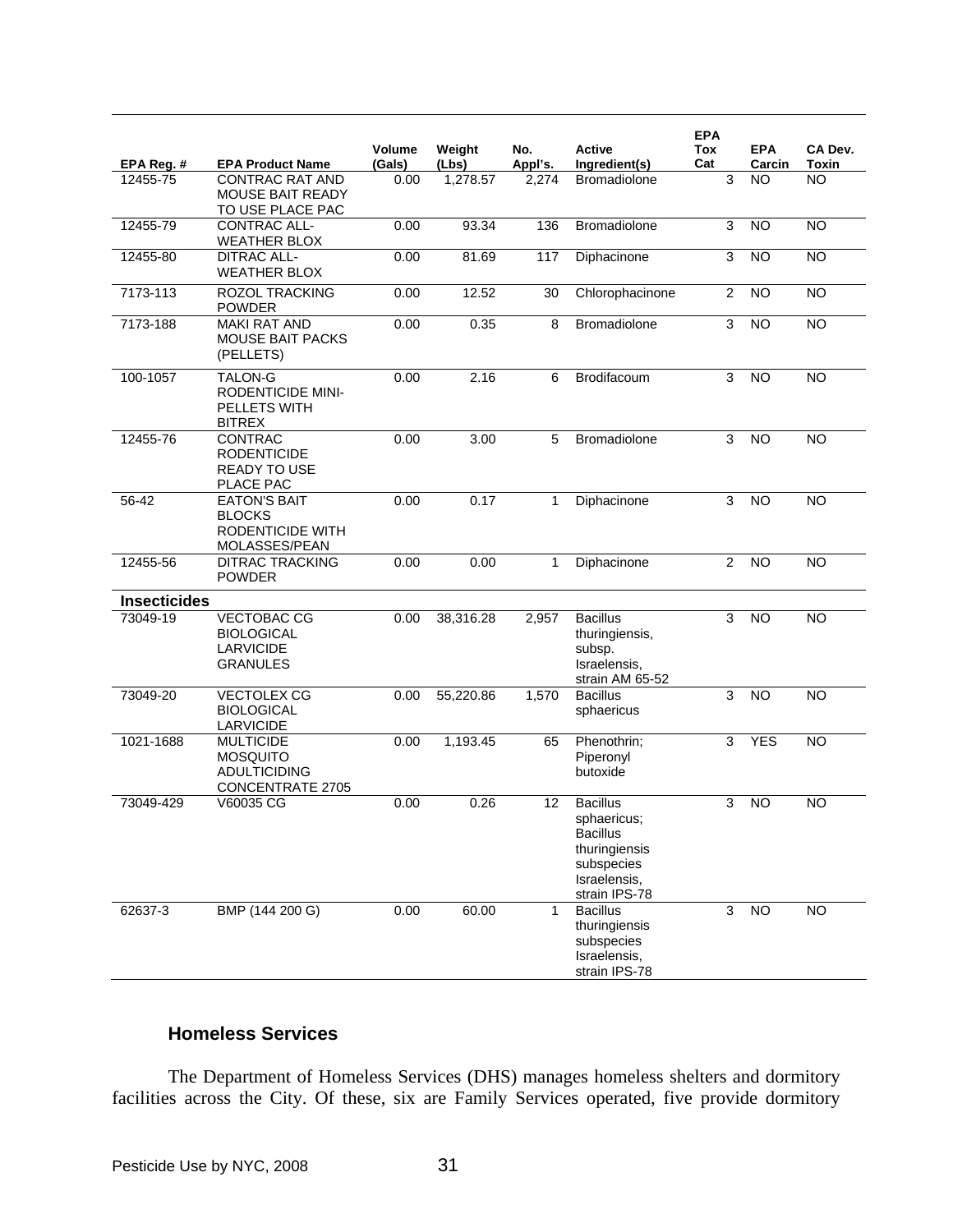facilities for families with children and one facility, PATH, is an intake facility. There are four adult facilities which also provide housing for men. DHS also operates and manages warehouses. Pest management services, which primarily address rodent and cockroach infestations, are provided by an outside contractor. Table 29 summarizes pesticide use by pesticide type. Table 30 lists all pesticide products used by DHS in 2008.

|                       | <b>Volume</b> |            | Weight        |             | <b>Times Applied</b> |            |  |
|-----------------------|---------------|------------|---------------|-------------|----------------------|------------|--|
| <b>Pesticide Type</b> | Gallons       | % of Total | <b>Pounds</b> | % of Totall | <b>Number</b>        | % of Total |  |
| Rodenticide           | 0.0           | 0.0%       | 581.3         | 96.6%       | 337                  | 39.0%      |  |
| Insecticide           | 106.6         | 99.9%      | 20.4          | 3.4%        | 518                  | 60.0%      |  |
| Other                 | 0.1           | 0.1%       | 0.0           | $0.0\%$     |                      | 0.9%       |  |
| <b>Totals</b>         | 106.6         |            | 601.7         |             | 863                  |            |  |

#### **Table 29: Types of Pesticides Used by DHS in 2008**

#### **Table 30: Pesticide Products Used by DHS in 2008 by Pesticide Type**

|                     |                                                                                        |                  |                 |                |                                | <b>EPA</b>        |                      |                  |
|---------------------|----------------------------------------------------------------------------------------|------------------|-----------------|----------------|--------------------------------|-------------------|----------------------|------------------|
| EPA Reg. #          | <b>EPA Product Name</b>                                                                | Volume<br>(Gals) | Weight<br>(Lbs) | No.<br>Appl's. | <b>Active</b><br>Ingredient(s) | <b>Tox</b><br>Cat | <b>EPA</b><br>Carcin | CA Dev.<br>Toxin |
| <b>Rodenticides</b> |                                                                                        |                  |                 |                |                                |                   |                      |                  |
| 12455-80            | <b>DITRAC ALL-</b><br><b>WEATHER BLOX</b>                                              | 0.00             | 489.63          | 269            | Diphacinone                    | $\overline{3}$    | $\overline{NO}$      | $\overline{NO}$  |
| 12455-79            | <b>CONTRAC ALL-</b><br><b>WEATHER BLOX</b>                                             | 0.00             | 37.63           | 29             | <b>Bromadiolone</b>            | 3                 | <b>NO</b>            | <b>NO</b>        |
| 12455-75            | <b>CONTRAC RAT</b><br>AND MOUSE BAIT<br><b>READY TO USE</b><br>PLACE PAC               | 0.00             | 38.06           | 16             | <b>Bromadiolone</b>            | 3                 | N <sub>O</sub>       | $\overline{NO}$  |
| 12455-76            | <b>CONTRAC</b><br><b>RODENTICIDE</b><br><b>READY TO USE</b><br>PLACE PAC               | 0.00             | 8.88            | 14             | <b>Bromadiolone</b>            | 3                 | <b>NO</b>            | <b>NO</b>        |
| 12455-86            | <b>CONTRAC</b><br><b>RODENTICIDE</b><br>PLACE PAC                                      | 0.00             | 6.72            | 8              | <b>Bromadiolone</b>            | 3                 | <b>NO</b>            | <b>NO</b>        |
| 3240-28             | <b>RAMPAGE</b><br><b>MOUSE SEED</b>                                                    | 0.00             | 0.40            | 1              | Cholecalciferol                | 3                 | <b>NO</b>            | <b>NO</b>        |
| Other               |                                                                                        |                  |                 |                |                                |                   |                      |                  |
| 2724-351            | ZOECON RF-259<br><b>EMULSIFIABLE</b><br><b>CONCENTRATE</b>                             | 0.07             | 0.00            | 8              | $(7S) -$<br>Hydroprene         | 3                 | <b>NO</b>            | <b>NO</b>        |
| <b>Insecticides</b> |                                                                                        |                  |                 |                |                                |                   |                      |                  |
| 1021-1641           | <b>EVERCIDE</b><br><b>RESIDUAL</b><br><b>INSECTICIDE</b><br><b>CONCENTRATE</b><br>2662 | 42.58            | 0.00            | 339            | Esfenvalerate                  | 3                 | <b>NO</b>            | <b>NO</b>        |
| 499-410             | <b>AVERT</b><br><b>PRESCRIPTION</b><br><b>TREATMENT TC</b><br>93B BAIT                 | 0.00             | 4.59            | 95             | Avermectin                     | 3                 | N <sub>O</sub>       | <b>NO</b>        |
| 64405-2             | REDZONE BAIT                                                                           | 0.00             | 9.60            | 67             | Boric acid                     | 3                 | <b>NO</b>            | <b>NO</b>        |
| 67425-14            | ECOPCO ACU                                                                             | 0.00             | 5.89            | 9              | Phenylethyl<br>propionate      | $\overline{3}$    | N <sub>O</sub>       | <b>NO</b>        |
| 499-406             | AVERT<br><b>PRESCRIPTION</b><br><b>TREATMENT TC</b><br>93A BAIT                        | 0.00             | 0.28            | 6              | Avermectin                     | 3                 | <b>NO</b>            | <b>NO</b>        |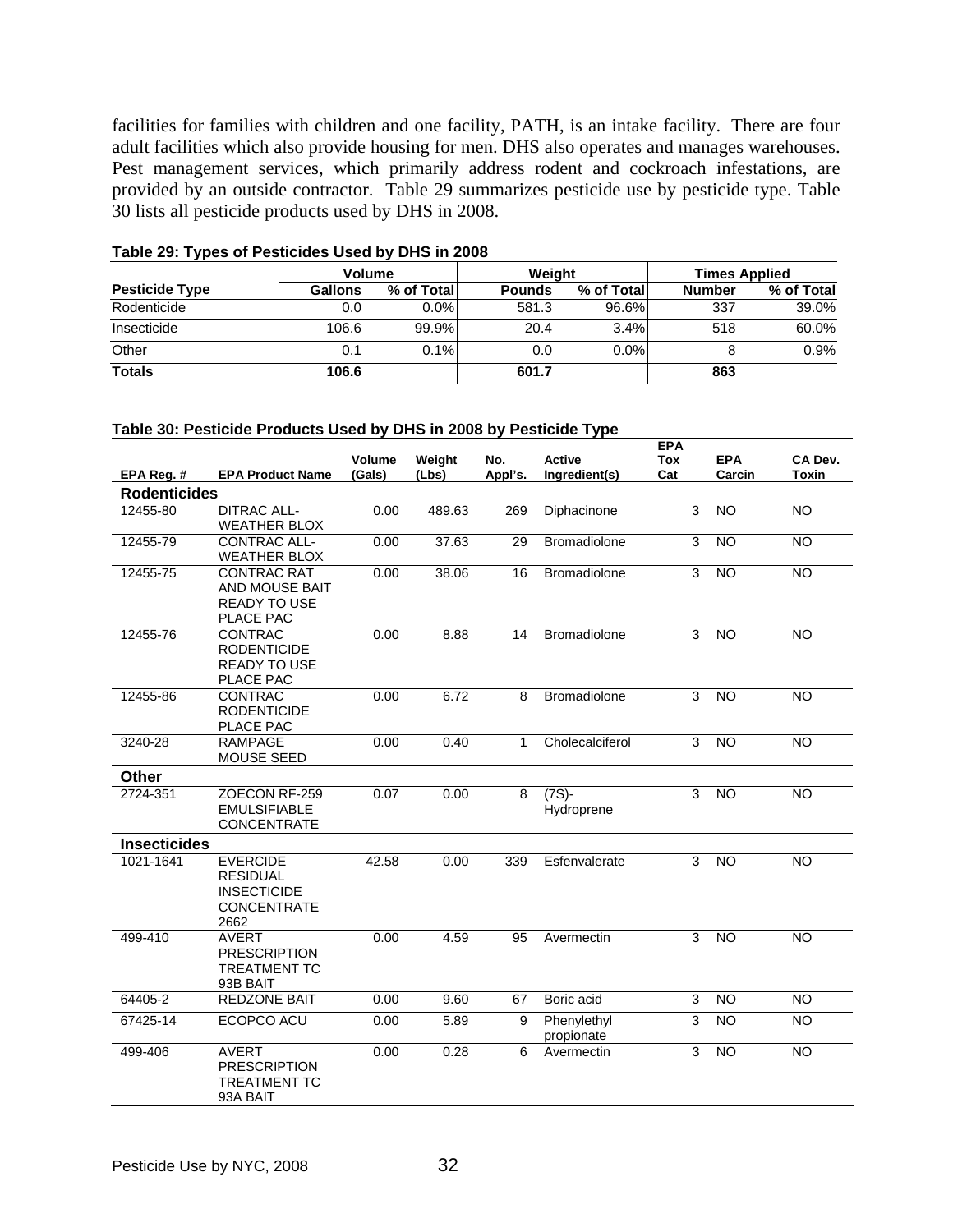| EPA Reg.# | <b>EPA Product Name</b> | <b>Volume</b><br>(Gals) | Weight<br>(Lbs) | No.<br>Appl's. | <b>Active</b><br>Ingredient(s)                                                                                                                                                    | <b>EPA</b><br><b>Tox</b><br>Cat |                | <b>EPA</b><br>Carcin | CA Dev.<br>Toxin |
|-----------|-------------------------|-------------------------|-----------------|----------------|-----------------------------------------------------------------------------------------------------------------------------------------------------------------------------------|---------------------------------|----------------|----------------------|------------------|
| 397-13    | STERI-FAB               | 64.00                   | 0.00            | 2              | Phenothrin;<br><i><b>Isopropyl</b></i><br>alcohol; Alkyl<br>(60%C14,<br>25%C12,<br>15%C16)<br>dimethylbenzyl<br>ammonium<br>chloride;<br>Didecyl dimethyl<br>ammonium<br>chloride |                                 | $\overline{2}$ | NO                   | NO.              |

## **Housing Authority**

 The New York City Housing Authority (NYCHA) manages 2,644 residential buildings and 178,466 apartments, as well as office space and grounds that cover 2,502 acres. NYCHA currently has a staff of some 75 pest control professionals that perform routine inspections and treatments, carry out specialized intensive IPM interventions, apply pesticides, and respond to complaints and requests from other agencies. NYCHA staff members regularly address a range of insect and rodent problems, including interior mice, cockroaches and bedbugs and exterior rats, weeds, and mosquito control. NYCHA made great strides in 2008 in completing its electronic reporting system and down loaded its data into our NYCPURS system. Table 31 summarizes pesticide use by pesticide type. Table 32 lists the products used by NYCHA in 2008.

| Table 31: Types of Pesticides Used by NYCHA in 2008 |  |
|-----------------------------------------------------|--|
|-----------------------------------------------------|--|

|                       | <b>Volume</b>  |             | Weight        |            | <b>Times Applied</b> |            |  |
|-----------------------|----------------|-------------|---------------|------------|----------------------|------------|--|
| <b>Pesticide Type</b> | <b>Gallons</b> | % of Totall | <b>Pounds</b> | % of Total | <b>Number</b>        | % of Total |  |
| Rodenticide           | 64.0           | 4.8%        | 18.438.2      | 76.3%      | 9.107                | 28.1%      |  |
| Insecticide           | 1.258.6        | 94.8%       | 5.484.6       | 22.7%      | 23.263               | 71.7%      |  |
| Herbicide             | 5.3            | 0.4%        | 250.0         | 1.0%       | 65                   | 0.2%       |  |
| <b>Totals</b>         | 1,327.9        |             | 24,172.9      |            | 32,435               |            |  |

| Table 32: Ten Most Frequently Applied Pesticide Products by NYCHA in 2008 by Pesticide Type |
|---------------------------------------------------------------------------------------------|
|---------------------------------------------------------------------------------------------|

| EPA Req.#           | <b>EPA Product Name</b>                                   | <b>Volume</b><br>(Gals) | Weight<br>(Lbs) | No.<br>Appl's. | <b>Active</b><br>Ingredient(s) | <b>EPA</b><br>Tox<br>Cat | <b>EPA</b><br>Carcin | СA<br>Dev.<br>Toxin |
|---------------------|-----------------------------------------------------------|-------------------------|-----------------|----------------|--------------------------------|--------------------------|----------------------|---------------------|
| <b>Rodenticides</b> |                                                           |                         |                 |                |                                |                          |                      |                     |
| 12455-86            | <b>CONTRAC</b><br><b>RODENTICIDE</b><br>PLACE PAC         | 55.39                   | 4,366.80        | 4.969          | <b>Bromadiolone</b>            | 3                        | NO                   | <b>NO</b>           |
| 7173-208            | <b>MAKI RODENTICIDE</b><br><b>BAIT PACKS</b><br>(PELLETS) | 5.47                    | 725.99          | 1,325          | <b>Bromadiolone</b>            | 3                        | NO                   | NO.                 |
| 12455-56            | DITRAC TRACKING<br><b>POWDER</b>                          | 1.09                    | 9.333.98        | 1.289          | Diphacinone                    | 2                        | <b>NO</b>            | <b>NO</b>           |
| 12455-79            | CONTRAC ALL-<br><b>WEATHER BLOX</b>                       | 2.09                    | 2.779.11        | 1.161          | <b>Bromadiolone</b>            | 3                        | <b>NO</b>            | <b>NO</b>           |
| 12455-5             | DITRAC ALL-<br><b>WEATHER CAKE</b>                        | 0.00                    | 957.53          | 179            | Diphacinone                    | 3                        | NO.                  | NO                  |
| 3240-28             | RAMPAGE MOUSE<br><b>SEED</b>                              | 0.00                    | 12.90           | 86             | Cholecalciferol                | 3                        | NO.                  | NO                  |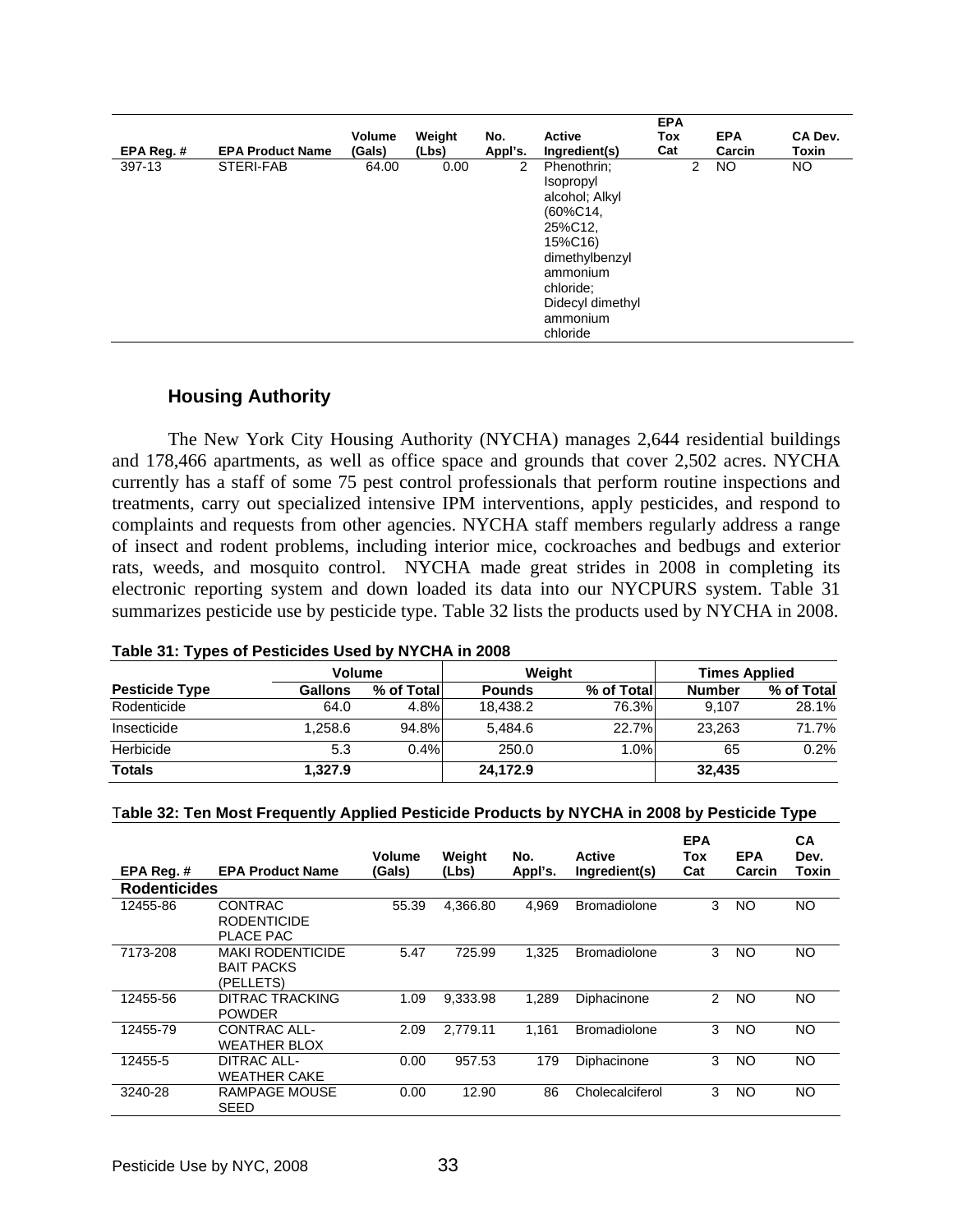| EPA Reg. #                     | <b>EPA Product Name</b>                                                          | Volume<br>(Gals) | Weight<br>(Lbs) | No.<br>Appl's. | <b>Active</b><br>Ingredient(s)                                                                                                                                         | <b>EPA</b><br>Tox<br>Cat | <b>EPA</b><br>Carcin | CA<br>Dev.<br><b>Toxin</b> |
|--------------------------------|----------------------------------------------------------------------------------|------------------|-----------------|----------------|------------------------------------------------------------------------------------------------------------------------------------------------------------------------|--------------------------|----------------------|----------------------------|
| 12455-75                       | <b>CONTRAC RAT AND</b><br><b>MOUSE BAIT READY</b><br>TO USE PLACE PAC            | 0.00             | 26.81           | 35             | <b>Bromadiolone</b>                                                                                                                                                    | 3                        | <b>NO</b>            | $\overline{NO}$            |
| 56-42                          | <b>EATON'S BAIT</b><br><b>BLOCKS</b><br><b>RODENTICIDE WITH</b><br>MOLASSES/PEAN | 0.00             | 216.66          | 24             | Diphacinone                                                                                                                                                            | 3                        | <b>NO</b>            | <b>NO</b>                  |
| 12455-89                       | FINAL ALL-WEATHER<br><b>BLOX</b>                                                 | 0.00             | 11.50           | 19             | Brodifacoum                                                                                                                                                            | 3                        | <b>NO</b>            | <b>NO</b>                  |
| 12455-100                      | <b>FASTRAC MOUSE</b><br>SEED PLACE PAC                                           | 0.00             | 2.47            | 13             | Bromethalin                                                                                                                                                            | 3                        | <b>NO</b>            | <b>NO</b>                  |
| 100-1050                       | TALON-G<br>RODENTICIDE BAIT<br>PACK MINI-PELLETS<br>WITH BI                      | 0.00             | 3.87            | 5              | Brodifacoum                                                                                                                                                            | 3                        | $\overline{NO}$      | $\overline{NO}$            |
| 12455-16                       | <b>ZP TRACKING</b><br><b>POWDER</b>                                              | 0.00             | 0.63            | 2              | Zinc phosphide                                                                                                                                                         | $\overline{2}$           | <b>NO</b>            | <b>NO</b>                  |
| <b>Insecticides</b><br>432-763 | <b>SUSPEND SC</b>                                                                | 781.50           | 139.48          | 12,333         | Deltamethrin                                                                                                                                                           | 3                        | <b>NO</b>            | <b>NO</b>                  |
|                                | <b>INSECTICIDE</b><br><b>WHITMIRE OPTEM</b>                                      |                  |                 |                |                                                                                                                                                                        |                          |                      |                            |
| 499-304                        | <b>ME PT 600</b>                                                                 | 39.48            | 1.90            | 3,451          | Cyfluthrin                                                                                                                                                             | 3                        | <b>NO</b>            | <b>NO</b>                  |
| 73049-20                       | <b>VECTOLEX CG</b><br><b>BIOLOGICAL</b><br>LARVICIDE                             | 0.00             | 250.88          | 2,899          | <b>Bacillus</b><br>sphaericus                                                                                                                                          | 3                        | <b>NO</b>            | <b>NO</b>                  |
| 397-13                         | STERI-FAB                                                                        | 420.23           | 977.54          | 1,731          | Phenothrin;<br>Isopropyl<br>alcohol; Alkyl<br>(60%C14,<br>25%C12,<br>15%C16)<br>dimethylbenzyl<br>ammonium<br>chloride;<br>Didecyl<br>dimethyl<br>ammonium<br>chloride | $\overline{2}$           | <b>NO</b>            | <b>NO</b>                  |
| 432-1259                       | PRODUCT: RBF5                                                                    | 7.71             | 977.78          | 1,672          | Fipronil                                                                                                                                                               | 3                        | <b>YES</b>           | <b>NO</b>                  |
| 432-1257                       | MAXFORCE ROACH<br>BAIT F.05                                                      | 0.85             | 3,111.97        | 669            | Fipronil                                                                                                                                                               | 3                        | <b>YES</b>           | <b>NO</b>                  |
| 352-652                        | DUPONT ADVION<br><b>COCKROACH GEL</b><br>BAIT                                    | 0.00             | 8.90            | 147            | Indoxacarb                                                                                                                                                             | 3                        | $\overline{N}$       | NO                         |
| 499-306                        | <b>WHITMIRE TALSTAR</b><br>PT 1800 TOTAL<br><b>RELEASE</b><br><b>INSECTICIDE</b> | 0.21             | 4.38            | 84             | Bifenthrin                                                                                                                                                             | 3                        | YES                  | <b>NO</b>                  |
| 352-668                        | DUPONT ADVION<br><b>COCKROACH BAIT</b><br>ARENA                                  | 0.00             | 5.08            | 73             | Indoxacarb                                                                                                                                                             | 3                        | <b>NO</b>            | <b>NO</b>                  |
| 9444-217                       | <b>CB INSECTICIDE</b><br><b>WITH</b><br>DELTAMETHRIN                             | 6.79             | 0.07            | 72             | Deltamethrin                                                                                                                                                           | 3                        | <b>NO</b>            | <b>NO</b>                  |
| 1021-1815                      | <b>EVERCIDE</b><br><b>ESFENVALERATE</b><br>6.4% CS                               | 0.44             | 0.13            | 49             | Esfenvalerate                                                                                                                                                          | 3                        | <b>NO</b>            | <b>NO</b>                  |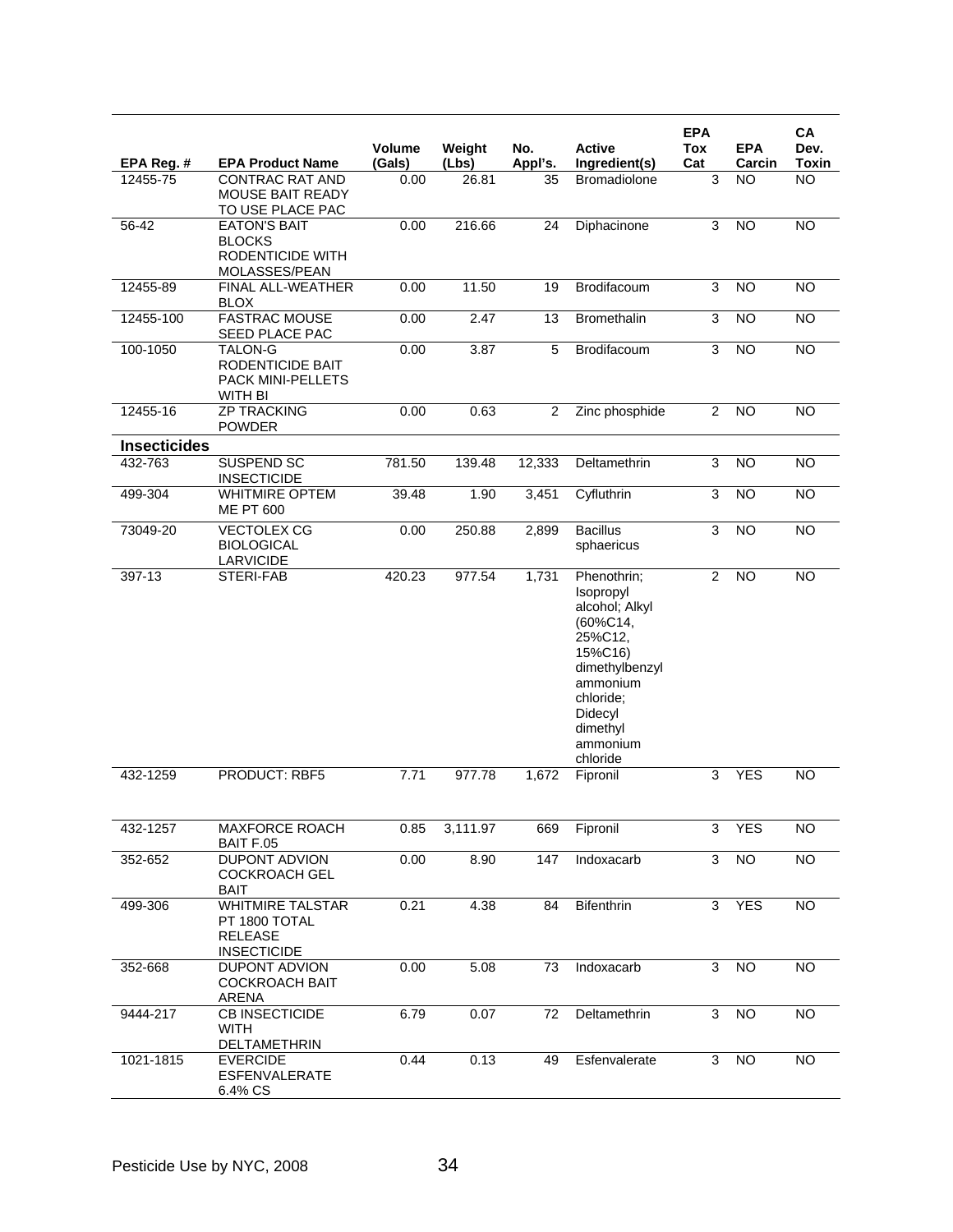| EPA Reg. #        | <b>EPA Product Name</b>                                                              | <b>Volume</b><br>(Gals) | Weight<br>(Lbs) | No.<br>Appl's. | <b>Active</b><br>Ingredient(s)                                                                         | <b>EPA</b><br>Tox<br>Cat | <b>EPA</b><br>Carcin | CA<br>Dev.<br><b>Toxin</b> |
|-------------------|--------------------------------------------------------------------------------------|-------------------------|-----------------|----------------|--------------------------------------------------------------------------------------------------------|--------------------------|----------------------|----------------------------|
| 432-1254          | <b>MAXFORCE</b><br>PROFESSIONAL<br><b>INSECT CONTROL</b><br>ROACH KILLER             | 0.00                    | 1.39            | 27             | Hydramethylno<br>n                                                                                     | 3                        | <b>YES</b>           | <b>YES</b>                 |
| 64405-2           | <b>REDZONE BAIT</b>                                                                  | 0.00                    | 3.91            | 23             | Boric acid                                                                                             | 3                        | $\overline{10}$      | NO                         |
| 432-1460          | <b>MAXFORCE FC</b><br>ROACH KILLER BAIT<br><b>GEL F.05</b>                           | 0.00                    | 0.88            | 18             | Fipronil                                                                                               | 3                        | <b>YES</b>           | <b>NO</b>                  |
| 67425-14          | ECOPCO ACU                                                                           | 1.20                    | 0.04            | 10             | Phenylethyl<br>propionate                                                                              | 3                        | <b>NO</b>            | <b>NO</b>                  |
| 6218-47           | SUMMIT B.T.I.<br><b>BRIQUETS</b>                                                     | 0.16                    | 0.02            | 4              | <b>Bacillus</b><br>thuringiensis<br>subspecies<br>Israelensis<br>strain BMP 144                        | 3                        | <b>NO</b>            | $\overline{NO}$            |
| 499-406           | <b>AVERT</b><br><b>PRESCRIPTION</b><br>TREATMENT TC 93A<br><b>BAIT</b>               | 0.00                    | 0.26            | 1              | Avermectin                                                                                             | 3                        | $\overline{N}$       | NO                         |
| <b>Herbicides</b> |                                                                                      |                         |                 |                |                                                                                                        |                          |                      |                            |
| 524-517           | <b>ACCORD XL</b><br><b>HERBICIDE</b>                                                 | 4.80                    | 0.00            | 27             | Glyphosate,<br>isopropylamine<br>salt                                                                  | 3                        | <b>NO</b>            | <b>NO</b>                  |
| 62719-322         | <b>NAF-545</b>                                                                       | 0.38                    | 0.00            | 27             | Glyphosate,<br>isopropylamine<br>salt                                                                  | $\overline{3}$           | <b>NO</b>            | NO                         |
| 2217-543          | <b>TRIMEC HERBICIDE</b>                                                              | 0.08                    | 0.00            | 6              | $2,4-D,$<br>dimethylamine<br>salt; MCPP-P,<br>dimethylamine<br>salt: Dicamba.<br>dimethylamine<br>salt | $\mathbf{1}$             | <b>NO</b>            | <b>NO</b>                  |
| 9198-129          | <b>TWIN LIGHT</b><br><b>PROFESSIONAL</b><br><b>TRIFLURALIN 5%</b><br><b>GRANULAR</b> | 0.00                    | 250.00          | 5              | Trifluralin                                                                                            | 3                        | <b>YES</b>           | <b>NO</b>                  |
|                   |                                                                                      |                         |                 |                |                                                                                                        |                          |                      |                            |

# **Housing Preservation and Development**

 Housing Preservation and Development (HPD) oversees occupied and vacant residential and commercial buildings, vacant lots as well as a limited number of agency offices. In addition, its Emergency Repair Program occasionally encounters and responds to rats and fleas in occupied private buildings. There are no certified applicators on staff and the agency contracts for pest control services. Table 33 summarizes pesticide use by pesticide type. Table 34 lists all pesticide products used by HPD in 2008.

|  |  |  |  | Table 33: Types of Pesticides Used by HPD in 2008 |
|--|--|--|--|---------------------------------------------------|
|--|--|--|--|---------------------------------------------------|

|                       | Volume         |            |               | Weight     | <b>Times Applied</b> |            |  |
|-----------------------|----------------|------------|---------------|------------|----------------------|------------|--|
| <b>Pesticide Type</b> | <b>Gallons</b> | % of Total | <b>Pounds</b> | % of Total | Number               | % of Total |  |
| Rodenticide           | 0.0            | $0.0\%$    | 8.3           | 49.5%      | 24                   | 40.7%      |  |
| Insecticide           |                | 100.0%     | 8.5           | 50.5%      | 35                   | 59.3%      |  |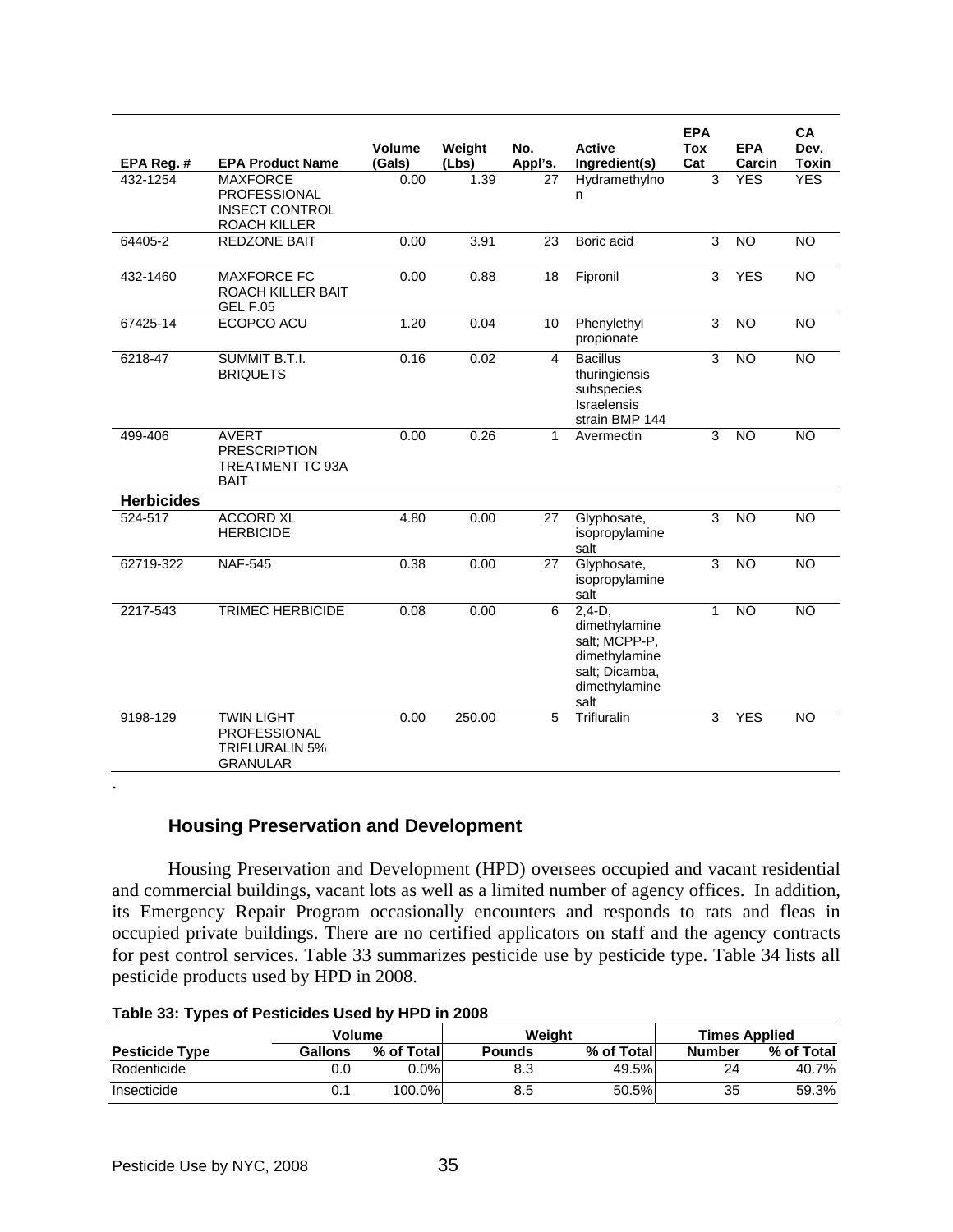| <b>Totals</b> | . . | 16.8 | - -<br>ჂႸ |
|---------------|-----|------|-----------|
|---------------|-----|------|-----------|

|                     |                          |                         |                 |                |                                | <b>EPA</b> |                      | CA            |
|---------------------|--------------------------|-------------------------|-----------------|----------------|--------------------------------|------------|----------------------|---------------|
| EPA Reg. #          | <b>EPA Product Name</b>  | <b>Volume</b><br>(Gals) | Weight<br>(Lbs) | No.<br>Appl's. | <b>Active</b><br>Ingredient(s) | Tox<br>Cat | <b>EPA</b><br>Carcin | Dev.<br>Toxin |
| <b>Rodenticides</b> |                          |                         |                 |                |                                |            |                      |               |
|                     | <b>CONTRAC RAT AND</b>   |                         |                 |                | <b>Bromadiolone</b>            |            |                      | <b>NO</b>     |
| 12455-75            | <b>MOUSE BAIT READY</b>  | 0.00                    | 2.31            | 11             |                                | 3          | <b>NO</b>            |               |
|                     | TO USE PLACE PAC         |                         |                 |                |                                |            |                      |               |
| 12455-76            | CONTRAC                  | 0.00                    | 2.75            | 5              | <b>Bromadiolone</b>            | 3          | <b>NO</b>            | <b>NO</b>     |
|                     | <b>RODENTICIDE</b>       |                         |                 |                |                                |            |                      |               |
|                     | <b>READY TO USE</b>      |                         |                 |                |                                |            |                      |               |
|                     | PLACE PAC                |                         |                 |                |                                |            |                      |               |
| 12455-80            | <b>DITRAC ALL-</b>       | 0.00                    | 0.75            | $\overline{4}$ | Diphacinone                    | 3          | <b>NO</b>            | <b>NO</b>     |
|                     | <b>WEATHER BLOX</b>      |                         |                 |                |                                |            |                      |               |
| 12455-79            | <b>CONTRAC ALL-</b>      | 0.00                    | 1.69            | 3              | <b>Bromadiolone</b>            | 3          | <b>NO</b>            | <b>NO</b>     |
|                     | <b>WEATHER BLOX</b>      |                         |                 |                |                                |            |                      |               |
| 12455-86            | <b>CONTRAC</b>           | 0.00                    | 0.83            | 1              | <b>Bromadiolone</b>            | 3          | <b>NO</b>            | <b>NO</b>     |
|                     | RODENTICIDE PLACE        |                         |                 |                |                                |            |                      |               |
|                     | <b>PAC</b>               |                         |                 |                |                                |            |                      |               |
| <b>Insecticides</b> |                          |                         |                 |                |                                |            |                      |               |
| 1021-1641           | <b>EVERCIDE RESIDUAL</b> | 0.12                    | 0.00            | 31             | Esfenvalerate                  | 3          | <b>NO</b>            | <b>NO</b>     |
|                     | <b>INSECTICIDE</b>       |                         |                 |                |                                |            |                      |               |
|                     | CONCENTRATE 2662         |                         |                 |                |                                |            |                      |               |
| 67425-14            | ECOPCO ACU               | 0.00                    | 8.50            | 2              | Phenylethyl                    | 3          | <b>NO</b>            | <b>NO</b>     |
|                     |                          |                         |                 |                | propionate                     |            |                      |               |
| 499-410             | <b>AVERT</b>             | 0.00                    | 0.01            | 2              | Avermectin                     | 3          | <b>NO</b>            | <b>NO</b>     |
|                     | <b>PRESCRIPTION</b>      |                         |                 |                |                                |            |                      |               |
|                     | TREATMENT TC 93B         |                         |                 |                |                                |            |                      |               |
|                     | <b>BAIT</b>              |                         |                 |                |                                |            |                      |               |

## **Table 34: Pesticide Products Used by HPD in 2008**

## **Juvenile Justice**

 The Department of Juvenile Justice (DJJ) operates three secure detention and 17 nonsecure detention facilities located throughout the City that admit over 5,000 youth each year. DJJ contracts out its exterminating services. Table 35 summarizes pesticide use by pesticide type. Table 36 lists all pesticide products used by DJJ in 2008.

| Table 35: Types of Pesticides Used by DJJ in 2008 |  |
|---------------------------------------------------|--|
|                                                   |  |

|                       | <b>Volume</b> |             | Weight        |            |               | <b>Times Applied</b> |
|-----------------------|---------------|-------------|---------------|------------|---------------|----------------------|
| <b>Pesticide Type</b> | Gallons       | % of Totall | <b>Pounds</b> | % of Total | <b>Number</b> | % of Total           |
| Rodenticide           | 0.0           | $0.0\%$     | 26.3          | 84.9%      | 54            | 27.8%                |
| Insecticide           | 9.1           | 100.0%      | 4.7           | 15.1%      | 140           | 72.2%                |
| <b>Totals</b>         | 9.1           |             | 30.9          |            | 194           |                      |

#### **Table 36: Pesticide Products Used by DJJ in 2008 by Pesticide Type**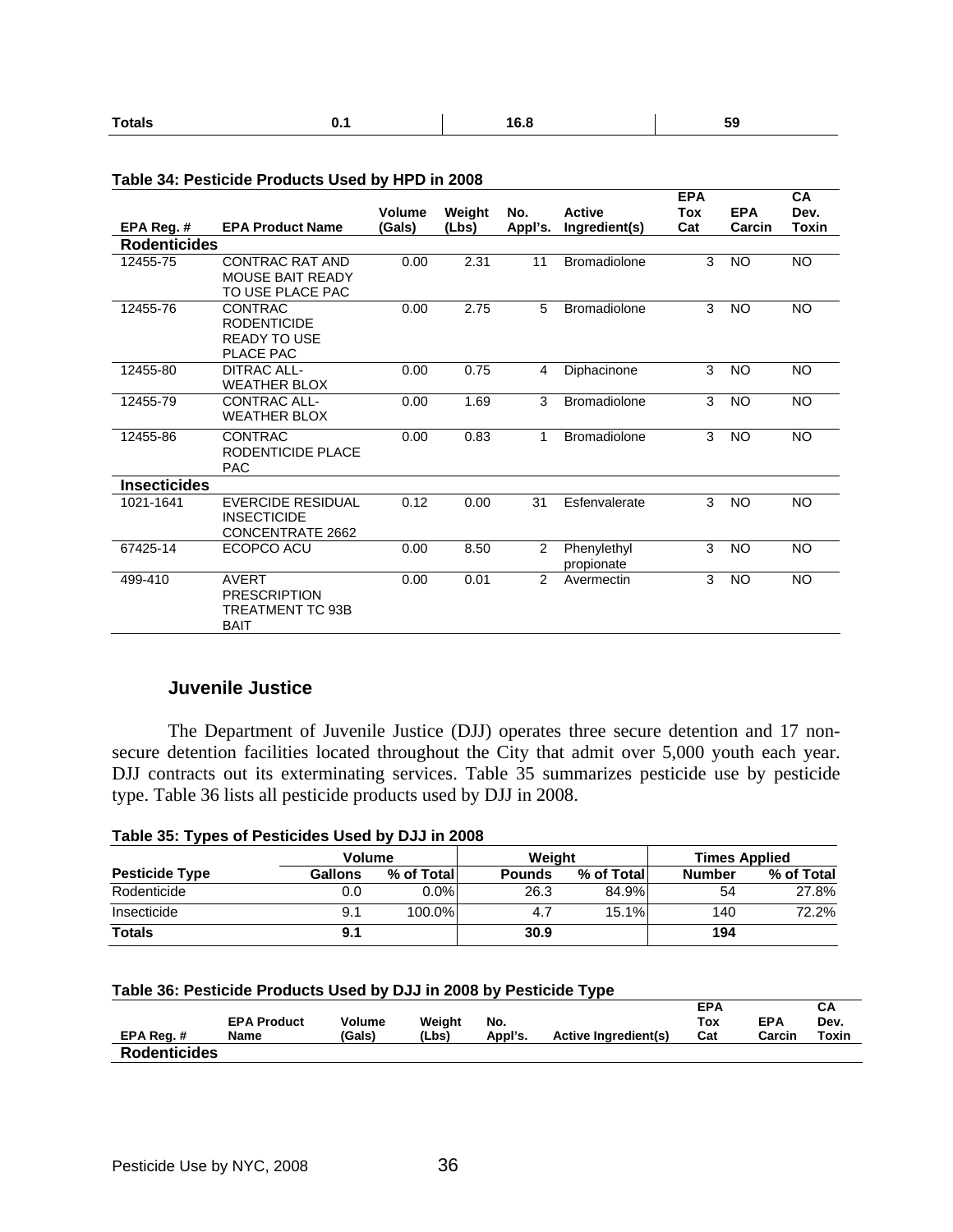|                     | <b>EPA Product</b>                                                                                                             | <b>Volume</b> | Weight | No.          |                             | <b>EPA</b><br>Tox | <b>EPA</b>      | CА<br>Dev.      |
|---------------------|--------------------------------------------------------------------------------------------------------------------------------|---------------|--------|--------------|-----------------------------|-------------------|-----------------|-----------------|
| EPA Reg. #          | <b>Name</b>                                                                                                                    | (Gals)        | (Lbs)  | Appl's.      | <b>Active Ingredient(s)</b> | Cat               | Carcin          | Toxin           |
| 12455-75            | <b>CONTRAC RAT</b><br><b>AND MOUSE</b><br><b>BAIT READY</b><br>TO USE<br>PLACE PAC                                             | 0.00          | 5.75   | 33           | <b>Bromadiolone</b>         | $\mathsf 3$       | NO.             | <b>NO</b>       |
| 12455-80            | <b>DITRAC ALL-</b><br><b>WEATHER</b><br><b>BLOX</b>                                                                            | 0.00          | 6.44   | 9            | Diphacinone                 | 3                 | <b>NO</b>       | <b>NO</b>       |
| 12455-79            | CONTRAC<br>ALL-WEATHER<br><b>BLOX</b>                                                                                          | 0.00          | 12.75  | 8            | Bromadiolone                | 3                 | <b>NO</b>       | <b>NO</b>       |
| 12455-86            | CONTRAC<br><b>RODENTICIDE</b><br>PLACE PAC                                                                                     | 0.00          | 0.41   | 3            | Bromadiolone                | 3                 | <b>NO</b>       | <b>NO</b>       |
| 12455-76            | CONTRAC<br><b>RODENTICIDE</b><br><b>READY TO</b><br><b>USE PLACE</b><br><b>PAC</b>                                             | 0.00          | 0.94   | 1            | Bromadiolone                | 3                 | <b>NO</b>       | <b>NO</b>       |
| <b>Insecticides</b> |                                                                                                                                |               |        |              |                             |                   |                 |                 |
| 1021-1641           | <b>EVERCIDE</b><br><b>RESIDUAL</b><br><b>INSECTICIDE</b><br><b>CONCENTRAT</b><br>E 2662                                        | 0.33          | 0.00   | 51           | Esfenvalerate               | 3                 | <b>NO</b>       | <b>NO</b>       |
| 499-410             | <b>AVERT</b><br><b>PRESCRIPTIO</b><br>N TREATMENT<br>TC 93B BAIT                                                               | 0.00          | 0.18   | 33           | Avermectin                  | 3                 | <b>NO</b>       | <b>NO</b>       |
| 499-304             | <b>WHITMIRE</b><br>OPTEM ME PT<br>600                                                                                          | 6.00          | 0.00   | 15           | Cyfluthrin                  | 3                 | <b>NO</b>       | <b>NO</b>       |
| 499-507             | <b>PRESCRIPTIO</b><br>N TREATMENT<br><b>BRAND</b><br><b>ADVANCE</b><br><b>COCKROACH</b><br><b>GEL BAIT</b><br><b>RESERVOIR</b> | 0.00          | 1.09   | 15           | Dinotefuran                 | 3                 | <b>NO</b>       | <b>NO</b>       |
| 352-652             | <b>DUPONT</b><br><b>ADVION</b><br><b>COCKROACH</b><br><b>GEL BAIT</b>                                                          | 0.00          | 0.48   | 9            | Indoxacarb                  | 3                 | <b>NO</b>       | <b>NO</b>       |
| 432-1304            | TEMPO 10 WP<br><b>INSECTICIDE</b>                                                                                              | 2.38          | 0.09   | 7            | Cyfluthrin, beta            | 3                 | NO              | <b>NO</b>       |
| 67425-14            | ECOPCO ACU                                                                                                                     | 0.35          | 1.10   | 6            | Phenylethyl<br>propionate   | $\overline{3}$    | $\overline{NO}$ | $\overline{NO}$ |
| 64405-2             | <b>REDZONE</b><br><b>BAIT</b>                                                                                                  | 0.00          | 1.63   | 3            | Boric acid                  | $\overline{3}$    | <b>NO</b>       | <b>NO</b>       |
| 499-406             | <b>AVERT</b><br><b>PRESCRIPTIO</b><br>N TREATMENT<br>TC 93A BAIT                                                               | 0.00          | 0.10   | $\mathbf{1}$ | Avermectin                  | 3                 | <b>NO</b>       | NO              |

# **New York Public Libraries**

 The New York Public Library (NYPL), through its 85 branches libraries services residents in the boroughs of Manhattan, the Bronx and Staten Island. Pest management is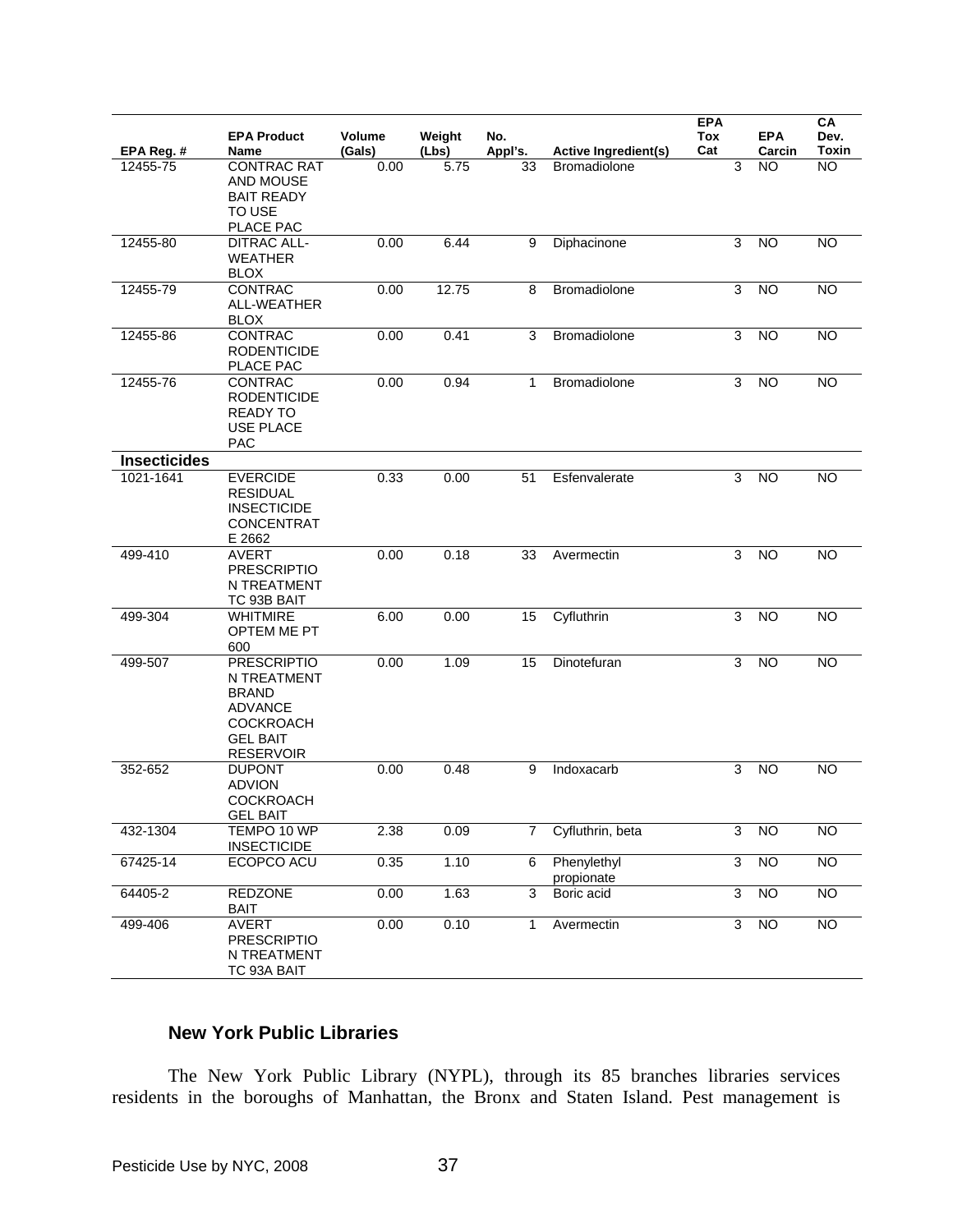provided by private contractors. Table 37 summarizes pesticide use by pesticide type. Table 38 lists all pesticide products used by NYPL in 2008.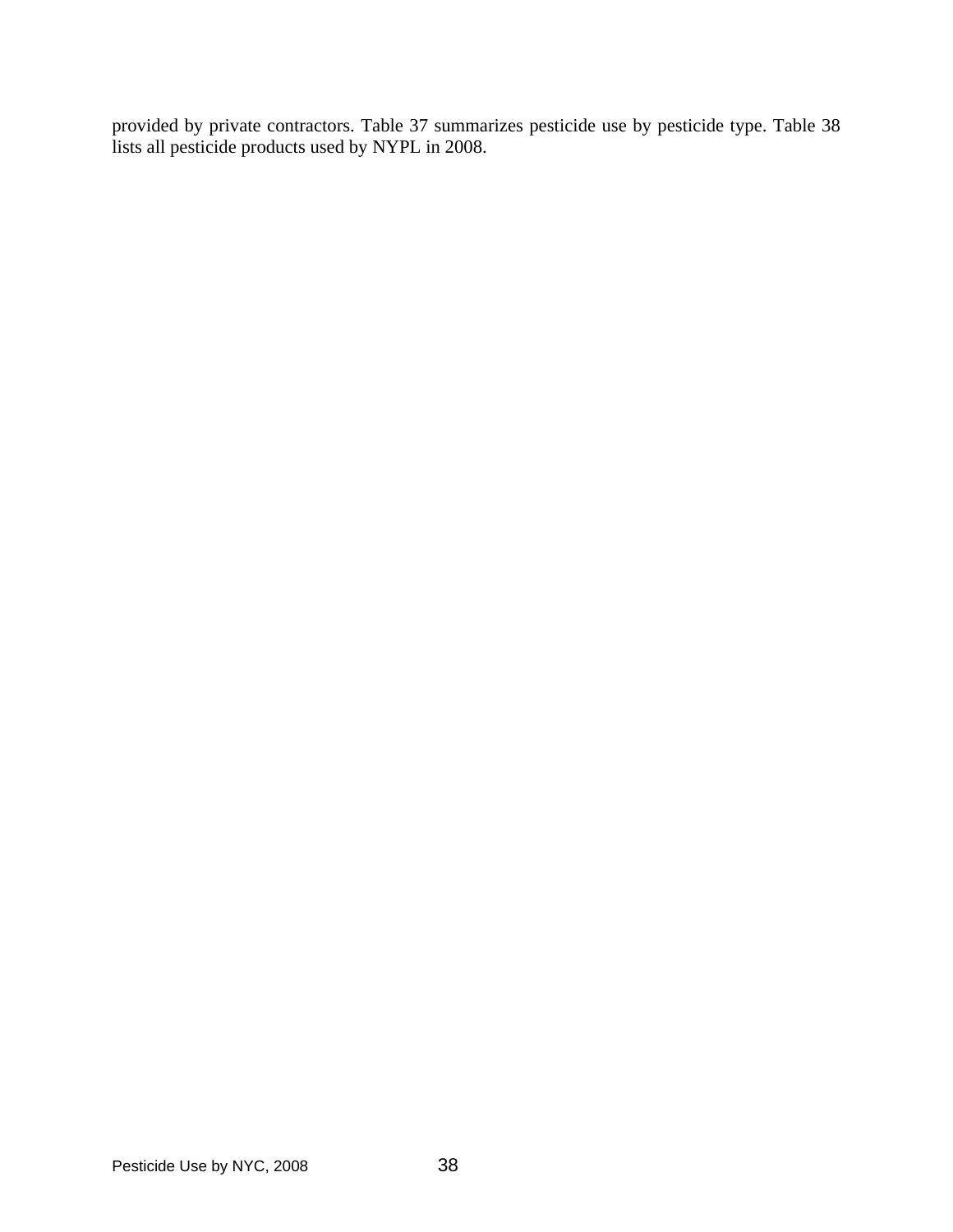| <b>Pesticide Type</b> |                                                   | <b>Volume (Gallons)</b> |                 |                | <b>Weight (Pounds)</b>         |                          |                      | <b>Times Applied</b>       |
|-----------------------|---------------------------------------------------|-------------------------|-----------------|----------------|--------------------------------|--------------------------|----------------------|----------------------------|
| Insecticide           |                                                   | 0.0                     |                 |                | 4.35                           |                          |                      | 351                        |
|                       | Table 38: Pesticide Products Used by NYPL in 2008 |                         |                 |                |                                |                          |                      |                            |
| EPA Req.#             | <b>EPA Product Name</b>                           | <b>Volume</b><br>(Gals) | Weight<br>(Lbs) | No.<br>Appl's. | <b>Active</b><br>Ingredient(s) | <b>EPA</b><br>Tox<br>Cat | <b>EPA</b><br>Carcin | <b>CA</b><br>Dev.<br>Toxin |
| <b>Insecticides</b>   |                                                   |                         |                 |                |                                |                          |                      |                            |
| 432-1259              | <b>PRODUCT: RBF5</b>                              | 0.00                    | 4.35            | 351            | Fipronil                       | 3                        | <b>YES</b>           | NO.                        |

**Table 37: Types of Pesticides Used by NYPL in 2008** 

## **Parks and Recreation**

 New York City's has 28,000 acres of parks, playgrounds, athletic fields, natural areas, recreational facilities, comfort stations, beaches, historic buildings, and parkways maintained by the Department of Parks and Recreation (DPR). The major pest issues facing DPR are weeds (including weed shrubs and weed trees) and rodents. Rarer infestations of exotic insect pests and diseases, often targeting trees, also occur. To address these, DPR employs 104 certified pesticide applicators. Herbicides account for the largest share of DPR's total pesticide use. Contractors are hired for pest management when peripheral rodent problems arise on capital projects.

This data includes pesticides applied on all city-owned golf courses. Local Law 37 exempts these locations from pesticide prohibitions. The table also includes the data form sister organizations that operate on DPR property such as zoos, conservancies, and botanic gardens. Table 39 summarizes pesticide use by pesticide type. Table 40 below lists for each pesticide type, all products used, unless there were more than 10, in which case the 10 most frequently applied products are listed. Appendix 2 includes a complete product listing for DPR.

|                       | <b>Volume</b>  |            | Weiaht        |            | <b>Times Applied</b> |            |  |
|-----------------------|----------------|------------|---------------|------------|----------------------|------------|--|
| <b>Pesticide Type</b> | <b>Gallons</b> | % of Total | <b>Pounds</b> | % of Total | <b>Number</b>        | % of Total |  |
| Rodenticide           | 11.5           | 0.5%       | 1.871.0       | 6.5%       | 3.531                | 16.8%      |  |
| Insecticide           | 255.5          | 10.6%      | 4.506.4       | 15.7%      | 14.137               | 67.2%      |  |
| Herbicide             | 1.367.3        | 56.7%      | 8.646.0       | 30.0%      | 2.615                | 12.4%      |  |
| Fungicide             | 724.7          | 30.1%      | 13.735.4      | 47.7%      | 485                  | 2.3%       |  |
| Other                 | 51.9           | 2.2%       | 15.1          | 0.1%       | 273                  | 1.3%       |  |
| <b>Totals</b>         | 2,410.8        |            | 28,773.9      |            | 21,041               |            |  |

|  |  | Table 39: Types of Pesticides Used by DPR in 2008 |
|--|--|---------------------------------------------------|
|  |  |                                                   |

### **Table 40: Ten Most Frequently Applied Pesticide Products by DPR in 2008 by Pesticide Type**

| EPA Req.#           | <b>EPA Product Name</b>                                                         | <b>Volume</b><br>(Gals) | Weight<br>(Lbs) | No.<br>Appl's. | <b>Active</b><br>Ingredient(s) | <b>EPA</b><br>Tox<br>Cat | <b>EPA</b><br>Carcin | CA<br>Dev.<br>Toxin |
|---------------------|---------------------------------------------------------------------------------|-------------------------|-----------------|----------------|--------------------------------|--------------------------|----------------------|---------------------|
| <b>Rodenticides</b> |                                                                                 |                         |                 |                |                                |                          |                      |                     |
| 7173-218            | <b>GENERATION MINI</b><br><b>BLOCKS</b>                                         | 0.00                    | 786.85          | 1.529          | Difethialone                   | 3                        | NO                   | NO.                 |
| 12455-75            | CONTRAC RAT AND<br><b>MOUSE BAIT</b><br><b>READY TO USE</b><br><b>PLACE PAC</b> | 0.00                    | 186.44          | 391            | <b>Bromadiolone</b>            | 3                        | NO                   | NO                  |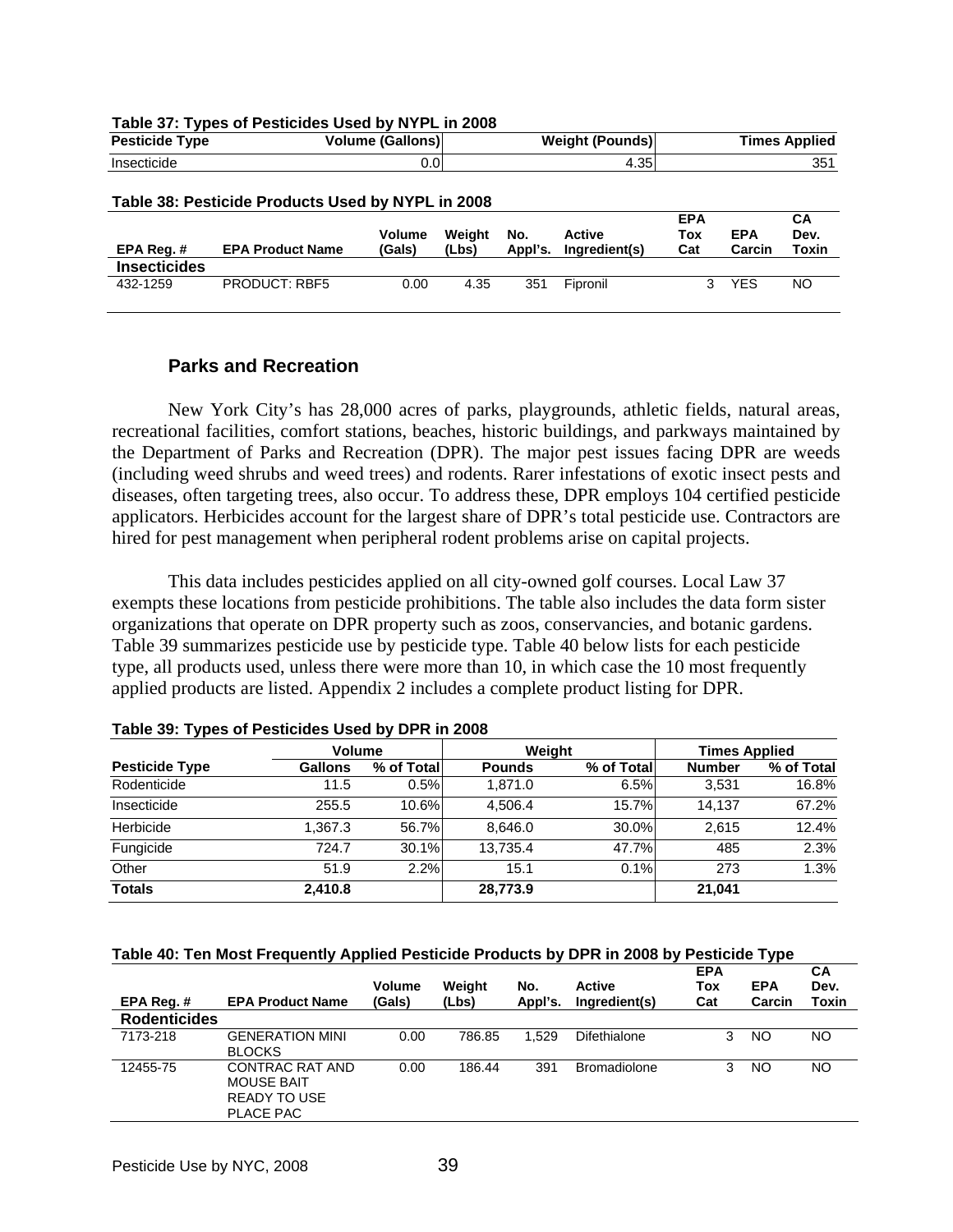|                     |                                                                                        | Volume | Weight   | No.            | <b>Active</b>           | <b>EPA</b><br><b>Tox</b>  | <b>EPA</b>      | CA<br>Dev.      |
|---------------------|----------------------------------------------------------------------------------------|--------|----------|----------------|-------------------------|---------------------------|-----------------|-----------------|
| EPA Reg. #          | <b>EPA Product Name</b>                                                                | (Gals) | (Lbs)    | Appl's.        | Ingredient(s)           | Cat                       | Carcin          | <b>Toxin</b>    |
| 12455-79            | CONTRAC ALL-<br><b>WEATHER BLOX</b>                                                    | 0.22   | 197.97   | 386            | <b>Bromadiolone</b>     | 3                         | <b>NO</b>       | $\overline{NO}$ |
| 7173-202            | <b>MAKI MINI BLOCKS</b>                                                                | 1.91   | 163.19   | 268            | Bromadiolone            | 3                         | <b>NO</b>       | $\overline{N}$  |
| 12455-76            | CONTRAC<br><b>RODENTICIDE</b><br><b>READY TO USE</b><br>PLACE PAC                      | 0.00   | 107.11   | 252            | <b>Bromadiolone</b>     | 3                         | <b>NO</b>       | <b>NO</b>       |
| 100-1050            | <b>TALON-G</b><br>RODENTICIDE BAIT<br><b>PACK MINI-</b><br>PELLETS WITH BI             | 0.00   | 101.09   | 179            | Brodifacoum             | 3                         | <b>NO</b>       | <b>NO</b>       |
| 12455-97            | <b>FASTRAC PLACE</b><br><b>PACS</b>                                                    | 7.29   | 74.39    | 153            | Bromethalin             | 3                         | <b>NO</b>       | <b>NO</b>       |
| 12455-80            | <b>DITRAC ALL-</b><br><b>WEATHER BLOX</b>                                              | 0.00   | 91.28    | 103            | Diphacinone             | $\overline{3}$            | <b>NO</b>       | <b>NO</b>       |
| 56-70               | J.T. EATON AC<br>FORMULA 90<br>READY-TO-USE<br><b>RODENTICIDE</b>                      | 0.00   | 43.69    | 66             | Chlorophacinone         | 3                         | NO              | $\overline{NO}$ |
| 12455-86            | CONTRAC<br><b>RODENTICIDE</b><br>PLACE PAC                                             | 0.00   | 37.67    | 45             | Bromadiolone            | 3                         | <b>NO</b>       | <b>NO</b>       |
| Other               |                                                                                        |        |          |                |                         |                           |                 |                 |
| 2724-351            | ZOECON RF-259<br><b>EMULSIFIABLE</b><br><b>CONCENTRATE</b>                             | 2.39   | 0.00     | 179            | (7S)-Hydroprene         | 3                         | <b>NO</b>       | <b>NO</b>       |
| 2724-476            | <b>ENSTAR II INSECT</b><br><b>GROWTH</b><br><b>REGULATOR</b><br>(ENSTAR 5E)            | 0.24   | 0.00     | 14             | (S)-Kinoprene           | $\overline{2}$            | <b>NO</b>       | <b>NO</b>       |
| 69117-7             | PINCHER PGR                                                                            | 0.02   | 0.00     | 13             | Dikegulac<br>sodium     | $\overline{3}$            | N <sub>O</sub>  | NO              |
| 1001-73             | <b>ECOLOGIX</b><br><b>COCKROACH BAIT</b>                                               | 0.00   | 5.18     | 11             | Oxypurinol;<br>Xanthine | $\overline{3}$            | <b>NO</b>       | <b>NO</b>       |
| 60061-14            | WOOLSEY/Z*SPAR<br>SUPER TOX ANTI-<br>FOULING FINISH B-<br>74                           | 11.00  | 0.00     | 10             | Copper oxide<br>(ous)   | $\overline{2}$            | N <sub>O</sub>  | NO              |
| 60061-63            | PETTIT MARINE<br>PAINT UNEPOXY<br><b>STANDARD</b><br>ANTIFOULING B                     | 8.00   | 0.00     | 8              | Copper oxide<br>(ous)   | $\sqrt{2}$                | <b>NO</b>       | <b>NO</b>       |
| 59639-96            | <b>DISTANCE INSECT</b><br><b>GROWTH</b><br><b>REGULATOR</b>                            | 0.08   | 0.00     | $\overline{7}$ | Pyriproxyfen            | 3                         | NO              | NO.             |
| 100-1014            | PACLOBUTRAZOL<br>2SC                                                                   | 0.00   | 5.00     | 6              | Paclobutrazol           | $\ensuremath{\mathsf{3}}$ | NO              | $\overline{N}$  |
| 100-930             | <b>LAWN PRIMO G</b>                                                                    | 0.00   | 0.16     | 6              | Trinexapac-ethyl        | 3                         | <b>NO</b>       | NO              |
| 71096-7             | OR-CAL SLUG &<br><b>SNAIL BAIT</b>                                                     | 0.00   | 0.55     | 4              | Metaldehyde             | 3                         | $\overline{NO}$ | <b>NO</b>       |
| <b>Insecticides</b> |                                                                                        |        |          |                |                         |                           |                 |                 |
| 432-1318            | MERIT 75 WSP                                                                           | 0.04   | 1,519.71 | 11,810         | Imidacloprid            | 3                         | NO.             | NO              |
| 432-763             | SUSPEND SC<br><b>INSECTICIDE</b>                                                       | 57.07  | 0.00     | 561            | Deltamethrin            | $\overline{3}$            | N <sub>O</sub>  | <b>NO</b>       |
| 1021-1641           | <b>EVERCIDE</b><br><b>RESIDUAL</b><br><b>INSECTICIDE</b><br><b>CONCENTRATE</b><br>2662 | 2.10   | 0.00     | 364            | Esfenvalerate           | $\mathsf 3$               | <b>NO</b>       | NO              |
| 432-1447            | <b>MERIT TREE</b><br><b>INJECTION</b>                                                  | 1.60   | 0.00     | 187            | Imidacloprid            | 3                         | <b>NO</b>       | NO              |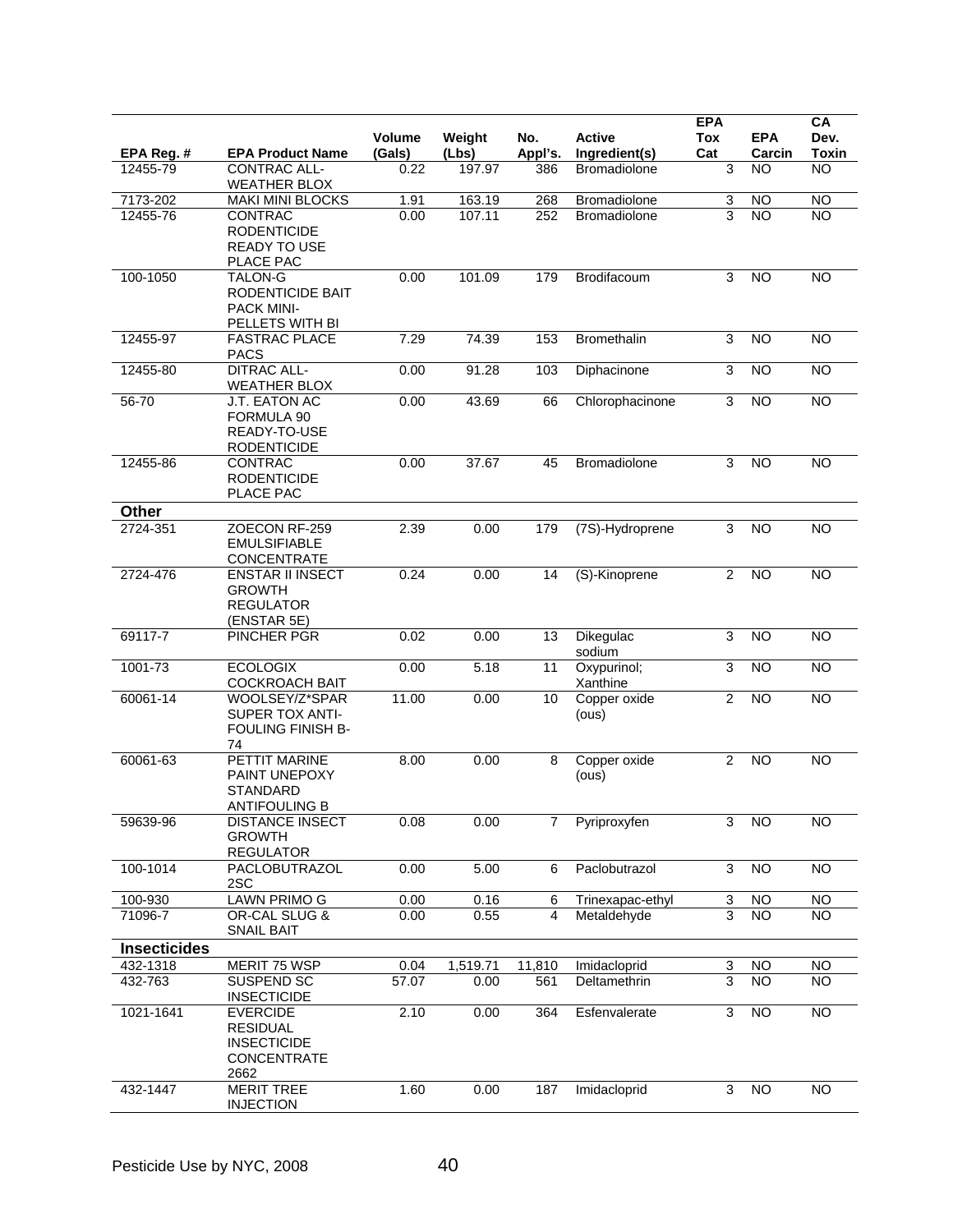|                        |                                                                                            |                 |                |                |                                          | <b>EPA</b>     |                     | CA                        |
|------------------------|--------------------------------------------------------------------------------------------|-----------------|----------------|----------------|------------------------------------------|----------------|---------------------|---------------------------|
|                        |                                                                                            | <b>Volume</b>   | Weight         | No.            | <b>Active</b>                            | Tox            | <b>EPA</b>          | Dev.                      |
| EPA Reg. #<br>67425-14 | <b>EPA Product Name</b><br>ECOPCO ACU                                                      | (Gals)<br>22.54 | (Lbs)<br>88.53 | Appl's.<br>175 | Ingredient(s)<br>Phenylethyl             | Cat<br>3       | Carcin<br><b>NO</b> | <b>Toxin</b><br><b>NO</b> |
|                        |                                                                                            |                 |                |                | propionate                               |                |                     |                           |
| 352-652                | <b>DUPONT ADVION</b>                                                                       | 0.00            | 8.38           | 112            | Indoxacarb                               | 3              | $\overline{10}$     | $\overline{N}$            |
|                        | <b>COCKROACH GEL</b>                                                                       |                 |                |                |                                          |                |                     |                           |
| 7946-25                | <b>BAIT</b><br><b>IMICIDE HP</b>                                                           | 2.02            | 0.00           | 83             | Imidacloprid                             | 3              | <b>NO</b>           | <b>NO</b>                 |
| 73049-20               | <b>VECTOLEX CG</b>                                                                         | 0.00            | 945.00         | 69             | <b>Bacillus</b>                          | 3              | NO                  | <b>NO</b>                 |
|                        | <b>BIOLOGICAL</b><br><b>LARVICIDE</b>                                                      |                 |                |                | sphaericus                               |                |                     |                           |
| 64405-2                | <b>REDZONE BAIT</b>                                                                        | 0.00            | 10.05          | 65             | Boric acid                               | 3              | <b>NO</b>           | <b>NO</b>                 |
| 432-772                | <b>DELTA DUST</b>                                                                          | 0.00            | 2.85           | 62             | Deltamethrin                             | 3              | <b>NO</b>           | <b>NO</b>                 |
| <b>Herbicides</b>      |                                                                                            |                 |                |                |                                          |                |                     |                           |
| 524-475                | ROUNDUP ULTRA<br><b>HERBICIDE</b>                                                          | 524.35          | 371.97         | 1,203          | Glyphosate,<br>isopropylamine<br>salt    | 3              | $\overline{NO}$     | N <sub>O</sub>            |
| 241-341                | PENDULUM 3.3 EC<br><b>HERBICIDE</b>                                                        | 230.32          | 679.06         | 334            | Pendimethalin                            | 3              | <b>YES</b>          | <b>NO</b>                 |
| 62719-542              | <b>DIMENSION 2EW</b>                                                                       | 30.43           | 0.00           | 265            | Dithiopyr                                | 2              | <b>NO</b>           | <b>NO</b>                 |
| 62719-556              | <b>ACCORD XRT II</b>                                                                       | 56.58           | 0.00           | 138            | Glyphosate,<br>dimethylammoni<br>um salt | 3              | <b>NO</b>           | <b>NO</b>                 |
| 62719-517              | <b>ACCORD XRT</b>                                                                          | 54.92           | 0.00           | 93             | Glyphosate,<br>isopropylamine<br>salt    | 3              | $\overline{10}$     | <b>NO</b>                 |
| 241-360                | PRE-M 3.3 EC TURF<br><b>HERBICIDE</b>                                                      | 69.47           | 0.19           | 88             | Pendimethalin                            | 3              | <b>YES</b>          | NO                        |
| 62719-527              | <b>GARLON 4 ULTRA</b>                                                                      | 48.84           | 0.00           | 88             | Triclopyr                                | $\overline{2}$ | <b>NO</b>           | $\overline{N}$            |
| 62719-40               | GARLON 4                                                                                   | 31.36           | 0.98           | 76             | Triclopyr,<br>butoxyethyl ester          | 3              | <b>NO</b>           | <b>NO</b>                 |
| 100-937                | PRIMO MAXX                                                                                 | 13.04           | 31.96          | 49             | Trinexapac-ethyl                         | 3              | <b>NO</b>           | $\overline{N}$            |
| 71995-25               | <b>ROUNDUP WEED &amp;</b><br><b>GRASS KILLER</b><br>SUPER<br><b>CONCENTRATE</b>            | 13.65           | 0.00           | 39             | Glyphosate,<br>isopropylamine<br>salt    | 3              | <b>NO</b>           | <b>NO</b>                 |
| <b>Fungicides</b>      |                                                                                            |                 |                |                |                                          |                |                     |                           |
| 100-1093               | <b>HERITAGE</b><br><b>FUNGICIDE</b>                                                        | 0.00            | 85.73          | 50             | Azoxystrobin                             | 3              | <b>NO</b>           | <b>NO</b>                 |
| 50534-202              | DACONIL SDG                                                                                | 57.50           | 867.18         | 34             | Chlorothalonil                           | 1              | <b>YES</b>          | <b>NO</b>                 |
| 432-942                | <b>BANOL TURF AND</b><br>ORNAMENTAL<br><b>FUNGICIDE</b>                                    | 59.75           | 26.13          | 27             | Propamocarb<br>hydrochloride             | 3              | <b>NO</b>           | <b>NO</b>                 |
| 432-890                | <b>ALIETTE WDG</b><br><b>BRAND FUNGICIDE</b>                                               | 0.00            | 1,201.50       | 27             | Fosetyl-Al                               | 3              | <b>NO</b>           | <b>NO</b>                 |
| 100-796                | <b>SUBDUE MAXX</b>                                                                         | 38.21           | 12.44          | 21             | Mefenoxam                                | 3              | <b>NO</b>           | NO                        |
| 432-1360               | <b>BAYLETON 50</b><br><b>TURF AND</b><br><b>ORNAMENTAL</b><br><b>FUNGICIDE IN</b><br>WATER | 0.00            | 237.02         | 19             | Triadimefon                              | 3              | <b>YES</b>          | <b>YES</b>                |
| 60063-3                | <b>ECHO 825</b>                                                                            | 0.00            | 710.00         | 18             | Chlorothalonil                           | $\mathbf 1$    | <b>YES</b>          | <b>NO</b>                 |
| 9198-115               | THE ANDERSONS<br><b>TURF FUNGICIDE</b><br><b>WITH 5.0%</b><br><b>DACONIL</b>               | 0.00            | 4,855.00       | 16             | Chlorothalonil                           | $\mathbf 1$    | <b>YES</b>          | <b>NO</b>                 |
| 66222-154              | EQUUS 720 SST                                                                              | 133.00          | 0.00           | 15             | Chlorothalonil                           | 2              | <b>YES</b>          | <b>NO</b>                 |
| 432-888                | CHIPCO 26019 FLO<br><b>BRAND FUNGICIDE</b>                                                 | 46.50           | 0.00           | 15             | Iprodione                                | 3              | <b>YES</b>          | <b>NO</b>                 |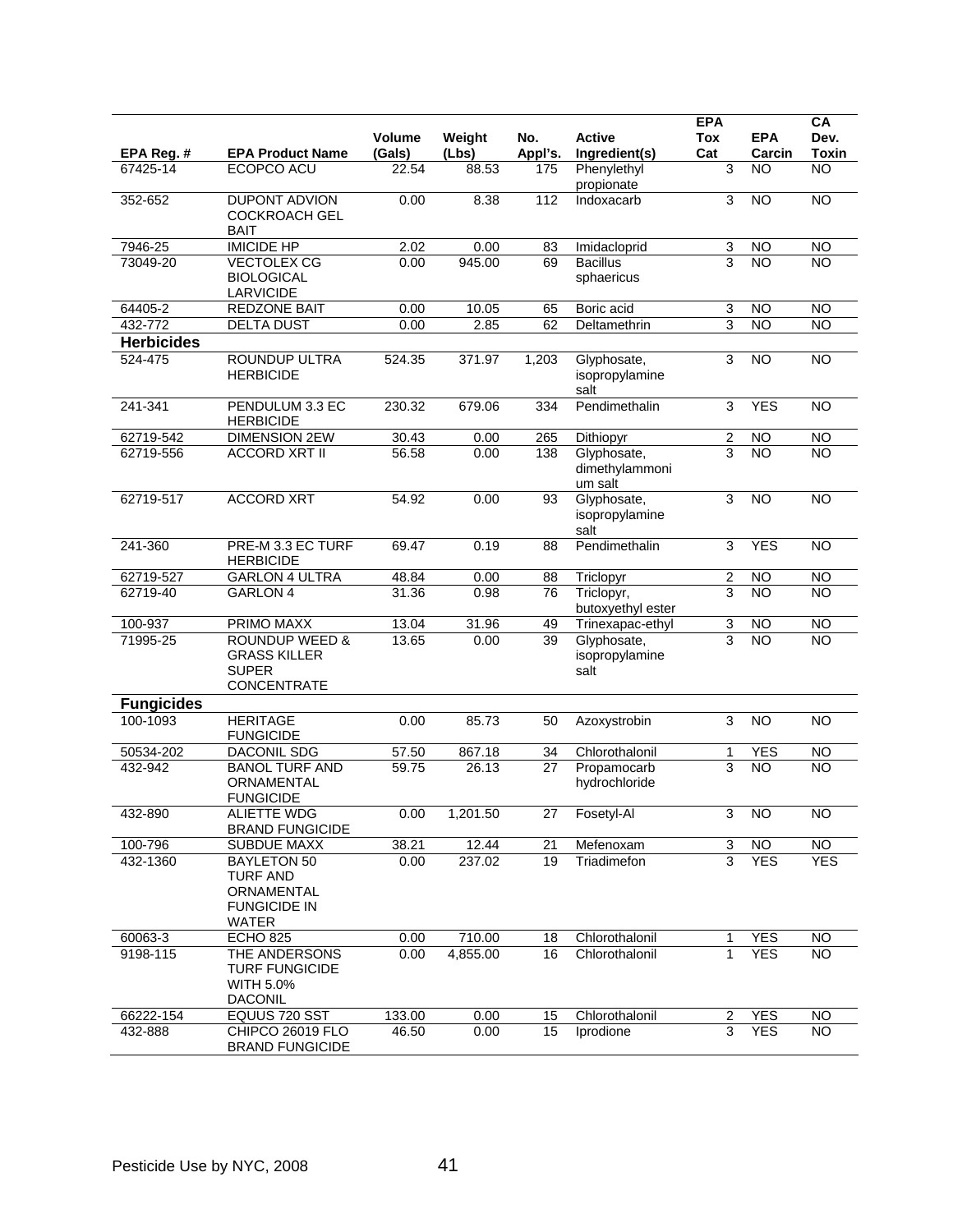## **Payroll Administration**

 The Office of Payroll Administration (OPA) is charged with administering the City's payroll and ensuring prompt and accurate payment of employees' wages and salaries. The agency contracts for pest control through the city-wide contract administered by DCAS. Table 41 summarizes pesticide use by pesticide type. Table 42 lists all pesticide products used by OPA in 2008.

|  |  |  |  | Table 41: Types of Pesticides Used by OPA in 2008 |
|--|--|--|--|---------------------------------------------------|
|--|--|--|--|---------------------------------------------------|

|                       | Volume  |            |               | Weight     | <b>Times Applied</b> |            |  |
|-----------------------|---------|------------|---------------|------------|----------------------|------------|--|
| <b>Pesticide Type</b> | Gallons | % of Total | <b>Pounds</b> | % of Total | Number               | % of Total |  |
| Rodenticide           | 0.0     | $0.0\%$    | 1.5           | 99.6%      |                      | 21.4%      |  |
| Insecticide           | 0.0     | 100.0%     | 0.0           | 0.4%       |                      | 78.6%      |  |
| <b>Totals</b>         | 0.0     |            | 1.5           |            | 14                   |            |  |

#### **Table 42: Pesticide Products Used by OPA in 2008**

| EPA Reg. #          | <b>EPA Product Name</b>                                                | <b>Volume</b><br>(Gals) | Weiaht<br>(Lbs) | No.<br>Appl's. | <b>Active</b><br>Ingredient(s) | <b>EPA</b><br>Tox<br>Cat | <b>EPA</b><br>Carcin | <b>CA</b><br>Dev.<br>Toxin |
|---------------------|------------------------------------------------------------------------|-------------------------|-----------------|----------------|--------------------------------|--------------------------|----------------------|----------------------------|
| <b>Rodenticides</b> |                                                                        |                         |                 |                |                                |                          |                      |                            |
| 12455-79            | CONTRAC ALL-<br><b>WEATHER BLOX</b>                                    | 0.00                    | 1.50            | 3              | <b>Bromadiolone</b>            | 3                        | NO                   | NO.                        |
| <b>Insecticides</b> |                                                                        |                         |                 |                |                                |                          |                      |                            |
| 1021-1641           | EVERCIDE RESIDUAL<br><b>INSECTICIDE</b><br>CONCENTRATE 2662            | 0.03                    | 0.00            | 8              | Esfenvalerate                  | 3                        | NO                   | NO.                        |
| 499-410             | <b>AVERT</b><br><b>PRESCRIPTION</b><br>TREATMENT TC 93B<br><b>BAIT</b> | 0.00                    | 0.01            | 3              | Avermectin                     | 3                        | NO                   | NO.                        |

## **Police Department**

 The Police Department (NYPD) manages 76 precincts, 12 Transit Districts, and nine Housing Police Service Areas. The major pest issues facing its facilities are structural pests. The agency contracts for pest control through the city-wide contract administered by DCAS. Table 43 summarizes pesticide use by pesticide type. Table 44 lists all pesticide products used by NYPD in 2008.

| Table 43: Types of Pesticides Used by NYPD in 2008 |
|----------------------------------------------------|
|----------------------------------------------------|

| --<br><b>Pesticide Type</b> | <b>Volume</b>  |             | Weight        |            | <b>Times Applied</b> |            |  |
|-----------------------------|----------------|-------------|---------------|------------|----------------------|------------|--|
|                             | <b>Gallons</b> | % of Totall | <b>Pounds</b> | % of Total | <b>Number</b>        | % of Total |  |
| Rodenticide                 | 0.0            | $0.0\%$     | 1.675.0       | 86.9%      | 2,668                | 46.1%      |  |
| Insecticide                 | 18.9           | 98.7%       | 252.1         | 13.1%      | 3.092                | 53.4%      |  |
| Other                       | 0.3            | 1.3%        | 0.0           | $0.0\%$    | 25                   | 0.4%       |  |
| <b>Totals</b>               | 19.1           |             | 1.927.1       |            | 5.785                |            |  |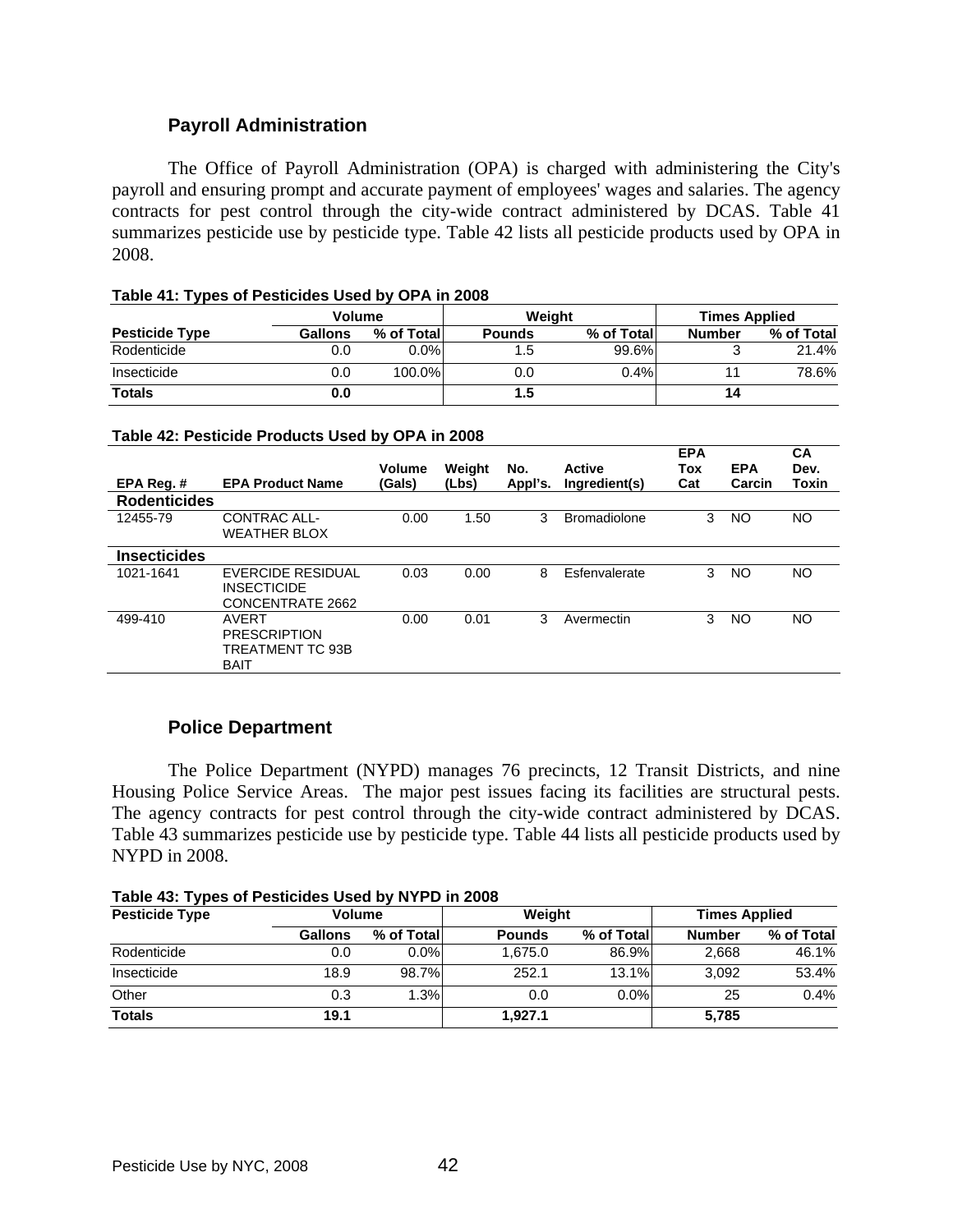|                     | Table 44. Lepticine Libraries Oben by NTLD III 2000 by Lepticine Type                  |                  |                 |                 |                                                                                                                                                                        | <b>EPA</b>     |                      |                         |
|---------------------|----------------------------------------------------------------------------------------|------------------|-----------------|-----------------|------------------------------------------------------------------------------------------------------------------------------------------------------------------------|----------------|----------------------|-------------------------|
| EPA Reg. #          | <b>EPA Product Name</b>                                                                | Volume<br>(Gals) | Weight<br>(Lbs) | No.<br>Appl's.  | <b>Active</b><br>Ingredient(s)                                                                                                                                         | Tox<br>Cat     | <b>EPA</b><br>Carcin | CA Dev.<br><b>Toxin</b> |
| <b>Rodenticides</b> |                                                                                        |                  |                 |                 |                                                                                                                                                                        |                |                      |                         |
| 12455-79            | CONTRAC ALL-<br><b>WEATHER BLOX</b>                                                    | 0.00             | 172.97          | 194             | <b>Bromadiolone</b>                                                                                                                                                    | 3              | <b>NO</b>            | <b>NO</b>               |
| 12455-76            | <b>CONTRAC</b><br><b>RODENTICIDE</b><br><b>READY TO USE</b><br>PLACE PAC               | 0.00             | 110.81          | 140             | Bromadiolone                                                                                                                                                           | 3              | $\overline{NO}$      | $\overline{NO}$         |
| 12455-80            | <b>DITRAC ALL-</b><br><b>WEATHER BLOX</b>                                              | 0.00             | 121.20          | 137             | Diphacinone                                                                                                                                                            | $\overline{3}$ | <b>NO</b>            | <b>NO</b>               |
| 12455-86            | CONTRAC<br><b>RODENTICIDE</b><br>PLACE PAC                                             | 0.00             | 48.60           | 108             | Bromadiolone                                                                                                                                                           | 3              | <b>NO</b>            | <b>NO</b>               |
| 12455-75            | <b>CONTRAC RAT</b><br>AND MOUSE BAIT<br><b>READY TO USE</b><br>PLACE PAC               | 0.00             | 33.31           | 76              | Bromadiolone                                                                                                                                                           | 3              | <b>NO</b>            | <b>NO</b>               |
| 3240-28             | <b>RAMPAGE</b><br>MOUSE SEED                                                           | 0.00             | 0.82            | 2               | Cholecalciferol                                                                                                                                                        | 3              | $\overline{NO}$      | <b>NO</b>               |
| Other               |                                                                                        |                  |                 |                 |                                                                                                                                                                        |                |                      |                         |
| 2724-351            | ZOECON RF-259<br><b>EMULSIFIABLE</b><br><b>CONCENTRATE</b>                             | 0.83             | 0.00            | 100             | $(7S)$ -<br>Hydroprene                                                                                                                                                 | 3              | <b>NO</b>            | <b>NO</b>               |
| <b>Insecticides</b> |                                                                                        |                  |                 |                 |                                                                                                                                                                        |                |                      |                         |
| 1021-1641           | <b>EVERCIDE</b><br><b>RESIDUAL</b><br><b>INSECTICIDE</b><br><b>CONCENTRATE</b><br>2662 | 11.49            | 0.00            | 752             | Esfenvalerate                                                                                                                                                          | 3              | <b>NO</b>            | <b>NO</b>               |
| 397-13              | STERI-FAB                                                                              | 256.78           | 0.00            | 40              | Phenothrin;<br>Isopropyl<br>alcohol; Alkyl<br>$(60\%C14,$<br>25%C12,<br>15%C16)<br>dimethylbenzyl<br>ammonium<br>chloride;<br>Didecyl dimethyl<br>ammonium<br>chloride | 2              | <b>NO</b>            | <b>NO</b>               |
| 499-410             | <b>AVERT</b><br><b>PRESCRIPTION</b><br><b>TREATMENT TC</b><br>93B BAIT                 | 0.00             | 2.24            | $\overline{40}$ | Avermectin                                                                                                                                                             | 3              | $\overline{N}$       | $\overline{N}$          |
| 67425-14            | ECOPCO ACU                                                                             | 0.00             | 66.39           | 33              | Phenylethyl<br>propionate                                                                                                                                              | 3              | <b>NO</b>            | <b>NO</b>               |
| 64405-2             | <b>REDZONE BAIT</b>                                                                    | 0.00             | 8.61            | 31              | Boric acid                                                                                                                                                             | $\overline{3}$ | <b>NO</b>            | <b>NO</b>               |
| 499-406             | <b>AVERT</b><br><b>PRESCRIPTION</b><br><b>TREATMENT TC</b><br>93A BAIT                 | 0.00             | 8.72            | 30              | Avermectin                                                                                                                                                             | 3              | <b>NO</b>            | <b>NO</b>               |
| 499-384             | <b>WHITMIRE PT 240</b><br>PERMA-DUST<br><b>INSECTICIDE</b>                             | 0.00             | 0.03            | 1               | Boric acid                                                                                                                                                             | 3              | <b>NO</b>            | $\overline{N}$          |
| 432-1264            | MAXFORCE ABF4                                                                          | 0.00             | 0.02            | 1               | Fipronil                                                                                                                                                               | 3              | <b>YES</b>           | <b>NO</b>               |

# **Table 44: Pesticide Products Used by NYPD in 2008 by Pesticide Type**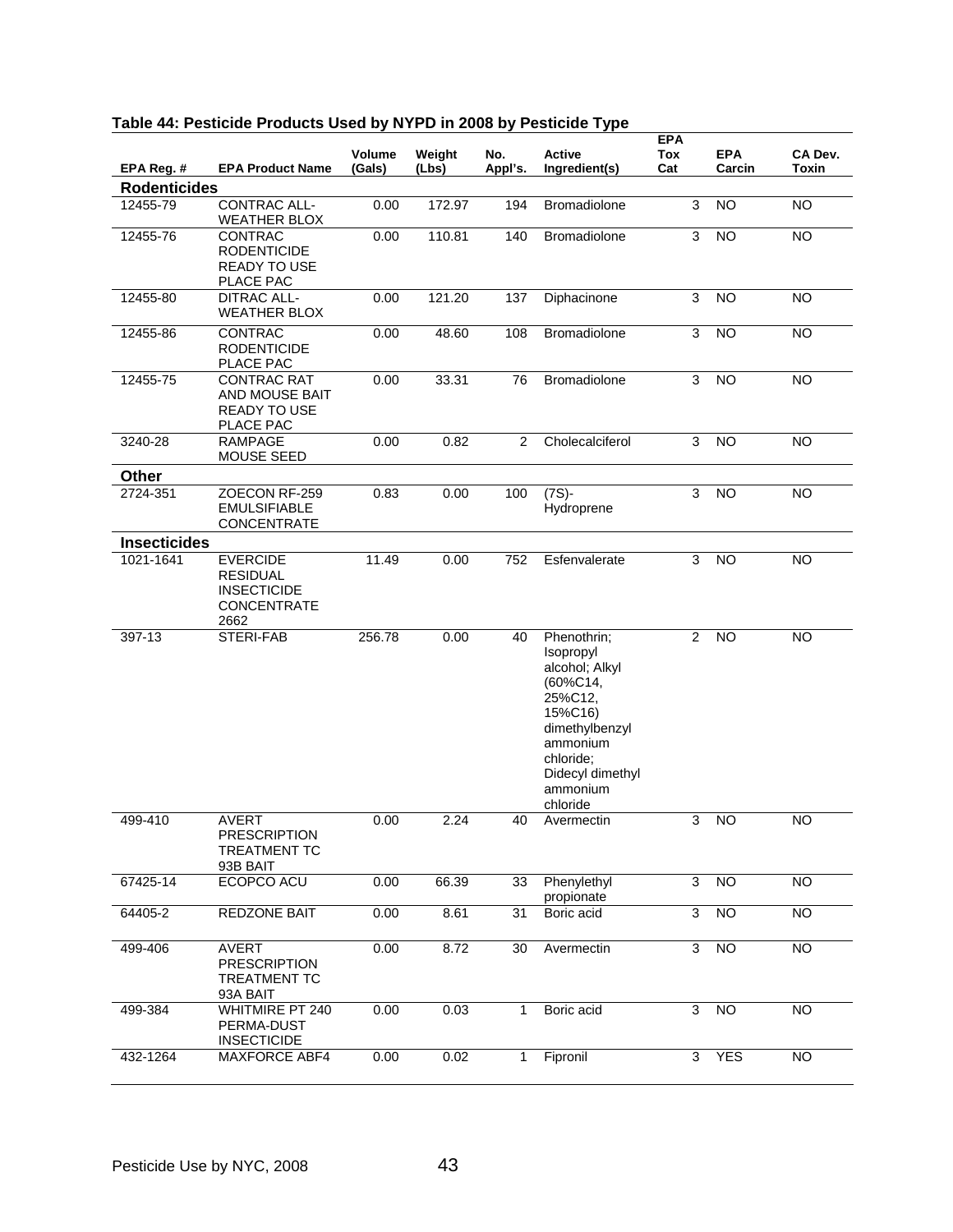## **Probation**

 The New York City Department of Probation is charged with protecting the community by intervening in the lives of offenders, holding them accountable and serving as a catalyst for positive change. In collaboration with the community and other justice partners they provide information and services to the courts, give victims a voice in the justice system, and help strengthen families. The agency contracts for pest control through the city-wide contract administered by DCAS. Table 45 summarizes pesticide use by pesticide type. Table 46 lists all pesticide products used by DOP in 2008.

|                       | Volume         |            |               | Weiaht     | <b>Times Applied</b> |            |  |
|-----------------------|----------------|------------|---------------|------------|----------------------|------------|--|
| <b>Pesticide Type</b> | <b>Gallons</b> | % of Total | <b>Pounds</b> | % of Total | <b>Number</b>        | % of Total |  |
| Rodenticide           | 0.0            | $0.0\%$    | 27.8          | 94.7%      | 51                   | 33.1%      |  |
| Insecticide           | 0.5            | 100.0%।    | 1.6           | 5.3%       | 103                  | 66.9%      |  |
| <b>Totals</b>         | 0.5            |            | 29.3          |            | 154                  |            |  |

# **Table 45: Types of Pesticides Used by DOP in 2008**

### **Table 46: Pesticide Products Used by DOP in 2008**

|                     |                                                                               |               |        |               |                     | <b>EPA</b> |            | <b>CA</b> |
|---------------------|-------------------------------------------------------------------------------|---------------|--------|---------------|---------------------|------------|------------|-----------|
|                     |                                                                               | <b>Volume</b> | Weight | No.           | <b>Active</b>       | Tox        | <b>EPA</b> | Dev.      |
| EPA Reg. #          | <b>EPA Product Name</b>                                                       | (Gals)        | (Lbs)  | Appl's.       | Ingredient(s)       | Cat        | Carcin     | Toxin     |
| <b>Rodenticides</b> |                                                                               |               |        |               |                     |            |            |           |
| 12455-75            | <b>CONTRAC RAT AND</b><br><b>MOUSE BAIT READY</b><br>TO USE PLACE PAC         | 0.00          | 3.38   | 14            | <b>Bromadiolone</b> | 3          | <b>NO</b>  | <b>NO</b> |
| 12455-80            | <b>DITRAC ALL-</b><br><b>WEATHER BLOX</b>                                     | 0.00          | 8.13   | 12            | Diphacinone         | 3          | <b>NO</b>  | <b>NO</b> |
| 12455-76            | <b>CONTRAC</b><br><b>RODENTICIDE</b><br><b>READY TO USE</b><br>PLACE PAC      | 0.00          | 7.63   | 12            | Bromadiolone        | 3          | <b>NO</b>  | <b>NO</b> |
| 12455-79            | CONTRAC ALL-<br><b>WEATHER BLOX</b>                                           | 0.00          | 7.31   | 9             | <b>Bromadiolone</b> | 3          | <b>NO</b>  | <b>NO</b> |
| 12455-86            | <b>CONTRAC</b><br>RODENTICIDE PLACE<br><b>PAC</b>                             | 0.00          | 1.32   | 4             | <b>Bromadiolone</b> | 3          | <b>NO</b>  | <b>NO</b> |
| <b>Insecticides</b> |                                                                               |               |        |               |                     |            |            |           |
| 1021-1641           | <b>EVERCIDE RESIDUAL</b><br><b>INSECTICIDE</b><br>CONCENTRATE 2662            | 0.55          | 0.00   | 92            | Esfenvalerate       | 3          | <b>NO</b>  | <b>NO</b> |
| 499-410             | <b>AVERT</b><br><b>PRESCRIPTION</b><br>TREATMENT TC 93B<br><b>BAIT</b>        | 0.00          | 0.04   | 8             | Avermectin          | 3          | <b>NO</b>  | <b>NO</b> |
| 499-406             | <b>AVERT</b><br><b>PRESCRIPTION</b><br><b>TREATMENT TC 93A</b><br><b>BAIT</b> | 0.00          | 1.32   | $\mathcal{P}$ | Avermectin          | 3          | <b>NO</b>  | <b>NO</b> |
| 64405-2             | <b>REDZONE BAIT</b>                                                           | 0.00          | 0.19   | 1             | Boric acid          | 3          | <b>NO</b>  | <b>NO</b> |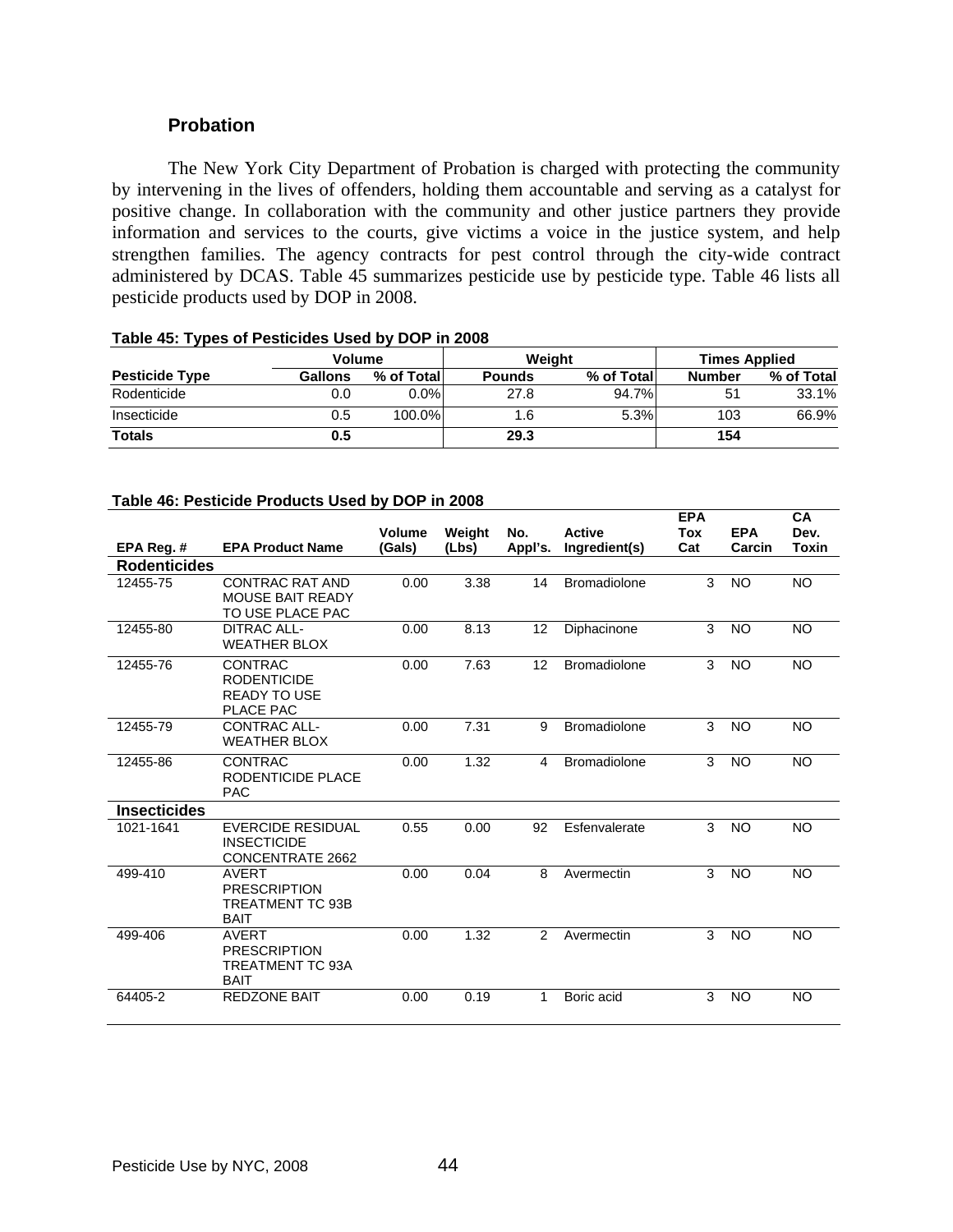## **Queens Public Libraries**

The Queens Public Library (QPL) manages 64 libraries as well as indoor, outdoor and office facilities. Contractors are hired for pest management as needed and the major pest infestations are roaches and mice. Table 47 summarizes pesticide use by pesticide type. Table 48 lists all pesticide products used by QPL in 2008.

|                       | Volume         |            | Weiaht        |            |               | <b>Times Applied</b> |
|-----------------------|----------------|------------|---------------|------------|---------------|----------------------|
| <b>Pesticide Type</b> | <b>Gallons</b> | % of Total | <b>Pounds</b> | % of Total | <b>Number</b> | % of Total           |
| Rodenticide           | 0.00           | $0.0\%$    | 6.0           | 100.0%     |               | 20.0%                |
| Insecticide           | 0.01           | 100.0%     | 0.0           | $0.0\%$    |               | 80.0%                |
| <b>Totals</b>         | 0.01           |            | 6.0           |            | 10            |                      |

#### **Table 47: Types of Pesticides Used by QPL in 2008**

#### **Table 48: Pesticide Products Used by QPL in 2008**

| EPA Req.#           | <b>EPA Product Name</b>             | <b>Volume</b><br>(Gals) | Weiaht<br>(Lbs) | No.<br>Appl's. | <b>Active</b><br>Ingredient(s) | <b>EPA</b><br>Tox<br>Cat | <b>EPA</b><br>Carcin | <b>CA</b><br>Dev.<br>Toxin |
|---------------------|-------------------------------------|-------------------------|-----------------|----------------|--------------------------------|--------------------------|----------------------|----------------------------|
| <b>Rodenticides</b> |                                     |                         |                 |                |                                |                          |                      |                            |
| 12455-79            | CONTRAC ALL-<br><b>WEATHER BLOX</b> | 0.00                    | 6.00            | 2              | <b>Bromadiolone</b>            | 3                        | NO.                  | <b>NO</b>                  |
| <b>Insecticides</b> |                                     |                         |                 |                |                                |                          |                      |                            |
| 432-763             | SUSPEND SC<br><b>INSECTICIDE</b>    | 0.01                    | 0.00            | 8              | Deltamethrin                   | 3                        | NO                   | <b>NO</b>                  |

### **Sanitation**

 The Department of Sanitation (DSNY) manages garages, office buildings, transfer stations, and various publicly-owned lots throughout the city. DSNY employs two certified pesticide applicators that make routine visits to facilities and responds to emergency calls because of the nature of the agency's work – managing garbage – pest problems are endemic at some facilities. DSNY also contracts for weed control on some of the City's rights-of-way. DSNY began entering data from staff into our NYCPURS system in 2008. Table 49 summarizes pesticide use by pesticide type. Table 50 lists the products used by DSNY.

#### **Table 49: Types of Pesticides Used by DSNY in 2008**

| <b>Volume</b>         |                |            | Weiaht        | <b>Times Applied</b> |               |            |
|-----------------------|----------------|------------|---------------|----------------------|---------------|------------|
| <b>Pesticide Type</b> | <b>Gallons</b> | % of Total | <b>Pounds</b> | % of Total           | <b>Number</b> | % of Total |
| Rodenticide           | 0.0            | $0.0\%$    | 350.6         | 92.3%                | 327           | 35.1%      |
| Insecticide           | 18.3           | 10.2%      | 29.2          | 7.7%                 | 430           | 46.2%      |
| Herbicide             | 160.4          | 89.7%      | 0.0           | $0.0\%$              | 174           | 18.7%      |
| <b>Totals</b>         | 178.8          |            | 379.8         |                      | 931           |            |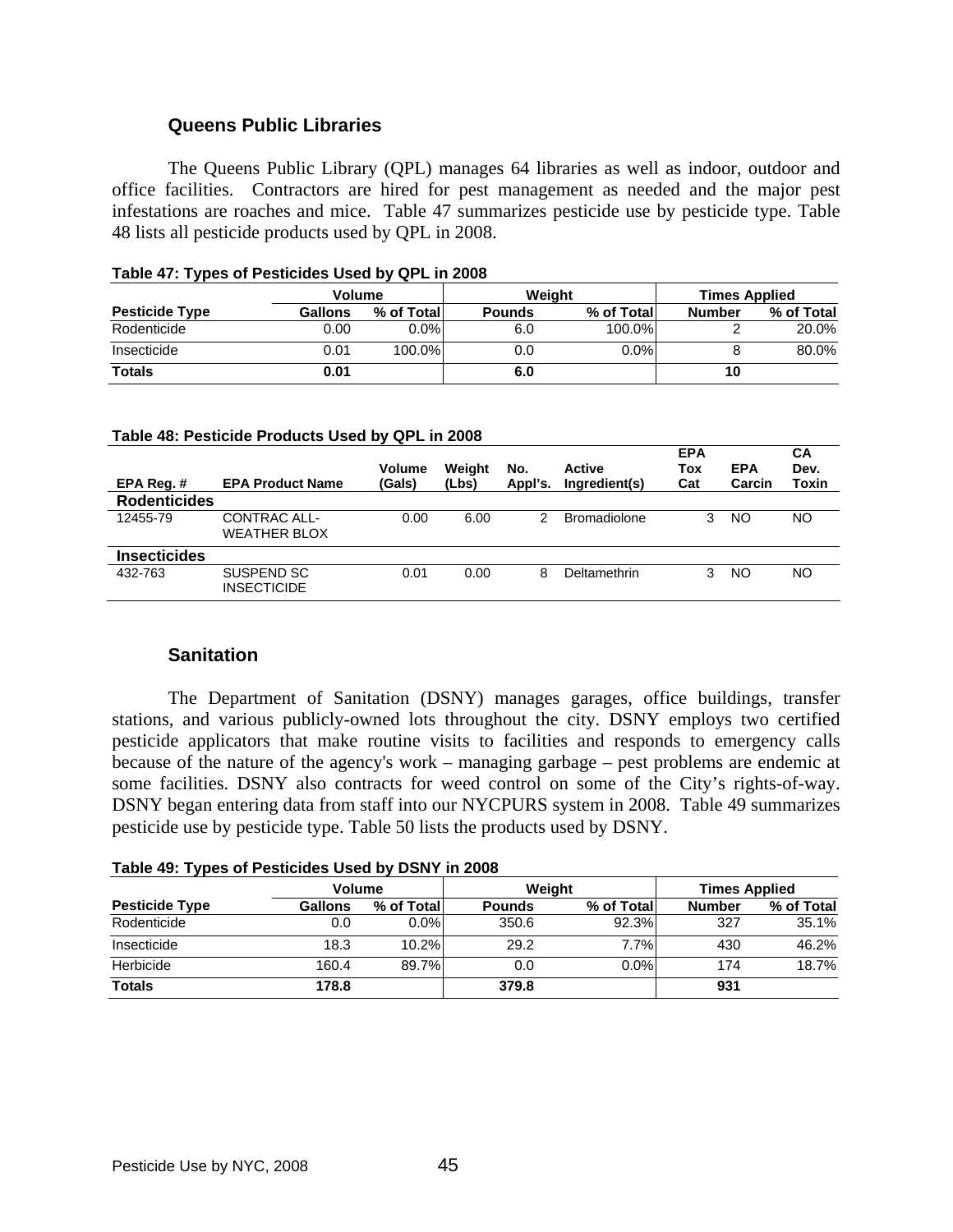| EPA Reg. #          | <b>EPA Product</b><br>Name                                                                     | Volume<br>(Gals) | Weight<br>(Lbs) | No.<br>Appl's. | <b>Active Ingredient(s)</b>                                                   | <b>EPA</b><br>Tox<br>Cat  | <b>EPA</b><br>Carcin | $\overline{CA}$<br>Dev.<br>Toxin |
|---------------------|------------------------------------------------------------------------------------------------|------------------|-----------------|----------------|-------------------------------------------------------------------------------|---------------------------|----------------------|----------------------------------|
| <b>Rodenticides</b> |                                                                                                |                  |                 |                |                                                                               |                           |                      |                                  |
| 12455-76            | <b>CONTRAC</b><br><b>RODENTICIDE</b><br><b>READY TO USE</b><br>PLACE PAC                       | 0.02             | 246.84          | 202            | Bromadiolone                                                                  | 3                         | <b>NO</b>            | <b>NO</b>                        |
| 12455-89            | FINAL ALL-<br><b>WEATHER BLOX</b>                                                              | 0.02             | 103.73          | 125            | Brodifacoum                                                                   | 3                         | <b>NO</b>            | <b>NO</b>                        |
| <b>Insecticides</b> |                                                                                                |                  |                 |                |                                                                               |                           |                      |                                  |
| 432-1363            | <b>TEMPO SC</b><br><b>INSECTICIDE</b>                                                          | 0.62             | 16.39           | 134            | Cyfluthrin, beta                                                              | 3                         | <b>NO</b>            | <b>NO</b>                        |
| 100-1066            | <b>DEMAND CS</b><br><b>INSECTICIDE</b>                                                         | 0.84             | 3.00            | 101            | Cyhalothrin, lambda                                                           | 3                         | <b>NO</b>            | <b>NO</b>                        |
| 432-1251            | <b>MAXFORCE</b><br><b>ROACH</b><br><b>CONTROL</b><br><b>SYSTEM</b>                             | 0.00             | 3.37            | 73             | Hydramethylnon                                                                | 3                         | <b>YES</b>           | <b>YES</b>                       |
| 432-1252            | <b>MAXFORCE</b><br>PROFESSIONAL<br><b>INSECT</b><br><b>CONTROL ANT</b><br><b>KILLER BA</b>     | 0.00             | 0.58            | 28             | Hydramethylnon                                                                | 3                         | <b>YES</b>           | <b>YES</b>                       |
| 73766-1             | <b>GOURMET ANT</b><br><b>BAIT GEL</b>                                                          | 0.00             | 0.98            | 27             | Disodium octaborate<br>tetrahydrate                                           | $\overline{3}$            | <b>NO</b>            | <b>NO</b>                        |
| 432-763             | SUSPEND SC<br><b>INSECTICIDE</b>                                                               | 0.17             | 0.38            | 26             | Deltamethrin                                                                  | 3                         | <b>NO</b>            | <b>NO</b>                        |
| 432-1259            | <b>PRODUCT: RBF5</b>                                                                           | 15.00            | 1.17            | 24             | Fipronil                                                                      | $\overline{3}$            | <b>YES</b>           | <b>NO</b>                        |
| 9444-168            | <b>COUNTRY VET</b><br><b>ROACH</b><br><b>EMBARGO WITH</b><br><b>GROWTH</b><br><b>INHIBITOR</b> | 0.35             | 1.75            | 8              | Fenvalerate;<br>Prallethrin;<br>Pyriproxyfen                                  | 3                         | $\overline{NO}$      | <b>NO</b>                        |
| 432-1254            | <b>MAXFORCE</b><br>PROFESSIONAL<br><b>INSECT</b><br><b>CONTROL</b><br><b>ROACH KILLER</b>      | 0.00             | 0.10            | 3              | Hydramethylnon                                                                | 3                         | <b>YES</b>           | <b>YES</b>                       |
| 9444-169            | <b>CB-38-1 FOR</b><br><b>INSECT</b><br>CONTROL                                                 | 1.33             | 0.00            | 2              | Pyrethrins; Piperonyl<br>butoxide                                             | 3                         | <b>YES</b>           | <b>NO</b>                        |
| 499-370             | PT 370 ASCEND<br><b>FIRE ANT</b><br><b>STOPPER BAIT</b>                                        | 0.00             | 0.69            | 2              | Avermectin                                                                    | 3                         | <b>NO</b>            | <b>NO</b>                        |
| 2724-274            | <b>GOLDEN</b><br><b>MALRIN RF-128</b><br><b>FLY KILLER</b>                                     | 0.00             | 0.50            | $\mathbf{1}$   | Methomyl; (Z)-9-<br>Tricosene                                                 | 3                         | <b>NO</b>            | <b>NO</b>                        |
| 499-465             | PRO-CONTROL<br><b>FOGGER II</b>                                                                | 0.00             | 0.31            | 1              | Pyrethrins; Piperonyl<br>butoxide; N-octyl<br>bicycloheptene<br>dicarboximide | 3                         | <b>YES</b>           | <b>NO</b>                        |
| <b>Herbicides</b>   |                                                                                                |                  |                 |                |                                                                               |                           |                      |                                  |
| 71368-20            | <b>NUFARM</b><br><b>CREDIT</b><br><b>HERBICIDE</b>                                             | 160.43           | 0.00            | 174            | Glyphosate,<br>isopropylamine salt                                            | $\ensuremath{\mathsf{3}}$ | <b>NO</b>            | <b>NO</b>                        |

## **Table 50: List of Pesticides Applied by DSNY in 2008**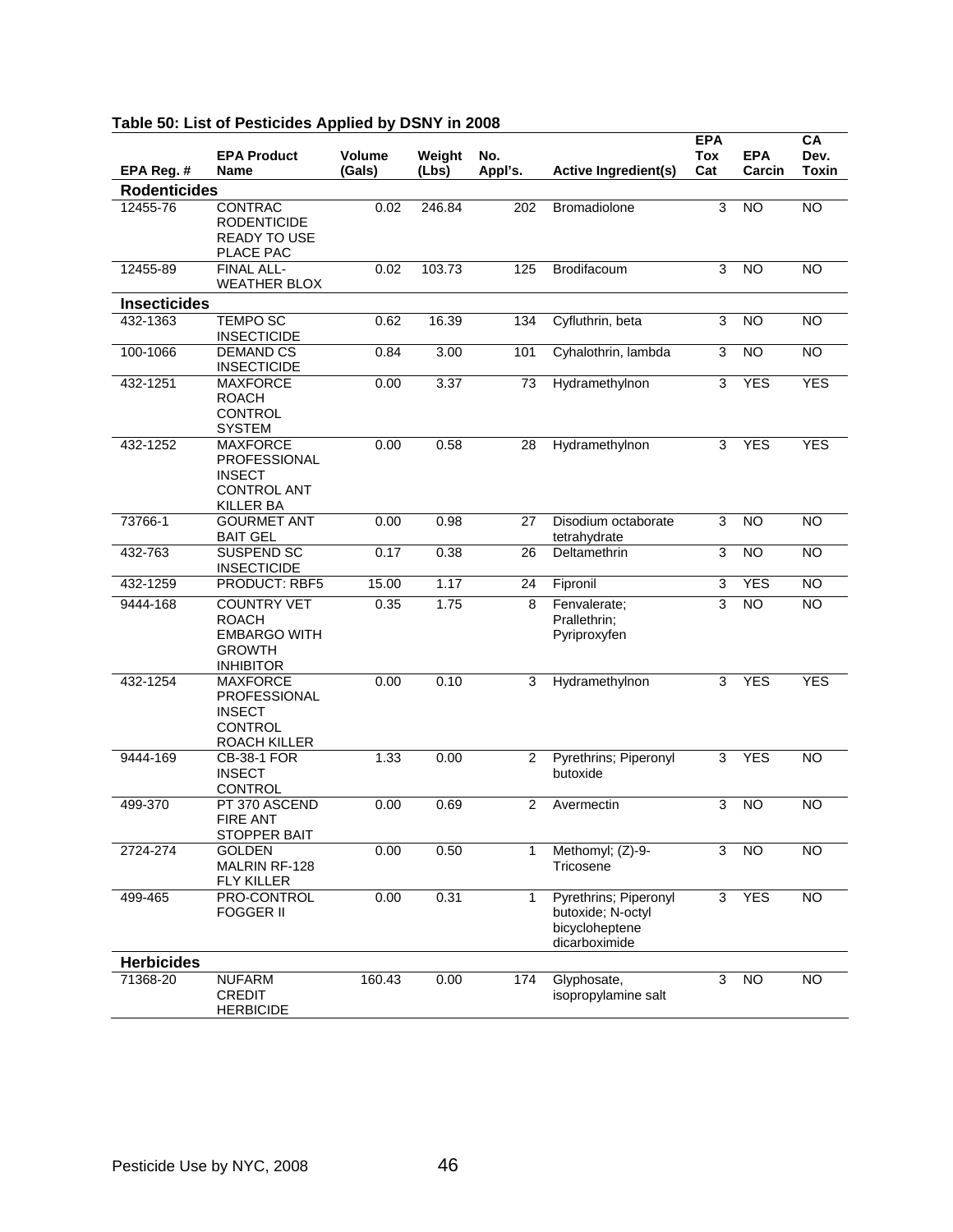# **Taxi and Limousine Commission**

 The Taxi and Limousine Commission (TLC) licenses and regulates over 50,000 vehicles and approximately 100,000 drivers, performs safety and emissions inspections of the more than 13,000 medallion taxicabs three times each year, and holds numerous hearings for violations of City and TLC rules and regulations, making it the most active taxi and limousine licensing regulatory agency in the United States. The agency contracts for pest control through the citywide contract administered by DCAS. Table 51 summarizes pesticide use by pesticide type. Table 52 lists all pesticide products used by TLC in 2008.

| $18000$ VII 19900 VII CONVIGED 0000 My TEO III 2000 |                |            |               |            |                      |            |  |
|-----------------------------------------------------|----------------|------------|---------------|------------|----------------------|------------|--|
|                                                     | Volume         |            |               | Weiaht     | <b>Times Applied</b> |            |  |
| <b>Pesticide Type</b>                               | <b>Gallons</b> | % of Total | <b>Pounds</b> | % of Total | <b>Number</b>        | % of Total |  |
| Rodenticide                                         | 0.0            | $0.0\%$    | 0.8           | 100.0%     |                      | 7.7%       |  |
| Insecticide                                         |                | 100.0%     | 0.0           | $0.0\%$    | 24                   | 92.3%      |  |
| <b>Totals</b>                                       |                |            | 0.8           |            | 26                   |            |  |

## **Table 51: Types of Pesticides Used by TLC in 2008**

#### **Table 52: Pesticide Products Used by TLC in 2008**

|                     |                                                             | Volume | Weiaht | No.     | <b>Active</b> | <b>EPA</b><br>Tox | <b>EPA</b> | СA<br>Dev. |
|---------------------|-------------------------------------------------------------|--------|--------|---------|---------------|-------------------|------------|------------|
| EPA Reg.#           | <b>EPA Product Name</b>                                     | (Gals) | (Lbs)  | Appl's. | Ingredient(s) | Cat               | Carcin     | Toxin      |
| <b>Rodenticides</b> |                                                             |        |        |         |               |                   |            |            |
| 12455-80            | DITRAC ALL-<br><b>WEATHER BLOX</b>                          | 0.00   | 0.75   | 2       | Diphacinone   | 3                 | ΝO         | NO         |
| <b>Insecticides</b> |                                                             |        |        |         |               |                   |            |            |
| 1021-1641           | EVERCIDE RESIDUAL<br><b>INSECTICIDE</b><br>CONCENTRATE 2662 | 0.07   | 0.00   | 24      | Esfenvalerate | 3                 | NO.        | NO         |

# **Transportation**

The Department of Transportation (DOT) has a staff of over 4,000 that oversees one of the most complex urban transportation networks in the world. They manage approximately 5,800 miles of streets, sidewalks, and highways and 789 bridge structures, including six tunnels. They operate the Staten Island Ferry, oversee ferry operations on City-owned piers and operate approximately 75 facilities throughout the City. DOT is responsible for pest management at maintenance yards, lots, and agency offices throughout the city, as well as on rights-of-way along city highways. DOT is also contracted by New York State to provide right-of-way maintenance on state highways within city borders. Table 53 summarizes pesticide use by pesticide type. Table 54 lists all pesticide products used by DOT in 2008.

| $1.4411$ $0.01$ $1.141$ $0.001$ $0.01$ $0.001$ $0.000$ $0.000$ |                |            |               |            |               |                      |  |  |
|----------------------------------------------------------------|----------------|------------|---------------|------------|---------------|----------------------|--|--|
|                                                                | Volume         |            |               | Weight     |               | <b>Times Applied</b> |  |  |
| <b>Pesticide Type</b>                                          | <b>Gallons</b> | % of Total | <b>Pounds</b> | % of Total | <b>Number</b> | % of Total           |  |  |
| Rodenticide                                                    | 0.0            | $0.0\%$    | 255.9         | 89.3%      | 358           | 16.1%                |  |  |
| Insecticide                                                    | 25.2           | 7.9%       | 30.5          | 10.7%      | 785           | 35.4%                |  |  |
| Herbicide                                                      | 293.5          | 92.1%      | 0.0           | $0.0\%$    | 1.077.0       | 48.5%                |  |  |
| Other                                                          | 0.0            | $0.0\%$    | 0.3           | 0.1%       | ົ             | 0.1%                 |  |  |
| <b>Totals</b>                                                  | 318.7          |            | 286.5         |            | 2,220         |                      |  |  |

## **Table 53: Types of Pesticides Used by DOT in 2008**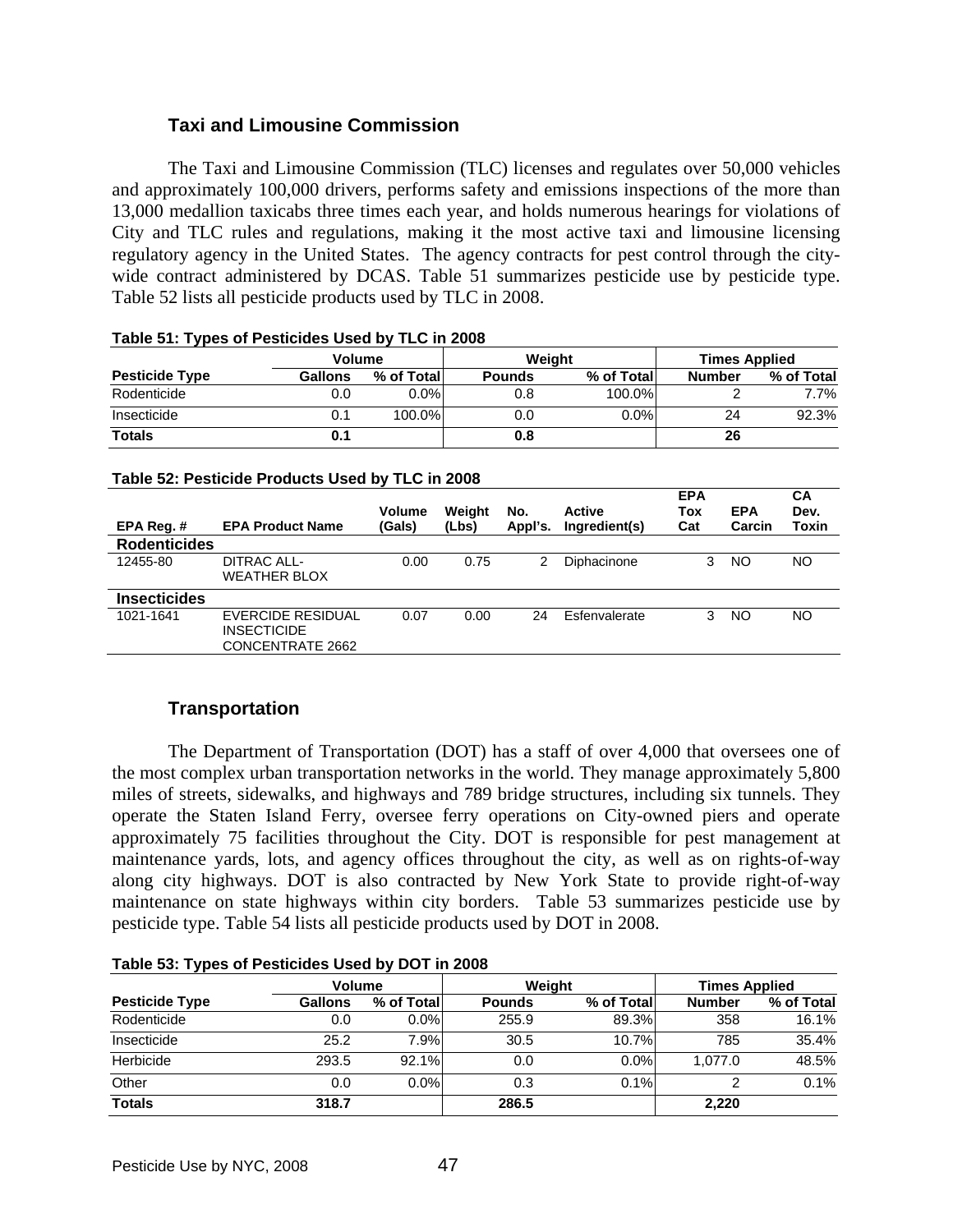# **Table 54: Pesticide Products Used by DOT in 2008**

| EPA Reg. #          | <b>EPA Product Name</b>                                                                | Volume<br>(Gals) | Weight<br>(Lbs) | No.<br>Appl's. | <b>Active</b><br>Ingredient(s)                | <b>EPA</b><br>Tox<br>Cat | <b>EPA</b><br>Carcin | CA<br>Dev.<br><b>Toxin</b> |
|---------------------|----------------------------------------------------------------------------------------|------------------|-----------------|----------------|-----------------------------------------------|--------------------------|----------------------|----------------------------|
| <b>Rodenticides</b> |                                                                                        |                  |                 |                |                                               |                          |                      |                            |
| 12455-80            | <b>DITRAC ALL-</b><br><b>WEATHER BLOX</b>                                              | 0.00             | 154.39          | 191            | Diphacinone                                   | 3                        | <b>NO</b>            | <b>NO</b>                  |
| 12455-79            | <b>CONTRAC ALL-</b><br><b>WEATHER BLOX</b>                                             | 0.00             | 55.92           | 74             | <b>Bromadiolone</b>                           | 3                        | <b>NO</b>            | <b>NO</b>                  |
| 12455-86            | CONTRAC<br><b>RODENTICIDE</b><br>PLACE PAC                                             | 0.00             | 13.56           | 41             | Bromadiolone                                  | 3                        | <b>NO</b>            | <b>NO</b>                  |
| 12455-76            | CONTRAC<br><b>RODENTICIDE</b><br><b>READY TO USE</b><br>PLACE PAC                      | 0.00             | 17.52           | 34             | Bromadiolone                                  | 3                        | <b>NO</b>            | <b>NO</b>                  |
| 12455-75            | <b>CONTRAC RAT</b><br>AND MOUSE BAIT<br><b>READY TO USE</b><br>PLACE PAC               | 0.00             | 14.50           | 17             | <b>Bromadiolone</b>                           | 3                        | <b>NO</b>            | <b>NO</b>                  |
| 3240-28             | <b>RAMPAGE MOUSE</b><br><b>SEED</b>                                                    | 0.00             | 0.04            | $\mathbf{1}$   | Cholecalciferol                               | 3                        | <b>NO</b>            | NO.                        |
| Other               |                                                                                        |                  |                 |                |                                               |                          |                      |                            |
| 2724-351            | ZOECON RF-259<br><b>EMULSIFIABLE</b><br><b>CONCENTRATE</b>                             | 0.00             | 0.25            | 2              | (7S)-Hydroprene                               | 3                        | <b>NO</b>            | NO.                        |
| <b>Insecticides</b> |                                                                                        |                  |                 |                |                                               |                          |                      |                            |
| 1021-1641           | <b>EVERCIDE</b><br><b>RESIDUAL</b><br><b>INSECTICIDE</b><br><b>CONCENTRATE</b><br>2662 | 21.12            | 0.00            | 745            | Esfenvalerate                                 | 3                        | <b>NO</b>            | <b>NO</b>                  |
| 1021-1718           | <b>ETOC FOGGING</b><br><b>CONCENTRATE</b><br>2764                                      | 4.13             | 0.00            | 9              | Prallethrin                                   | 3                        | <b>NO</b>            | <b>NO</b>                  |
| 499-406             | <b>AVERT</b><br><b>PRESCRIPTION</b><br><b>TREATMENT TC</b><br>93A BAIT                 | 0.00             | 1.76            | 8              | Avermectin                                    | 3                        | <b>NO</b>            | <b>NO</b>                  |
| 499-410             | <b>AVERT</b><br><b>PRESCRIPTION</b><br><b>TREATMENT TC</b><br>93B BAIT                 | 0.00             | 0.84            | 8              | Avermectin                                    | 3                        | <b>NO</b>            | NO.                        |
| 73049-20            | <b>VECTOLEX CG</b><br><b>BIOLOGICAL</b><br>LARVICIDE                                   | 0.00             | 0.16            | 8              | Bacillus sphaericus                           | 3                        | <b>NO</b>            | <b>NO</b>                  |
| 67425-14            | ECOPCO ACU                                                                             | 0.00             | 27.34           | 4              | Phenylethyl<br>propionate                     | 3                        | $\overline{NO}$      | <b>NO</b>                  |
| 64405-2             | REDZONE BAIT                                                                           | 0.00             | 0.44            | 3              | Boric acid                                    | 3                        | $\overline{NO}$      | N <sub>O</sub>             |
| <b>Herbicides</b>   |                                                                                        |                  |                 |                |                                               |                          |                      |                            |
| 228-397             | <b>RIVERDALE</b><br>VANQUISH<br><b>HERBICIDE</b>                                       | 92.10            | 0.00            | 382            | Dicamba,<br>diglycolamine salt                | 3                        | <b>NO</b>            | <b>NO</b>                  |
| 62719-556           | <b>ACCORD XRT II</b>                                                                   | 113.77           | 0.00            | 200            | Glyphosate,<br>dimethylammoniu<br>m salt      | 3                        | $\overline{3}$       | $\overline{N}$             |
| 62719-176           | PATHFINDER II                                                                          | 56.05            | 0.00            | 169            | Triclopyr,<br>butoxyethyl ester               | 3                        | <b>NO</b>            | <b>NO</b>                  |
| 352-622             | DUPONT OUST<br><b>EXTRA HERBICIDE</b>                                                  | 2.28             | 0.00            | 141            | Sulfometuron<br>methyl;<br>Metsulfuron-methyl | 3                        | $\overline{NO}$      | <b>NO</b>                  |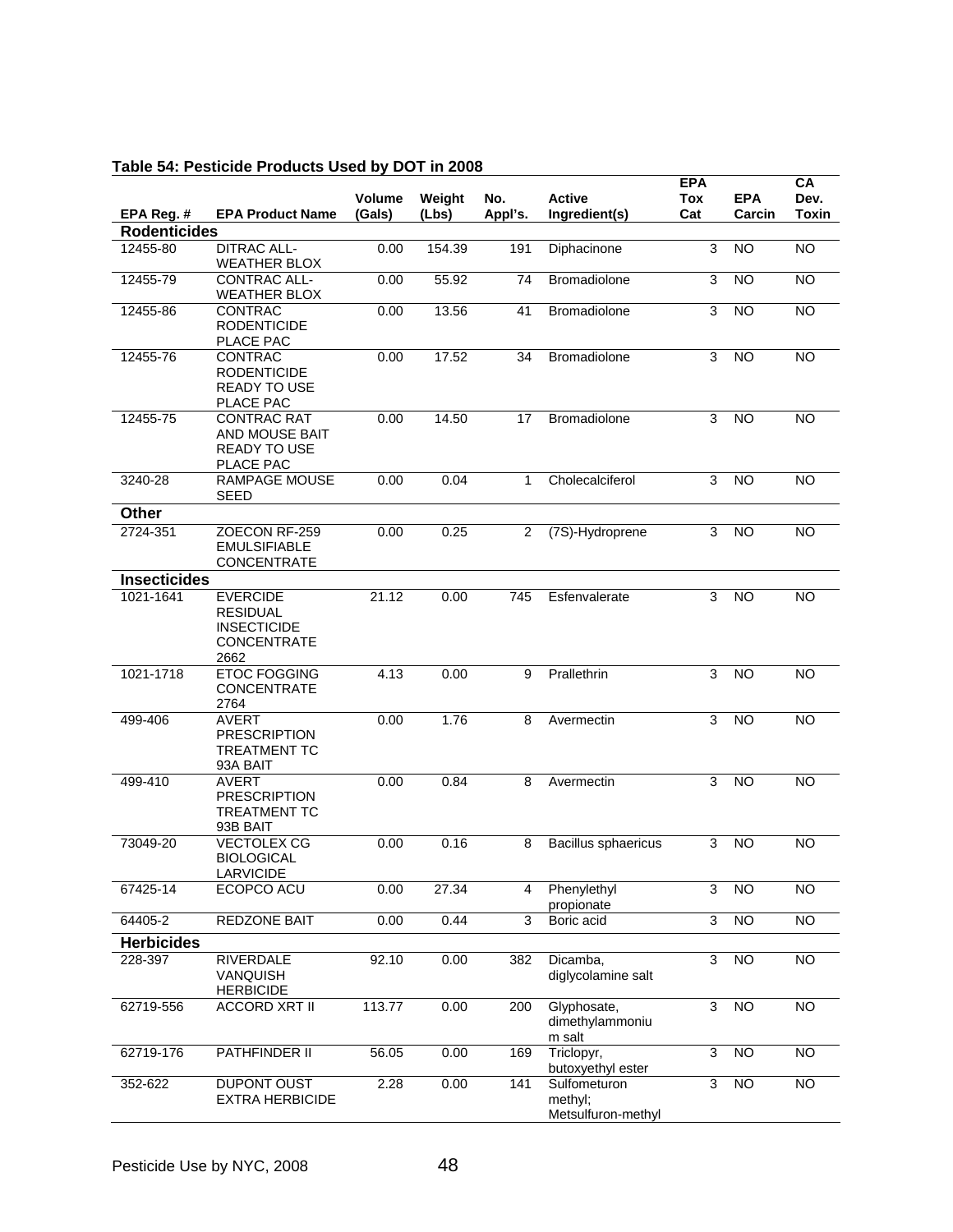|           |                         |               |        |         |                     | <b>EPA</b>     |            | CA    |
|-----------|-------------------------|---------------|--------|---------|---------------------|----------------|------------|-------|
|           |                         | <b>Volume</b> | Weight | No.     | <b>Active</b>       | Tox            | <b>EPA</b> | Dev.  |
| EPA Req.# | <b>EPA Product Name</b> | (Gals)        | (Lbs)  | Appl's. | Ingredient(s)       | Cat            | Carcin     | Toxin |
| 66222-169 | <b>VEGETATION</b>       | 1.27          | 0.00   | 113     | Sulfometuron        | 3              | NO.        | NO.   |
|           | MANAGEMENT              |               |        |         | methyl              |                |            |       |
|           | <b>SFM 75</b>           |               |        |         |                     |                |            |       |
| 62719-322 | <b>NAF-545</b>          | 26.06         | 0.00   | 60      | Glyphosate,         | 3              | NO         | NO    |
|           |                         |               |        |         | isopropylamine salt |                |            |       |
| 62719-527 | <b>GARLON 4 ULTRA</b>   | 1.06          | 0.00   | 9       | Triclopyr           | $\overline{2}$ | <b>NO</b>  | NO    |
| 228-365   | <b>AQUANEAT</b>         | 0.88          | 0.00   | 3       | Glyphosate,         | 3              | NO         | NO    |
|           | <b>AQUATIC</b>          |               |        |         | isopropylamine salt |                |            |       |
|           | <b>HERBICIDE</b>        |               |        |         |                     |                |            |       |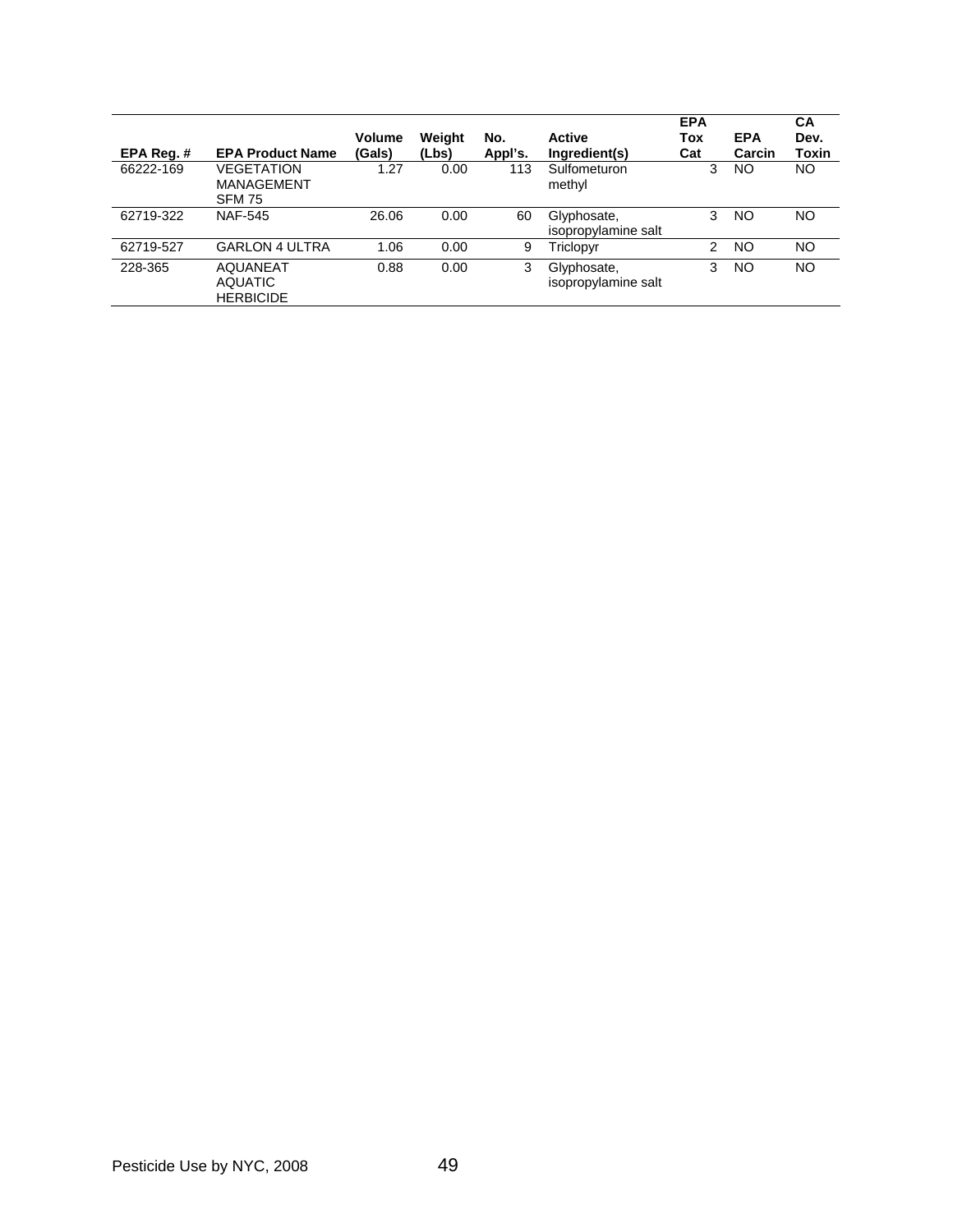# Appendix 1 Complete listing of pesticide products used in New York City by Pesticide Type

|                     |                                                                           | Volume | Weight   | No.     | <b>Active</b>       | <b>EPA</b><br>Tox. | <b>EPA</b>      | <b>CA</b><br>Dev. |
|---------------------|---------------------------------------------------------------------------|--------|----------|---------|---------------------|--------------------|-----------------|-------------------|
| EPA Reg. #          | <b>EPA Product Name</b>                                                   | (Gals) | (Lbs)    | Appl's. | Ingredient(s)       | Cat.               | Carcin          | <b>Toxin</b>      |
| <b>Rodenticides</b> |                                                                           |        |          |         |                     |                    |                 |                   |
| 100-1055            | <b>WEATHERBLOK BAIT</b><br>WITH BITREX                                    | 0.02   | 3,398.61 | 28,698  | Brodifacoum         | $\overline{3}$     | $\overline{NO}$ | $\overline{NO}$   |
| 100-1050            | <b>TALON-G</b><br>RODENTICIDE BAIT<br>PACK MINI-PELLETS<br><b>WITH BI</b> | 0.00   | 4,450.87 | 19,624  | Brodifacoum         | 3                  | $\overline{NO}$ | $\overline{NO}$   |
| 12455-79            | <b>CONTRAC ALL-</b><br><b>WEATHER BLOX</b>                                | 2.69   | 7,529.23 | 7,032   | Bromadiolone        | 3                  | <b>NO</b>       | <b>NO</b>         |
| 12455-86            | <b>CONTRAC</b><br>RODENTICIDE PLACE<br><b>PAC</b>                         | 55.39  | 4,592.63 | 5,507   | Bromadiolone        | 3                  | <b>NO</b>       | <b>NO</b>         |
| 7173-218            | <b>GENERATION MINI</b><br><b>BLOCKS</b>                                   | 0.05   | 1,498.59 | 4,138   | Difethialone        | 3                  | <b>NO</b>       | $\overline{NO}$   |
| 12455-75            | <b>CONTRAC RAT AND</b><br><b>MOUSE BAIT READY</b><br>TO USE PLACE PAC     | 0.00   | 1,787.90 | 3,372   | Bromadiolone        | $\overline{3}$     | <b>NO</b>       | <b>NO</b>         |
| 12455-80            | <b>DITRAC ALL-</b><br><b>WEATHER BLOX</b>                                 | 0.00   | 2,116.50 | 2,070   | Diphacinone         | 3                  | <b>NO</b>       | <b>NO</b>         |
| 7173-208            | <b>MAKI RODENTICIDE</b><br><b>BAIT PACKS</b><br>(PELLETS)                 | 5.47   | 725.99   | 1,325   | Bromadiolone        | 3                  | <b>NO</b>       | <b>NO</b>         |
| 12455-56            | <b>DITRAC TRACKING</b><br><b>POWDER</b>                                   | 1.09   | 9,339.92 | 1,323   | Diphacinone         | $\overline{2}$     | <b>NO</b>       | <b>NO</b>         |
| 12455-76            | <b>CONTRAC</b><br>RODENTICIDE READY<br>TO USE PLACE PAC                   | 0.10   | 784.82   | 1,191   | <b>Bromadiolone</b> | 3                  | <b>NO</b>       | N <sub>O</sub>    |
| 7173-202            | <b>MAKI MINI BLOCKS</b>                                                   | 1.91   | 244.27   | 349     | Bromadiolone        | 3                  | N <sub>O</sub>  | $\overline{NO}$   |
| 100-1057            | TALON-G<br>RODENTICIDE MINI-<br>PELLETS WITH<br><b>BITREX</b>             | 0.00   | 135.17   | 237     | Brodifacoum         | $\overline{3}$     | <b>NO</b>       | $\overline{NO}$   |
| 12455-89            | FINAL ALL-WEATHER<br><b>BLOX</b>                                          | 0.02   | 145.88   | 192     | Brodifacoum         | 3                  | <b>NO</b>       | <b>NO</b>         |
| 12455-5             | <b>DITRAC ALL-</b><br><b>WEATHER CAKE</b>                                 | 0.00   | 957.53   | 179     | Diphacinone         | 3                  | <b>NO</b>       | N <sub>O</sub>    |
| 12455-97            | <b>FASTRAC PLACE</b><br><b>PACS</b>                                       | 7.29   | 74.39    | 153     | <b>Bromethalin</b>  | 3                  | <b>NO</b>       | $\overline{NO}$   |
| 12455-95            | <b>FASTRAC ALL-</b><br><b>WEATHER BLOX</b>                                | 0.52   | 53.50    | 129     | <b>Bromethalin</b>  | 3                  | <b>NO</b>       | <b>NO</b>         |
| 3240-28             | <b>RAMPAGE MOUSE</b><br><b>SEED</b>                                       | 0.00   | 20.25    | 117     | Cholecalciferol     | 3                  | <b>NO</b>       | <b>NO</b>         |
| 7173-188            | <b>MAKI RAT AND</b><br>MOUSE BAIT PACKS<br>(PELLETS)                      | 0.00   | 49.31    | 68      | <b>Bromadiolone</b> | 3                  | <b>NO</b>       | <b>NO</b>         |
| 56-70               | J.T. EATON AC<br>FORMULA 90 READY-<br><b>TO-USE</b><br><b>RODENTICIDE</b> | 0.00   | 43.69    | 66      | Chlorophacinone     | 3                  | $\overline{3}$  | $\overline{3}$    |
| 7173-113            | ROZOL TRACKING<br>POWDER                                                  | 0.00   | 17.94    | 45      | Chlorophacinone     | $\overline{2}$     | <b>NO</b>       | <b>NO</b>         |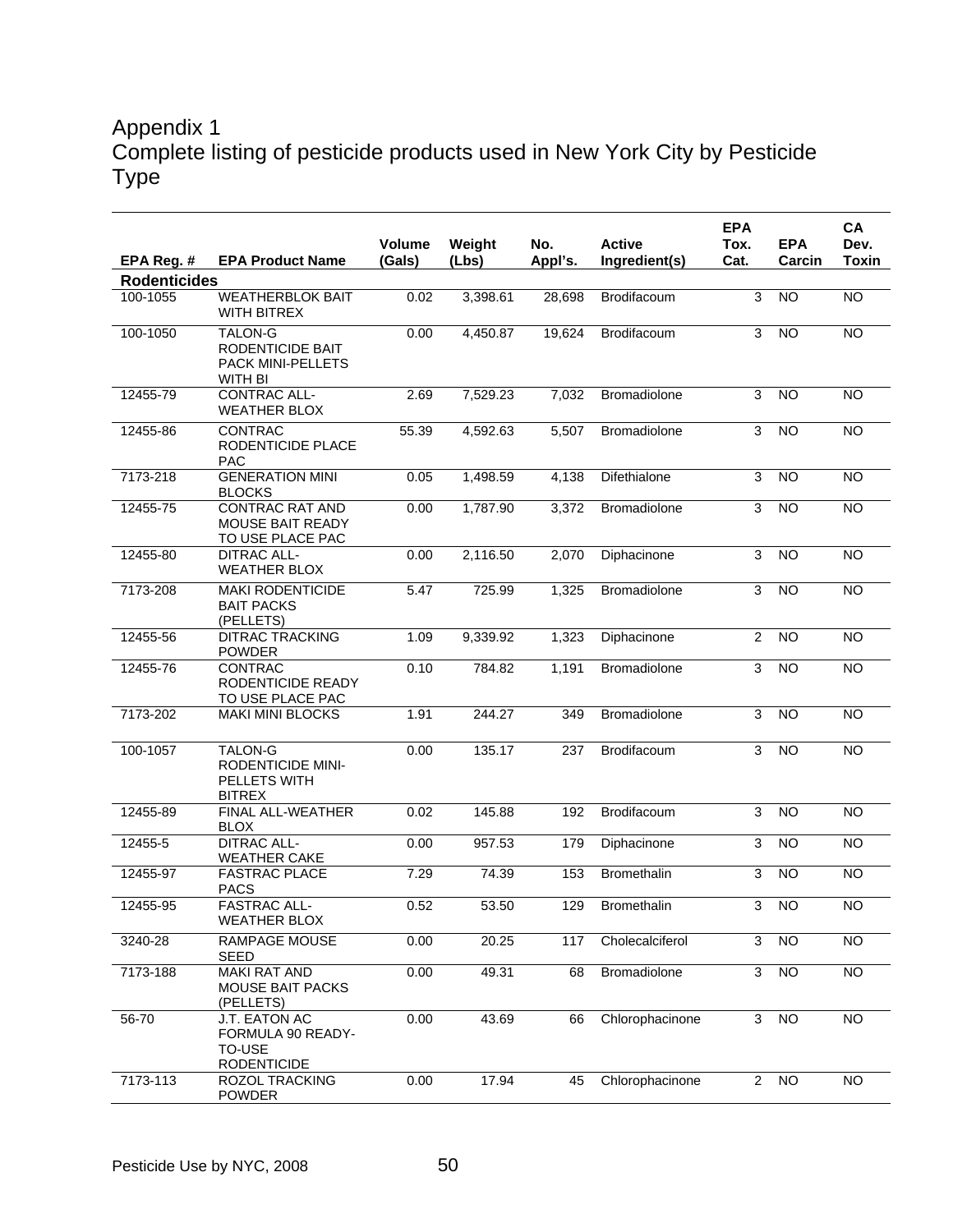| EPA Reg. #          | <b>EPA Product Name</b>                                                   | <b>Volume</b><br>(Gals) | Weight<br>(Lbs) | No.<br>Appl's. | <b>Active</b><br>Ingredient(s) | <b>EPA</b><br>Tox.<br>Cat. | <b>EPA</b><br>Carcin | <b>CA</b><br>Dev.<br><b>Toxin</b> |
|---------------------|---------------------------------------------------------------------------|-------------------------|-----------------|----------------|--------------------------------|----------------------------|----------------------|-----------------------------------|
| 12455-16            | <b>ZP TRACKING</b>                                                        | 0.00                    | 8.81            | 39             | Zinc phosphide                 | 2                          | NO                   | <b>NO</b>                         |
| 12455-69            | <b>POWDER</b><br><b>CONTRAC</b><br><b>RODENTICIDE</b>                     | 0.00                    | 15.28           | 29             | <b>Bromadiolone</b>            | 3                          | <b>NO</b>            | <b>NO</b>                         |
| 56-42               | <b>EATON'S BAIT</b><br><b>BLOCKS</b><br>RODENTICIDE WITH<br>MOLASSES/PEAN | 0.00                    | 216.83          | 25             | Diphacinone                    | 3                          | <b>NO</b>            | $\overline{NO}$                   |
| 12455-61            | LIQUA-TOX II                                                              | 1.26                    | 0.00            | 16             | Diphacinone,<br>sodium salt    | 3                          | <b>NO</b>            | <b>NO</b>                         |
| 12455-100           | <b>FASTRAC MOUSE</b><br>SEED PLACE PAC                                    | 0.00                    | 2.47            | 13             | <b>Bromethalin</b>             | 3                          | NO                   | $\overline{NO}$                   |
| 7173-172            | ROZOL BLUE<br><b>TRACKING POWDER</b>                                      | 0.00                    | 9.94            | 10             | Chlorophacinone                | $\overline{2}$             | <b>NO</b>            | <b>NO</b>                         |
| 7173-211            | <b>GENERATION</b><br>RODENTICIDE BAIT<br>PACKS (PELLETS)                  | 0.00                    | 7.22            | 6              | Difethialone                   | 3                          | <b>NO</b>            | <b>NO</b>                         |
| 12455-91            | FINAL RODENTICIDE<br>READY-TO-USE<br>PLACE PAC                            | 0.14                    | 3.23            | 5              | Brodifacoum                    | 3                          | <b>NO</b>            | <b>NO</b>                         |
| 100-1051            | <b>TALON-G</b><br>RODENTICIDE BAIT<br>PACK PELLETS WITH<br><b>BITREX</b>  | 0.12                    | 6.55            | 5              | Brodifacoum                    | 3                          | <b>NO</b>            | <b>NO</b>                         |
| 12455-82            | <b>CONTRAC SUPER-</b><br>SIZE BLOX                                        | 0.00                    | 21.00           | 4              | Bromadiolone                   | 3                          | N <sub>O</sub>       | NO                                |
| 7173-236            | <b>DIFETHIALONE MINI</b><br><b>BLOCKS</b>                                 | 0.00                    | 3.53            | 4              | Difethialone                   | $\overline{3}$             | <b>NO</b>            | N <sub>O</sub>                    |
| 7173-190            | <b>ROZOL PARAFFIN</b><br><b>BLOCKS</b>                                    | 0.00                    | 1.50            | 3              | Chlorophacinone                | 3                          | N <sub>O</sub>       | $\overline{NO}$                   |
| 56-58               | <b>EATON'S AC</b><br>FORMULA 90<br><b>RODENTICIDE</b>                     | 0.00                    | 1.88            | $\overline{2}$ | Chlorophacinone                | 3                          | <b>NO</b>            | <b>NO</b>                         |
| 12455-78            | DITRAC RAT AND<br>MOUSE BAIT PLACE<br><b>PAC</b>                          | 0.00                    | 1.31            | $\overline{2}$ | Diphacinone                    | 3                          | <b>NO</b>            | <b>NO</b>                         |
| 12455-29            | <b>DITRAC RAT AND</b><br>MOUSE BAIT READY<br>TO USE PLACE PAC             | 0.00                    | 0.19            | 1              | Diphacinone                    | 3                          | <b>NO</b>            | <b>NO</b>                         |
| <b>Insecticides</b> |                                                                           |                         |                 |                |                                |                            |                      |                                   |
| 432-763             | <b>SUSPEND SC</b><br><b>INSECTICIDE</b>                                   | 3,058.86                | 139.86          | 13,543         | Deltamethrin                   | 3                          | <b>NO</b>            | <b>NO</b>                         |
| 432-1318            | MERIT 75 WSP                                                              | 0.04                    | 1,519.71        | 11,810         | Imidacloprid                   | $\overline{3}$             | <b>NO</b>            | $\overline{NO}$                   |
| 1021-1641           | <b>EVERCIDE RESIDUAL</b><br><b>INSECTICIDE</b><br>CONCENTRATE 2662        | 106.63                  | 0.62            | 6,490          | Esfenvalerate                  | 3                          | <b>NO</b>            | NO                                |
| 64405-2             | <b>REDZONE BAIT</b>                                                       | 1.73                    | 1,461.99        | 5,796          | Boric acid                     | $\overline{3}$             | <b>NO</b>            | NO <sub>1</sub>                   |
| 73049-20            | <b>VECTOLEX CG</b><br><b>BIOLOGICAL</b><br>LARVICIDE                      | 0.16                    | 56,432.65       | 4,573          | <b>Bacillus</b><br>sphaericus  | 3                          | <b>NO</b>            | NO                                |
| 432-1460            | <b>MAXFORCE FC</b><br>ROACH KILLER BAIT<br>GEL F.05                       | 0.24                    | 120.94          | 3,903          | Fipronil                       | $\overline{3}$             | <b>YES</b>           | NO                                |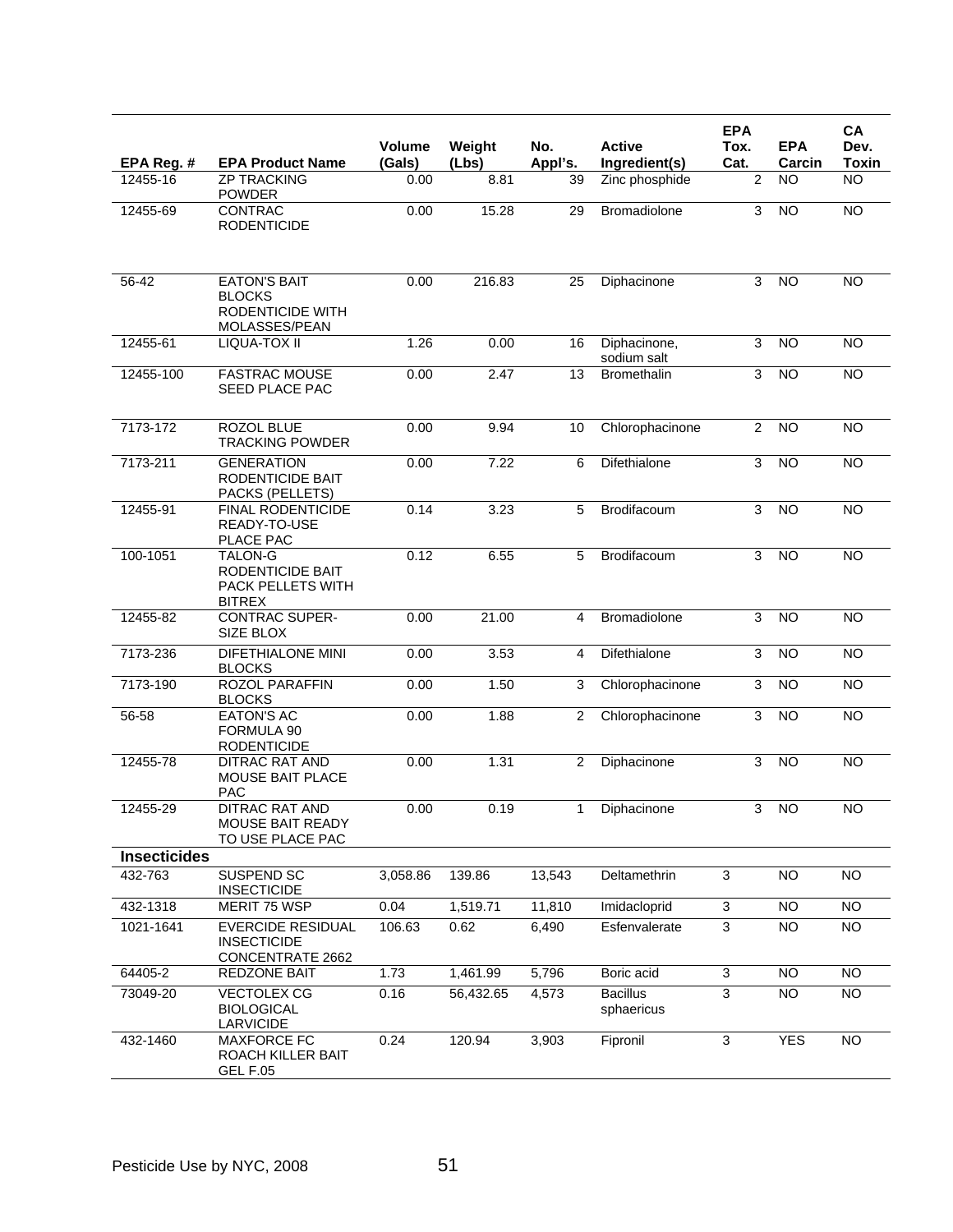| EPA Reg. # | <b>EPA Product Name</b>                                                                                          | <b>Volume</b><br>(Gals) | Weight<br>(Lbs) | No.<br>Appl's. | <b>Active</b><br>Ingredient(s)                                                                                                                                   | <b>EPA</b><br>Tox.<br>Cat. | <b>EPA</b><br>Carcin | CA<br>Dev.<br><b>Toxin</b> |
|------------|------------------------------------------------------------------------------------------------------------------|-------------------------|-----------------|----------------|------------------------------------------------------------------------------------------------------------------------------------------------------------------|----------------------------|----------------------|----------------------------|
| 67425-14   | ECOPCO ACU                                                                                                       | 140.36                  | 664.94          | 3,589          | Phenylethyl<br>propionate                                                                                                                                        | 3                          | NO                   | <b>NO</b>                  |
| 499-304    | <b>WHITMIRE OPTEM ME</b><br>PT 600                                                                               | $\overline{50.50}$      | 25.35           | 3,589          | Cyfluthrin                                                                                                                                                       | 3                          | <b>NO</b>            | $\overline{NO}$            |
| 73049-19   | <b>VECTOBAC CG</b><br><b>BIOLOGICAL</b><br><b>LARVICIDE</b><br><b>GRANULES</b>                                   | 0.00                    | 38,317.28       | 2,958          | <b>Bacillus</b><br>thuringiensis,<br>subsp.<br>Israelensis, strain<br>AM 65-52                                                                                   | 3                          | <b>NO</b>            | <b>NO</b>                  |
| 499-507    | <b>PRESCRIPTION</b><br><b>TREATMENT BRAND</b><br><b>ADVANCE</b><br><b>COCKROACH GEL</b><br><b>BAIT RESERVOIR</b> | 0.25                    | 96.51           | 2,590          | Dinotefuran                                                                                                                                                      | 3                          | $\overline{NO}$      | $\overline{NO}$            |
| 432-1259   | PRODUCT: RBF5                                                                                                    | 22.78                   | 1,014.17        | 2,446          | Fipronil                                                                                                                                                         | $\overline{3}$             | <b>YES</b>           | $\overline{NO}$            |
| 9444-129   | <b>ROACH KIL</b><br><b>COMMERCIAL</b>                                                                            | 0.00                    | 545.66          | 1,910          | Boric acid                                                                                                                                                       | <b>NULL</b>                | N <sub>O</sub>       | N <sub>O</sub>             |
| 397-13     | STERI-FAB                                                                                                        | 770.85                  | 977.54          | 1,782          | Phenothrin;<br>Isopropyl alcohol;<br>Alkyl (60%C14,<br>25%C12.<br>15%C16)<br>dimethylbenzyl<br>ammonium<br>chloride; Didecyl<br>dimethyl<br>ammonium<br>chloride | $\overline{2}$             | <b>NO</b>            | <b>NO</b>                  |
| 499-384    | <b>WHITMIRE PT 240</b><br>PERMA-DUST<br><b>INSECTICIDE</b>                                                       | 48.97                   | 4.10            | 1,660          | Boric acid                                                                                                                                                       | 3                          | <b>NO</b>            | <b>NO</b>                  |
| 352-652    | DUPONT ADVION<br><b>COCKROACH GEL</b><br><b>BAIT</b>                                                             | 0.00                    | 62.95           | 1,305          | Indoxacarb                                                                                                                                                       | $\overline{3}$             | <b>NO</b>            | $\overline{NO}$            |
| 432-1254   | <b>MAXFORCE</b><br><b>PROFESSIONAL</b><br><b>INSECT CONTROL</b><br>ROACH KILLER                                  | 0.29                    | 70.97           | 1,237          | Hydramethylnon                                                                                                                                                   | 3                          | <b>YES</b>           | <b>YES</b>                 |
| 499-406    | <b>AVERT</b><br><b>PRESCRIPTION</b><br><b>TREATMENT TC 93A</b><br><b>BAIT</b>                                    | 0.08                    | 170.35          | 1,039          | Avermectin                                                                                                                                                       | $\overline{3}$             | NO                   | NO <sub>1</sub>            |
| 9444-132   | <b>MOP UP</b>                                                                                                    | 0.00                    | 346.21          | 905            | Disodium<br>octaborate<br>tetrahydrate                                                                                                                           | 3                          | $\overline{NO}$      | $\overline{NO}$            |
| 432-1257   | MAXFORCE ROACH<br>BAIT F.05                                                                                      | 0.85                    | 3,114.35        | 751            | Fipronil                                                                                                                                                         | 3                          | <b>YES</b>           | NO <sub>1</sub>            |
| 73766-1    | <b>GOURMET ANT BAIT</b><br>GEL                                                                                   | 0.00                    | 28.32           | 751            | Disodium<br>octaborate<br>tetrahydrate                                                                                                                           | $\overline{3}$             | $\overline{NO}$      | $\overline{NO}$            |
| 499-410    | <b>AVERT</b><br><b>PRESCRIPTION</b><br>TREATMENT TC 93B<br>BAIT                                                  | 0.00                    | 23.83           | 618            | Avermectin                                                                                                                                                       | $\overline{3}$             | NO <sub>1</sub>      | NO <sub>1</sub>            |
| 432-1363   | <b>TEMPO SC</b><br><b>INSECTICIDE</b>                                                                            | 221.76                  | 16.39           | 413            | Cyfluthrin, beta                                                                                                                                                 | 3                          | NO                   | NO                         |
| 432-1262   | <b>MAXFORCE IBH10</b>                                                                                            | 0.25                    | 74.98           | 412            | Hydramethylnon                                                                                                                                                   | 3                          | <b>YES</b>           | <b>YES</b>                 |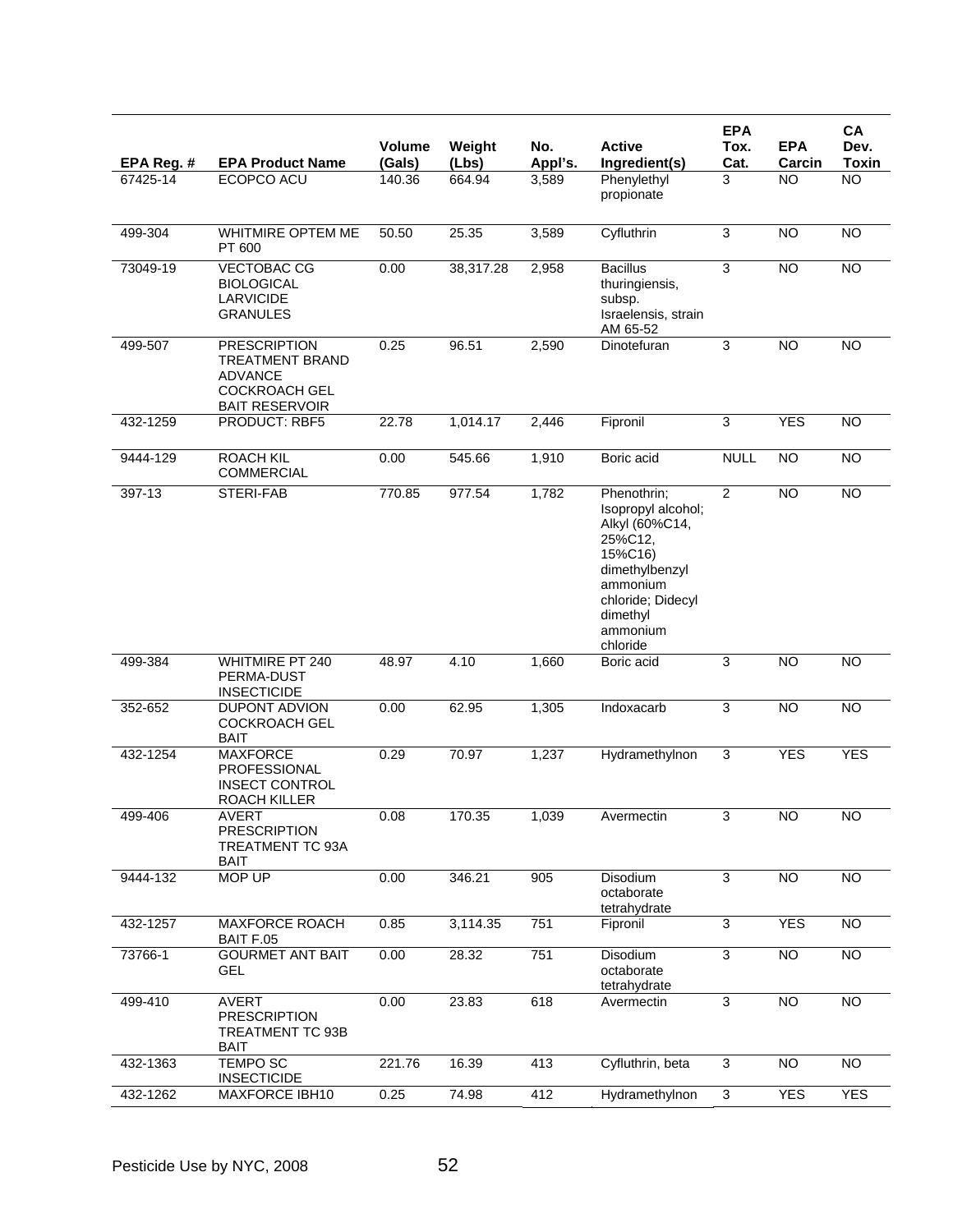|            |                                                                                       |                  |                 |                 |                                                                                        | <b>EPA</b>     |                      | CA                   |
|------------|---------------------------------------------------------------------------------------|------------------|-----------------|-----------------|----------------------------------------------------------------------------------------|----------------|----------------------|----------------------|
| EPA Reg. # | <b>EPA Product Name</b>                                                               | Volume<br>(Gals) | Weight<br>(Lbs) | No.<br>Appl's.  | <b>Active</b><br>Ingredient(s)                                                         | Tox.<br>Cat.   | <b>EPA</b><br>Carcin | Dev.<br><b>Toxin</b> |
| 279-3081   | <b>CYNOFF EC</b><br><b>INSECTICIDE</b>                                                | 2.64             | 0.00            | 370             | Cypermethrin,<br>beta                                                                  | 3              | <b>YES</b>           | $\overline{NO}$      |
| 100-1066   | <b>DEMAND CS</b><br><b>INSECTICIDE</b>                                                | 417.81           | 3.00            | 322             | Cyhalothrin,<br>lambda                                                                 | 3              | <b>NO</b>            | $\overline{NO}$      |
| 1021-1815  | <b>EVERCIDE</b><br><b>ESFENVALERATE</b><br>6.4% CS                                    | 0.44             | 35.87           | 227             | Esfenvalerate                                                                          | 3              | <b>NO</b>            | <b>NO</b>            |
| 432-1304   | TEMPO 10 WP<br><b>INSECTICIDE</b>                                                     | 98.73            | 2.10            | 212             | Cyfluthrin, beta                                                                       | $\overline{3}$ | <b>NO</b>            | <b>NO</b>            |
| 1677-195   | ECO2000-RX<br><b>FRESHBAIT</b>                                                        | 0.00             | 14.37           | 209             | Boric acid                                                                             | $\overline{3}$ | <b>NO</b>            | <b>NO</b>            |
| 432-1447   | <b>MERIT TREE</b><br><b>INJECTION</b>                                                 | 1.60             | 0.00            | 187             | Imidacloprid                                                                           | 3              | <b>NO</b>            | $\overline{NO}$      |
| 1021-1718  | <b>ETOC FOGGING</b><br><b>CONCENTRATE 2764</b>                                        | 1,153.25         | 0.00            | 184             | Prallethrin                                                                            | 3              | <b>NO</b>            | <b>NO</b>            |
| 352-668    | <b>DUPONT ADVION</b><br><b>COCKROACH BAIT</b><br><b>ARENA</b>                         | 0.00             | 8.37            | 160             | Indoxacarb                                                                             | 3              | $\overline{10}$      | <b>NO</b>            |
| 432-772    | <b>DELTA DUST</b>                                                                     | 0.00             | 22.07           | 142             | Deltamethrin                                                                           | $\overline{3}$ | <b>NO</b>            | <b>NO</b>            |
| 432-1264   | <b>MAXFORCE ABF4</b>                                                                  | 0.00             | 4.65            | 137             | Fipronil                                                                               | $\overline{3}$ | <b>YES</b>           | <b>NO</b>            |
| 499-294    | WHITMIRE AVERT PT<br>310 ABAMECTIN DUST                                               | 0.00             | 18.26           | 96              | Avermectin                                                                             | $\overline{3}$ | <b>NO</b>            | <b>NO</b>            |
| 432-1251   | <b>MAXFORCE ROACH</b><br><b>CONTROL SYSTEM</b>                                        | 0.00             | 4.42            | 95              | Hydramethylnon                                                                         | 3              | <b>YES</b>           | <b>YES</b>           |
| 499-306    | <b>WHITMIRE TALSTAR</b><br>PT 1800 TOTAL<br><b>RELEASE</b><br><b>INSECTICIDE</b>      | 0.21             | 4.38            | $\overline{84}$ | Bifenthrin                                                                             | 3              | <b>YES</b>           | N <sub>O</sub>       |
| 7946-25    | <b>IMICIDE HP</b>                                                                     | 2.02             | 0.00            | 83              | Imidacloprid                                                                           | 3              | <b>NO</b>            | <b>NO</b>            |
| 6218-47    | SUMMIT B.T.I.<br><b>BRIQUETS</b>                                                      | 0.16             | 28.81           | 79              | <b>Bacillus</b><br>thuringiensis<br>subspecies<br>Israelensis strain<br><b>BMP 144</b> | 3              | <b>NO</b>            | $\overline{NO}$      |
| 499-290    | <b>WHITMIRE PT 505 XLO</b><br>PYRETHRUM<br><b>CONTACT</b><br><b>INSECTICIDE</b>       | 0.77             | 0.44            | $\overline{78}$ | Pyrethrins;<br>Piperonyl<br>butoxide; N-octyl<br>bicycloheptene<br>dicarboximide       | 3              | <b>YES</b>           | <b>NO</b>            |
| 9444-217   | <b>CB INSECTICIDE WITH</b><br>DELTAMETHRIN                                            | 6.79             | 9.00            | 76              | Deltamethrin                                                                           | $\overline{3}$ | $\overline{NO}$      | $\overline{NO}$      |
| 1021-1688  | <b>MULTICIDE</b><br><b>MOSQUITO</b><br><b>ADULTICIDING</b><br><b>CONCENTRATE 2705</b> | 0.00             | 1,193.45        | 65              | Phenothrin;<br>Piperonyl<br>butoxide                                                   | $\overline{3}$ | <b>YES</b>           | <b>NO</b>            |
| 432-1365   | PRE-EMPT<br>PROFESSIONAL<br><b>COCKROACH GEL</b><br><b>BAIT</b>                       | 0.00             | 5.96            | 63              | Imidacloprid                                                                           | $\overline{3}$ | $\overline{NO}$      | $\overline{NO}$      |
| 499-470    | <b>WHITMIRE MICRO-</b><br><b>GEN TC 198</b>                                           | 1.57             | 11.73           | 61              | Cyfluthrin                                                                             | $\overline{3}$ | $\overline{N}$       | <b>NO</b>            |
| 1677-191   | ECO2000-GR                                                                            | 0.00             | 26.81           | 58              | Boric acid                                                                             | 3              | $\overline{NO}$      | $\overline{NO}$      |
| 100-1218   | <b>DEMON MAX</b><br><b>INSECTICIDE</b>                                                | 0.88             | 0.00            | 56              | Cypermethrin,<br>beta                                                                  | $\overline{2}$ | <b>YES</b>           | <b>NO</b>            |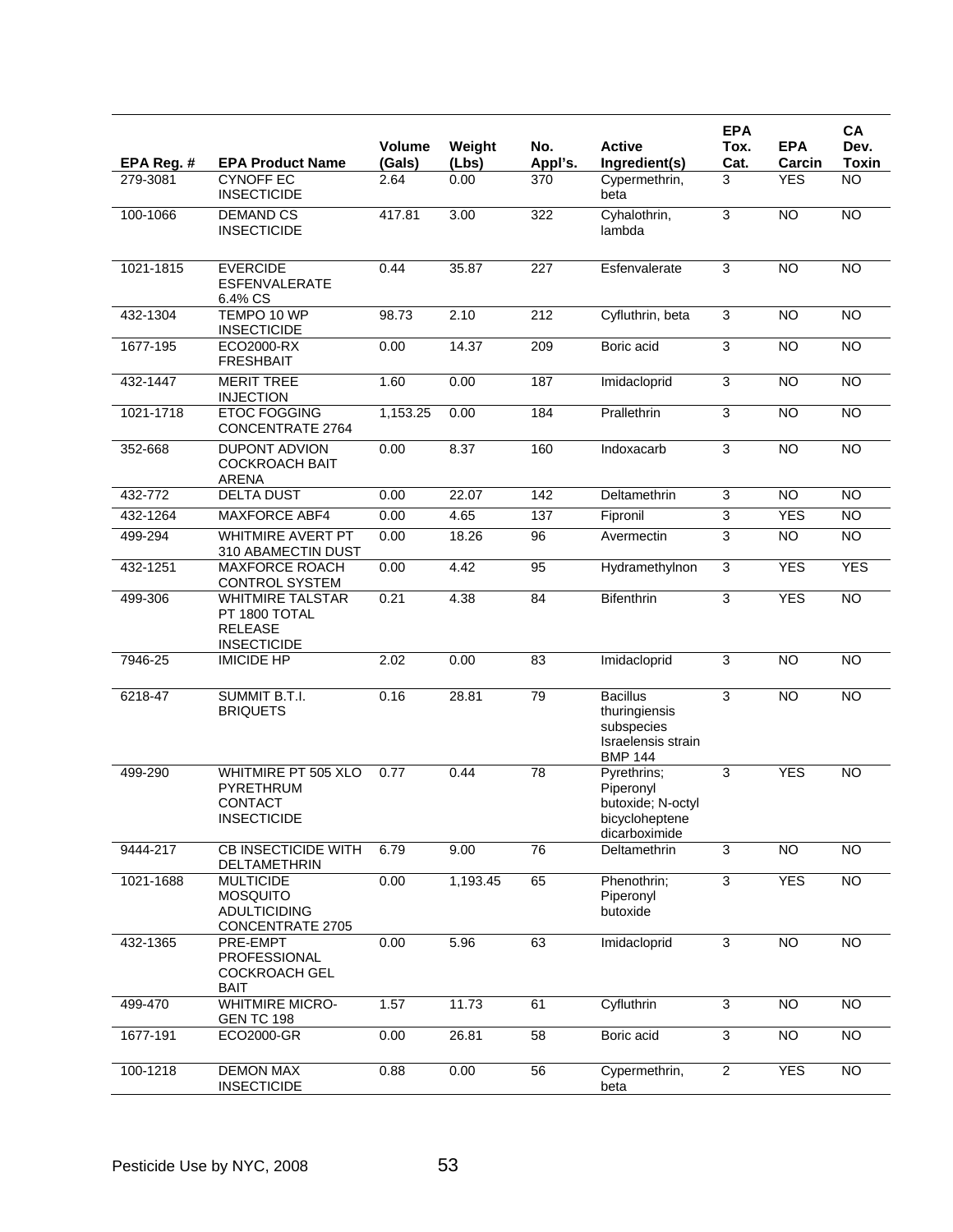|            |                                                                                      |                  |                 |                 |                                                                                                         | <b>EPA</b>                |                      | <b>CA</b>            |
|------------|--------------------------------------------------------------------------------------|------------------|-----------------|-----------------|---------------------------------------------------------------------------------------------------------|---------------------------|----------------------|----------------------|
| EPA Reg. # | <b>EPA Product Name</b>                                                              | Volume<br>(Gals) | Weight<br>(Lbs) | No.<br>Appl's.  | <b>Active</b><br>Ingredient(s)                                                                          | Tox.<br>Cat.              | <b>EPA</b><br>Carcin | Dev.<br><b>Toxin</b> |
| 432-1252   | <b>MAXFORCE</b>                                                                      | 0.00             | 0.59            | 55              | Hydramethylnon                                                                                          | 3                         | <b>YES</b>           | <b>YES</b>           |
|            | PROFESSIONAL<br><b>INSECT CONTROL</b><br>ANT KILLER BA                               |                  |                 |                 |                                                                                                         |                           |                      |                      |
| 499-492    | <b>PRESCRIPTION</b><br><b>TREATMENT BRAND</b><br>388B ADVANCE ANT<br><b>GEL BAIT</b> | 0.00             | 5.35            | 51              | <b>Borax</b>                                                                                            | 3                         | <b>NO</b>            | <b>NO</b>            |
| 499-310    | WHITMIRE PT 566<br>PYRETHRUM                                                         | 0.03             | 13.13           | 48              | Pyrethrins; D-<br>trans Allethrin;<br>Piperonyl<br>butoxide; N-octyl<br>bicycloheptene<br>dicarboximide | 3                         | <b>YES</b>           | <b>NO</b>            |
| 862-23     | <b>SUNSPRAY 6E PLUS</b>                                                              | 49.80            | 0.00            | 46              | Petroleum<br>distillates                                                                                | <b>NULL</b>               | $\overline{NO}$      | $\overline{NO}$      |
| 499-450    | <b>ULD BP-300</b><br><b>INSECTICIDE</b>                                              | 9.30             | 0.00            | 45              | Pyrethrins;<br>Piperonyl<br>butoxide; N-octyl<br>bicycloheptene<br>dicarboximide                        | $\overline{3}$            | <b>YES</b>           | $\overline{NO}$      |
| 279-3070   | <b>CYNOFF WP</b><br><b>INSECTICIDE</b>                                               | 0.70             | 0.00            | 45              | Cypermethrin,<br>beta                                                                                   | $\overline{2}$            | <b>YES</b>           | $\overline{NO}$      |
| 241-392    | <b>PHANTOM</b><br><b>TERMITICIDE-</b><br><b>INSECTICIDE</b>                          | 2.30             | 0.86            | 40              | Chlorfenapyr                                                                                            | 3                         | <b>YES</b>           | <b>NO</b>            |
| 499-497    | <b>MOTHEREARTH</b><br>PROCITRA-DL                                                    | 2.01             | 0.19            | 39              | Limonene                                                                                                | 3                         | <b>NO</b>            | <b>NO</b>            |
| 73079-2    | IN TICE GRANULAR<br><b>BAIT</b>                                                      | 0.00             | 15.66           | 39              | Boric acid                                                                                              | $\overline{3}$            | <b>NO</b>            | $\overline{NO}$      |
| 54452-2    | STAPELTON'S<br><b>MAGNETIC ROACH</b><br>FOOD M.R.F. 2000 -<br><b>PAST</b>            | 0.00             | 7.33            | 39              | <b>Boric Acid</b>                                                                                       | 3                         | <b>NO</b>            | <b>NO</b>            |
| 279-3385   | DRAX ANT KILL GEL                                                                    | 0.00             | 0.65            | 35              | Boric acid                                                                                              | 3                         | <b>NO</b>            | <b>NO</b>            |
| 70051-2    | NEEM OIL 70%                                                                         | 19.44            | 0.00            | 34              | Neem oil                                                                                                | 3                         | <b>NO</b>            | <b>NO</b>            |
| 2724-375   | <b>ALTOSID BRIQUETS</b>                                                              | 0.00             | 28.00           | 34              | S-Methoprene                                                                                            | $\ensuremath{\mathsf{3}}$ | <b>NO</b>            | <b>NO</b>            |
| 9444-183   | <b>INTRUDER RESIDUAL</b><br><b>WITH CYFLUTHRIN</b>                                   | 0.01             | 34.31           | $\overline{32}$ | Cyfluthrin;<br>Pyrethrins;<br>Piperonyl<br>butoxide                                                     | 3                         | <b>YES</b>           | <b>NO</b>            |
| 47000-73   | CT 511                                                                               | 0.00             | 15.44           | 30              | Pyrethrins:<br>Piperonyl<br>butoxide; N-octyl<br>bicycloheptene<br>dicarboximide                        | 3                         | <b>YES</b>           | <b>NO</b>            |
| 73079-5    | <b>INTICE ROACH BAIT</b>                                                             | 0.00             | 1.34            | 28              | <b>Boric Acid</b>                                                                                       | 3                         | <b>NO</b>            | <b>NO</b>            |
| 62719-88   | DURSBAN ME20                                                                         | 0.27             | 0.00            | 27              | Chlorpyrifos                                                                                            | 3                         | NO.                  | <b>NO</b>            |
| 432-1301   | TEMPO 20 WP IN<br><b>WATER SOLUBLE</b><br><b>PACKETS</b>                             | 0.00             | 0.19            | 25              | Cyfluthrin                                                                                              | $\overline{3}$            | <b>NO</b>            | <b>NO</b>            |
| 1021-1603  | NYLAR 10EC                                                                           | 28.68            | 0.00            | 23              | Pyriproxyfen                                                                                            | 3                         | <b>NO</b>            | <b>NO</b>            |
| 149-8      | TERRO ANT KILLER II                                                                  | 0.11             | 0.00            | 23              | <b>Borax</b>                                                                                            | $\mathfrak{S}$            | NO                   | <b>NO</b>            |
| 432-1250   | PERMANONE 31-66                                                                      | 0.00             | 1.69            | 20              | Permethrin;<br>Piperonyl<br>butoxide                                                                    | 3                         | <b>YES</b>           | <b>NO</b>            |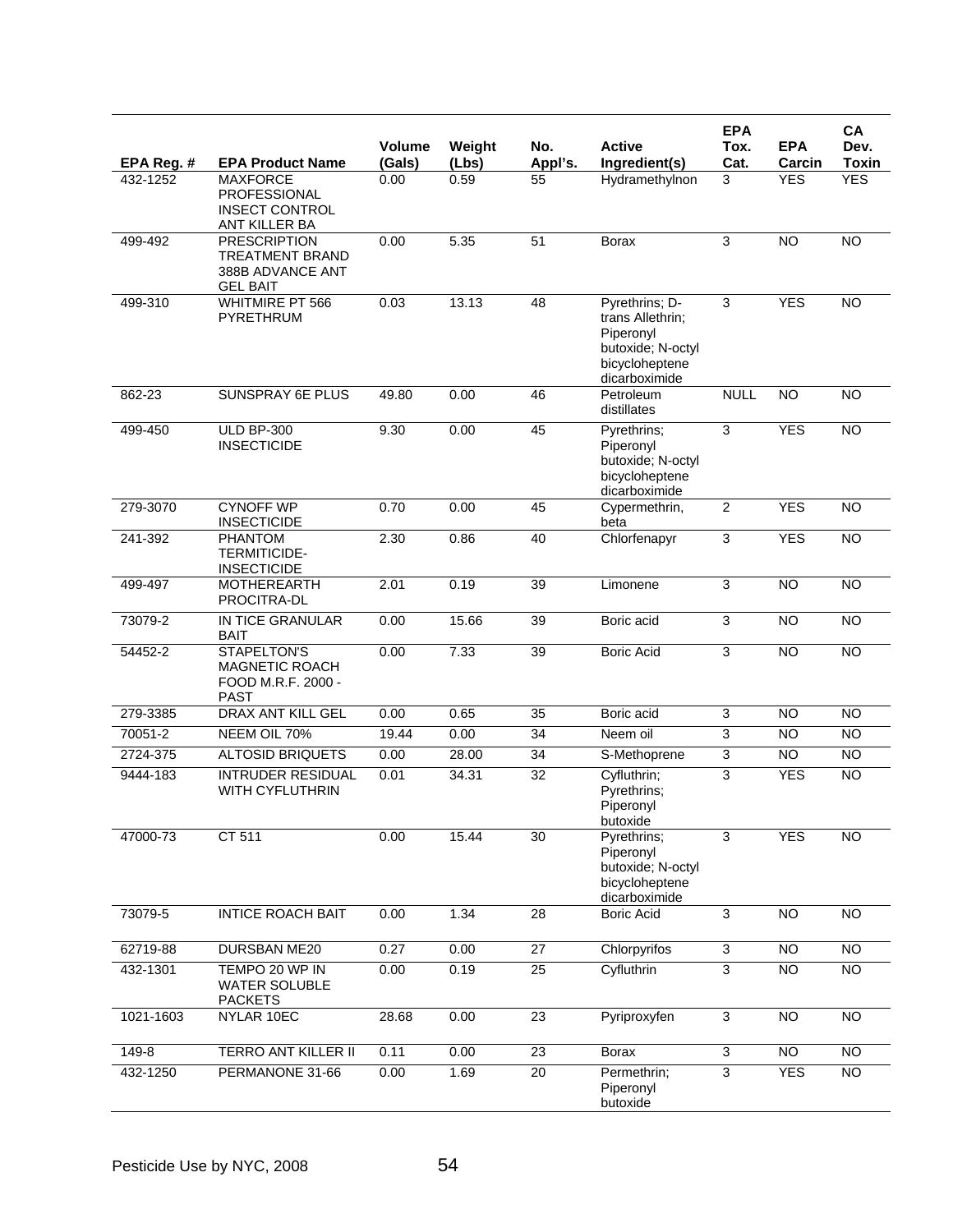| EPA Reg. # | <b>EPA Product Name</b>                                                                                         | Volume<br>(Gals) | Weight<br>(Lbs) | No.<br>Appl's.  | <b>Active</b><br>Ingredient(s)                                                                                           | <b>EPA</b><br>Tox.<br>Cat. | <b>EPA</b><br>Carcin | CA<br>Dev.<br><b>Toxin</b> |
|------------|-----------------------------------------------------------------------------------------------------------------|------------------|-----------------|-----------------|--------------------------------------------------------------------------------------------------------------------------|----------------------------|----------------------|----------------------------|
| 82074-1    | <b>MYCOTROL ES</b>                                                                                              | 2.61             | 0.00            | 19              | Beauveria<br>bassiana GHA                                                                                                | 3                          | <b>NO</b>            | $\overline{NO}$            |
| 499-496    | <b>PRESCRIPTION</b><br><b>TREATMENT BRAND</b><br>ADVANCE 360A DUAL<br><b>CHOICE ANT BAIT</b><br><b>STATIONS</b> | 0.00             | 5.99            | $\overline{18}$ | Avermectin                                                                                                               | $\overline{3}$             | <b>NO</b>            | <b>NO</b>                  |
| 73079-1    | <b>INTICE SWEET ANT</b><br>GEL                                                                                  | 0.00             | 1.89            | 18              | Boric acid                                                                                                               | 3                          | <b>NO</b>            | N <sub>O</sub>             |
| 1677-196   | ECO2000-XP<br><b>FRESHBAIT</b>                                                                                  | 0.00             | 1.05            | 17              | Boric acid                                                                                                               | $\overline{3}$             | <b>NO</b>            | <b>NO</b>                  |
| 62719-291  | <b>CONSERVE SC TURF</b><br>AND ORNAMENTAL                                                                       | 0.67             | 0.00            | 16              | Spinosad                                                                                                                 | 3                          | $\overline{NO}$      | $\overline{NO}$            |
| $Apr-80$   | <b>BONIDE</b><br>HORTICULTURAL AND<br>DORMANT SPRAY OIL                                                         | 2.41             | 0.00            | 14              | Petroleum<br>distillates                                                                                                 | $\overline{3}$             | <b>NO</b>            | <b>NO</b>                  |
| 72-574     | MILLER HOT SAUCE<br>ANIMAL REPELLENT                                                                            | 0.05             | 0.00            | 13              | Capsicum<br>oleoresin                                                                                                    | 3                          | <b>NO</b>            | <b>NO</b>                  |
| 655-802    | PRENTOX LARVA-LUR<br><b>CONTAINS</b><br><b>PROPOXUR</b>                                                         | 0.00             | 6.00            | 13              | Propoxur                                                                                                                 | 3                          | <b>YES</b>           | <b>NO</b>                  |
| 42750-153  | <b>IMIDACLOPRID 60WP</b><br>GH                                                                                  | 0.00             | 2.03            | 13              | Imidacloprid                                                                                                             | $\overline{3}$             | $\overline{NO}$      | <b>NO</b>                  |
| 5481-8973  | <b>ORTHENE PCO</b><br><b>FORMULA II</b>                                                                         | 3.08             | 0.00            | $\overline{12}$ | Acephate                                                                                                                 | $\overline{3}$             | <b>YES</b>           | <b>NO</b>                  |
| 432-763    | SUSPEND SC                                                                                                      | 1.86             | 0.00            | 12              | Deltamethrin                                                                                                             | $\overline{3}$             | <b>NO</b>            | <b>NO</b>                  |
| 432-992    | DRIONE INSECTICIDE                                                                                              | 0.00             | 2.06            | $\overline{12}$ | Pyrethrins;<br>Piperonyl<br>butoxide; Silica<br>gel                                                                      | $\overline{3}$             | <b>YES</b>           | $\overline{NO}$            |
| 73049-429  | V60035 CG                                                                                                       | 0.00             | 0.26            | 12              | <b>Bacillus</b><br>sphaericus;<br><b>Bacillus</b><br>thuringiensis<br>subspecies<br>Israelensis, strain<br><b>IPS-78</b> | 3                          | <b>NO</b>            | $\overline{NO}$            |
| 499-370    | PT 370 ASCEND FIRE<br>ANT STOPPER BAIT                                                                          | 0.00             | 9.58            | 11              | Avermectin                                                                                                               | 3                          | <b>NO</b>            | <b>NO</b>                  |
| 279-3287   | FLONICAMID 50SG<br><b>INSECTICIDE</b>                                                                           | 0.00             | 0.87            | 11              | Flonicamid                                                                                                               | 3                          | <b>NO</b>            | $\overline{NO}$            |
| 432-1256   | MAXFORCE ANT BAIT<br>F1                                                                                         | 0.00             | 0.31            | 11              | Fipronil                                                                                                                 | $\overline{3}$             | <b>YES</b>           | <b>NO</b>                  |
| 49538-3    | PHYTON 27 NEW<br><b>DIMENSION</b>                                                                               | 7.81             | 0.00            | 10              | Copper sulfate<br>(pentahydrate)                                                                                         | 3                          | <b>NO</b>            | $\overline{NO}$            |
| 432-1302   | TEMPO 20 WP                                                                                                     | 0.53             | 0.11            | 10              | Cyfluthrin                                                                                                               | $\overline{3}$             | $\overline{NO}$      | NO                         |
| 73049-39   | DIPEL DF DRY<br><b>FLOWABLE</b><br><b>BIOLOGICAL</b><br><b>INSECTICIDE</b>                                      | 0.01             | 2.25            | 10              | <b>Bacillus</b><br>thuringiensis,<br>subsp. Kurstaki,<br>strain ABTS-351,<br>fermentation<br>solids and<br>solubles      | 3                          | <b>NO</b>            | <b>NO</b>                  |
| 432-1255   | <b>MAXFORCE</b><br><b>GRANULAR INSECT</b><br><b>BAIT</b>                                                        | 0.00             | 0.50            | 10              | Hydramethylnon                                                                                                           | 3                          | <b>YES</b>           | <b>YES</b>                 |
| 400-508    | <b>FLORAMITE SC</b>                                                                                             | 0.13             | 0.00            | $\overline{9}$  | Bifenazate                                                                                                               | $\overline{3}$             | NO                   | <b>NO</b>                  |
| 36488-45   | RINGER ATTACK<br>SOAP CONCENTRATE                                                                               | 0.03             | 3.75            | $\overline{9}$  | Potassium<br>laurate                                                                                                     | $\overline{2}$             | <b>NO</b>            | NO <sub>1</sub>            |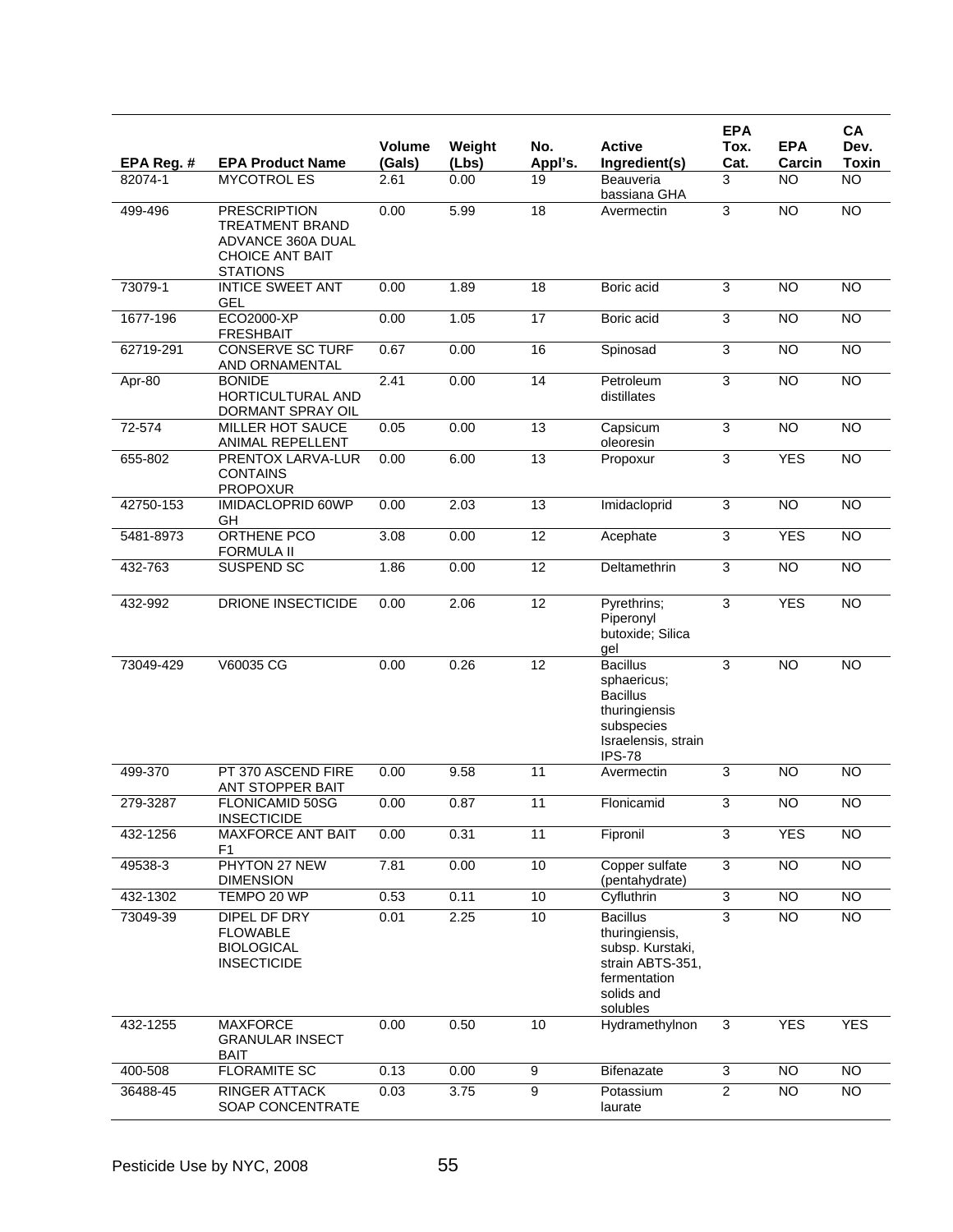| EPA Reg. # | <b>EPA Product Name</b>                                                       | <b>Volume</b><br>(Gals) | Weight<br>(Lbs) | No.<br>Appl's. | <b>Active</b><br>Ingredient(s)                                                         | <b>EPA</b><br>Tox.<br>Cat. | <b>EPA</b><br>Carcin | CA<br>Dev.<br><b>Toxin</b> |
|------------|-------------------------------------------------------------------------------|-------------------------|-----------------|----------------|----------------------------------------------------------------------------------------|----------------------------|----------------------|----------------------------|
| 9444-168   | <b>COUNTRY VET</b><br>ROACH EMBARGO<br><b>WITH GROWTH</b><br><b>INHIBITOR</b> | 0.35                    | 1.75            | 8              | Fenvalerate;<br>Prallethrin;<br>Pyriproxyfen                                           | <b>NULL</b>                | <b>NO</b>            | <b>NO</b>                  |
| 2724-476   | <b>ENSTAR II INSECT</b><br><b>GROWTH</b><br><b>REGULATOR (ENSTAR</b><br>5E)   | 0.35                    | 0.00            | 8              | (S)-Kinoprene                                                                          | $\overline{2}$             | <b>NO</b>            | <b>NO</b>                  |
| 432-1369   | MERIT <sub>2</sub><br><b>GREENHOUSE AND</b><br><b>NURSERY INSECTIDE</b>       | 0.03                    | 0.00            | 8              | Imidacloprid                                                                           | 3                          | $\overline{NO}$      | $\overline{NO}$            |
| 53871-3    | STIMUKIL FLY BAIT                                                             | 0.00                    | 3.33            | 8              | Methomyl; (Z)-9-<br>Tricosene                                                          | 3                          | <b>NO</b>            | <b>NO</b>                  |
| 279-3153   | <b>FIRSTLINE TERMITE</b><br><b>BAIT STATION</b>                               | 0.00                    | 0.93            | 8              | Sulfluramid                                                                            | 3                          | <b>NO</b>            | $\overline{NO}$            |
| 8033-94    | TRISTAR 30 SG<br><b>INSECTICIDE</b>                                           | 0.00                    | 0.75            | 8              | Acetamiprid                                                                            | 3                          | <b>NO</b>            | <b>NO</b>                  |
| 499-182    | <b>WHITMIRE PT 565</b>                                                        | 0.32                    | 0.00            | $\overline{7}$ | Pyrethrins;<br>Piperonyl<br>butoxide; N-octyl<br>bicycloheptene<br>dicarboximide       | 3                          | <b>YES</b>           | N <sub>O</sub>             |
| 4-420      | <b>BONIDE SYSTEMIC</b><br><b>ROSE &amp; FLOWER</b><br>CARE                    | 0.00                    | 4.00            | 7              | Disulfoton                                                                             | $\overline{2}$             | <b>NO</b>            | $\overline{10}$            |
| 352-627    | DUPONT ADVION FIRE<br><b>ANT BAIT</b>                                         | 0.00                    | 1.09            | $\overline{7}$ | Indoxacarb                                                                             | 3                          | <b>NO</b>            | $\overline{NO}$            |
| 42750-115  | <b>IMIDACLOPRID 2FL</b><br>T&O                                                | 7.19                    | 0.00            | 6              | Imidacloprid                                                                           | 3                          | <b>NO</b>            | <b>NO</b>                  |
| 432-1338   | TEMPO 20 WP GOLF<br><b>COURSE INSECTICIDE</b>                                 | 1.88                    | 6.94            | 6              | Cyfluthrin                                                                             | 3                          | <b>NO</b>            | $\overline{NO}$            |
| 1021-1611  | <b>PYROCIDE</b><br><b>INTERMEDIATE 51</b>                                     | 0.80                    | 0.00            | 6              | Pyrethrins;<br>Piperonyl<br>butoxide                                                   | 3                          | <b>YES</b>           | $\overline{NO}$            |
| 100-1088   | <b>SCIMITAR GC</b><br><b>INSECTICIDE</b>                                      | 0.66                    | 2.73            | 6              | Cyhalothrin,<br>lambda                                                                 | 3                          | <b>NO</b>            | <b>NO</b>                  |
| 432-1312   | <b>MERIT 2F</b><br><b>INSECTICIDE</b>                                         | 0.15                    | 0.00            | 6              | Imidacloprid                                                                           | $\overline{3}$             | $\overline{NO}$      | $\overline{NO}$            |
| 2724-274   | <b>GOLDEN MALRIN RF-</b><br>128 FLY KILLER                                    | 0.00                    | 8.19            | 6              | Methomyl; (Z)-9-<br>Tricosene                                                          | 3                          | <b>NO</b>            | $\overline{NO}$            |
| 1021-1424  | PYROCIDE FOGGING<br>CONCENTRATE 7338                                          | 0.00                    | 6.00            | 6              | Pyrethrins;<br>Piperonyl<br>butoxide; N-octyl<br>bicycloheptene<br>dicarboximide       | 3                          | <b>YES</b>           | N <sub>O</sub>             |
| 6218-47    | MOSKEETO(TM)<br><b>BIOLOGICAL</b><br>MOSQUITO CONTROL<br><b>BRIQUETS</b>      | 0.00                    | 1.94            | 6              | <b>Bacillus</b><br>thuringiensis<br>subspecies<br>Israelensis strain<br><b>BMP 144</b> | 3                          | <b>NO</b>            | NO                         |
| 73079-7    | <b>INTICE (TM) LIQUID</b><br><b>BAIT</b>                                      | 0.00                    | 0.75            | 6              | <b>Borax</b>                                                                           | $\overline{3}$             | $\overline{NO}$      | $\overline{10}$            |
| 9444-131   | DRAX ANT KILL GEL                                                             | 0.00                    | 0.56            | 6              | Boric acid                                                                             | <b>NULL</b>                | $\overline{N}$       | $\overline{10}$            |
| 655-798    | PRENTOX EXCITE (R)                                                            | 0.00                    | 0.53            | $\,6$          | Pyrethrins;<br>Piperonyl<br>butoxide                                                   | 3                          | <b>YES</b>           | <b>NO</b>                  |
| 5481-8971  | ORTHENE 75 S<br>SOLUBLE POWDER                                                | 0.00                    | 0.25            | 6              | Acephate                                                                               | 3                          | <b>YES</b>           | $\overline{10}$            |
| 9444-135   | DRAX ANT KIL-PF                                                               | 0.00                    | 0.02            | $\overline{6}$ | Boric acid                                                                             | <b>NULL</b>                | $\overline{NO}$      | $\overline{NO}$            |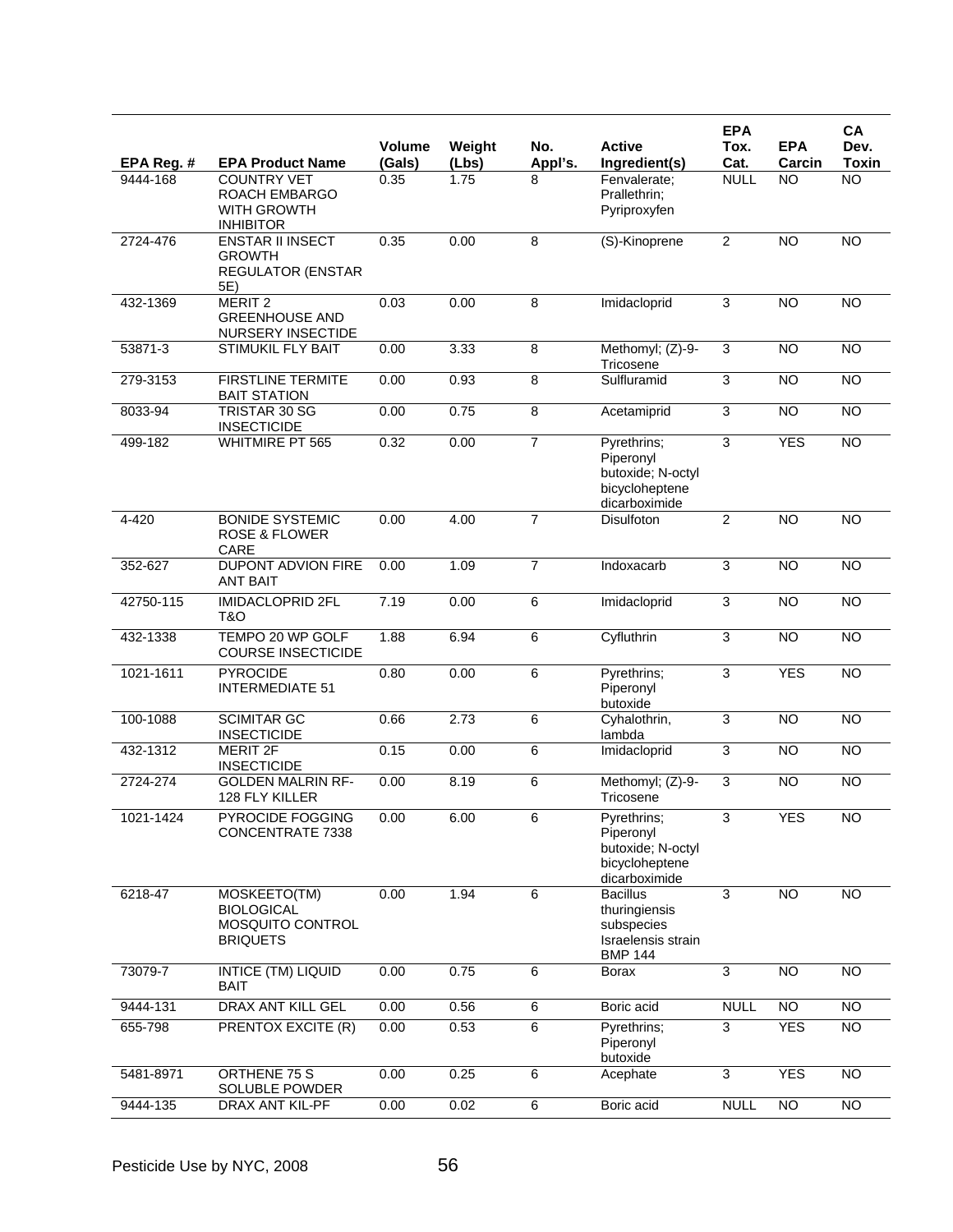|             |                                                                              |                         |                 |                |                                                                                  | <b>EPA</b>                |                      | CA                   |
|-------------|------------------------------------------------------------------------------|-------------------------|-----------------|----------------|----------------------------------------------------------------------------------|---------------------------|----------------------|----------------------|
| EPA Reg. #  | <b>EPA Product Name</b>                                                      | <b>Volume</b><br>(Gals) | Weight<br>(Lbs) | No.<br>Appl's. | <b>Active</b><br>Ingredient(s)                                                   | Tox.<br>Cat.              | <b>EPA</b><br>Carcin | Dev.<br><b>Toxin</b> |
| 19713-123   | <b>DAMOIL DORMANT &amp;</b><br>SUMMER SPRAY OIL                              | 32.61                   | 0.00            | 5              | Kerosene                                                                         | 3                         | <b>NO</b>            | <b>NO</b>            |
| 71711-4     | <b>AKARI 5SC MITICIDE-</b><br><b>INSECTICIDE</b>                             | 0.03                    | 0.00            | 5              | Fenpryroximate                                                                   | $\overline{2}$            | $\overline{NO}$      | N <sub>O</sub>       |
| 42697-1     | SAFER INSECTICIDAL<br>SOAP CONCENTRATE                                       | 0.00                    | 10.00           | 5              | Potassium<br>laurate                                                             | $\overline{2}$            | $\overline{NO}$      | $\overline{NO}$      |
| 432-1402    | TEMPO 20 WP<br><b>GREENHOUSE AND</b><br><b>NURSERY</b><br><b>INSECTICIDE</b> | 0.00                    | 0.29            | $\overline{5}$ | Cyfluthrin                                                                       | 3                         | NO                   | $\overline{NO}$      |
| 62719-471   | MACH 2 2SC                                                                   | 23.80                   | 0.00            | 4              | Halofenozide                                                                     | $\ensuremath{\mathsf{3}}$ | <b>NO</b>            | <b>NO</b>            |
| 66222-19    | <b>CHLORPYRIFOS 4E</b><br>AG                                                 | 6.58                    | 0.00            | 4              | Chlorpyrifos                                                                     | $\overline{2}$            | <b>NO</b>            | <b>NO</b>            |
| 499-362     | <b>WHITMIRE PT 515</b><br><b>WASP FREEZE</b>                                 | 0.66                    | 0.00            | 4              | Phenothrin; D-<br>trans Allethrin                                                | $\overline{3}$            | <b>YES</b>           | <b>NO</b>            |
| 100-896     | <b>AVID 0.15 EC</b><br>MITICIDE/INSECTICID<br>Е                              | 0.06                    | 0.00            | 4              | Avermectin                                                                       | $\overline{2}$            | NO                   | $\overline{NO}$      |
| 73220-10    | ABAMECTIN 0.15 EC<br><b>TNO</b>                                              | 0.03                    | 0.00            | 4              | Avermectin                                                                       | <b>NULL</b>               | <b>NO</b>            | <b>NO</b>            |
| 9198-167    | ANDERSONS GOLF<br><b>PRODUCTS</b><br><b>INSECTICIDE III</b>                  | 0.00                    | 960.00          | 4              | Chlorpyrifos                                                                     | 3                         | $\overline{NO}$      | N <sub>O</sub>       |
| 499-459     | <b>MICRO-GEN ANT</b><br><b>REACTOR</b>                                       | 0.00                    | 0.00            | 4              | Sulfluramid                                                                      | 3                         | <b>NO</b>            | <b>NO</b>            |
| 10404-66    | <b>LESCO</b><br>HORTICULTURAL OIL<br><b>INSECTICIDE</b>                      | 0.70                    | 0.00            | 3              | Petroleum<br>distillates                                                         | 3                         | <b>NO</b>            | $\overline{NO}$      |
| 1021-1614   | <b>CLEARMOL</b><br><b>INTERMEDIATE 7410</b>                                  | 0.44                    | 0.00            | 3              | Pyrethrins;<br>Piperonyl<br>butoxide; N-octyl<br>bicycloheptene<br>dicarboximide | $\overline{2}$            | <b>YES</b>           | <b>NO</b>            |
| 70051-27    | <b>AZATIN XL</b>                                                             | 0.12                    | 0.00            | 3              | Azadirachtin                                                                     | 3                         | <b>NO</b>            | <b>NO</b>            |
| 66222-40    | RIMON 10SC                                                                   | 0.03                    | 0.00            | 3              | Novaluron                                                                        | 3                         | <b>NO</b>            | <b>NO</b>            |
| 67425-19    | ECOPCO JET/X                                                                 | 0.00                    | 3.25            | 3              | Phenylethyl<br>propionate;<br>Piperonyl<br>butoxide                              | 3                         | <b>YES</b>           | <b>NO</b>            |
| 1021-1775   | <b>MGK WASP &amp;</b><br><b>HORNET KILLER</b><br><b>AEROSOL</b>              | 0.00                    | 1.88            | 3              | Phenothrin;<br>Tetramethrin                                                      | 3                         | <b>YES</b>           | NO                   |
| $71771 - 1$ | <b>MESSENGER</b>                                                             | 0.00                    | 1.29            | 3              | Harpin protein                                                                   | $\overline{3}$            | NO                   | <b>NO</b>            |
| 499-479     | <b>TC-123 INSECTICIDE</b>                                                    | 0.00                    | 1.00            | 3              | Pyrethrins;<br>Piperonyl<br>butoxide                                             | 3                         | <b>YES</b>           | $\overline{NO}$      |
| 1677-43     | STER-BAC                                                                     | 4.00                    | 0.00            | $\overline{2}$ | Alkyl (60%C14,<br>25%C12,<br>15%C16)<br>dimethylbenzyl<br>ammonium<br>chloride   | 1.                        | <b>NO</b>            | <b>NO</b>            |
| 73049-38    | VECTOBAC 12AS<br><b>BIOLOGICAL</b><br>LARVICIDE                              | 1.50                    | 0.00            | $\overline{2}$ | <b>Bacillus</b><br>thuringiensis,<br>subsp.<br>Israelensis, strain<br>AM 65-52   | 3                         | <b>NO</b>            | <b>NO</b>            |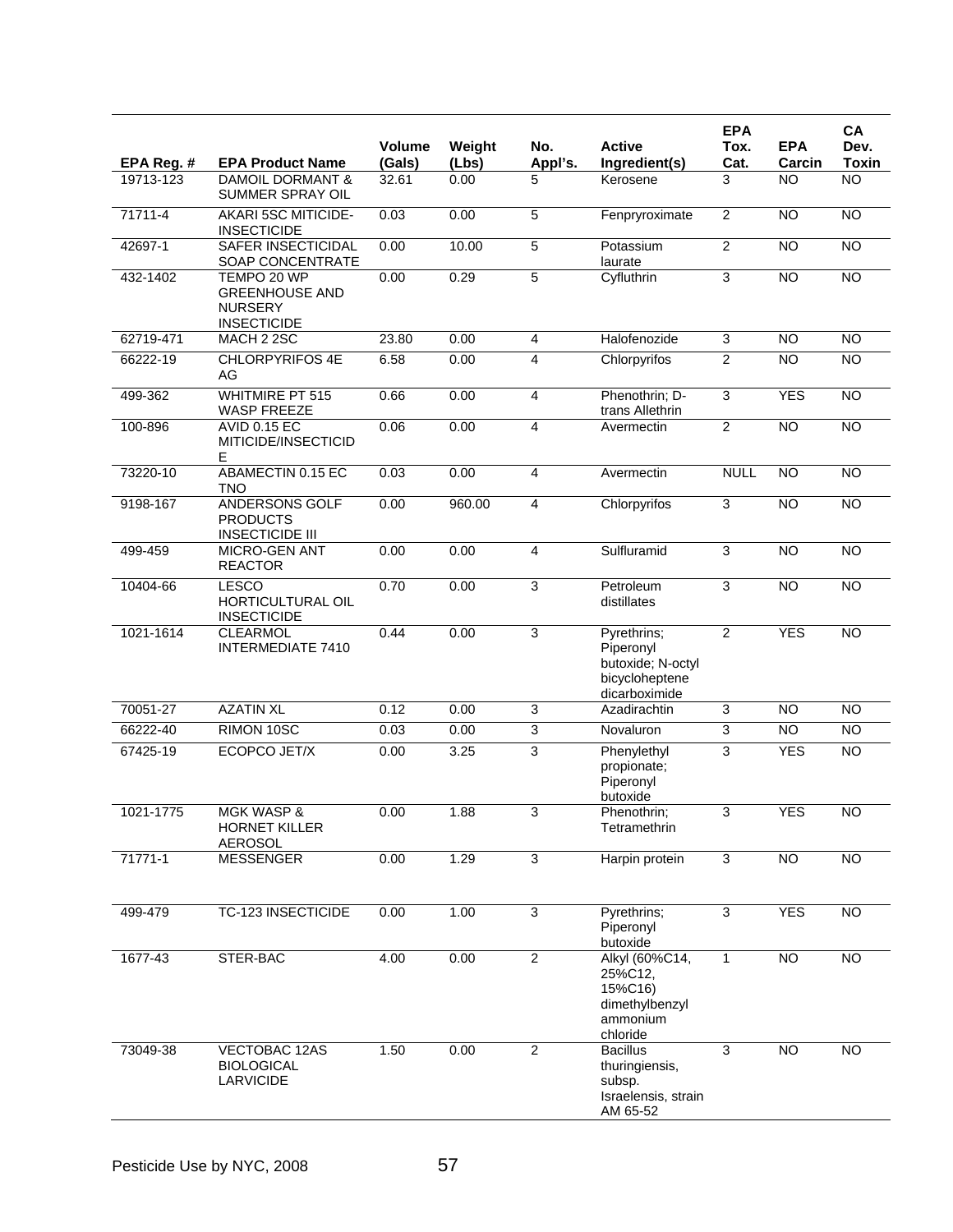|            |                                                                                                                |                  |                 |                |                                                                                        | <b>EPA</b>     |                      | CA                   |
|------------|----------------------------------------------------------------------------------------------------------------|------------------|-----------------|----------------|----------------------------------------------------------------------------------------|----------------|----------------------|----------------------|
| EPA Reg. # | <b>EPA Product Name</b>                                                                                        | Volume<br>(Gals) | Weight<br>(Lbs) | No.<br>Appl's. | <b>Active</b><br>Ingredient(s)                                                         | Tox.<br>Cat.   | <b>EPA</b><br>Carcin | Dev.<br><b>Toxin</b> |
| 9444-169   | CB-38-1 FOR INSECT<br><b>CONTROL</b>                                                                           | 1.33             | 0.00            | $\overline{2}$ | Pyrethrins;<br>Piperonyl<br>butoxide                                                   | <b>NULL</b>    | <b>NO</b>            | <b>NO</b>            |
| 73049-11   | <b>VECTOBAC - AS</b>                                                                                           | 0.34             | 0.00            | $\overline{2}$ | <b>Bacillus</b><br>thuringiensis,<br>subsp.<br>Israelensis, strain<br>AM 65-52         | 3              | $\overline{NO}$      | NO                   |
| 499-320    | <b>WHITMIRE PT 19</b><br>DAIRY & FARM<br><b>INSECT FOGGER AND</b><br><b>REPE</b>                               | 0.26             | 0.00            | 2              | Permethrin;<br>Pyrethrins;<br>Piperonyl<br><b>Butoxide</b>                             | 3              | <b>YES</b>           | <b>NO</b>            |
| 67425-4    | ECOPCO AC<br><b>CONTACT</b><br><b>INSECTICIDE</b>                                                              | 0.10             | 0.00            | $\overline{2}$ | Eugenol;<br>Phenylethyl<br>propionate                                                  | 3              | <b>NO</b>            | <b>NO</b>            |
| 62719-515  | M-PEDE<br><b>INSECTICIDE/FUNGICI</b><br>DE                                                                     | 0.05             | 0.00            | $\overline{2}$ | Potassium<br>laurate                                                                   | $\overline{2}$ | <b>NO</b>            | <b>NO</b>            |
| 432-1349   | MERIT 0.2 PLUS TURF<br><b>FERTILIZER</b>                                                                       | 0.00             | 750.00          | $\overline{2}$ | Imidacloprid                                                                           | 3              | <b>NO</b>            | <b>NO</b>            |
| 432-1339   | MERIT 0.2 G LAWN<br>AND GARDEN<br><b>INSECTICIDE</b>                                                           | 0.00             | 45.86           | $\overline{2}$ | Imidacloprid                                                                           | $\overline{3}$ | $\overline{NO}$      | $\overline{NO}$      |
| 6218-47    | <b>ANTI-MOS BRIQUETS</b>                                                                                       | 0.00             | 0.63            | $\overline{2}$ | <b>Bacillus</b><br>thuringiensis<br>subspecies<br>Israelensis strain<br><b>BMP 144</b> | 3              | NO                   | NO                   |
| 2724-420   | ZOECON RF-329 ANT<br><b>GROWTH</b><br><b>REGULATOR</b>                                                         | 0.00             | 0.50            | $\overline{2}$ | S-Methoprene                                                                           | 3              | $\overline{NO}$      | $\overline{NO}$      |
| 499-500    | <b>PRESCRIPTION</b><br><b>TREATMENT BRAND</b><br><b>ADVANCE</b><br><b>COMPRESSED</b><br><b>TERMITE BAIT II</b> | 0.00             | 0.41            | 2              | Diflubenzuron                                                                          | 3              | <b>NO</b>            | <b>NO</b>            |
| 499-472    | <b>PRESCRIPTION</b><br><b>TREATMENT BRAND</b><br><b>ATTAIN MICRO TOTAL</b><br><b>RE</b>                        | 0.00             | 0.25            | $\overline{2}$ | <b>Bifenthrin</b>                                                                      | $\overline{2}$ | <b>YES</b>           | <b>NO</b>            |
| 499-467    | <b>WHITMIRE AVERT TC-</b><br>181                                                                               | 0.00             | 0.12            | 2              | Avermectin                                                                             | 3              | <b>NO</b>            | <b>NO</b>            |
| 279-3386   | DRAX ANT KIL-PF                                                                                                | 0.00             | 0.04            | $\overline{2}$ | Boric acid                                                                             | $\overline{3}$ | $\overline{N}$       | $\overline{NO}$      |
| 33906-23   | SANMITE 75 WP<br>MITICIDE/INSECTICID<br>E.                                                                     | 0.00             | 0.03            | $\overline{2}$ | Pyridaben                                                                              | $\overline{2}$ | $\overline{NO}$      | $\overline{NO}$      |
| 19713-49   | DREXEL CARBARYL<br>4L                                                                                          | 2.50             | 0.00            | $\mathbf{1}$   | Carbaryl                                                                               | $\overline{3}$ | <b>YES</b>           | NO <sub>1</sub>      |
| 67760-99   | PROAXIS EX                                                                                                     | 1.50             | 0.00            | $\mathbf{1}$   | Cyhalothrin,<br>gamma                                                                  | $\overline{3}$ | $\overline{N}$       | NO                   |
| 4-408      | EIGHT INSECT<br>CONTROL<br><b>CONCENTRATE</b>                                                                  | 0.25             | 0.00            | $\mathbf{1}$   | Permethrin                                                                             | $\overline{3}$ | <b>YES</b>           | <b>NO</b>            |
| 66330-314  | BIFENTHRIN 7.9% FL<br><b>NURSERY</b><br>INSECTICIDE/MITICID<br>Е                                               | 0.16             | 0.00            | 1              | <b>Bifenthrin</b>                                                                      | 3              | <b>YES</b>           | NO                   |
| 9444-150   | AEROSOL BORIC<br><b>ACID</b>                                                                                   | 0.13             | 0.00            | 1              | Boric acid                                                                             | <b>NULL</b>    | <b>NO</b>            | <b>NO</b>            |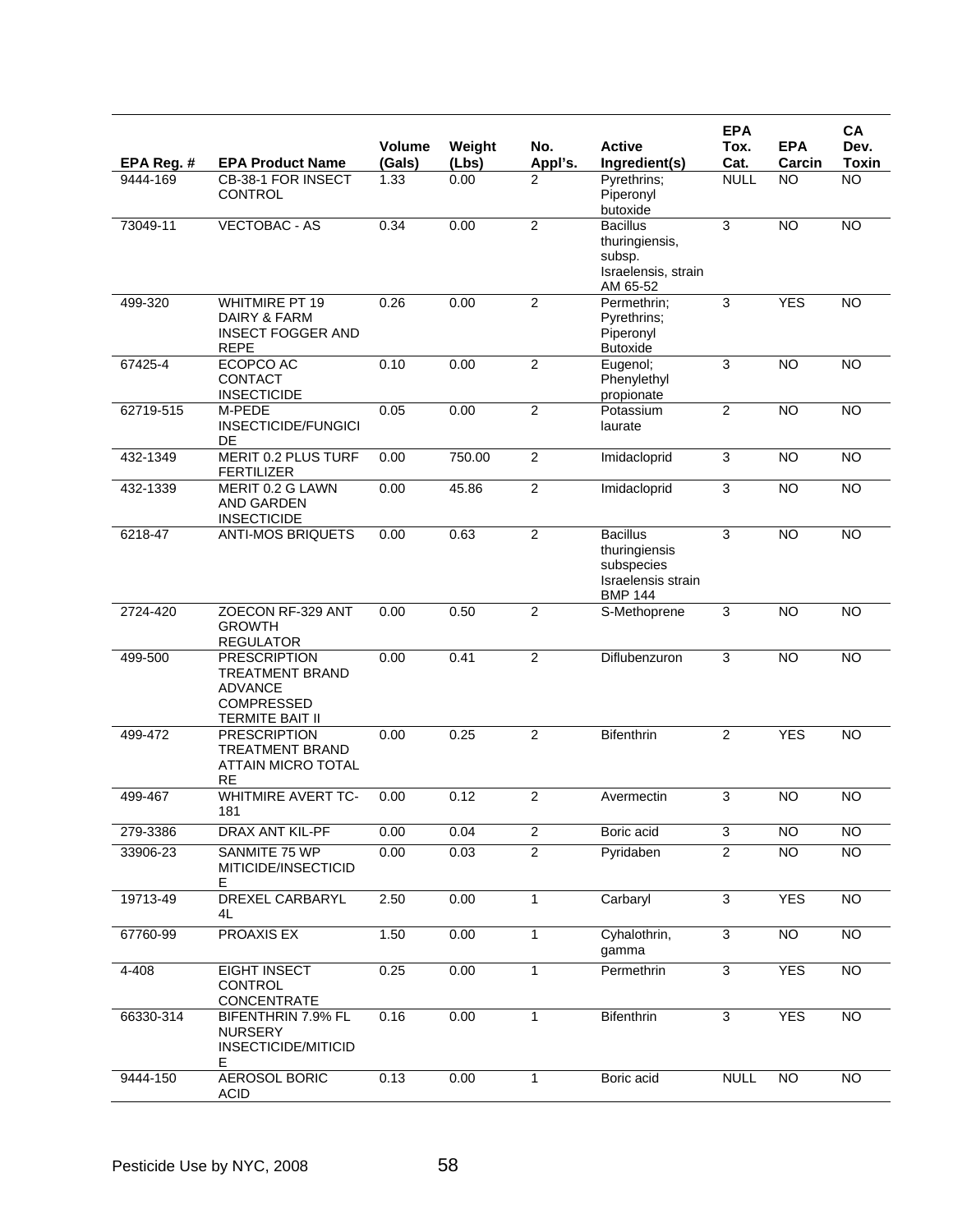| EPA Reg. #        | <b>EPA Product Name</b>                                        | <b>Volume</b><br>(Gals) | Weight<br>(Lbs) | No.<br>Appl's. | <b>Active</b><br>Ingredient(s)                                                                                                                                              | <b>EPA</b><br>Tox.<br>Cat. | <b>EPA</b><br>Carcin | CA<br>Dev.<br><b>Toxin</b> |
|-------------------|----------------------------------------------------------------|-------------------------|-----------------|----------------|-----------------------------------------------------------------------------------------------------------------------------------------------------------------------------|----------------------------|----------------------|----------------------------|
| 49538-2           | PHYTON-27                                                      | 0.09                    | 0.00            | 1              | Copper sulfate<br>(pentahydrate)                                                                                                                                            | 1                          | <b>NO</b>            | <b>NO</b>                  |
| 400-509           | <b>FLORAMITE SC/LS</b>                                         | 0.01                    | 0.00            | $\mathbf{1}$   | Bifenazate                                                                                                                                                                  | $\overline{3}$             | <b>NO</b>            | <b>NO</b>                  |
| 62637-3           | BMP (144 200 G)                                                | 0.00                    | 60.00           | 1              | <b>Bacillus</b><br>thuringiensis<br>subspecies<br>Israelensis, strain<br><b>IPS-78</b>                                                                                      | $\overline{3}$             | <b>NO</b>            | <b>NO</b>                  |
| 432-1328          | MERIT 0.5 G<br><b>INSECTICIDE</b>                              | 0.00                    | 30.00           | 1              | Imidacloprid                                                                                                                                                                | $\overline{3}$             | <b>NO</b>            | <b>NO</b>                  |
| 432-1289          | DYLOX 80 TURF AND<br>ORNAMENTAL<br><b>INSECTICIDE</b>          | 0.00                    | 30.00           | $\mathbf{1}$   | Trichlorfon                                                                                                                                                                 | $\overline{2}$             | <b>YES</b>           | $\overline{NO}$            |
| 72155-33          | <b>DYLOX INSECT</b><br><b>GRANULES</b>                         | 0.00                    | 30.00           | $\mathbf{1}$   | Trichlorfon                                                                                                                                                                 | $\overline{3}$             | <b>YES</b>           | <b>NO</b>                  |
| 55638-47          | <b>MATTCH</b><br><b>BIOINSECTICIDE</b>                         | 0.00                    | 0.50            | $\mathbf{1}$   | CrylA(c) and<br>CrylC<br>derived*delta<br>endotoxins of<br><b>Bacillus</b><br>thuringiensis<br>encapsulated in<br>killed<br>pseudomonas<br>fluorescens<br>(*Patent pending) | $\overline{3}$             | <b>NO</b>            | $\overline{NO}$            |
| 432-1391          | PREMISE FOAM                                                   | 0.00                    | 0.38            | 1              | Imidacloprid                                                                                                                                                                | $\overline{3}$             | <b>NO</b>            | <b>NO</b>                  |
| 499-465           | PRO-CONTROL<br><b>FOGGER II</b>                                | 0.00                    | 0.31            | $\mathbf{1}$   | Pyrethrins;<br>Piperonyl<br>butoxide; N-octyl<br>bicycloheptene<br>dicarboximide                                                                                            | 3                          | <b>YES</b>           | <b>NO</b>                  |
| 499-405           | WHITMIRE PT 1920<br><b>TOTAL RELEASE</b><br><b>INSECTICIDE</b> | 0.00                    | 0.13            | $\mathbf{1}$   | Cyfluthrin;<br>Chlorpyrifos                                                                                                                                                 | $\overline{2}$             | $\overline{NO}$      | $\overline{NO}$            |
| 432-1375          | PRE-EMPT FLY BAIT                                              | 0.00                    | 0.13            | $\mathbf{1}$   | (Z)-9-Tricosene;<br>Imidacloprid                                                                                                                                            | $\overline{3}$             | <b>NO</b>            | <b>NO</b>                  |
| 352-746           | DUPONT ADVION ANT<br><b>GEL</b>                                | 0.00                    | 0.06            | $\mathbf{1}$   | Indoxacarb                                                                                                                                                                  | $\overline{3}$             | <b>NO</b>            | $\overline{NO}$            |
| 45728-7           | <b>CARBAMATE WDG</b><br><b>FUNGICIDE</b>                       | 0.00                    | 0.03            | 1              | Ferbam                                                                                                                                                                      | 3                          | <b>NO</b>            | <b>NO</b>                  |
| <b>Herbicides</b> |                                                                |                         |                 |                |                                                                                                                                                                             |                            |                      |                            |
| 524-475           | ROUNDUP ULTRA<br><b>HERBICIDE</b>                              | 554.30                  | 1,154.41        | 1,316          | Glyphosate,<br>isopropylamine<br>salt                                                                                                                                       | 3                          | NO                   | NO                         |
| 228-397           | <b>RIVERDALE</b><br>VANQUISH<br><b>HERBICIDE</b>               | 92.10                   | 0.00            | 382            | Dicamba,<br>diglycolamine salt                                                                                                                                              | 3                          | $\overline{NO}$      | NO <sub>1</sub>            |
| 62719-556         | <b>ACCORD XRT II</b>                                           | 170.35                  | 0.00            | 338            | Glyphosate,<br>dimethylammoniu<br>m salt                                                                                                                                    | $\overline{3}$             | <b>NO</b>            | NO <sub>1</sub>            |
| 241-341           | PENDULUM 3.3 EC<br><b>HERBICIDE</b>                            | 230.32                  | 679.06          | 334            | Pendimethalin                                                                                                                                                               | 3                          | <b>YES</b>           | $\overline{NO}$            |
| 62719-542         | <b>DIMENSION 2EW</b>                                           | 30.43                   | 0.00            | 265            | Dithiopyr                                                                                                                                                                   | $\overline{2}$             | <b>NO</b>            | <b>NO</b>                  |
| 62719-176         | PATHFINDER II                                                  | 183.48                  | 0.00            | 193            | Triclopyr,<br>butoxyethyl ester                                                                                                                                             | $\overline{3}$             | $\overline{10}$      | $\overline{NO}$            |
| 71368-20          | <b>NUFARM CREDIT</b><br><b>HERBICIDE</b>                       | 160.43                  | 0.00            | 174            | Glyphosate,<br>isopropylamine<br>salt                                                                                                                                       | 3                          | $\overline{NO}$      | $\overline{NO}$            |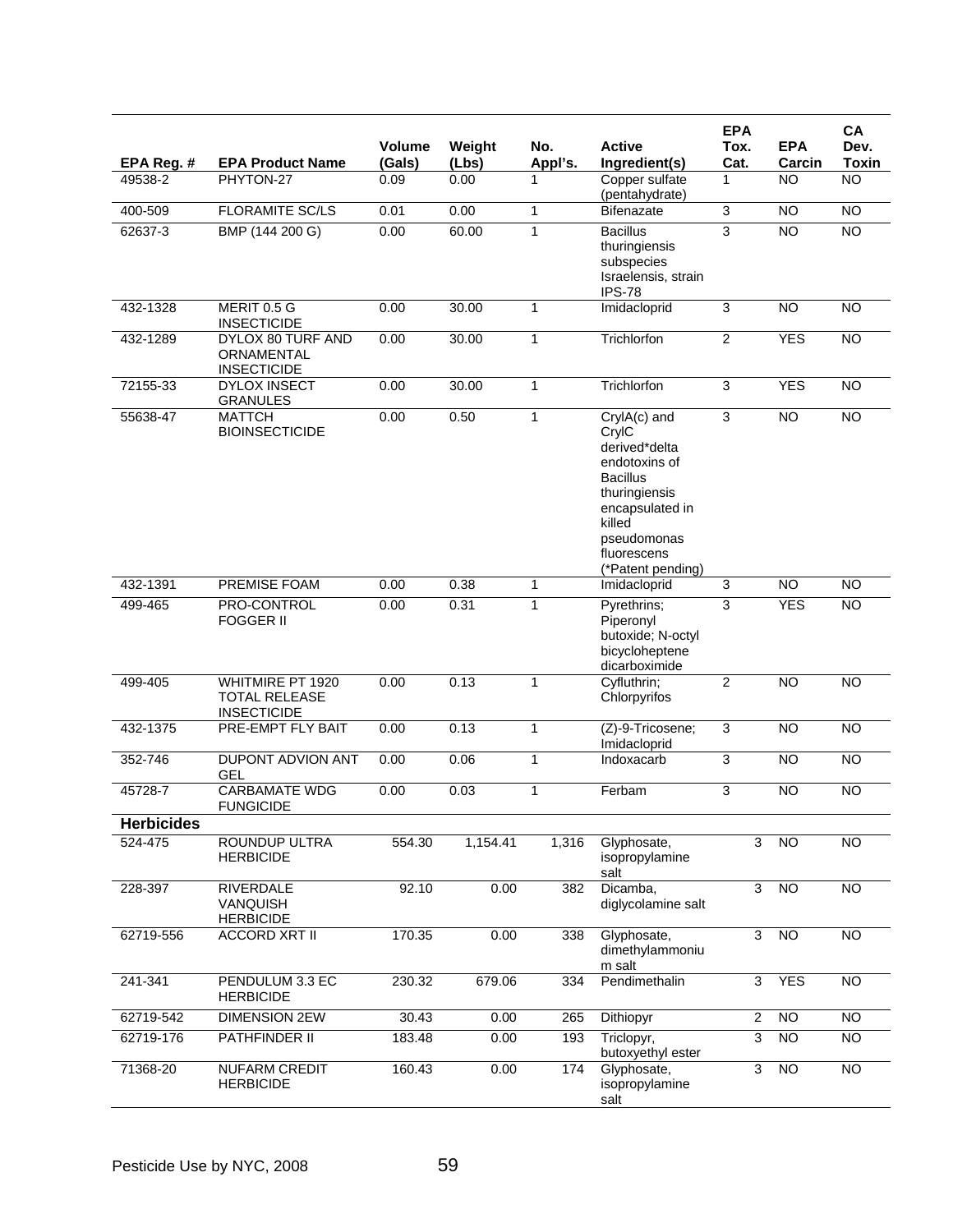| EPA Reg. # | <b>EPA Product Name</b>                                                                | Volume<br>(Gals) | Weight<br>(Lbs) | No.<br>Appl's. | <b>Active</b><br>Ingredient(s)                                             | <b>EPA</b><br>Tox.<br>Cat. | <b>EPA</b><br>Carcin | CA<br>Dev.<br><b>Toxin</b> |
|------------|----------------------------------------------------------------------------------------|------------------|-----------------|----------------|----------------------------------------------------------------------------|----------------------------|----------------------|----------------------------|
| 352-622    | <b>DUPONT OUST EXTRA</b><br><b>HERBICIDE</b>                                           | 2.28             | 0.00            | 141            | Sulfometuron<br>methyl;<br>Metsulfuron-<br>methyl                          | 3                          | <b>NO</b>            | <b>NO</b>                  |
| 66222-169  | <b>VEGETATION</b><br>MANAGEMENT SFM<br>75                                              | 1.27             | 0.00            | 113            | Sulfometuron<br>methyl                                                     | 3                          | <b>NO</b>            | <b>NO</b>                  |
| 62719-527  | <b>GARLON 4 ULTRA</b>                                                                  | 49.91            | 0.00            | 97             | Triclopyr                                                                  | $\overline{2}$             | <b>NO</b>            | <b>NO</b>                  |
| 62719-517  | <b>ACCORD XRT</b>                                                                      | 54.92            | 0.00            | 93             | Glyphosate,<br>isopropylamine<br>salt                                      | 3                          | <b>NO</b>            | <b>NO</b>                  |
| 241-360    | PRE-M 3.3 EC TURF<br><b>HERBICIDE</b>                                                  | 69.47            | 0.19            | 88             | Pendimethalin                                                              | 3                          | <b>YES</b>           | $\overline{NO}$            |
| 62719-322  | <b>NAF-545</b>                                                                         | 26.44            | 0.00            | 87             | Glyphosate,<br>isopropylamine<br>salt                                      | 3                          | <b>NO</b>            | <b>NO</b>                  |
| 62719-40   | <b>GARLON 4</b>                                                                        | 31.36            | 0.98            | 76             | Triclopyr,<br>butoxyethyl ester                                            | 3                          | $\overline{NO}$      | $\overline{NO}$            |
| 241-273    | ARSENAL HERBICIDE                                                                      | 2.25             | 235.13          | 59             | Imazapyr,<br>isopropylamine<br>salt                                        | 3                          | <b>NO</b>            | <b>NO</b>                  |
| 100-937    | <b>PRIMO MAXX</b>                                                                      | 13.04            | 31.96           | 49             | Trinexapac-ethyl                                                           | $\sqrt{3}$                 | <b>NO</b>            | <b>NO</b>                  |
| 71995-25   | <b>ROUNDUP WEED &amp;</b><br><b>GRASS KILLER</b><br><b>SUPER</b><br><b>CONCENTRATE</b> | 13.65            | 0.00            | 39             | Glyphosate,<br>isopropylamine<br>salt                                      | 3                          | $\overline{NO}$      | $\overline{NO}$            |
| 62719-37   | GARLON* 3A                                                                             | 49.84            | 0.06            | 36             | Triclopyr,<br>triethylamine salt                                           | $\mathbf 1$                | $\overline{NO}$      | <b>NO</b>                  |
| 524-517    | <b>ACCORD XL</b><br><b>HERBICIDE</b>                                                   | 4.80             | 0.00            | 27             | Glyphosate,<br>isopropylamine<br>salt                                      | 3                          | <b>NO</b>            | <b>NO</b>                  |
| 228-366    | <b>RAZOR HERBICIDE</b>                                                                 | 0.95             | 0.00            | 26             | Glyphosate,<br>isopropylamine<br>salt                                      | $\overline{3}$             | $\overline{NO}$      | $\overline{NO}$            |
| 62719-529  | <b>SCYTHE HERBICIDE</b>                                                                | 3.63             | 5.25            | 22             | Nonanoic acid                                                              | $\overline{c}$             | <b>NO</b>            | <b>NO</b>                  |
| 62719-445  | DIMENSION* ULTRA<br>40WP                                                               | 0.00             | 40.33           | 19             | Dithiopyr                                                                  | 3                          | <b>NO</b>            | <b>NO</b>                  |
| 42750-61   | <b>GLYPHOSATE 41%</b><br><b>PLUS</b>                                                   | 4.75             | 0.00            | 13             | Glyphosate,<br>isopropylamine<br>salt                                      | 3                          | $\overline{NO}$      | $\overline{NO}$            |
| 62719-324  | <b>GLYPRO</b>                                                                          | 18.51            | 0.00            | 12             | Glyphosate,<br>isopropylamine<br>salt                                      | $\overline{3}$             | <b>NO</b>            | <b>NO</b>                  |
| 2217-758   | TRIMEC 937<br><b>HERBICIDE</b>                                                         | 8.64             | 0.00            | 10             | $2,4-D,2-$<br>ethylhexyl ester;<br>2,4-DP-P,<br>isooctyl ester;<br>Dicamba | $\overline{2}$             | <b>NO</b>            | <b>NO</b>                  |
| 432-950    | <b>ACCLAIM EXTRA</b><br><b>HERBICIDE</b>                                               | 2.84             | 7.81            | 10             | Fenoxaprop-P (+)                                                           | 3                          | <b>NO</b>            | <b>NO</b>                  |
| 66330-276  | DICAMBA DMA 4# AG                                                                      | 0.00             | 16.14           | 9              | Dicamba,<br>dimethylamine<br>salt                                          | $\overline{2}$             | $\overline{NO}$      | $\overline{NO}$            |
| 524-343    | ROUNDUP CUSTOM<br><b>HERBICIDE</b>                                                     | 0.61             | 0.00            | $\overline{7}$ | Glyphosate,<br>isopropylamine<br>salt                                      | 3                          | <b>NO</b>            | $\overline{NO}$            |
| 81880-1    | GWN-3069                                                                               | 0.00             | 1.74            | $\overline{7}$ | Halosulfuron-<br>methyl                                                    | 3                          | <b>NO</b>            | <b>NO</b>                  |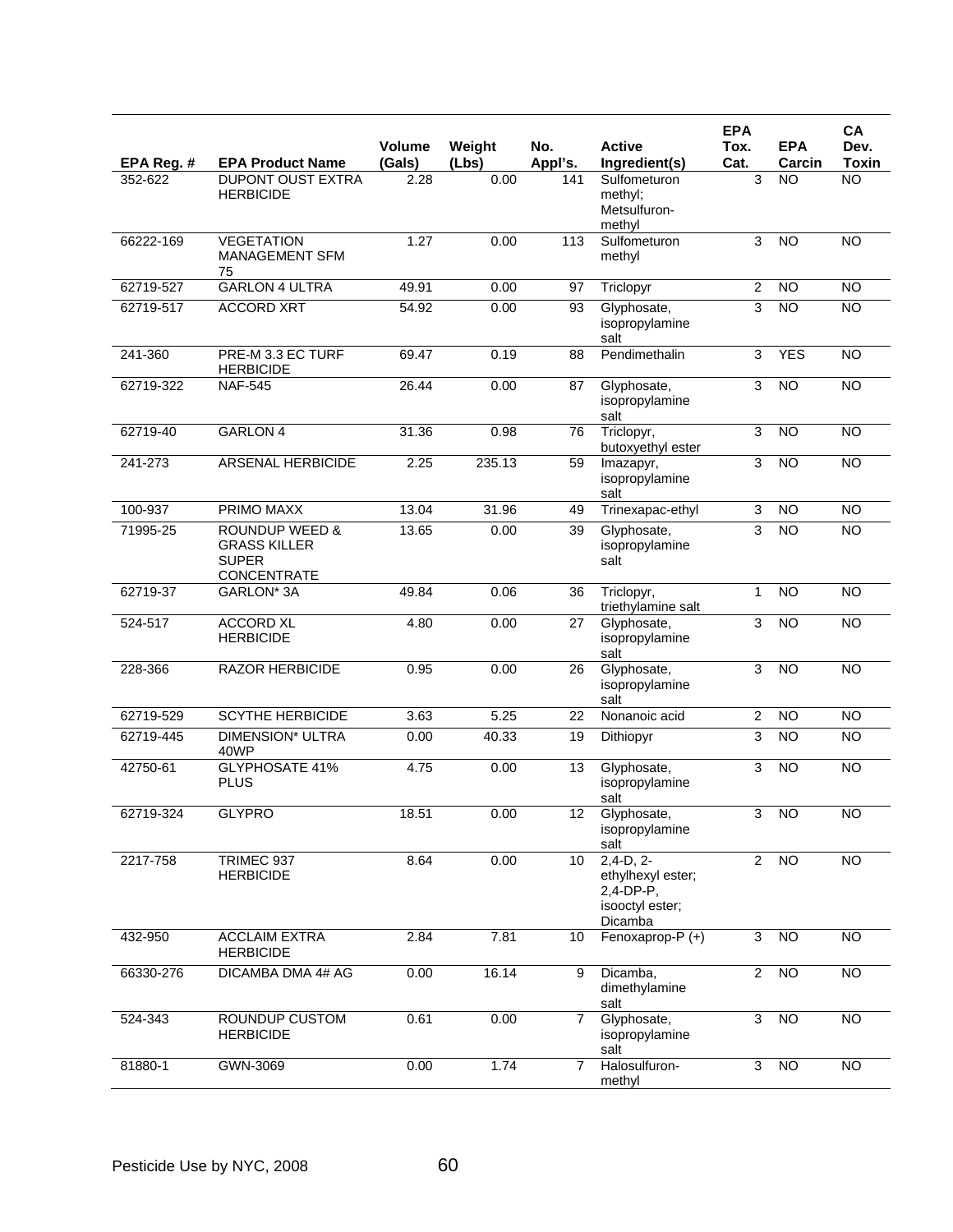| EPA Reg. #   | <b>EPA Product Name</b>                                                            | <b>Volume</b><br>(Gals) | Weight<br>(Lbs) | No.<br>Appl's. | <b>Active</b><br>Ingredient(s)                                                                         | <b>EPA</b><br>Tox.<br>Cat. | <b>EPA</b><br>Carcin | CA<br>Dev.<br><b>Toxin</b> |
|--------------|------------------------------------------------------------------------------------|-------------------------|-----------------|----------------|--------------------------------------------------------------------------------------------------------|----------------------------|----------------------|----------------------------|
| 2217-543     | <b>TRIMEC HERBICIDE</b>                                                            | 0.08                    | 0.00            | 6              | $2,4-D,$<br>dimethylamine<br>salt; MCPP-P,<br>dimethylamine<br>salt; Dicamba,<br>dimethylamine<br>salt | 1                          | NO                   | <b>NO</b>                  |
| 352-656      | KOCIDE 2000                                                                        | 0.03                    | 36.50           | 6              | Copper hydroxide                                                                                       | $\mathbf{2}$               | <b>NO</b>            | <b>NO</b>                  |
| 9198-129     | <b>TWIN LIGHT</b><br>PROFESSIONAL<br><b>TRIFLURALIN 5%</b><br><b>GRANULAR</b>      | 0.00                    | 250.00          | 5              | Trifluralin                                                                                            | $\overline{3}$             | <b>YES</b>           | N <sub>O</sub>             |
| 524-529      | ROUNDUP PRO<br><b>CONCENTRATE</b>                                                  | 10.00                   | 0.00            | 4              | Glyphosate,<br>isopropylamine<br>salt                                                                  | 3                          | <b>NO</b>            | <b>NO</b>                  |
| 2217-833     | SPEED ZONE<br><b>BROADLEAF</b><br><b>HERBICIDE</b>                                 | 4.72                    | 0.00            | 4              | $2,4-D, 2-$<br>ethylhexyl ester;<br>Dicamba;<br>Carfentrazone-<br>ethyl; Mecoprop-<br>P                | 3                          | <b>YES</b>           | $\overline{NO}$            |
| 62719-305    | <b>LONTREL TURF AND</b><br>ORNAMENTAL                                              | 0.38                    | 0.00            | 4              | Clopyralid                                                                                             | $\overline{3}$             | $\overline{NO}$      | $\overline{NO}$            |
| 7173-21      | CHEMPAR L.V. BRUSH<br>KILLER 2/2                                                   | 0.00                    | 3.35            | 4              | $2,4-D, 2-$<br>ethylhexyl ester;<br>$2,4,5-T, 2-$<br>ethylhexyl ester                                  | $\overline{2}$             | <b>NO</b>            | <b>NO</b>                  |
| 66330-293    | <b>THIOPHANATE</b><br>METHYL 4.5L                                                  | 10.00                   | 0.00            | 3              | Thiophanate-<br>methyl                                                                                 | 3                          | <b>YES</b>           | <b>YES</b>                 |
| $10404 - 44$ | <b>LESCO THREE-WAY</b><br><b>BENTGRASS</b><br><b>SELECTIVE</b><br><b>HERBICIDE</b> | 4.13                    | 0.00            | 3              | $2,4-D,$<br>dimethylamine<br>salt; Dicamba,<br>dimethylamine<br>salt; MCPP-P,<br>dimethylamine<br>salt | $\mathbf{1}$               | $\overline{NO}$      | $\overline{NO}$            |
| 228-365      | <b>AQUANEAT AQUATIC</b><br><b>HERBICIDE</b>                                        | 0.88                    | 0.00            | 3              | Glyphosate,<br>isopropylamine<br>salt                                                                  | $\overline{3}$             | $\overline{NO}$      | <b>NO</b>                  |
| 71995-29     | <b>ROUNDUP WEED &amp;</b><br><b>GRASS KILLER</b><br><b>CONCENTRATE PLUS</b>        | 0.04                    | 0.00            | 3              | Glyphosate,<br>isopropylamine<br>salt; Diquat<br>dibromide                                             | 3                          | <b>NO</b>            | NO                         |
| 961-360      | <b>LEBANON FERTILIZER</b><br><b>WITH DIMENSION</b><br>(0.13%) CRABGRAS             | 0.00                    | 2,400.00        | 3              | Dithiopyr                                                                                              | 3                          | <b>NO</b>            | $\overline{NO}$            |
| 73220-13     | <b>QUALI-PRO</b><br>DITHIOPYR 40 WSB                                               | 0.00                    | 18.13           | 3              | Dithiopyr                                                                                              | 3                          | <b>NO</b>            | NO                         |
| 10404-84     | 0.07% DIMENSION<br>PLUS FERTILIZER                                                 | 15.00                   | 120.00          | $\overline{2}$ | Dithiopyr                                                                                              | $\overline{3}$             | NO                   | NO                         |
| 10404-43     | <b>LESCO THREE-WAY</b><br><b>SELECTIVE</b><br><b>HERBICIDE</b>                     | 10.00                   | 0.00            | $\overline{2}$ | $2,4-D,$<br>dimethylamine<br>salt; Dicamba,<br>dimethylamine<br>salt; MCPP-P,<br>dimethylamine<br>salt | 1                          | NO                   | $\overline{NO}$            |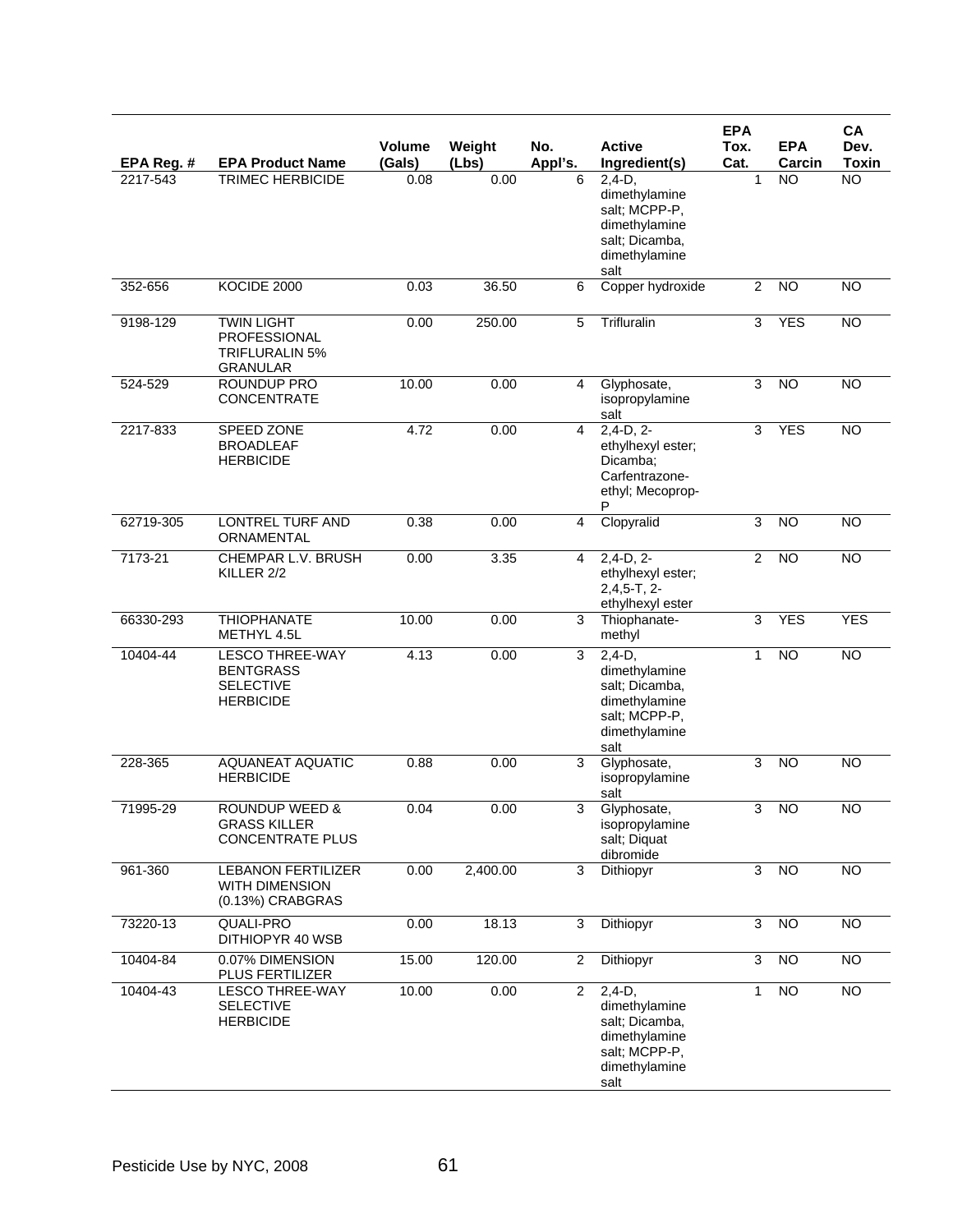| EPA Reg. #        | <b>EPA Product Name</b>                                                   | Volume<br>(Gals) | Weight<br>(Lbs) | No.<br>Appl's. | <b>Active</b><br>Ingredient(s)                                                                               | <b>EPA</b><br>Tox.<br>Cat. | <b>EPA</b><br>Carcin | <b>CA</b><br>Dev.<br><b>Toxin</b> |
|-------------------|---------------------------------------------------------------------------|------------------|-----------------|----------------|--------------------------------------------------------------------------------------------------------------|----------------------------|----------------------|-----------------------------------|
| 961-395           | CONFRONT III +<br><b>FERTILIZER</b>                                       | 0.54             | 4.33            | $\overline{2}$ | Triclopyr,<br>triethylamine salt;<br>Fluroxypyr 1-<br>methylheptyl<br>ester; 2,4-D,<br>dimethylamine<br>salt | 3                          | NO.                  | <b>NO</b>                         |
| 9198-65           | THE ANDERSONS<br>PROFESSIONAL TURF<br><b>PRODUCTS</b><br><b>CRABGRASS</b> | 0.00             | 400.00          | 2              | Siduron                                                                                                      | 3                          | <b>NO</b>            | <b>NO</b>                         |
| 10163-213         | <b>TUPERSAN</b><br><b>HERBICIDE</b>                                       | 0.00             | 72.00           | 2              | Siduron                                                                                                      | 3                          | <b>NO</b>            | <b>NO</b>                         |
| 2217-696          | <b>BETAMEC 4 PRE-</b><br><b>EMERGENCE GRASS</b><br>KILLER                 | 12.00            | 0.00            | $\mathbf{1}$   | <b>Bensulide</b>                                                                                             | 3                          | <b>NO</b>            | <b>NO</b>                         |
| 264-267           | <b>ETHREL BRAND</b><br><b>ETHEPHON PLANT</b><br><b>REGULATOR</b>          | 6.40             | 0.00            | $\mathbf{1}$   | Ethephon                                                                                                     | 1                          | <b>NO</b>            | <b>NO</b>                         |
| 82052-1           | <b>WEED AVENGER</b><br><b>WEED KILLER</b>                                 | 3.50             | 0.00            | 1              | Limonene                                                                                                     | 3                          | <b>NO</b>            | <b>NO</b>                         |
| 2217-759          | <b>EMBARK 2-S PLANT</b><br><b>GROWTH</b><br><b>REGULATOR</b>              | 1.50             | 0.00            | $\mathbf{1}$   | Mefluidide,<br>diethanolamine<br>salt                                                                        | 3                          | <b>NO</b>            | $\overline{NO}$                   |
| 100-817           | <b>BICEP II MAGNUM</b><br><b>HERBICIDE</b>                                | 0.07             | 0.00            | $\mathbf{1}$   | Atrazine:<br>Metolachlor, (S)                                                                                | $\overline{3}$             | <b>YES</b>           | <b>NO</b>                         |
| 10404-100         | LESCO PRE-M 0.86%<br>PLUS FERTILIZER                                      | 0.00             | 3,000.00        | $\mathbf{1}$   | Pendimethalin                                                                                                | 3                          | <b>YES</b>           | <b>NO</b>                         |
| 2217-794          | <b>GORDON'S</b><br>GRANULAR 33 1/2                                        | 0.00             | 1,250.00        | 1              | 2,4-D; Dicamba;<br>Mecoprop-P                                                                                | $\mathsf 3$                | <b>YES</b>           | <b>NO</b>                         |
| 400-168           | CASORON 4G                                                                | 0.00             | 150.00          | $\mathbf{1}$   | Dichlobenil                                                                                                  | 3                          | <b>YES</b>           | $\overline{NO}$                   |
| 961-405           | <b>LEBANON</b><br>TRIFLURALIN G-5                                         | 0.00             | 40.00           | 1              | Trifluralin                                                                                                  | 3                          | <b>YES</b>           | <b>NO</b>                         |
| 524-535           | <b>MON 78365</b><br><b>HERBICIDE</b>                                      | 0.00             | 0.56            | $\mathbf{1}$   | Glyphosate,<br>monoammonium<br>salt; Diquat<br>dibromide                                                     | 3                          | <b>NO</b>            | <b>NO</b>                         |
| <b>Fungicides</b> |                                                                           |                  |                 |                |                                                                                                              |                            |                      |                                   |
| 100-1093          | <b>HERITAGE FUNGICIDE</b>                                                 | 0.00             | 85.73           | 50             | Azoxystrobin                                                                                                 | 3                          | <b>NO</b>            | <b>NO</b>                         |
| 50534-202         | <b>DACONIL SDG</b>                                                        | 57.50            | 867.18          | 34             | Chlorothalonil                                                                                               | 1                          | <b>YES</b>           | <b>NO</b>                         |
| 8622-56           | BIOBROM C-100G                                                            | 0.00             | 16.88           | 30             | 2,2-dibromo-3-<br>nitrilopropionamid<br>е                                                                    | $\mathbf{1}$               | <b>NO</b>            | <b>NO</b>                         |
| 432-942           | <b>BANOL TURF AND</b><br>ORNAMENTAL<br><b>FUNGICIDE</b>                   | 59.75            | 26.13           | 27             | Propamocarb<br>hydrochloride                                                                                 | 3                          | <b>NO</b>            | <b>NO</b>                         |
| 432-890           | ALIETTE WDG BRAND<br><b>FUNGICIDE</b>                                     | 0.00             | 1,201.50        | 27             | Fosetyl-Al                                                                                                   | 3                          | $\overline{3}$       | <b>NO</b>                         |
| 100-796           | <b>SUBDUE MAXX</b>                                                        | 38.21            | 12.44           | 21             | Mefenoxam                                                                                                    | 3                          | $\overline{NO}$      | $\overline{NO}$                   |
| 432-1360          | <b>BAYLETON 50 TURF</b><br>AND ORNAMENTAL<br><b>FUNGICIDE IN WATER</b>    | 0.00             | 237.02          | 19             | Triadimefon                                                                                                  | 3                          | <b>YES</b>           | <b>YES</b>                        |
| 60063-3           | <b>ECHO 825</b>                                                           | 0.00             | 710.00          | 18             | Chlorothalonil                                                                                               | 1                          | <b>YES</b>           | <b>NO</b>                         |
| 9198-115          | THE ANDERSONS<br><b>TURF FUNGICIDE</b><br>WITH 5.0% DACONIL               | 0.00             | 4,855.00        | 16             | Chlorothalonil                                                                                               | $\mathbf{1}$               | <b>YES</b>           | <b>NO</b>                         |
| 66222-154         | EQUUS 720 SST                                                             | 133.00           | 0.00            | 15             | Chlorothalonil                                                                                               | $\overline{2}$             | <b>YES</b>           | <b>NO</b>                         |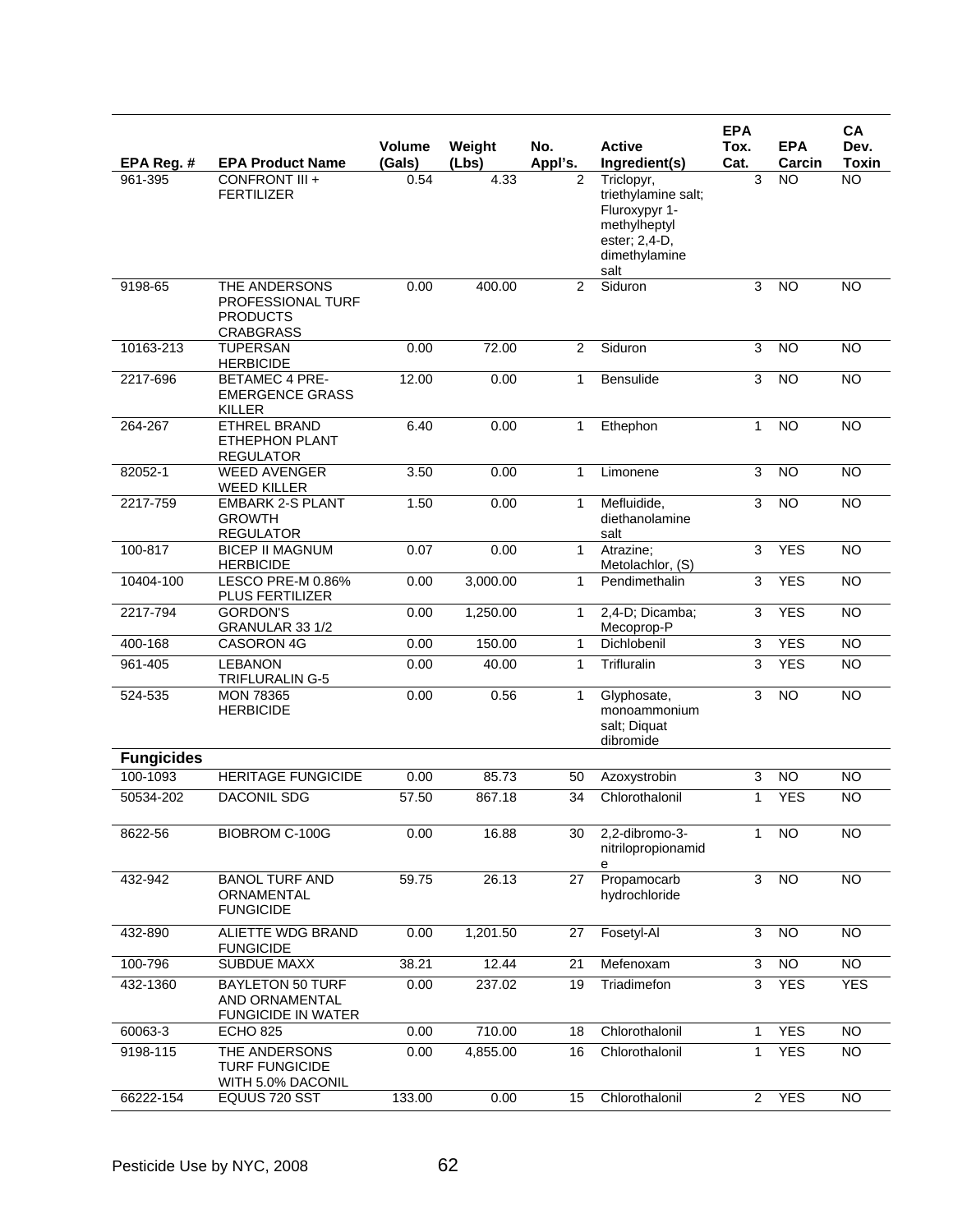| EPA Reg. # | <b>EPA Product Name</b>                                                          | <b>Volume</b><br>(Gals) | Weiaht<br>(Lbs) | No.<br>Appl's. | <b>Active</b><br>Ingredient(s)                                                                                                                                              | <b>EPA</b><br>Tox.<br>Cat. | <b>EPA</b><br>Carcin | CA<br>Dev.<br><b>Toxin</b> |
|------------|----------------------------------------------------------------------------------|-------------------------|-----------------|----------------|-----------------------------------------------------------------------------------------------------------------------------------------------------------------------------|----------------------------|----------------------|----------------------------|
| 432-888    | CHIPCO 26019 FLO<br><b>BRAND FUNGICIDE</b>                                       | 46.50                   | 0.00            | 15             | Iprodione                                                                                                                                                                   | 3                          | <b>YES</b>           | <b>NO</b>                  |
| 538-183    | PROTURF FLUID<br><b>FUNGICIDE</b>                                                | 32.50                   | 0.00            | 15             | Thiophanate-<br>methyl; Iprodione                                                                                                                                           | 3                          | <b>YES</b>           | <b>YES</b>                 |
| 7969-184   | Insignia Fungicide                                                               | 0.00                    | 84.16           | 15             | Pyraclostrobin                                                                                                                                                              | 3                          | <b>NO</b>            | <b>NO</b>                  |
| 100-769    | <b>MEDALLION</b><br><b>FUNGICIDE</b>                                             | 0.06                    | 21.11           | 12             | Fludioxonil                                                                                                                                                                 | 3                          | N <sub>O</sub>       | $\overline{NO}$            |
| 66222-149  | <b>EQUUS DF</b>                                                                  | 0.00                    | 360.00          | 12             | Chlorothalonil                                                                                                                                                              | 2                          | <b>YES</b>           | <b>NO</b>                  |
| 60063-7    | <b>ECHO 720</b><br><b>AGRICULTURAL</b><br><b>FUNGICIDE</b>                       | 60.55                   | 0.00            | 11             | Chlorothalonil                                                                                                                                                              | $\overline{2}$             | <b>YES</b>           | $\overline{NO}$            |
| 100-741    | <b>ALAMO FUNGICIDE</b>                                                           | 39.81                   | 0.00            | 11             | Propiconazole                                                                                                                                                               | $\overline{2}$             | <b>YES</b>           | <b>NO</b>                  |
| 432-1371   | <b>COMPASS</b>                                                                   | 0.00                    | 29.41           | 10             | Trifloxystrobin                                                                                                                                                             | 3                          | <b>NO</b>            | <b>NO</b>                  |
| 50534-209  | DACONIL 720<br><b>FLOWABLE</b><br><b>FUNGICIDE</b>                               | 45.00                   | 0.00            | 9              | Chlorothalonil                                                                                                                                                              | 3                          | <b>YES</b>           | $\overline{NO}$            |
| 66222-41   | BUMPER 14.3 EC<br>(PROPICONAZOLE)<br><b>FUNGICIDE</b>                            | 22.61                   | 0.00            | 9              | Propiconazole                                                                                                                                                               | $\overline{2}$             | <b>YES</b>           | <b>NO</b>                  |
| 69592-19   | RHAPSODY AS0                                                                     | 21.04                   | 0.00            | 9              | QST 713 strain of<br>dried Bacillus<br>subtilis                                                                                                                             | 3                          | <b>NO</b>            | <b>NO</b>                  |
| 71962-1    | <b>AGRI-FOS SYSTEMIC</b><br><b>FUNGICIDE</b>                                     | 5.98                    | 0.00            | 8              | Mono- and di-<br>potassium salts<br>of phosphorous<br>acid                                                                                                                  | 3                          | <b>NO</b>            | <b>NO</b>                  |
| 10163-274  | <b>RUBIGAN A.S. TURF</b><br>AND ORNAMENTAL                                       | 0.75                    | 0.00            | 8              | Fenarimol                                                                                                                                                                   | $\overline{3}$             | N <sub>O</sub>       | $\overline{NO}$            |
| 7969-224   | <b>CURALAN EG</b>                                                                | 0.00                    | 249.55          | 8              | Vinclozolin                                                                                                                                                                 | 3                          | <b>YES</b>           | <b>YES</b>                 |
| 100-641    | <b>BANNER FUNGICIDE</b>                                                          | 21.50                   | 0.00            | $\overline{7}$ | Propiconazole                                                                                                                                                               | $\overline{2}$             | <b>YES</b>           | NO <sub>1</sub>            |
| 9198-222   | <b>ANDERSONS GOLF</b><br>PRODUCTS FUNGO<br>FLO                                   | 15.50                   | 0.00            | $\overline{7}$ | Thiophanate-<br>methyl                                                                                                                                                      | 3                          | <b>YES</b>           | <b>YES</b>                 |
| 66330-41   | <b>ENDORSE WETTABLE</b><br>POWDER FUNGICIDE                                      | 0.00                    | 84.43           | $\overline{7}$ | Polyoxin D zinc<br>salt                                                                                                                                                     | 3                          | N <sub>O</sub>       | $\overline{NO}$            |
| 70127-2    | <b>NOVOZYMES</b><br><b>BIOFUNGICIDE</b><br><b>GREEN RELEAF 710-</b><br>140       | 28.04                   | 0.00            | 6              | <b>Bacillus</b><br>licheniformis<br>SB3086; IBA                                                                                                                             | 3                          | <b>NO</b>            | <b>NO</b>                  |
| 79676-17   | TM+IP E-PRO<br><b>FUNGICIDE</b>                                                  | 26.00                   | 0.00            | 6              | Iprodione;<br>Thiophanate-<br>methyl                                                                                                                                        | 3                          | <b>YES</b>           | <b>YES</b>                 |
| 499-368    | WHITMIRE PT 2000<br><b>GREEN-SHIELD</b><br><b>HORTICULTURAL</b><br><b>ALGICI</b> | 0.66                    | 0.00            | 6              | Alkyl* dimethyl<br>benzyl<br>ammonium<br>chloride<br>$*(60\%C14,$<br>30%C16,<br>5%C18, 5%C12);<br>Alkyl (68%C12,<br>32%C14)<br>dimethylethylben<br>zyl ammonium<br>chloride | $\mathbf{1}$               | <b>NO</b>            | <b>NO</b>                  |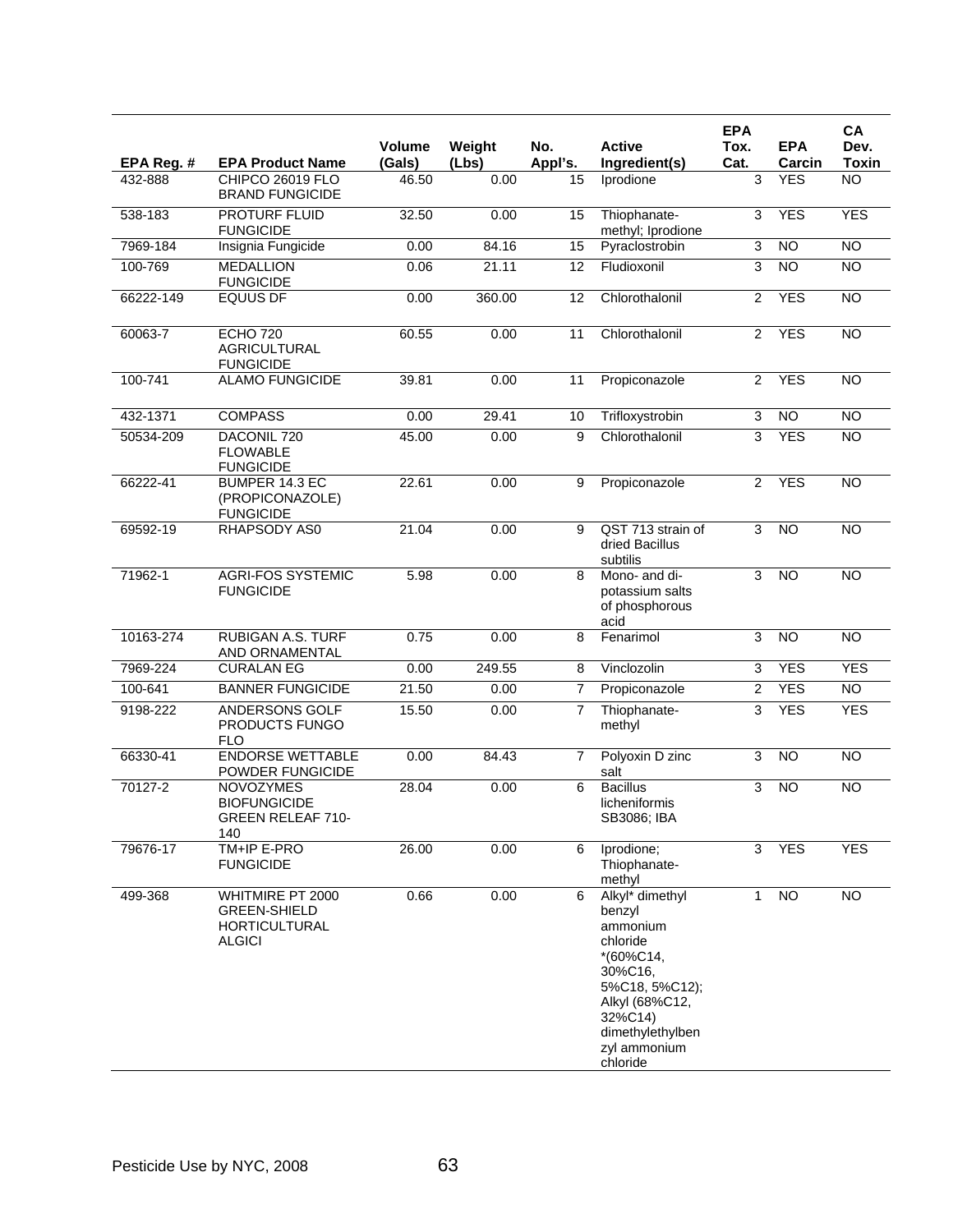| EPA Reg. #  | <b>EPA Product Name</b>                                                   | Volume<br>(Gals) | Weight<br>(Lbs) | No.<br>Appl's. | <b>Active</b><br>Ingredient(s)                                                                                                                                                                                                                                                                | <b>EPA</b><br>Tox.<br>Cat. | <b>EPA</b><br>Carcin | CA<br>Dev.<br><b>Toxin</b> |
|-------------|---------------------------------------------------------------------------|------------------|-----------------|----------------|-----------------------------------------------------------------------------------------------------------------------------------------------------------------------------------------------------------------------------------------------------------------------------------------------|----------------------------|----------------------|----------------------------|
| 58044-3     | <b>CONSAN TRIPLE</b><br><b>ACTION 20</b>                                  | 0.19             | 0.00            | 6              | Alkyl (50%C12,<br>30%C14,<br>17%C16,<br>3%C18)<br>dimethylethylben<br>zyl ammonium<br>chloride; Alkyl*<br>dimethyl benzyl<br>ammonium<br>chloride<br>*(60%C14,<br>30%C16,<br>5%C18, 5%C12);<br>Alkyl* dimethyl<br>benzyl<br>ammonium<br>chloride<br>*(50%C12,<br>30%C14,<br>17%C16,<br>3%C18) | $\mathbf{1}$               | <b>NO</b>            | $\overline{NO}$            |
| 400-433     | <b>TERRAGUARD 50W</b>                                                     | 0.00             | 2.63            | 6              | Triflumizole                                                                                                                                                                                                                                                                                  | 3                          | <b>NO</b>            | <b>NO</b>                  |
| 62719-346   | PROPICONAZOLE EC                                                          | 7.25             | 0.00            | 5              | Propiconazole                                                                                                                                                                                                                                                                                 | $\overline{2}$             | <b>YES</b>           | <b>NO</b>                  |
| 707-133     | KATHON WT 1.5%                                                            | 40.00            | 0.00            | 4              | 5-chloro-2-<br>methyl-4-<br>isothiazolin-3-<br>one; 2-methyl-4-<br>isothiazolin-3-one                                                                                                                                                                                                         | $\mathbf{1}$               | <b>NO</b>            | <b>NO</b>                  |
| 432-1446    | <b>TARTAN FLO</b><br><b>FUNGICIDE</b>                                     | 7.50             | 0.00            | $\overline{4}$ | Triadimefon;<br>Trifloxystrobin                                                                                                                                                                                                                                                               | 3                          | <b>YES</b>           | <b>YES</b>                 |
| 961-277     | <b>LEBANON TURF</b><br><b>FUNGICIDE</b>                                   | 0.00             | 1,510.00        | 4              | Chlorothalonil                                                                                                                                                                                                                                                                                | 3                          | <b>YES</b>           | <b>NO</b>                  |
| 9198-210    | ANDERSONS GOLF<br><b>PRODUCTS</b><br><b>FUNGICIDE X</b>                   | 0.00             | 1,193.00        | 4              | Iprodione                                                                                                                                                                                                                                                                                     | $\overline{3}$             | <b>YES</b>           | <b>NO</b>                  |
| 9198-111    | THE ANDERSONS<br>1.0% BAYLETON(R)<br><b>FUNGICIDE</b>                     | 0.00             | 590.00          | 4              | Triadimefon                                                                                                                                                                                                                                                                                   | $\overline{3}$             | <b>YES</b>           | <b>YES</b>                 |
| 100-794     | SUBDUE GR                                                                 | 0.00             | 460.00          | 4              | Mefenoxam                                                                                                                                                                                                                                                                                     | $\ensuremath{\mathsf{3}}$  | <b>NO</b>            | <b>NO</b>                  |
| 81959-4     | <b>IPRODIONE E-PRO</b><br><b>FUNGICIDE</b>                                | 20.00            | 0.00            | 3              | Iprodione                                                                                                                                                                                                                                                                                     | 3                          | <b>YES</b>           | <b>NO</b>                  |
| 70299-1     | <b>ZEROTOL</b><br>ALGAECIDE/FUNGICID<br>Е                                 | 1.14             | 0.00            | 3              | Hydrogen<br>peroxide                                                                                                                                                                                                                                                                          | 1                          | <b>NO</b>            | $\overline{10}$            |
| 62719-388   | FORE 80WP<br><b>RAINSHIELD</b>                                            | 0.00             | 148.00          | 3              | Mancozeb                                                                                                                                                                                                                                                                                      | 3                          | <b>YES</b>           | <b>NO</b>                  |
| 58185-30    | FUNGO 50 WSB<br><b>WETTABLE POWDER</b><br>TURF & ORNAMENTAL<br><b>SYS</b> | 0.00             | 4.50            | 3              | Thiophanate-<br>methyl                                                                                                                                                                                                                                                                        | 3                          | <b>YES</b>           | <b>YES</b>                 |
| 100-892     | ARBOTECT 20-S<br><b>FUNGICIDE</b>                                         | 2.02             | 0.00            | $\overline{2}$ | Thiabendazole                                                                                                                                                                                                                                                                                 | 3                          | <b>YES</b>           | <b>NO</b>                  |
| $1001 - 70$ | 3336 G                                                                    | 0.00             | 830.00          | $\overline{2}$ | Thiophanate-<br>methyl                                                                                                                                                                                                                                                                        | 3                          | <b>YES</b>           | <b>YES</b>                 |
| 7969-85     | <b>RONILAN EG</b><br><b>FUNGICIDE</b>                                     | 0.00             | 69.00           | $\overline{2}$ | Vinclozolin                                                                                                                                                                                                                                                                                   | 3                          | <b>YES</b>           | <b>YES</b>                 |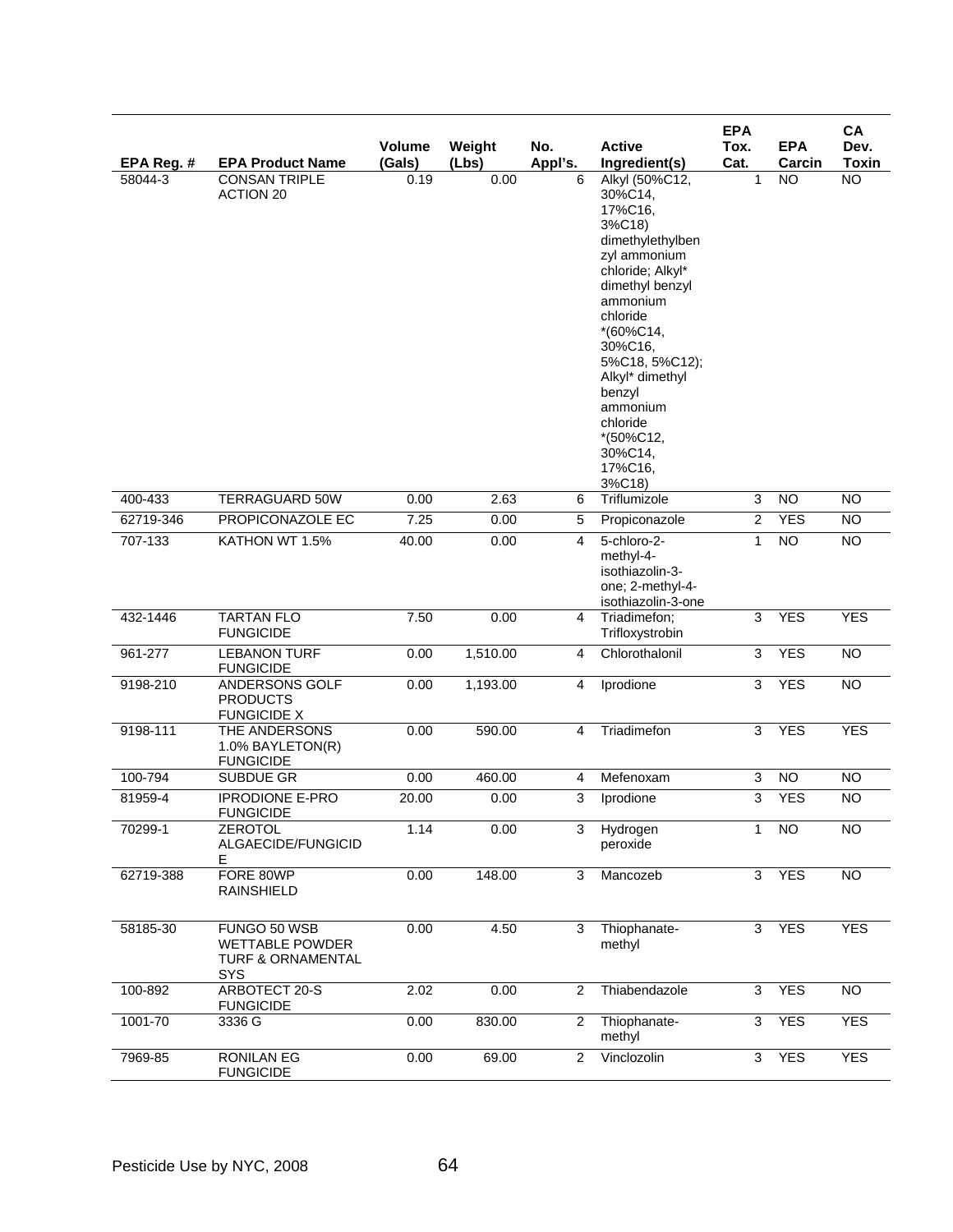| EPA Reg. #   | <b>EPA Product Name</b>                                                                           | <b>Volume</b><br>(Gals) | Weight<br>(Lbs) | No.<br>Appl's. | <b>Active</b><br>Ingredient(s)                   | <b>EPA</b><br>Tox.<br>Cat. | <b>EPA</b><br>Carcin | CA<br>Dev.<br><b>Toxin</b> |
|--------------|---------------------------------------------------------------------------------------------------|-------------------------|-----------------|----------------|--------------------------------------------------|----------------------------|----------------------|----------------------------|
| 100-1231     | <b>INSTRATA</b>                                                                                   | 12.50                   | 0.00            | 1              | Chlorothalonil;<br>Fludioxonil;<br>Propiconazole | 3                          | <b>YES</b>           | <b>NO</b>                  |
| 66330-305    | <b>IPRODIONE 2SE TURF</b>                                                                         | 5.00                    | 0.00            | 1              | Iprodione                                        | 3                          | <b>YES</b>           | NO                         |
| 62719-396    | <b>DITHANE F-45</b><br><b>FLOWABLE</b><br><b>MANCOZEB</b><br><b>AGRICULTURAL</b><br><b>FUNGIC</b> | 5.00                    | 0.00            | 1              | Mancozeb                                         | 3                          | <b>YES</b>           | <b>NO</b>                  |
| 45728-26     | <b>SPOTRETE F</b><br><b>FUNGICIDE</b>                                                             | 4.00                    | 0.00            | 1              | Thiram                                           | $\sqrt{3}$                 | <b>NO</b>            | <b>NO</b>                  |
| 73545-13     | TOPSIN 4.5 FL                                                                                     | 3.67                    | 0.00            | $\mathbf{1}$   | Thiophanate-<br>methyl                           | 3                          | <b>YES</b>           | <b>YES</b>                 |
| 79676-8      | PROPICONAZOLE E-<br><b>PRO 14.3 MEC</b><br><b>FUNGICIDE</b>                                       | 1.44                    | 0.00            | $\mathbf{1}$   | Propiconazole                                    | 2                          | <b>YES</b>           | $\overline{NO}$            |
| 400-521      | <b>TERRAGUARD SC</b>                                                                              | 0.03                    | 0.00            | $\mathbf{1}$   | Triflumizole                                     | 3                          | <b>NO</b>            | <b>NO</b>                  |
| 68173-2      | <b>ENDORSE WETTABLE</b><br>POWDER FUNGICIDE                                                       | 0.00                    | 40.00           | $\mathbf{1}$   | Polyoxin D zinc<br>salt                          | 3                          | <b>NO</b>            | $\overline{NO}$            |
| 10404-58     | <b>LESCO GRANULAR</b><br><b>TURF FUNGICIDE</b>                                                    | 0.00                    | 40.00           | $\mathbf{1}$   | Triadimefon                                      | 3                          | <b>YES</b>           | <b>YES</b>                 |
| 70506-185    | PENNCOZEB 75 DF                                                                                   | 0.00                    | 24.00           | 1              | Mancozeb                                         | 3                          | <b>YES</b>           | N <sub>O</sub>             |
| 58185-10     | <b>BANROT BROAD</b><br><b>SPECTRUM</b><br><b>FUNGICIDE 40%</b><br><b>WETTABLE POWDE</b>           | 0.00                    | 0.63            | 1              | Terrazole;<br>Thiophanate-<br>methyl             | 2                          | <b>YES</b>           | <b>YES</b>                 |
| 64137-5      | <b>MYCOSTOP</b><br><b>BIOFUNGICIDE FOR</b><br>AGRONOMIC,<br><b>VEGETABLE AND</b>                  | 0.00                    | 0.00            | 1              | Streptomyces<br>griseoviridis<br>strain K61      | 3                          | N <sub>O</sub>       | $\overline{NO}$            |
|              | Other (Repellents, Biochemical Pesticides, Etc.)                                                  |                         |                 |                |                                                  |                            |                      |                            |
| 2724-351     | ZOECON RF-259<br><b>EMULSIFIABLE</b><br><b>CONCENTRATE</b>                                        | 4.14                    | 3.81            | 448            | (7S)-Hydroprene                                  | 3                          | <b>NO</b>            | $\overline{NO}$            |
| 2724-484     | <b>GENTROL AEROSOL</b><br>(FOR PROFESSIONAL<br>USE ONLY)                                          | 1.95                    | 3.13            | 49             | (7S)-Hydroprene                                  | 3                          | <b>NO</b>            | <b>NO</b>                  |
| $2724 - 476$ | <b>ENSTAR II INSECT</b><br><b>GROWTH</b><br><b>REGULATOR (ENSTAR</b><br>5E)                       | 0.24                    | 0.00            | 14             | (S)-Kinoprene                                    | 2                          | <b>NO</b>            | <b>NO</b>                  |
| 69117-7      | PINCHER PGR                                                                                       | 0.02                    | 0.00            | 13             | Dikegulac sodium                                 | 3                          | $\overline{NO}$      | $\overline{NO}$            |
| 2724-469     | ZOECON (S)-<br><b>HYDROPRENE</b><br>ROACH CONTROL<br><b>STATION II</b>                            | 0.00                    | 4.35            | 11             | (7S)-Hydroprene                                  | $\overline{3}$             | $\overline{NO}$      | <b>NO</b>                  |
| 1001-73      | <b>ECOLOGIX</b><br><b>COCKROACH BAIT</b>                                                          | 0.00                    | 5.18            | 11             | Oxypurinol;<br>Xanthine                          | 3                          | NO <sub>1</sub>      | <b>NO</b>                  |
| 60061-14     | WOOLSEY/Z*SPAR<br><b>SUPER TOX ANTI-</b><br>FOULING FINISH B-74                                   | 11.00                   | 0.00            | 10             | Copper oxide<br>(ous)                            | $\overline{2}$             | $\overline{NO}$      | NO                         |
| 60061-63     | PETTIT MARINE PAINT<br>UNEPOXY STANDARD<br><b>ANTIFOULING B</b>                                   | 8.00                    | 0.00            | 8              | Copper oxide<br>(ous)                            | $\overline{2}$             | <b>NO</b>            | <b>NO</b>                  |
| 59639-96     | <b>DISTANCE INSECT</b><br><b>GROWTH</b><br><b>REGULATOR</b>                                       | 0.08                    | 0.00            | $\overline{7}$ | Pyriproxyfen                                     | $\overline{\omega}$        | $\overline{NO}$      | $\overline{NO}$            |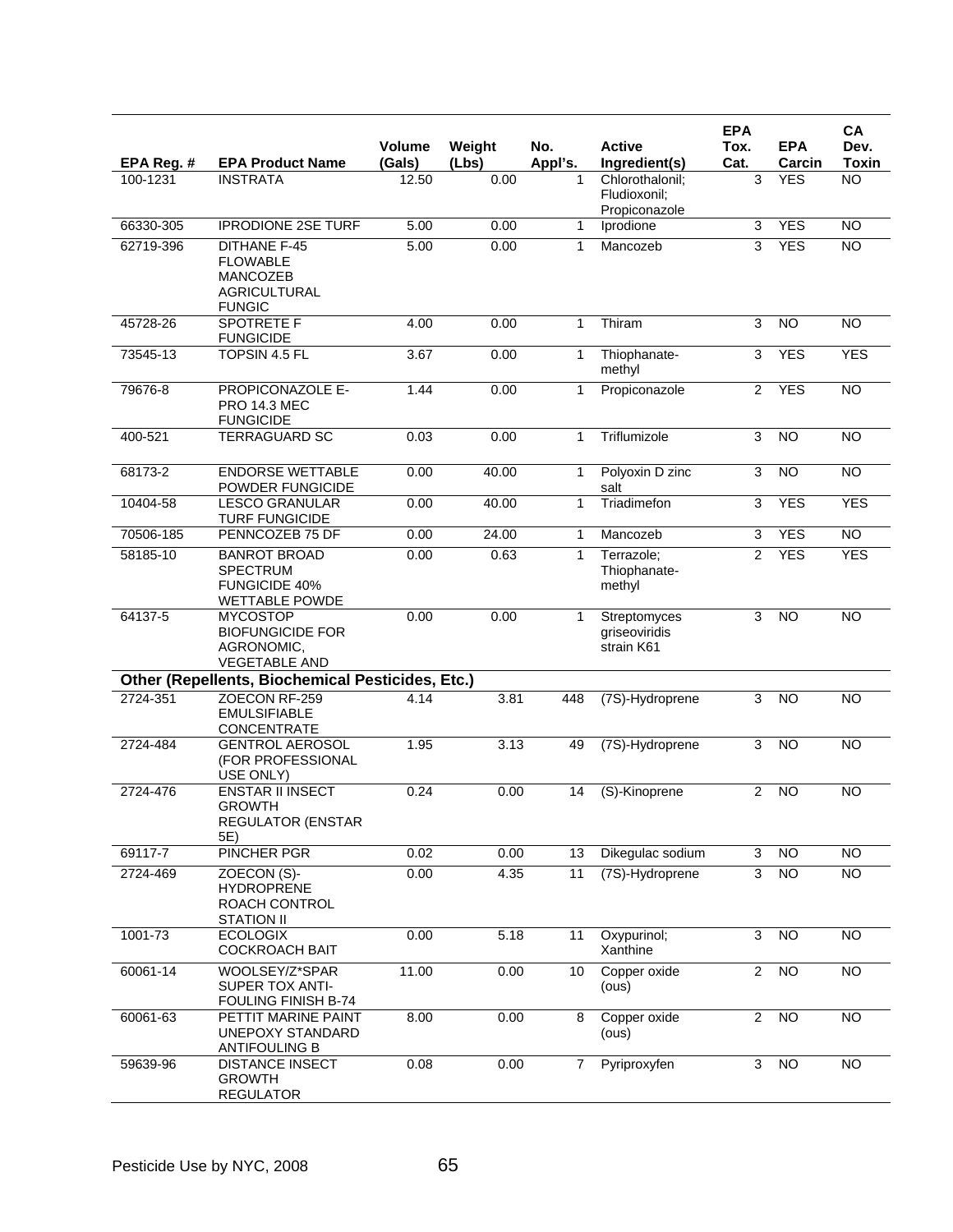| EPA Reg. # | <b>EPA Product Name</b>                                                         | <b>Volume</b><br>(Gals) | Weight<br>(Lbs) | No.<br>Appl's. | <b>Active</b><br>Ingredient(s)            | <b>EPA</b><br>Tox.<br>Cat. | <b>EPA</b><br>Carcin | <b>CA</b><br>Dev.<br><b>Toxin</b> |
|------------|---------------------------------------------------------------------------------|-------------------------|-----------------|----------------|-------------------------------------------|----------------------------|----------------------|-----------------------------------|
| 100-1014   | PACLOBUTRAZOL<br>2SC                                                            | 0.00                    | 5.00            | 6              | Paclobutrazol                             | 3                          | <b>NO</b>            | <b>NO</b>                         |
| 100-930    | <b>LAWN PRIMO G</b>                                                             | 0.00                    | 0.16            | 6              | Trinexapac-ethyl                          | 3                          | <b>NO</b>            | NO                                |
| 71096-7    | OR-CAL SLUG & SNAIL<br><b>BAIT</b>                                              | 0.00                    | 0.55            | $\overline{4}$ | Metaldehyde                               | $\overline{3}$             | <b>NO</b>            | <b>NO</b>                         |
| 72041-2    | <b>GOOSE REPELLENT</b>                                                          | 1.66                    | 0.00            | 3              | Methyl<br>anthranilate                    | 3                          | <b>NO</b>            | <b>NO</b>                         |
| 73049-15   | <b>PROGIBB 4% PLANT</b><br><b>GROWTH</b><br><b>REGULATOR</b><br><b>SOLUTION</b> | 0.00                    | 0.00            | 3              | <b>Gibberellins</b>                       | $\overline{2}$             | <b>NO</b>            | NO                                |
| 60061-117  | PETTIT MARINE PAINT<br><b>ULTIMA SR</b><br><b>ANTIFOULING PAINT</b>             | 2.50                    | 0.00            | $\overline{2}$ | Copper oxide<br>(ous); Cybutryne          | $\overline{2}$             | <b>NO</b>            | <b>NO</b>                         |
| 1706-179   | STABREX ST 70                                                                   | 25.00                   | 0.00            | $\mathbf{1}$   | Sodium<br>hypochlorite;<br>Sodium bromide | $\mathbf{1}$               | $\overline{10}$      | $\overline{NO}$                   |
| 60061-64   | PETTIT MARINE PAINT<br><b>UNEPOXY TIN FREE</b><br><b>ANTIFOULING 1</b>          | 1.00                    | 0.00            | $\mathbf{1}$   | Copper oxide<br>(ous)                     | $\overline{2}$             | <b>NO</b>            | <b>NO</b>                         |
| 2217-836   | <b>AZATROL EC</b><br><b>INSECTICIDE</b>                                         | 0.02                    | 0.00            | $\mathbf{1}$   | Azadirachtin                              | 3                          | <b>NO</b>            | NO                                |
| 59639-37   | <b>SUMAGIC PLANT</b><br><b>GROWTH</b><br><b>REGULATOR</b>                       | 0.00                    | 0.00            | $\mathbf{1}$   | Uniconizole-P                             | 3                          | <b>YES</b>           | <b>NO</b>                         |
| 58630-1    | DR. T'S SNAKE-A-WAY<br><b>SNAKE REPELLING</b><br><b>GRANULES</b>                | 0.00                    | 4.00            | $\mathbf{1}$   | Naphthalene;<br>Sulfur                    | 3                          | <b>NO</b>            | <b>NO</b>                         |
| 2217-768   | <b>EMBARK E-Z-TU-USE</b><br><b>PLANT GROWTH</b><br><b>REGULATOR</b>             | 0.00                    | 2.00            | $\mathbf{1}$   | Mefluidide,<br>diethanolamine<br>salt     | 3                          | <b>NO</b>            | <b>NO</b>                         |
| 10551-1    | THE GIANT<br><b>DESTROYER</b>                                                   | 0.00                    | 1.38            | 1              | Carbon; Sodium<br>nitrate; Sulfur         | 3                          | <b>NO</b>            | $\overline{NO}$                   |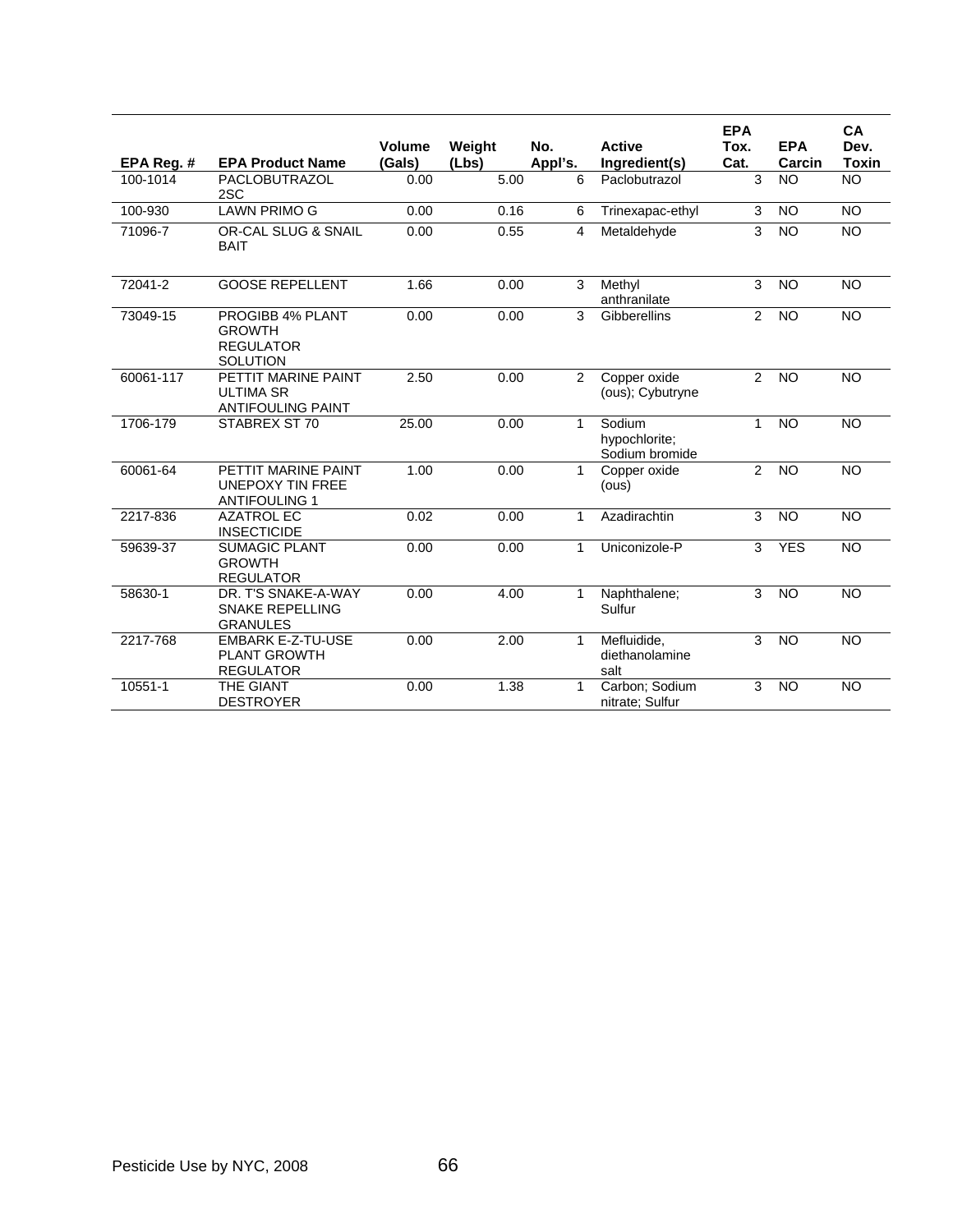# Appendix 2

Complete listing of pesticide products used by the Department of Parks and Recreation, and Health and Hospitals Corporation

|                                   |                                                                           | Volume<br>(Gals) | Weight | No.     | Active                      | <b>EPA</b><br>Tox<br>Cat | <b>EPA</b><br>Carcin | <b>CA</b><br>Dev.<br><b>Toxin</b> |
|-----------------------------------|---------------------------------------------------------------------------|------------------|--------|---------|-----------------------------|--------------------------|----------------------|-----------------------------------|
| EPA Reg. #<br><b>Rodenticides</b> | <b>EPA Product Name</b>                                                   |                  | (Lbs)  | Appl's. | Ingredient(s)               |                          |                      |                                   |
| 7173-218                          | <b>GENERATION MINI</b><br><b>BLOCKS</b>                                   | 0.00             | 786.85 | 1,529   | Difethialone                | 3                        | <b>NO</b>            | <b>NO</b>                         |
| 12455-75                          | <b>CONTRAC RAT AND</b><br>MOUSE BAIT READY<br>TO USE PLACE PAC            | 0.00             | 186.44 | 391     | <b>Bromadiolone</b>         | 3                        | <b>NO</b>            | <b>NO</b>                         |
| 12455-79                          | CONTRAC ALL-<br><b>WEATHER BLOX</b>                                       | 0.22             | 197.97 | 386     | <b>Bromadiolone</b>         | 3                        | <b>NO</b>            | <b>NO</b>                         |
| 7173-202                          | <b>MAKI MINI BLOCKS</b>                                                   | 1.91             | 163.19 | 268     | <b>Bromadiolone</b>         | 3                        | <b>NO</b>            | <b>NO</b>                         |
| 12455-76                          | CONTRAC<br>RODENTICIDE READY<br>TO USE PLACE PAC                          | 0.00             | 107.11 | 252     | <b>Bromadiolone</b>         | 3                        | <b>NO</b>            | NO.                               |
| 100-1050                          | <b>TALON-G</b><br>RODENTICIDE BAIT<br>PACK MINI-PELLETS<br><b>WITH BI</b> | 0.00             | 101.09 | 179     | Brodifacoum                 | 3                        | <b>NO</b>            | <b>NO</b>                         |
| 12455-97                          | <b>FASTRAC PLACE</b><br>PACS                                              | 7.29             | 74.39  | 153     | <b>Bromethalin</b>          | 3                        | <b>NO</b>            | <b>NO</b>                         |
| 12455-80                          | <b>DITRAC ALL-</b><br><b>WEATHER BLOX</b>                                 | 0.00             | 91.28  | 103     | Diphacinone                 | 3                        | <b>NO</b>            | <b>NO</b>                         |
| 56-70                             | J.T. EATON AC<br>FORMULA 90 READY-<br><b>TO-USE</b><br><b>RODENTICIDE</b> | 0.00             | 43.69  | 66      | Chlorophacinone             | 3                        | <b>NO</b>            | <b>NO</b>                         |
| 12455-86                          | CONTRAC<br>RODENTICIDE PLACE<br>PAC                                       | 0.00             | 37.67  | 45      | Bromadiolone                | 3                        | <b>NO</b>            | $\overline{NO}$                   |
| 12455-95                          | <b>FASTRAC ALL-</b><br><b>WEATHER BLOX</b>                                | 0.52             | 14.78  | 34      | <b>Bromethalin</b>          | 3                        | <b>NO</b>            | <b>NO</b>                         |
| 12455-56                          | <b>DITRAC TRACKING</b><br><b>POWDER</b>                                   | 0.00             | 4.31   | 25      | Diphacinone                 | $\overline{2}$           | <b>NO</b>            | <b>NO</b>                         |
| 100-1055                          | <b>WEATHERBLOK BAIT</b><br>WITH BITREX                                    | 0.00             | 12.12  | 21      | Brodifacoum                 | $\overline{3}$           | $\overline{10}$      | <b>NO</b>                         |
| 7173-188                          | <b>MAKI RAT AND</b><br><b>MOUSE BAIT PACKS</b><br>(PELLETS)               | 0.00             | 13.52  | 20      | Bromadiolone                | 3                        | <b>NO</b>            | <b>NO</b>                         |
| 12455-89                          | FINAL ALL-WEATHER<br><b>BLOX</b>                                          | 0.00             | 13.28  | 19      | Brodifacoum                 | 3                        | <b>NO</b>            | <b>NO</b>                         |
| 12455-61                          | LIQUA-TOX II                                                              | 1.26             | 0.00   | 16      | Diphacinone,<br>sodium salt | 3                        | <b>NO</b>            | <b>NO</b>                         |
| 12455-91                          | <b>FINAL RODENTICIDE</b><br>READY-TO-USE<br>PLACE PAC                     | 0.14             | 3.23   | 5       | <b>Brodifacoum</b>          | 3                        | N <sub>O</sub>       | $\overline{NO}$                   |
| 100-1051                          | <b>TALON-G</b><br>RODENTICIDE BAIT<br>PACK PELLETS WITH<br><b>BITREX</b>  | 0.12             | 6.55   | 5       | Brodifacoum                 | 3                        | <b>NO</b>            | <b>NO</b>                         |
| 7173-211                          | <b>GENERATION</b><br>RODENTICIDE BAIT<br>PACKS (PELLETS)                  | 0.00             | 7.00   | 5       | Difethialone                | 3                        | NO                   | <b>NO</b>                         |
| 7173-190                          | ROZOL PARAFFIN<br><b>BLOCKS</b>                                           | 0.00             | 1.50   | 3       | Chlorophacinone             | 3                        | <b>NO</b>            | <b>NO</b>                         |

# **Pesticide Products Used by DPR in 2008 by Type**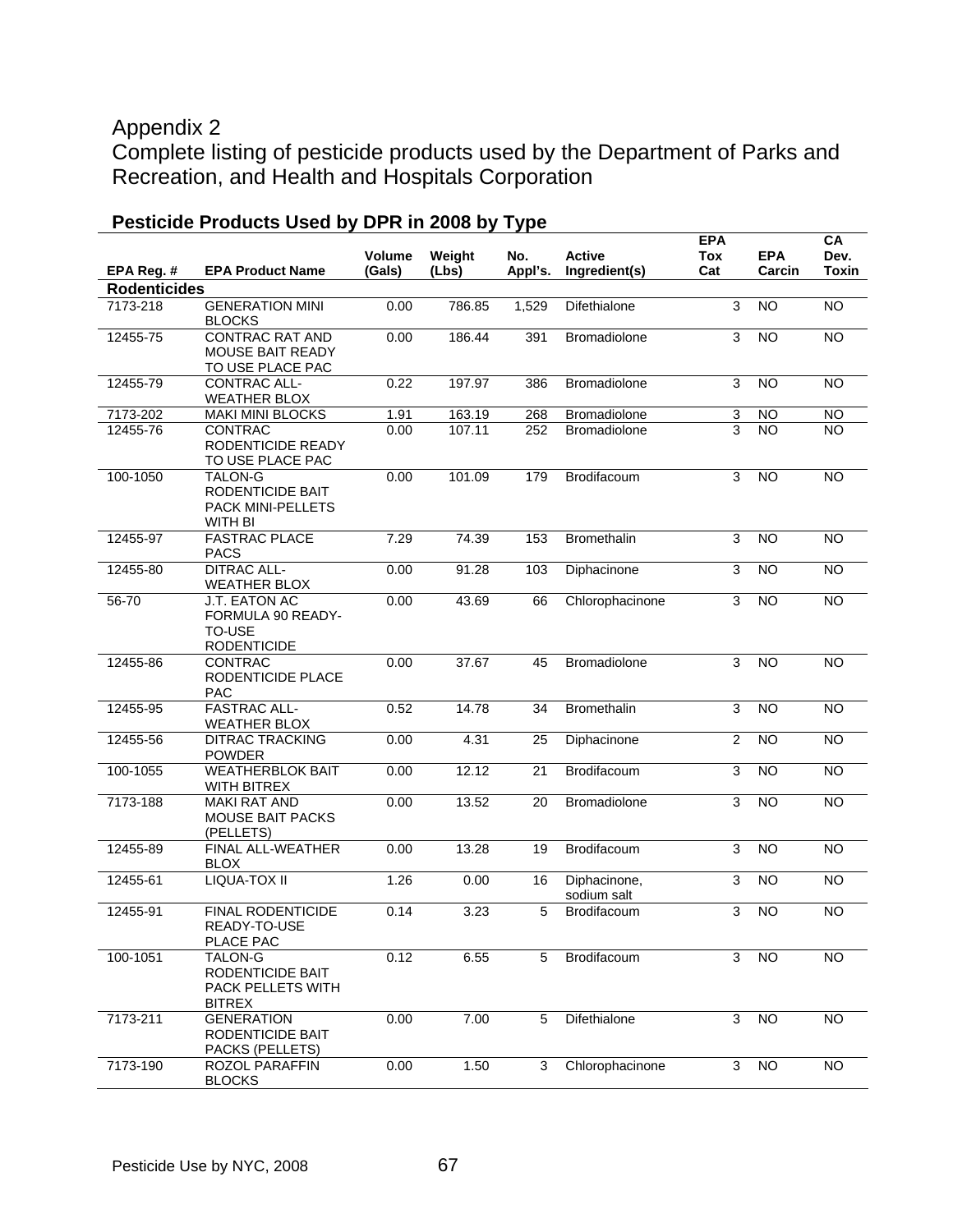| EPA Reg. # | <b>EPA Product Name</b>                                                          | Volume<br>(Gals) | Weight<br>(Lbs) | No.<br>Appl's. | <b>Active</b><br>Ingredient(s)            | <b>EPA</b><br><b>Tox</b><br>Cat | <b>EPA</b><br>Carcin | CA<br>Dev.<br>Toxin |
|------------|----------------------------------------------------------------------------------|------------------|-----------------|----------------|-------------------------------------------|---------------------------------|----------------------|---------------------|
| 56-58      | <b>EATON'S AC</b>                                                                | 0.00             | 1.88            | 2              | Chlorophacinone                           | 3                               | <b>NO</b>            | <b>NO</b>           |
|            | FORMULA 90<br><b>RODENTICIDE</b>                                                 |                  |                 |                |                                           |                                 |                      |                     |
| 12455-78   | DITRAC RAT AND<br><b>MOUSE BAIT PLACE</b><br><b>PAC</b>                          | 0.00             | 1.31            | 2              | Diphacinone                               | 3                               | <b>NO</b>            | <b>NO</b>           |
| 7173-113   | <b>ROZOL TRACKING</b><br><b>POWDER</b>                                           | 0.00             | 1.81            | 1              | Chlorophacinone                           | $\overline{2}$                  | <b>NO</b>            | N <sub>O</sub>      |
| 3240-28    | <b>RAMPAGE MOUSE</b><br><b>SEED</b>                                              | 0.00             | 0.02            | 1              | Cholecalciferol                           | 3                               | <b>NO</b>            | <b>NO</b>           |
|            | Other (Repellent, Biochemical Pesticides, Etc.)                                  |                  |                 |                |                                           |                                 |                      |                     |
| 2724-351   | ZOECON RF-259<br><b>EMULSIFIABLE</b><br>CONCENTRATE                              | 2.39             | 0.00            | 179            | (7S)-Hydroprene                           | 3                               | <b>NO</b>            | $\overline{NO}$     |
| 2724-476   | <b>ENSTAR II INSECT</b><br><b>GROWTH</b><br><b>REGULATOR</b>                     | 0.24             | 0.00            | 14             | (S)-Kinoprene                             | 2                               | <b>NO</b>            | N <sub>O</sub>      |
| 69117-7    | (ENSTAR 5E)<br>PINCHER PGR                                                       | 0.02             | 0.00            | 13             | Dikegulac sodium                          | 3                               | <b>NO</b>            | <b>NO</b>           |
| 1001-73    | <b>ECOLOGIX</b><br><b>COCKROACH BAIT</b>                                         | 0.00             | 5.18            | 11             | Oxypurinol;<br>Xanthine                   | 3                               | <b>NO</b>            | <b>NO</b>           |
| 60061-14   | WOOLSEY/Z*SPAR<br>SUPER TOX ANTI-<br><b>FOULING FINISH B-74</b>                  | 11.00            | 0.00            | 10             | Copper oxide (ous)                        | $\overline{2}$                  | <b>NO</b>            | <b>NO</b>           |
| 60061-63   | PETTIT MARINE<br><b>PAINT UNEPOXY</b><br><b>STANDARD</b><br><b>ANTIFOULING B</b> | 8.00             | 0.00            | 8              | Copper oxide (ous)                        | $\overline{2}$                  | <b>NO</b>            | <b>NO</b>           |
| 59639-96   | <b>DISTANCE INSECT</b><br><b>GROWTH</b><br><b>REGULATOR</b>                      | 0.08             | 0.00            | 7              | Pyriproxyfen                              | 3                               | <b>NO</b>            | <b>NO</b>           |
| 100-1014   | PACLOBUTRAZOL<br>2SC                                                             | 0.00             | 5.00            | 6              | Paclobutrazol                             | 3                               | $\overline{NO}$      | N <sub>O</sub>      |
| 100-930    | <b>LAWN PRIMO G</b>                                                              | 0.00             | 0.16            | 6              | Trinexapac-ethyl                          | 3                               | NO                   | <b>NO</b>           |
| 71096-7    | OR-CAL SLUG &<br><b>SNAIL BAIT</b>                                               | 0.00             | 0.55            | 4              | Metaldehyde                               | $\overline{\mathbf{3}}$         | <b>NO</b>            | <b>NO</b>           |
| 72041-2    | <b>GOOSE REPELLENT</b>                                                           | 1.66             | 0.00            | 3              | Methyl anthranilate                       | 3                               | NO                   | <b>NO</b>           |
| 73049-15   | PROGIBB 4% PLANT<br><b>GROWTH</b><br><b>REGULATOR</b><br><b>SOLUTION</b>         | 0.00             | 0.00            | $\overline{3}$ | Gibberellins                              | $\overline{2}$                  | $\overline{NO}$      | <b>NO</b>           |
| 60061-117  | PETTIT MARINE<br>PAINT ULTIMA SR<br><b>ANTIFOULING PAINT</b>                     | 2.50             | 0.00            | $\overline{2}$ | Copper oxide<br>(ous); Cybutryne          | $\overline{2}$                  | <b>NO</b>            | <b>NO</b>           |
| 1706-179   | STABREX ST 70                                                                    | 25.00            | 0.00            | $\mathbf{1}$   | Sodium<br>hypochlorite;<br>Sodium bromide | $\mathbf{1}$                    | <b>NO</b>            | <b>NO</b>           |
| 60061-64   | PETTIT MARINE<br>PAINT UNEPOXY TIN<br><b>FREE ANTIFOULING 1</b>                  | 1.00             | 0.00            | 1              | Copper oxide (ous)                        | $\overline{2}$                  | $\overline{N}$       | $\overline{NO}$     |
| 2217-836   | <b>AZATROL EC</b><br><b>INSECTICIDE</b>                                          | 0.02             | 0.00            | 1              | Azadirachtin                              | 3                               | $\overline{N}$       | <b>NO</b>           |
| 59639-37   | <b>SUMAGIC PLANT</b><br><b>GROWTH</b><br><b>REGULATOR</b>                        | 0.00             | 0.00            | 1              | Uniconizole-P                             | 3                               | $\overline{NO}$      | $\overline{NO}$     |
| 2724-484   | <b>GENTROL AEROSOL</b><br>(FOR PROFESSIONAL<br>USE ONLY)                         | 0.00             | 2.19            | 1              | (7S)-Hydroprene                           | 3                               | $\overline{NO}$      | <b>NO</b>           |
| 2217-768   | EMBARK E-Z-TU-USE<br>PLANT GROWTH<br><b>REGULATOR</b>                            | 0.00             | 2.00            | 1              | Mefluidide,<br>diethanolamine salt        | 3                               | $\overline{NO}$      | $\overline{NO}$     |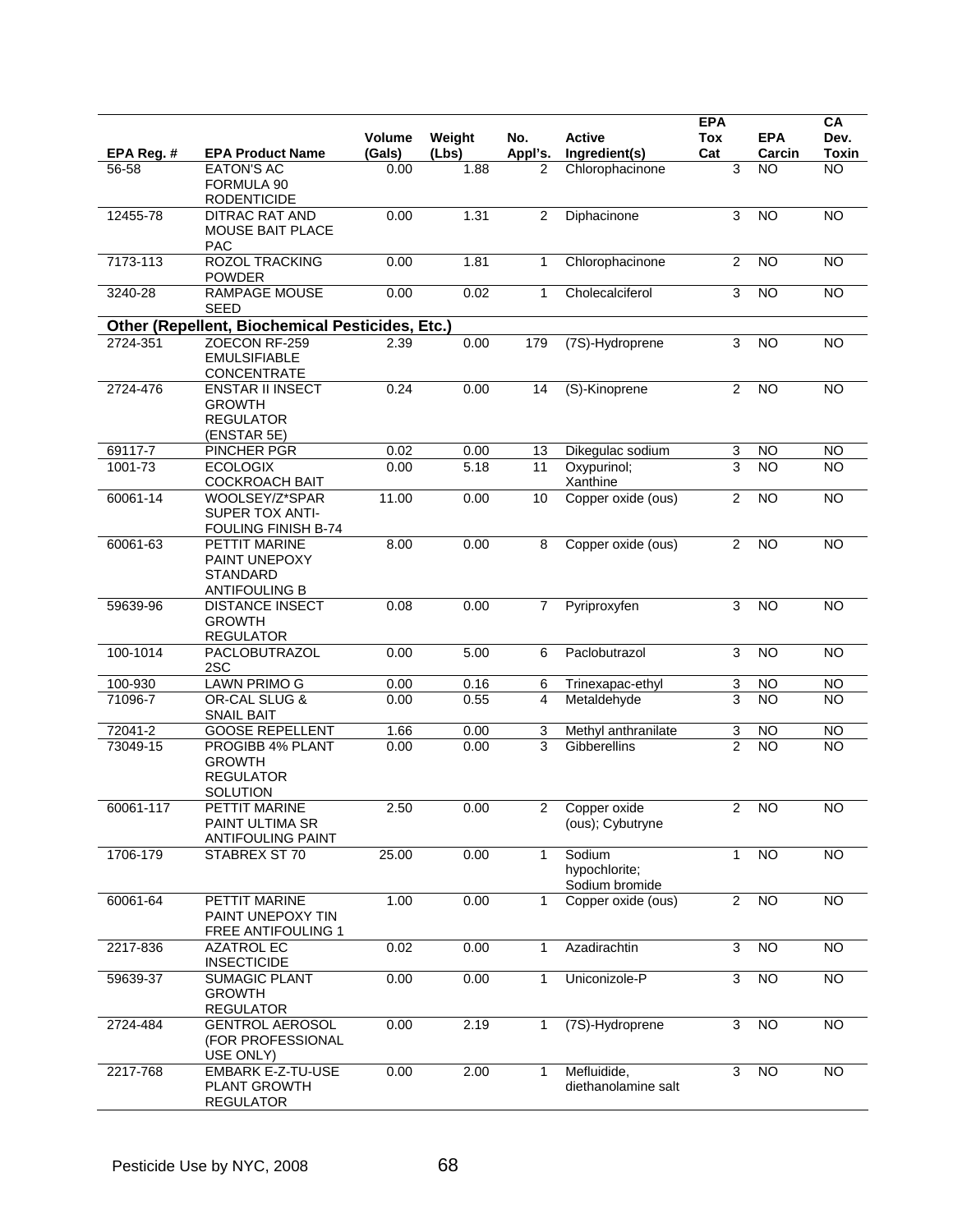| EPA Reg. #          | <b>EPA Product Name</b>                                                                                         | <b>Volume</b><br>(Gals) | Weight<br>(Lbs) | No.<br>Appl's. | <b>Active</b><br>Ingredient(s) | <b>EPA</b><br><b>Tox</b><br>Cat | <b>EPA</b><br>Carcin | CA<br>Dev.<br><b>Toxin</b> |
|---------------------|-----------------------------------------------------------------------------------------------------------------|-------------------------|-----------------|----------------|--------------------------------|---------------------------------|----------------------|----------------------------|
| 2724-469            | ZOECON (S)-<br><b>HYDROPRENE</b><br>ROACH CONTROL<br><b>STATION II</b>                                          | 0.00                    | 0.00            |                | (7S)-Hydroprene                | 3                               | NO                   | <b>NO</b>                  |
| <b>Insecticides</b> |                                                                                                                 |                         |                 |                |                                |                                 |                      |                            |
| 432-1318            | MERIT 75 WSP                                                                                                    | 0.04                    | 1,519.71        | 11,810         | Imidacloprid                   | 3                               | NO                   | <b>NO</b>                  |
| 432-763             | SUSPEND SC<br><b>INSECTICIDE</b>                                                                                | 57.07                   | 0.00            | 561            | Deltamethrin                   | 3                               | <b>NO</b>            | $\overline{NO}$            |
| 1021-1641           | <b>EVERCIDE RESIDUAL</b><br><b>INSECTICIDE</b><br><b>CONCENTRATE 2662</b>                                       | 2.10                    | 0.00            | 364            | Esfenvalerate                  | 3                               | <b>NO</b>            | <b>NO</b>                  |
| 432-1447            | <b>MERIT TREE</b><br><b>INJECTION</b>                                                                           | 1.60                    | 0.00            | 187            | Imidacloprid                   | $\overline{3}$                  | <b>NO</b>            | $\overline{NO}$            |
| 67425-14            | ECOPCO ACU                                                                                                      | 22.54                   | 88.53           | 175            | Phenylethyl<br>propionate      | 3                               | <b>NO</b>            | <b>NO</b>                  |
| 352-652             | DUPONT ADVION<br><b>COCKROACH GEL</b><br><b>BAIT</b>                                                            | 0.00                    | 8.38            | 112            | Indoxacarb                     | 3                               | <b>NO</b>            | <b>NO</b>                  |
| 7946-25             | <b>IMICIDE HP</b>                                                                                               | 2.02                    | 0.00            | 83             | Imidacloprid                   | 3                               | <b>NO</b>            | <b>NO</b>                  |
| 73049-20            | <b>VECTOLEX CG</b><br><b>BIOLOGICAL</b><br>LARVICIDE                                                            | 0.00                    | 945.00          | 69             | Bacillus sphaericus            | 3                               | <b>NO</b>            | <b>NO</b>                  |
| 64405-2             | <b>REDZONE BAIT</b>                                                                                             | 0.00                    | 10.05           | 65             | Boric acid                     | 3                               | <b>NO</b>            | <b>NO</b>                  |
| 432-772             | <b>DELTA DUST</b>                                                                                               | 0.00                    | 2.85            | 62             | Deltamethrin                   | 3                               | <b>NO</b>            | <b>NO</b>                  |
| 432-1365            | PRE-EMPT<br>PROFESSIONAL<br><b>COCKROACH GEL</b><br><b>BAIT</b>                                                 | 0.00                    | 5.96            | 57             | Imidacloprid                   | 3                               | <b>NO</b>            | <b>NO</b>                  |
| 862-23              | SUNSPRAY 6E PLUS                                                                                                | 49.80                   | 0.00            | 46             | Petroleum<br>distillates       | 3                               | N <sub>O</sub>       | $\overline{NO}$            |
| 241-392             | <b>PHANTOM</b><br><b>TERMITICIDE-</b><br><b>INSECTICIDE</b>                                                     | 2.30                    | 0.00            | 35             | Chlorfenapyr                   | 3                               | <b>YES</b>           | <b>NO</b>                  |
| 70051-2             | NEEM OIL 70%                                                                                                    | 19.44                   | 0.00            | 34             | Neem oil                       | $\overline{3}$                  | <b>NO</b>            | <b>NO</b>                  |
| 499-410             | <b>AVERT</b><br><b>PRESCRIPTION</b><br>TREATMENT TC 93B<br><b>BAIT</b>                                          | 0.00                    | 0.76            | 24             | Avermectin                     | $\overline{a}$                  | <b>NO</b>            | <b>NO</b>                  |
| 149-8               | <b>TERRO ANT KILLER II</b>                                                                                      | 0.11                    | 0.00            | 23             | Borax                          | 3                               | <b>NO</b>            | <b>NO</b>                  |
| 432-1264            | MAXFORCE ABF4                                                                                                   | 0.00                    | 0.90            | 23             | Fipronil                       | 3                               | <b>YES</b>           | <b>NO</b>                  |
| 73079-2             | <b>IN TICE GRANULAR</b><br>BAIT                                                                                 | 0.00                    | 4.72            | 22             | Boric acid                     | 3                               | <b>NO</b>            | $\overline{NO}$            |
| 82074-1             | <b>MYCOTROL ES</b>                                                                                              | 2.61                    | 0.00            | 19             | Beauveria<br>bassiana GHA      | 3                               | <b>NO</b>            | <b>NO</b>                  |
| 62719-291           | <b>CONSERVE SC TURF</b><br>AND ORNAMENTAL                                                                       | 0.67                    | 0.00            | 16             | Spinosad                       | $\overline{3}$                  | NO                   | <b>NO</b>                  |
| 4-80                | <b>BONIDE</b><br><b>HORTICULTURAL</b><br>AND DORMANT<br><b>SPRAY OIL</b>                                        | 2.41                    | 0.00            | 14             | Petroleum<br>distillates       | 3                               | $\overline{NO}$      | $\overline{NO}$            |
| 72-574              | <b>MILLER HOT SAUCE</b><br>ANIMAL REPELLENT                                                                     | 0.05                    | 0.00            | 13             | Capsicum<br>oleoresin          | 3                               | $\overline{10}$      | <b>NO</b>                  |
| 42750-153           | IMIDACLOPRID 60WP<br>GH                                                                                         | 0.00                    | 2.03            | 13             | Imidacloprid                   | 3                               | N <sub>O</sub>       | N <sub>O</sub>             |
| 499-470             | <b>WHITMIRE MICRO-</b><br><b>GEN TC 198</b>                                                                     | 1.38                    | 0.06            | 12             | Cyfluthrin                     | $\sqrt{3}$                      | NO                   | NO                         |
| 499-496             | <b>PRESCRIPTION</b><br><b>TREATMENT BRAND</b><br>ADVANCE 360A DUAL<br><b>CHOICE ANT BAIT</b><br><b>STATIONS</b> | 0.00                    | 4.35            | 12             | Avermectin                     | 3                               | $\overline{NO}$      | NO                         |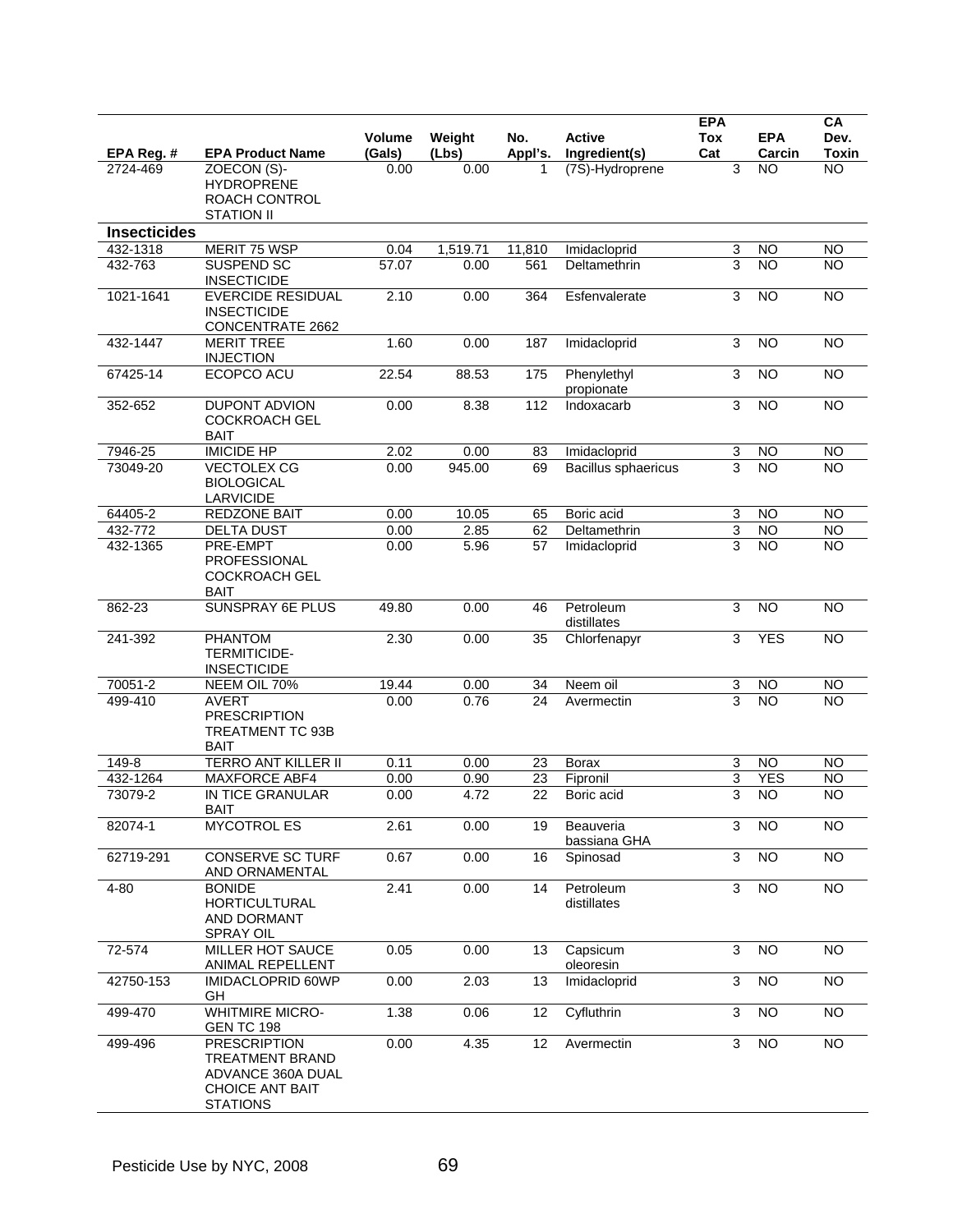|            |                                                                               | <b>Volume</b> | Weight | No.     | <b>Active</b>                                                                                                    | <b>EPA</b><br>Tox | <b>EPA</b>      | CA<br>Dev.      |
|------------|-------------------------------------------------------------------------------|---------------|--------|---------|------------------------------------------------------------------------------------------------------------------|-------------------|-----------------|-----------------|
| EPA Reg. # | <b>EPA Product Name</b>                                                       | (Gals)        | (Lbs)  | Appl's. | Ingredient(s)                                                                                                    | Cat               | Carcin          | <b>Toxin</b>    |
| 499-406    | <b>AVERT</b><br><b>PRESCRIPTION</b><br><b>TREATMENT TC 93A</b><br><b>BAIT</b> | 0.00          | 3.97   | 11      | Avermectin                                                                                                       | $\sqrt{3}$        | <b>NO</b>       | <b>NO</b>       |
| 279-3287   | FLONICAMID 50SG<br><b>INSECTICIDE</b>                                         | 0.00          | 0.87   | 11      | Flonicamid                                                                                                       | 3                 | N <sub>O</sub>  | $\overline{NO}$ |
| 49538-3    | PHYTON 27 NEW<br><b>DIMENSION</b>                                             | 7.81          | 0.00   | 10      | Copper sulfate<br>(pentahydrate)                                                                                 | 3                 | N <sub>O</sub>  | $\overline{NO}$ |
| 73049-39   | DIPEL DF DRY<br><b>FLOWABLE</b><br><b>BIOLOGICAL</b><br><b>INSECTICIDE</b>    | 0.01          | 2.25   | 10      | <b>Bacillus</b><br>thuringiensis,<br>subsp. Kurstaki,<br>strain ABTS-351,<br>fermentation solids<br>and solubles | 3                 | <b>NO</b>       | $\overline{N}$  |
| 400-508    | <b>FLORAMITE SC</b>                                                           | 0.13          | 0.00   | 9       | <b>Bifenazate</b>                                                                                                | 3                 | <b>NO</b>       | <b>NO</b>       |
| 36488-45   | <b>RINGER ATTACK</b><br>SOAP CONCENTRATE                                      | 0.03          | 3.75   | 9       | Potassium laurate                                                                                                | $\overline{2}$    | <b>NO</b>       | <b>NO</b>       |
| 2724-476   | <b>ENSTAR II INSECT</b><br><b>GROWTH</b><br><b>REGULATOR</b><br>(ENSTAR 5E)   | 0.35          | 0.00   | 8       | (S)-Kinoprene                                                                                                    | 2                 | <b>NO</b>       | <b>NO</b>       |
| 432-1369   | MERIT <sub>2</sub><br><b>GREENHOUSE AND</b><br>NURSERY INSECTIDE              | 0.03          | 0.00   | 8       | Imidacloprid                                                                                                     | 3                 | <b>NO</b>       | <b>NO</b>       |
| 8033-94    | TRISTAR 30 SG<br><b>INSECTICIDE</b>                                           | 0.00          | 0.75   | 8       | Acetamiprid                                                                                                      | 3                 | N <sub>O</sub>  | $\overline{NO}$ |
| 432-1259   | PRODUCT: RBF5                                                                 | 0.00          | 0.24   | 8       | Fipronil                                                                                                         | 3                 | <b>YES</b>      | <b>NO</b>       |
| 432-1363   | <b>TEMPO SC</b><br><b>INSECTICIDE</b>                                         | 0.03          | 0.00   | 7       | Cyfluthrin, beta                                                                                                 | 3                 | <b>NO</b>       | <b>NO</b>       |
| 4-420      | <b>BONIDE SYSTEMIC</b><br><b>ROSE &amp; FLOWER</b><br>CARE                    | 0.00          | 4.00   | 7       | Disulfoton                                                                                                       | $\overline{2}$    | <b>NO</b>       | <b>NO</b>       |
| 352-627    | <b>DUPONT ADVION</b><br><b>FIRE ANT BAIT</b>                                  | 0.00          | 1.09   | 7       | Indoxacarb                                                                                                       | $\sqrt{3}$        | <b>NO</b>       | <b>NO</b>       |
| 42750-115  | <b>IMIDACLOPRID 2FL</b><br><b>T&amp;O</b>                                     | 7.19          | 0.00   | 6       | Imidacloprid                                                                                                     | 3                 | <b>NO</b>       | <b>NO</b>       |
| 432-1338   | TEMPO 20 WP GOLF<br><b>COURSE</b><br><b>INSECTICIDE</b>                       | 1.88          | 6.94   | 6       | Cyfluthrin                                                                                                       | 3                 | N <sub>O</sub>  | $\overline{N}$  |
| 1021-1611  | <b>PYROCIDE</b><br><b>INTERMEDIATE 51</b>                                     | 0.80          | 0.00   | 6       | Pyrethrins;<br>Piperonyl butoxide                                                                                | 3                 | <b>YES</b>      | <b>NO</b>       |
| 100-1088   | <b>SCIMITAR GC</b><br><b>INSECTICIDE</b>                                      | 0.66          | 2.73   | 6       | Cyhalothrin,<br>lambda                                                                                           | 3                 | <b>NO</b>       | <b>NO</b>       |
| 432-1302   | TEMPO 20 WP                                                                   | 0.53          | 0.11   | 6       | Cyfluthrin                                                                                                       | 3                 | <b>NO</b>       | <b>NO</b>       |
| 432-1312   | <b>MERIT 2F</b><br><b>INSECTICIDE</b>                                         | 0.15          | 0.00   | 6       | Imidacloprid                                                                                                     | 3                 | <b>NO</b>       | <b>NO</b>       |
| 9444-183   | <b>INTRUDER RESIDUAL</b><br>WITH CYFLUTHRIN                                   | 0.00          | 23.00  | 6       | Cyfluthrin;<br>Pyrethrins;<br>Piperonyl butoxide                                                                 | 3                 | <b>YES</b>      | <b>NO</b>       |
| 5481-8971  | ORTHENE 75 S<br>SOLUBLE POWDER                                                | 0.00          | 0.25   | 6       | Acephate                                                                                                         | $\overline{3}$    | <b>YES</b>      | $\overline{NO}$ |
| 19713-123  | DAMOIL DORMANT &<br>SUMMER SPRAY OIL                                          | 32.61         | 0.00   | 5       | Kerosene                                                                                                         | 3                 | NO              | <b>NO</b>       |
| 100-1066   | <b>DEMAND CS</b><br><b>INSECTICIDE</b>                                        | 0.53          | 0.00   | 5       | Cyhalothrin,<br>lambda                                                                                           | $\sqrt{3}$        | <b>NO</b>       | <b>NO</b>       |
| 71711-4    | <b>AKARI 5SC MITICIDE-</b><br><b>INSECTICIDE</b>                              | 0.03          | 0.00   | 5       | Fenpryroximate                                                                                                   | $\overline{2}$    | $\overline{NO}$ | $\overline{NO}$ |
| 42697-1    | SAFER INSECTICIDAL<br>SOAP CONCENTRATE                                        | 0.00          | 10.00  | 5       | Potassium laurate                                                                                                | 2                 | <b>NO</b>       | <b>NO</b>       |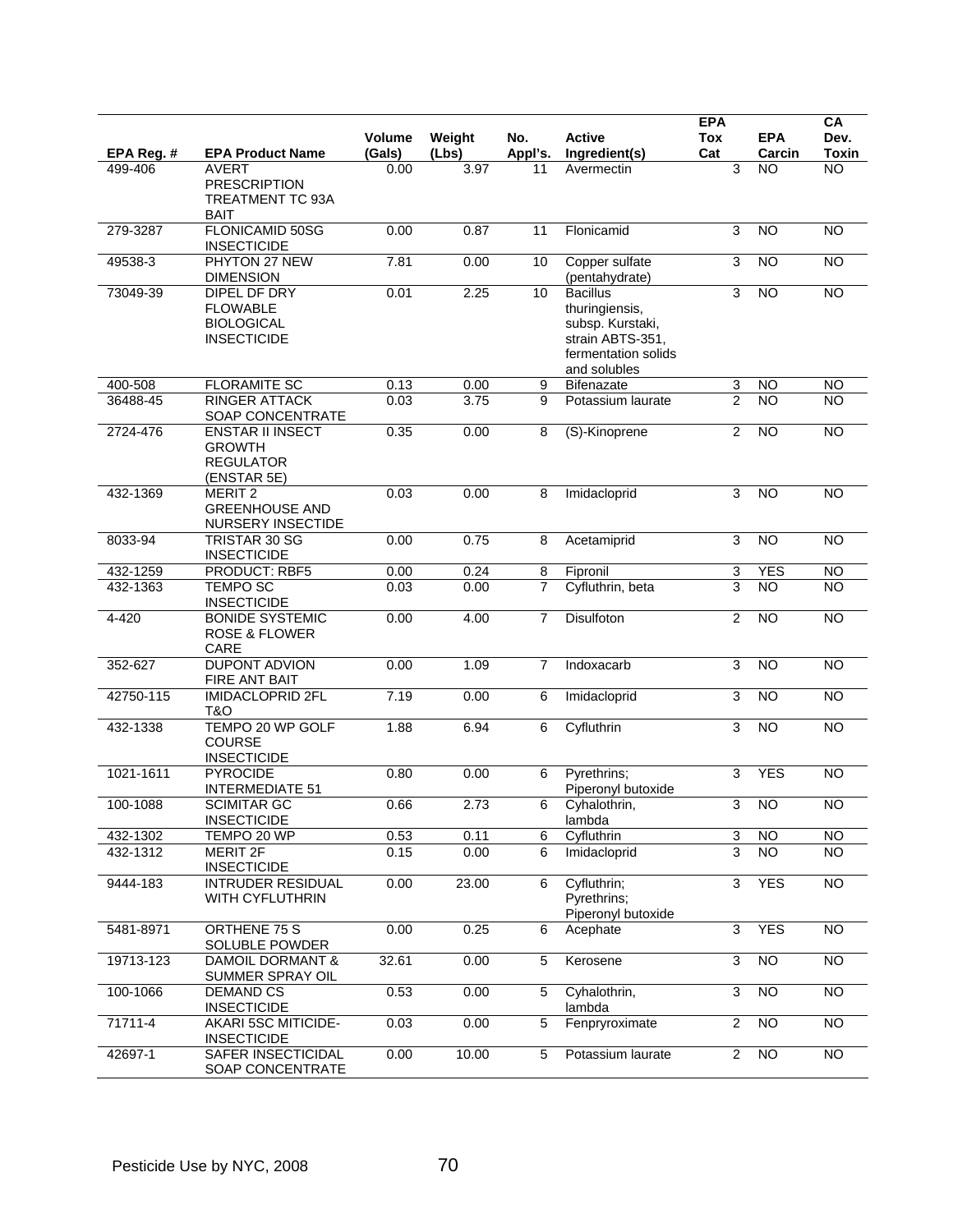|            |                                                                                  |                         |                 |                |                                                                                        | <b>EPA</b>        |                      | CA                   |
|------------|----------------------------------------------------------------------------------|-------------------------|-----------------|----------------|----------------------------------------------------------------------------------------|-------------------|----------------------|----------------------|
| EPA Reg. # | <b>EPA Product Name</b>                                                          | <b>Volume</b><br>(Gals) | Weight<br>(Lbs) | No.<br>Appl's. | <b>Active</b><br>Ingredient(s)                                                         | <b>Tox</b><br>Cat | <b>EPA</b><br>Carcin | Dev.<br><b>Toxin</b> |
| 432-1402   | TEMPO 20 WP<br><b>GREENHOUSE AND</b><br><b>NURSERY</b><br><b>INSECTICIDE</b>     | 0.00                    | 0.29            | 5              | Cyfluthrin                                                                             | 3                 | <b>NO</b>            | <b>NO</b>            |
| 62719-471  | MACH 2 2SC                                                                       | 23.80                   | 0.00            | 4              | Halofenozide                                                                           | 3                 | <b>NO</b>            | <b>NO</b>            |
| 66222-19   | <b>CHLORPYRIFOS 4E</b><br>AG                                                     | 6.58                    | 0.00            | 4              | Chlorpyrifos                                                                           | $\overline{2}$    | <b>NO</b>            | <b>NO</b>            |
| 499-304    | <b>WHITMIRE OPTEM ME</b><br>PT 600                                               | 0.33                    | 0.00            | 4              | Cyfluthrin                                                                             | 3                 | N <sub>O</sub>       | <b>NO</b>            |
| 100-896    | <b>AVID 0.15 EC</b><br>MITICIDE/INSECTICID<br>Е                                  | 0.06                    | 0.00            | 4              | Avermectin                                                                             | $\overline{2}$    | <b>NO</b>            | <b>NO</b>            |
| 73220-10   | ABAMECTIN 0.15 EC<br><b>TNO</b>                                                  | 0.03                    | 0.00            | 4              | Avermectin                                                                             | $\overline{2}$    | <b>NO</b>            | <b>NO</b>            |
| 9198-167   | ANDERSONS GOLF<br><b>PRODUCTS</b><br><b>INSECTICIDE III</b>                      | 0.00                    | 960.00          | 4              | Chlorpyrifos                                                                           | 3                 | <b>NO</b>            | <b>NO</b>            |
| 10404-66   | <b>LESCO</b><br>HORTICULTURAL OIL<br><b>INSECTICIDE</b>                          | 0.70                    | 0.00            | 3              | Petroleum<br>distillates                                                               | 3                 | <b>NO</b>            | <b>NO</b>            |
| 1021-1614  | <b>CLEARMOL</b><br><b>INTERMEDIATE 7410</b>                                      | 0.44                    | 0.00            | 3              | Pyrethrins;<br>Piperonyl butoxide;<br>N-octyl<br>bicycloheptene<br>dicarboximide       | 2                 | <b>YES</b>           | <b>NO</b>            |
| 70051-27   | <b>AZATIN XL</b>                                                                 | 0.12                    | 0.00            | 3              | Azadirachtin                                                                           | 3                 | <b>NO</b>            | <b>NO</b>            |
| 66222-40   | RIMON 10SC                                                                       | 0.03                    | 0.00            | 3              | Novaluron                                                                              | 3                 | <b>NO</b>            | <b>NO</b>            |
| 6218-47    | <b>SUMMIT B.T.I.</b><br><b>BRIQUETS</b>                                          | 0.00                    | 2.52            | 3              | <b>Bacillus</b><br>thuringiensis<br>subspecies<br>Israelensis strain<br><b>BMP 144</b> | 3                 | <b>NO</b>            | <b>NO</b>            |
| 71771-1    | <b>MESSENGER</b>                                                                 | 0.00                    | 1.29            | 3              | Harpin protein                                                                         | 3                 | <b>NO</b>            | <b>NO</b>            |
| 499-479    | <b>TC-123 INSECTICIDE</b>                                                        | 0.00                    | 1.00            | 3              | Pyrethrins;<br>Piperonyl butoxide                                                      | 3                 | <b>YES</b>           | <b>NO</b>            |
| 73049-38   | VECTOBAC 12AS<br><b>BIOLOGICAL</b><br><b>LARVICIDE</b>                           | 1.50                    | 0.00            | 2              | <b>Bacillus</b><br>thuringiensis,<br>subsp. Israelensis,<br>strain AM 65-52            | 3                 | <b>NO</b>            | <b>NO</b>            |
| 73049-11   | <b>VECTOBAC - AS</b>                                                             | 0.34                    | 0.00            | 2              | <b>Bacillus</b><br>thuringiensis,<br>subsp. Israelensis,<br>strain AM 65-52            | 3                 | <b>NO</b>            | <b>NO</b>            |
| 62719-515  | M-PEDE<br>INSECTICIDE/FUNGIC<br><b>IDE</b>                                       | 0.05                    | 0.00            | $\overline{2}$ | Potassium laurate                                                                      | $\overline{2}$    | <b>NO</b>            | <b>NO</b>            |
| 432-1349   | MERIT 0.2 PLUS TURF<br><b>FERTILIZER</b>                                         | 0.00                    | 750.00          | 2              | Imidacloprid                                                                           | 3                 | <b>NO</b>            | <b>NO</b>            |
| 432-1339   | MERIT 0.2 G LAWN<br>AND GARDEN<br><b>INSECTICIDE</b>                             | 0.00                    | 45.86           | $\overline{c}$ | Imidacloprid                                                                           | $\overline{3}$    | $\overline{NO}$      | N <sub>O</sub>       |
| 2724-420   | ZOECON RF-329 ANT<br><b>GROWTH</b><br><b>REGULATOR</b>                           | 0.00                    | 0.50            | $\overline{2}$ | S-Methoprene                                                                           | 3                 | NO                   | <b>NO</b>            |
| 499-472    | <b>PRESCRIPTION</b><br>TREATMENT BRAND<br><b>ATTAIN MICRO TOTAL</b><br><b>RE</b> | 0.00                    | 0.25            | 2              | Bifenthrin                                                                             | $\overline{2}$    | <b>YES</b>           | <b>NO</b>            |
| 33906-23   | SANMITE 75 WP<br>MITICIDE/INSECTICID<br>E.                                       | 0.00                    | 0.03            | 2              | Pyridaben                                                                              | $\overline{2}$    | <b>NO</b>            | <b>NO</b>            |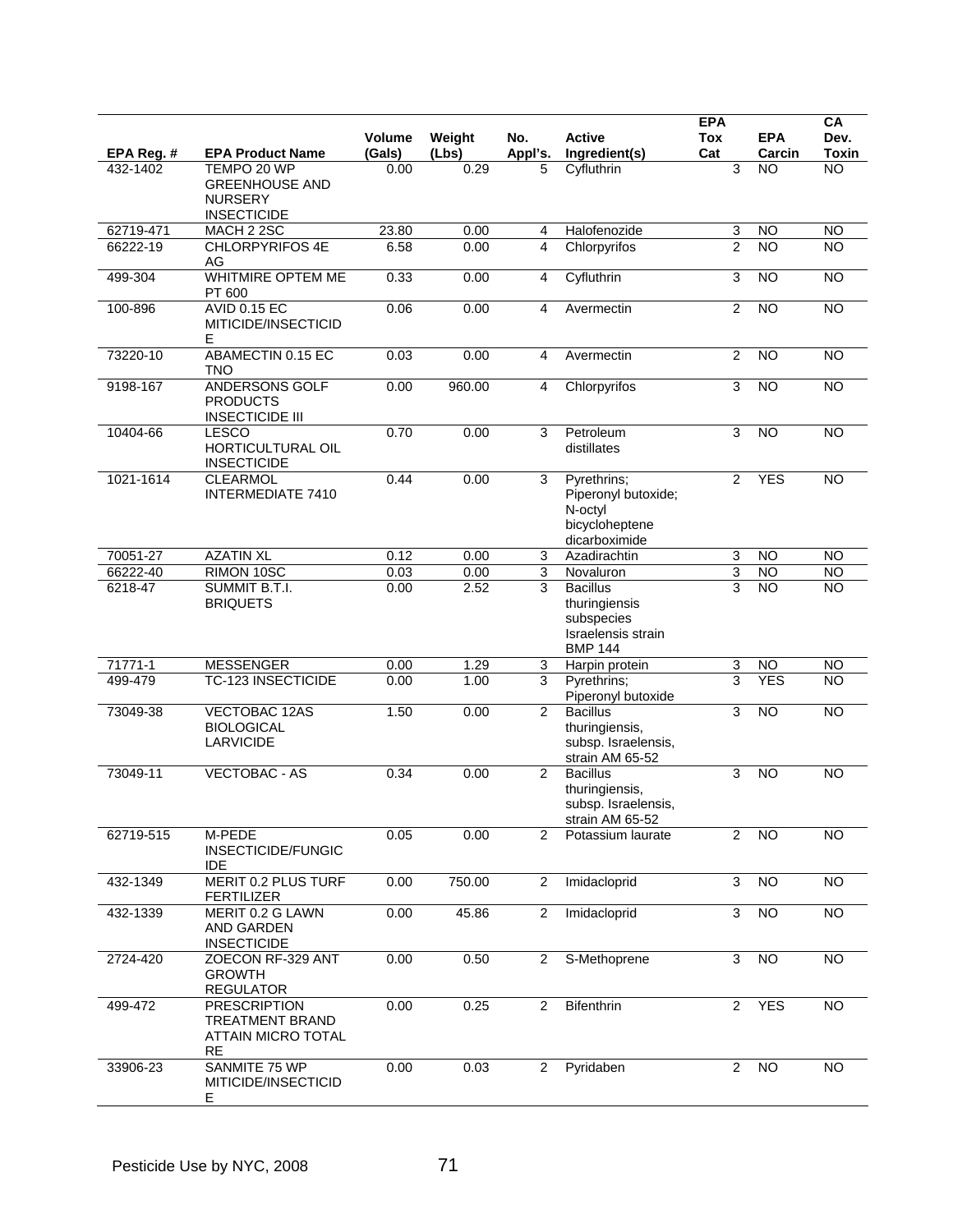| EPA Reg. #        | <b>EPA Product Name</b>                                                              | <b>Volume</b><br>(Gals) | Weight<br>(Lbs) | No.<br>Appl's. | <b>Active</b><br>Ingredient(s)                                                                                                                                           | <b>EPA</b><br>Tox<br>Cat | <b>EPA</b><br>Carcin | CA<br>Dev.<br><b>Toxin</b> |
|-------------------|--------------------------------------------------------------------------------------|-------------------------|-----------------|----------------|--------------------------------------------------------------------------------------------------------------------------------------------------------------------------|--------------------------|----------------------|----------------------------|
| 432-1301          | TEMPO 20 WP IN<br><b>WATER SOLUBLE</b><br><b>PACKETS</b>                             | 0.00                    | 0.02            | 2              | Cyfluthrin                                                                                                                                                               | 3                        | <b>NO</b>            | <b>NO</b>                  |
| 73079-1           | <b>INTICE SWEET ANT</b><br><b>GEL</b>                                                | 0.00                    | 0.02            | 2              | Boric acid                                                                                                                                                               | 3                        | <b>NO</b>            | <b>NO</b>                  |
| 19713-49          | <b>DREXEL CARBARYL</b><br>4L                                                         | 2.50                    | 0.00            | 1              | Carbaryl                                                                                                                                                                 | 3                        | <b>YES</b>           | $\overline{NO}$            |
| 67760-99          | <b>PROAXIS EX</b>                                                                    | 1.50                    | 0.00            | 1              | Cyhalothrin,<br>gamma                                                                                                                                                    | 3                        | <b>NO</b>            | <b>NO</b>                  |
| 4-408             | <b>EIGHT INSECT</b><br><b>CONTROL</b><br><b>CONCENTRATE</b>                          | 0.25                    | 0.00            | 1              | Permethrin                                                                                                                                                               | 3                        | <b>YES</b>           | $\overline{NO}$            |
| 66330-314         | BIFENTHRIN 7.9% FL<br><b>NURSERY</b><br>INSECTICIDE/MITICID<br>Е                     | 0.16                    | 0.00            | 1              | <b>Bifenthrin</b>                                                                                                                                                        | 3                        | <b>YES</b>           | <b>NO</b>                  |
| 49538-2           | PHYTON-27                                                                            | 0.09                    | 0.00            | 1              | Copper sulfate<br>(pentahydrate)                                                                                                                                         | $\mathbf{1}$             | <b>NO</b>            | <b>NO</b>                  |
| 1021-1603         | NYLAR 10EC                                                                           | 0.05                    | 0.00            | 1              | Pyriproxyfen                                                                                                                                                             | 3                        | <b>NO</b>            | $\overline{N}$             |
| 400-509           | <b>FLORAMITE SC/LS</b>                                                               | 0.01                    | 0.00            | $\mathbf{1}$   | <b>Bifenazate</b>                                                                                                                                                        | $\overline{3}$           | <b>NO</b>            | <b>NO</b>                  |
| 432-1289          | DYLOX 80 TURF AND<br>ORNAMENTAL<br><b>INSECTICIDE</b>                                | 0.00                    | 30.00           | 1              | Trichlorfon                                                                                                                                                              | $\overline{2}$           | <b>YES</b>           | <b>NO</b>                  |
| 72155-33          | <b>DYLOX INSECT</b><br><b>GRANULES</b>                                               | 0.00                    | 30.00           | 1              | Trichlorfon                                                                                                                                                              | 3                        | <b>YES</b>           | $\overline{NO}$            |
| 432-1328          | MERIT 0.5 G<br><b>INSECTICIDE</b>                                                    | 0.00                    | 30.00           | 1              | Imidacloprid                                                                                                                                                             | 3                        | <b>NO</b>            | <b>NO</b>                  |
| 55638-47          | <b>MATTCH</b><br><b>BIOINSECTICIDE</b>                                               | 0.00                    | 0.50            | 1              | CrylA(c) and CrylC<br>derived*delta<br>endotoxins of<br><b>Bacillus</b><br>thuringiensis<br>encapsulated in<br>killed<br>pseudomonas<br>fluorescens<br>(*Patent pending) | 3                        | N <sub>O</sub>       | <b>NO</b>                  |
| 432-1391          | PREMISE FOAM                                                                         | 0.00                    | 0.38            | 1              | Imidacloprid                                                                                                                                                             | 3                        | NO                   | <b>NO</b>                  |
| 499-384           | <b>WHITMIRE PT 240</b><br>PERMA-DUST<br><b>INSECTICIDE</b>                           | 0.00                    | 0.13            | 1              | Boric acid                                                                                                                                                               | 3                        | <b>NO</b>            | <b>NO</b>                  |
| 499-405           | WHITMIRE PT 1920<br><b>TOTAL RELEASE</b><br><b>INSECTICIDE</b>                       | 0.00                    | 0.13            | 1              | Cyfluthrin;<br>Chlorpyrifos                                                                                                                                              | $\overline{2}$           | <b>NO</b>            | <b>NO</b>                  |
| 432-1460          | <b>MAXFORCE FC</b><br>ROACH KILLER BAIT<br><b>GEL F.05</b>                           | 0.00                    | 0.07            | 1              | Fipronil                                                                                                                                                                 | 3                        | <b>YES</b>           | <b>NO</b>                  |
| 499-492           | <b>PRESCRIPTION</b><br><b>TREATMENT BRAND</b><br>388B ADVANCE ANT<br><b>GEL BAIT</b> | 0.00                    | 0.06            | 1              | <b>Borax</b>                                                                                                                                                             | 3                        | <b>NO</b>            | <b>NO</b>                  |
| 45728-7           | <b>CARBAMATE WDG</b><br><b>FUNGICIDE</b>                                             | 0.00                    | 0.03            | 1              | Ferbam                                                                                                                                                                   | 3                        | <b>NO</b>            | <b>NO</b>                  |
| 499-467           | <b>WHITMIRE AVERT TC-</b><br>181                                                     | 0.00                    | 0.03            | 1              | Avermectin                                                                                                                                                               | 3                        | $\overline{NO}$      | $\overline{NO}$            |
| 432-1257          | <b>MAXFORCE ROACH</b><br>BAIT F.05                                                   | 0.00                    | 0.03            | 1              | Fipronil                                                                                                                                                                 | 3                        | <b>YES</b>           | <b>NO</b>                  |
| 499-370           | PT 370 ASCEND FIRE<br>ANT STOPPER BAIT                                               | 0.00                    | 0.02            | 1              | Avermectin                                                                                                                                                               | 3                        | <b>NO</b>            | <b>NO</b>                  |
| <b>Herbicides</b> |                                                                                      |                         |                 |                |                                                                                                                                                                          |                          |                      |                            |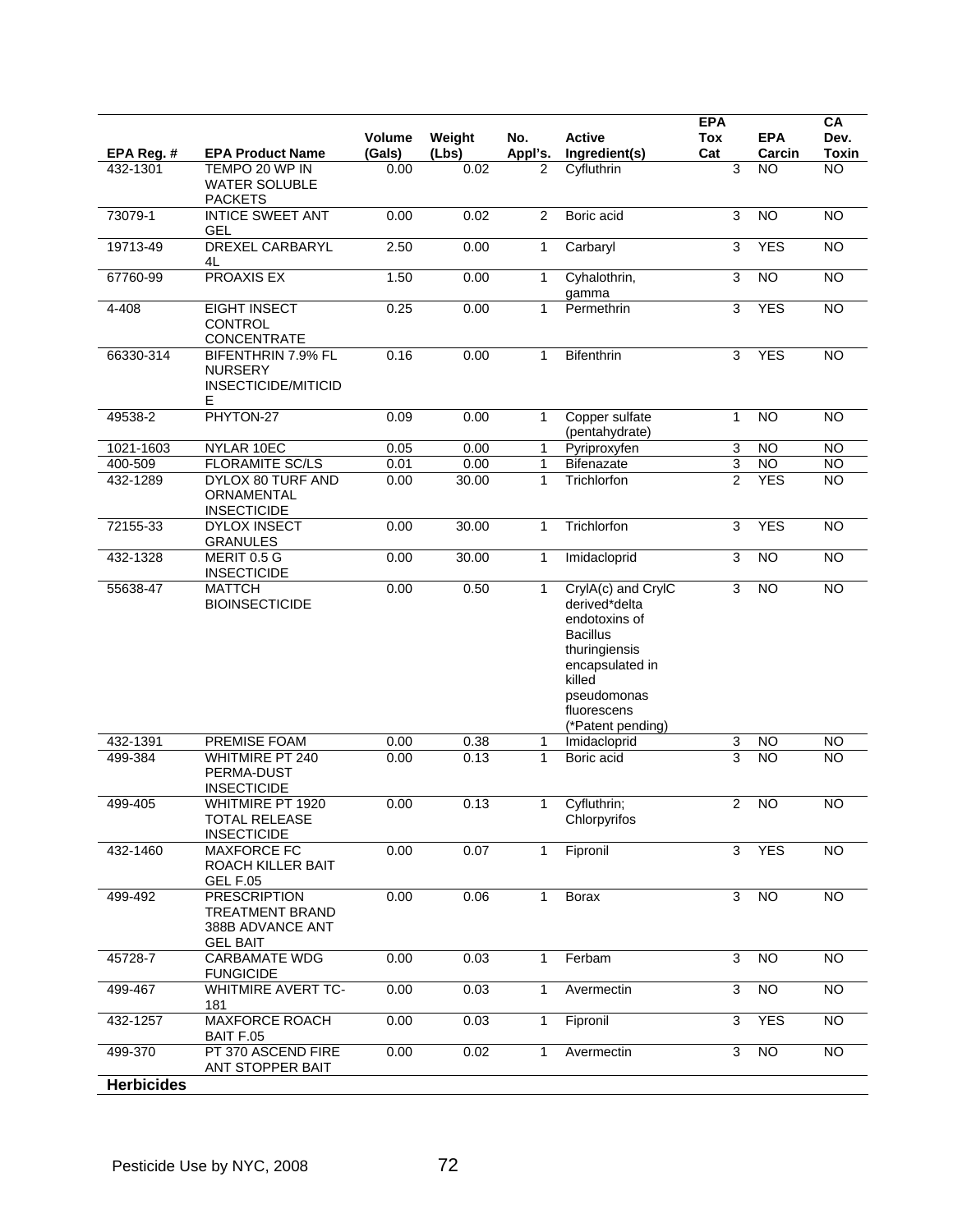| EPA Reg.# | <b>EPA Product Name</b>                                                                | Volume<br>(Gals) | Weight<br>(Lbs) | No.<br>Appl's. | <b>Active</b><br>Ingredient(s)                                                | <b>EPA</b><br><b>Tox</b><br>Cat | <b>EPA</b><br>Carcin | CA<br>Dev.<br>Toxin |
|-----------|----------------------------------------------------------------------------------------|------------------|-----------------|----------------|-------------------------------------------------------------------------------|---------------------------------|----------------------|---------------------|
| 524-475   | ROUNDUP ULTRA<br><b>HERBICIDE</b>                                                      | 524.35           | 371.97          | 1,203          | Glyphosate,<br>isopropylamine salt                                            | 3                               | <b>NO</b>            | $\overline{NO}$     |
| 241-341   | PENDULUM 3.3 EC<br><b>HERBICIDE</b>                                                    | 230.32           | 679.06          | 334            | Pendimethalin                                                                 | 3                               | <b>YES</b>           | <b>NO</b>           |
| 62719-542 | <b>DIMENSION 2EW</b>                                                                   | 30.43            | 0.00            | 265            | Dithiopyr                                                                     | $\overline{2}$                  | N <sub>O</sub>       | $\overline{NO}$     |
| 62719-556 | <b>ACCORD XRT II</b>                                                                   | 56.58            | 0.00            | 138            | Glyphosate,<br>dimethylammonium<br>salt                                       | 3                               | $\overline{10}$      | $\overline{10}$     |
| 62719-517 | <b>ACCORD XRT</b>                                                                      | 54.92            | 0.00            | 93             | Glyphosate,<br>isopropylamine salt                                            | 3                               | N <sub>O</sub>       | $\overline{NO}$     |
| 241-360   | PRE-M 3.3 EC TURF<br><b>HERBICIDE</b>                                                  | 69.47            | 0.19            | 88             | Pendimethalin                                                                 | 3                               | <b>YES</b>           | <b>NO</b>           |
| 62719-527 | <b>GARLON 4 ULTRA</b>                                                                  | 48.84            | 0.00            | 88             | Triclopyr                                                                     | $\boldsymbol{2}$                | <b>NO</b>            | <b>NO</b>           |
| 62719-40  | <b>GARLON 4</b>                                                                        | 31.36            | 0.98            | 76             | Triclopyr,<br>butoxyethyl ester                                               | 3                               | <b>NO</b>            | <b>NO</b>           |
| 100-937   | PRIMO MAXX                                                                             | 13.04            | 31.96           | 49             | Trinexapac-ethyl                                                              | 3                               | <b>NO</b>            | <b>NO</b>           |
| 71995-25  | <b>ROUNDUP WEED &amp;</b><br><b>GRASS KILLER</b><br><b>SUPER</b><br><b>CONCENTRATE</b> | 13.65            | 0.00            | 39             | Glyphosate,<br>isopropylamine salt                                            | $\overline{3}$                  | <b>NO</b>            | <b>NO</b>           |
| 62719-37  | GARLON <sup>*</sup> 3A                                                                 | 49.84            | 0.06            | 36             | Triclopyr,<br>triethylamine salt                                              | $\mathbf{1}$                    | <b>NO</b>            | <b>NO</b>           |
| 228-366   | <b>RAZOR HERBICIDE</b>                                                                 | 0.95             | 0.00            | 26             | Glyphosate,<br>isopropylamine salt                                            | 3                               | N <sub>O</sub>       | <b>NO</b>           |
| 62719-176 | PATHFINDER II                                                                          | 127.43           | 0.00            | 24             | Triclopyr,<br>butoxyethyl ester                                               | $\sqrt{3}$                      | <b>NO</b>            | <b>NO</b>           |
| 62719-529 | <b>SCYTHE HERBICIDE</b>                                                                | 3.63             | 5.25            | 22             | Nonanoic acid                                                                 | $\overline{2}$                  | <b>NO</b>            | <b>NO</b>           |
| 62719-445 | <b>DIMENSION* ULTRA</b><br>40WP                                                        | 0.00             | 40.33           | 19             | Dithiopyr                                                                     | 3                               | <b>NO</b>            | <b>NO</b>           |
| 42750-61  | <b>GLYPHOSATE 41%</b><br><b>PLUS</b>                                                   | 4.75             | 0.00            | 13             | Glyphosate,<br>isopropylamine salt                                            | 3                               | N <sub>O</sub>       | <b>NO</b>           |
| 62719-324 | <b>GLYPRO</b>                                                                          | 18.51            | 0.00            | 12             | Glyphosate,<br>isopropylamine salt                                            | 3                               | <b>NO</b>            | <b>NO</b>           |
| 2217-758  | TRIMEC 937<br><b>HERBICIDE</b>                                                         | 8.64             | 0.00            | 10             | 2,4-D, 2-ethylhexyl<br>ester; 2,4-DP-P,<br>isooctyl ester;<br>Dicamba         | $\overline{2}$                  | N <sub>O</sub>       | $\overline{NO}$     |
| 432-950   | <b>ACCLAIM EXTRA</b><br><b>HERBICIDE</b>                                               | 2.84             | 7.81            | 10             | Fenoxaprop-P (+)                                                              | 3                               | <b>NO</b>            | <b>NO</b>           |
| 66330-276 | DICAMBA DMA 4# AG                                                                      | 0.00             | 16.14           | 9              | Dicamba,<br>dimethylamine salt                                                | 2                               | <b>NO</b>            | <b>NO</b>           |
| 81880-1   | GWN-3069                                                                               | 0.00             | 1.74            | $\overline{7}$ | Halosulfuron-<br>methyl                                                       | 3                               | <b>NO</b>            | <b>NO</b>           |
| 352-656   | KOCIDE 2000                                                                            | 0.03             | 36.50           | 6              | Copper hydroxide                                                              | $\overline{c}$                  | <b>NO</b>            | <b>NO</b>           |
| 524-529   | ROUNDUP PRO<br><b>CONCENTRATE</b>                                                      | 10.00            | 0.00            | 4              | Glyphosate,<br>isopropylamine salt                                            | 3                               | <b>NO</b>            | $\overline{NO}$     |
| 2217-833  | SPEED ZONE<br><b>BROADLEAF</b><br><b>HERBICIDE</b>                                     | 4.72             | 0.00            | 4              | 2,4-D, 2-ethylhexyl<br>ester; Dicamba;<br>Carfentrazone-<br>ethyl; Mecoprop-P | 3                               | <b>YES</b>           | NO                  |
| 62719-305 | LONTREL TURF AND<br>ORNAMENTAL                                                         | 0.38             | 0.00            | 4              | Clopyralid                                                                    | 3                               | <b>NO</b>            | NO                  |
| 7173-21   | CHEMPAR L.V.<br><b>BRUSH KILLER 2/2</b>                                                | 0.00             | 3.35            | 4              | 2,4-D, 2-ethylhexyl<br>ester; 2,4,5-T, 2-<br>ethylhexyl ester                 | $\overline{c}$                  | $\overline{NO}$      | $\overline{NO}$     |
| 66330-293 | <b>THIOPHANATE</b><br>METHYL 4.5L                                                      | 10.00            | 0.00            | 3              | Thiophanate-<br>methyl                                                        | 3                               | <b>YES</b>           | <b>YES</b>          |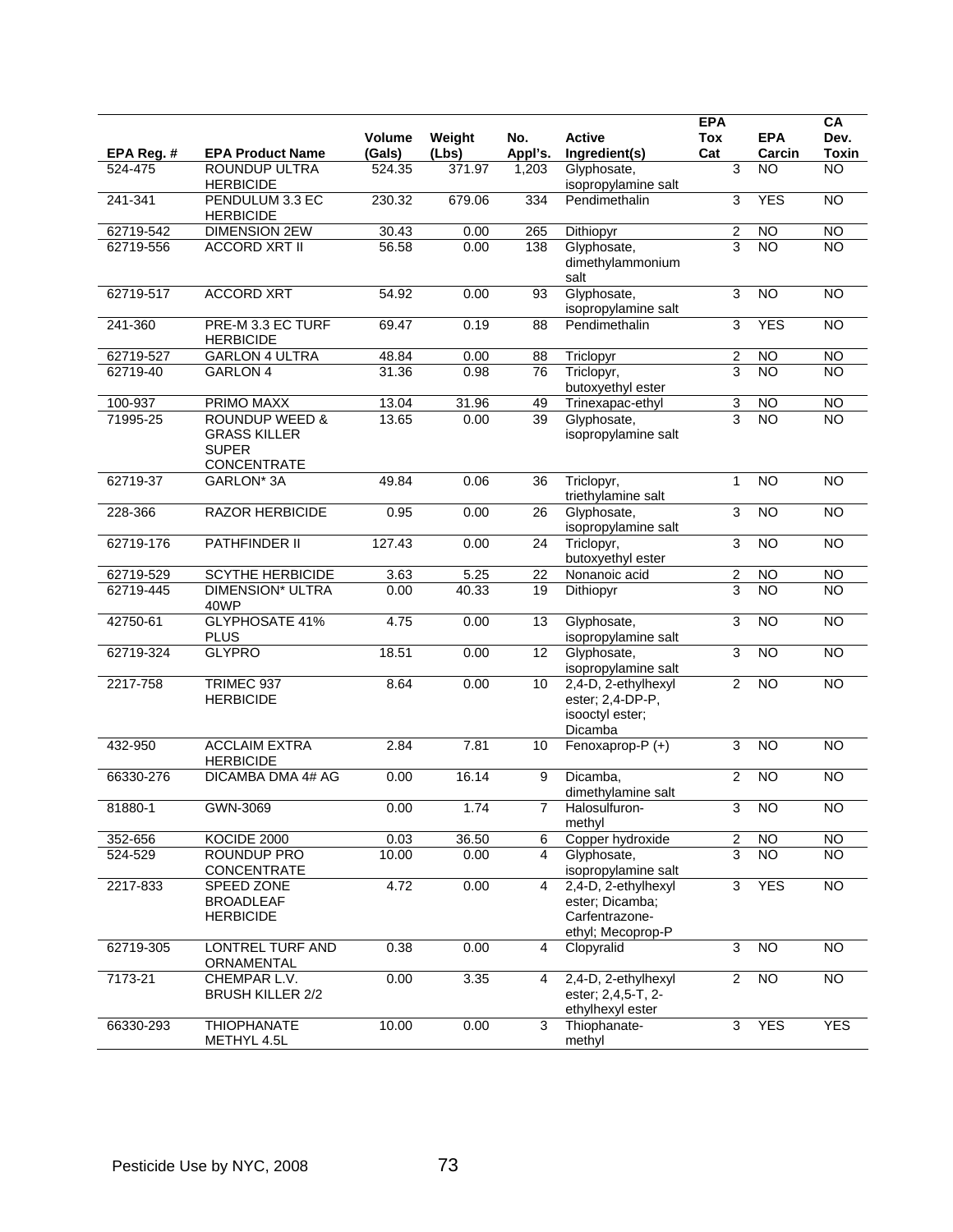|                       |                                                   |                |               |                |                                    | <b>EPA</b>     |                     | CA                   |
|-----------------------|---------------------------------------------------|----------------|---------------|----------------|------------------------------------|----------------|---------------------|----------------------|
|                       |                                                   | Volume         | Weight        | No.            | <b>Active</b>                      | <b>Tox</b>     | <b>EPA</b>          | Dev.<br><b>Toxin</b> |
| EPA Reg.#<br>10404-44 | <b>EPA Product Name</b><br><b>LESCO THREE-WAY</b> | (Gals)<br>4.13 | (Lbs)<br>0.00 | Appl's.<br>3   | Ingredient(s)<br>$2,4-D,$          | Cat            | Carcin<br><b>NO</b> | <b>NO</b>            |
|                       | <b>BENTGRASS</b>                                  |                |               |                | dimethylamine salt;                |                |                     |                      |
|                       | <b>SELECTIVE</b>                                  |                |               |                | Dicamba,                           |                |                     |                      |
|                       | <b>HERBICIDE</b>                                  |                |               |                | dimethylamine salt;<br>MCPP-P,     |                |                     |                      |
|                       |                                                   |                |               |                | dimethylamine salt                 |                |                     |                      |
| 71995-29              | <b>ROUNDUP WEED &amp;</b>                         | 0.04           | 0.00          | 3              | Glyphosate,                        | 3              | <b>NO</b>           | $\overline{NO}$      |
|                       | <b>GRASS KILLER</b>                               |                |               |                | isopropylamine                     |                |                     |                      |
|                       | <b>CONCENTRATE PLUS</b>                           |                |               |                | salt; Diquat<br>dibromide          |                |                     |                      |
| 961-360               | <b>LEBANON</b>                                    | 0.00           | 2,400.00      | 3              | Dithiopyr                          | 3              | <b>NO</b>           | <b>NO</b>            |
|                       | <b>FERTILIZER WITH</b>                            |                |               |                |                                    |                |                     |                      |
|                       | DIMENSION (0.13%)                                 |                |               |                |                                    |                |                     |                      |
| 73220-13              | <b>CRABGRAS</b><br>QUALI-PRO                      | 0.00           | 18.13         | 3              | Dithiopyr                          | 3              | <b>NO</b>           | <b>NO</b>            |
|                       | DITHIOPYR 40 WSB                                  |                |               |                |                                    |                |                     |                      |
| 10404-84              | 0.07% DIMENSION<br>PLUS FERTILIZER                | 15.00          | 120.00        | $\overline{c}$ | Dithiopyr                          | 3              | <b>NO</b>           | <b>NO</b>            |
| 10404-43              | <b>LESCO THREE-WAY</b>                            | 10.00          | 0.00          | $\overline{2}$ | $2,4-D,$                           | $\mathbf{1}$   | <b>NO</b>           | $\overline{NO}$      |
|                       | <b>SELECTIVE</b><br><b>HERBICIDE</b>              |                |               |                | dimethylamine salt;<br>Dicamba,    |                |                     |                      |
|                       |                                                   |                |               |                | dimethylamine salt;                |                |                     |                      |
|                       |                                                   |                |               |                | MCPP-P,                            |                |                     |                      |
|                       |                                                   |                |               |                | dimethylamine salt                 |                |                     |                      |
| 9198-65               | THE ANDERSONS<br>PROFESSIONAL                     | 0.00           | 400.00        | 2              | Siduron                            | 3              | $\overline{NO}$     | $\overline{NO}$      |
|                       | <b>TURF PRODUCTS</b>                              |                |               |                |                                    |                |                     |                      |
|                       | <b>CRABGRASS</b>                                  |                |               |                |                                    |                |                     |                      |
| 10163-213             | <b>TUPERSAN</b>                                   | 0.00           | 72.00         | 2              | Siduron                            | 3              | <b>NO</b>           | <b>NO</b>            |
| 2217-696              | <b>HERBICIDE</b><br><b>BETAMEC 4 PRE-</b>         | 12.00          | 0.00          | $\mathbf{1}$   | Bensulide                          | 3              | NO                  | $\overline{NO}$      |
|                       | <b>EMERGENCE GRASS</b>                            |                |               |                |                                    |                |                     |                      |
|                       | <b>KILLER</b>                                     |                |               |                |                                    |                |                     |                      |
| 264-267               | <b>ETHREL BRAND</b><br><b>ETHEPHON PLANT</b>      | 6.40           | 0.00          | $\mathbf{1}$   | Ethephon                           | $\mathbf{1}$   | <b>NO</b>           | $\overline{NO}$      |
|                       | <b>REGULATOR</b>                                  |                |               |                |                                    |                |                     |                      |
| 82052-1               | <b>WEED AVENGER</b>                               | 3.50           | 0.00          | $\mathbf{1}$   | Limonene                           | 3              | <b>NO</b>           | <b>NO</b>            |
|                       | <b>WEED KILLER</b>                                |                |               |                |                                    |                |                     |                      |
| 2217-759              | <b>EMBARK 2-S PLANT</b><br><b>GROWTH</b>          | 1.50           | 0.00          | 1              | Mefluidide,<br>diethanolamine salt | 3              | <b>NO</b>           | <b>NO</b>            |
|                       | <b>REGULATOR</b>                                  |                |               |                |                                    |                |                     |                      |
| 10404-100             | LESCO PRE-M 0.86%                                 | 0.00           | 3,000.00      | 1              | Pendimethalin                      | 3              | <b>YES</b>          | <b>NO</b>            |
| 2217-794              | PLUS FERTILIZER<br><b>GORDON'S</b>                | 0.00           | 1,250.00      | 1              | 2,4-D; Dicamba;                    | 3              | <b>YES</b>          | <b>NO</b>            |
|                       | GRANULAR 33 1/2                                   |                |               |                | Mecoprop-P                         |                |                     |                      |
| 400-168               | CASORON 4G                                        | 0.00           | 150.00        | 1              | Dichlobenil                        | 3              | <b>YES</b>          | <b>NO</b>            |
| 961-405               | <b>LEBANON</b><br>TRIFLURALIN G-5                 | 0.00           | 40.00         | $\mathbf 1$    | Trifluralin                        | 3              | <b>YES</b>          | NO.                  |
| 524-535               | <b>MON 78365</b>                                  | 0.00           | 0.56          | $\mathbf{1}$   | Glyphosate,                        | $\overline{3}$ | N <sub>O</sub>      | NO                   |
|                       | <b>HERBICIDE</b>                                  |                |               |                | monoammonium                       |                |                     |                      |
|                       |                                                   |                |               |                | salt; Diquat                       |                |                     |                      |
| <b>Fungicides</b>     |                                                   |                |               |                | dibromide                          |                |                     |                      |
| 100-1093              | <b>HERITAGE</b>                                   | 0.00           | 85.73         | 50             | Azoxystrobin                       | 3              | <b>NO</b>           | <b>NO</b>            |
|                       | <b>FUNGICIDE</b>                                  |                |               |                |                                    |                |                     |                      |
| 50534-202             | DACONIL SDG                                       | 57.50          | 867.18        | 34             | Chlorothalonil                     | 1              | <b>YES</b>          | N <sub>O</sub>       |
| 432-942               | <b>BANOL TURF AND</b><br>ORNAMENTAL               | 59.75          | 26.13         | 27             | Propamocarb                        | 3              | <b>NO</b>           | NO.                  |
|                       | <b>FUNGICIDE</b>                                  |                |               |                | hydrochloride                      |                |                     |                      |
| 432-890               | <b>ALIETTE WDG BRAND</b>                          | 0.00           | 1,201.50      | 27             | Fosetyl-Al                         | 3              | $\overline{3}$      | $\overline{N}$       |
|                       | <b>FUNGICIDE</b>                                  |                |               |                |                                    |                |                     |                      |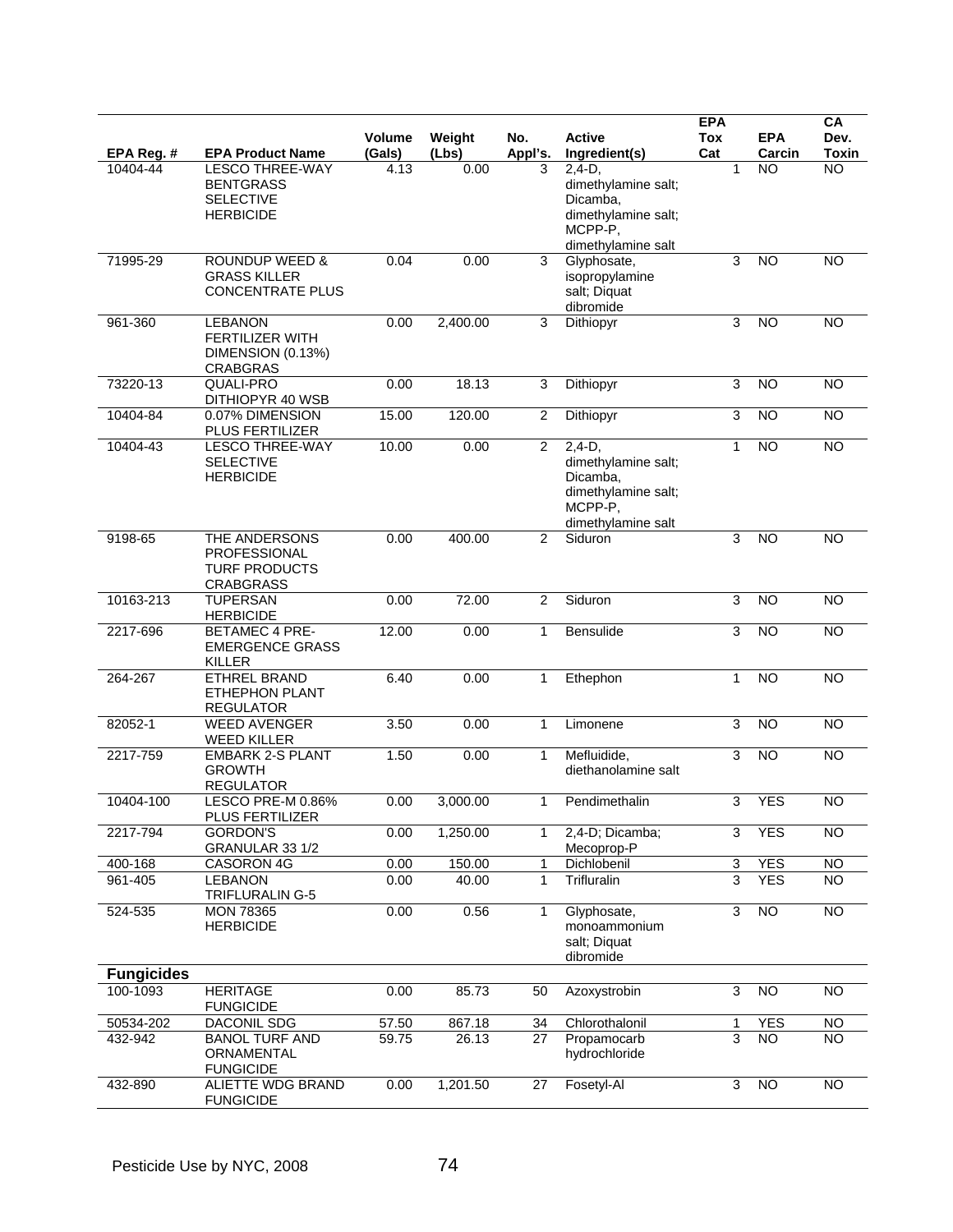| EPA Reg. # | <b>EPA Product Name</b>                                                          | <b>Volume</b><br>(Gals) | Weight<br>(Lbs) | No.<br>Appl's.  | <b>Active</b><br>Ingredient(s)                                                                                                                                             | <b>EPA</b><br><b>Tox</b><br>Cat | <b>EPA</b><br>Carcin | CA<br>Dev.<br><b>Toxin</b> |
|------------|----------------------------------------------------------------------------------|-------------------------|-----------------|-----------------|----------------------------------------------------------------------------------------------------------------------------------------------------------------------------|---------------------------------|----------------------|----------------------------|
| 100-796    | <b>SUBDUE MAXX</b>                                                               | 38.21                   | 12.44           | 21              | Mefenoxam                                                                                                                                                                  | 3                               | <b>NO</b>            | $\overline{NO}$            |
| 432-1360   | <b>BAYLETON 50 TURF</b><br>AND ORNAMENTAL<br><b>FUNGICIDE IN WATER</b>           | 0.00                    | 237.02          | 19              | Triadimefon                                                                                                                                                                | 3                               | <b>YES</b>           | <b>YES</b>                 |
| 60063-3    | <b>ECHO 825</b>                                                                  | 0.00                    | 710.00          | 18              | Chlorothalonil                                                                                                                                                             | 1                               | <b>YES</b>           | $\overline{NO}$            |
| 9198-115   | THE ANDERSONS<br><b>TURF FUNGICIDE</b><br>WITH 5.0% DACONIL                      | 0.00                    | 4,855.00        | 16              | Chlorothalonil                                                                                                                                                             | $\mathbf{1}$                    | <b>YES</b>           | $\overline{10}$            |
| 66222-154  | EQUUS 720 SST                                                                    | 133.00                  | 0.00            | 15              | Chlorothalonil                                                                                                                                                             | $\overline{2}$                  | <b>YES</b>           | <b>NO</b>                  |
| 432-888    | CHIPCO 26019 FLO<br><b>BRAND FUNGICIDE</b>                                       | 46.50                   | 0.00            | 15              | Iprodione                                                                                                                                                                  | 3                               | <b>YES</b>           | <b>NO</b>                  |
| 538-183    | <b>PROTURF FLUID</b><br><b>FUNGICIDE</b>                                         | 32.50                   | 0.00            | 15              | Thiophanate-<br>methyl; Iprodione                                                                                                                                          | 3                               | <b>YES</b>           | <b>YES</b>                 |
| 7969-184   | Insignia Fungicide                                                               | 0.00                    | 84.16           | 15              | Pyraclostrobin                                                                                                                                                             | 3                               | <b>NO</b>            | <b>NO</b>                  |
| 100-769    | <b>MEDALLION</b><br><b>FUNGICIDE</b>                                             | 0.06                    | 21.11           | $\overline{12}$ | Fludioxonil                                                                                                                                                                | 3                               | N <sub>O</sub>       | <b>NO</b>                  |
| 66222-149  | <b>EQUUS DF</b>                                                                  | 0.00                    | 360.00          | 12              | Chlorothalonil                                                                                                                                                             | 2                               | <b>YES</b>           | $\overline{NO}$            |
| 60063-7    | <b>ECHO 720</b><br><b>AGRICULTURAL</b><br><b>FUNGICIDE</b>                       | 60.55                   | 0.00            | 11              | Chlorothalonil                                                                                                                                                             | $\overline{2}$                  | <b>YES</b>           | <b>NO</b>                  |
| 100-741    | <b>ALAMO FUNGICIDE</b>                                                           | 39.81                   | 0.00            | 11              | Propiconazole                                                                                                                                                              | $\overline{2}$                  | <b>YES</b>           | <b>NO</b>                  |
| 432-1371   | <b>COMPASS</b>                                                                   | 0.00                    | 29.41           | 10              | Trifloxystrobin                                                                                                                                                            | 3                               | $\overline{NO}$      | $\overline{N}$             |
| 50534-209  | DACONIL 720<br><b>FLOWABLE</b><br><b>FUNGICIDE</b>                               | 45.00                   | 0.00            | 9               | Chlorothalonil                                                                                                                                                             | 3                               | <b>YES</b>           | <b>NO</b>                  |
| 66222-41   | BUMPER 14.3 EC<br>(PROPICONAZOLE)<br><b>FUNGICIDE</b>                            | 22.61                   | 0.00            | 9               | Propiconazole                                                                                                                                                              | 2                               | <b>YES</b>           | NO                         |
| 69592-19   | RHAPSODY AS0                                                                     | 21.04                   | 0.00            | 9               | QST 713 strain of<br>dried Bacillus<br>subtilis                                                                                                                            | 3                               | <b>NO</b>            | <b>NO</b>                  |
| 71962-1    | <b>AGRI-FOS SYSTEMIC</b><br><b>FUNGICIDE</b>                                     | 5.98                    | 0.00            | 8               | Mono- and di-<br>potassium salts of<br>phosphorous acid                                                                                                                    | 3                               | <b>NO</b>            | <b>NO</b>                  |
| 10163-274  | <b>RUBIGAN A.S. TURF</b><br>AND ORNAMENTAL                                       | 0.75                    | 0.00            | 8               | Fenarimol                                                                                                                                                                  | 3                               | N <sub>O</sub>       | $\overline{NO}$            |
| 7969-224   | <b>CURALAN EG</b>                                                                | 0.00                    | 249.55          | 8               | Vinclozolin                                                                                                                                                                | 3                               | <b>YES</b>           | <b>YES</b>                 |
| 100-641    | <b>BANNER FUNGICIDE</b>                                                          | 21.50                   | 0.00            | 7               | Propiconazole                                                                                                                                                              | $\overline{c}$                  | <b>YES</b>           | <b>NO</b>                  |
| 9198-222   | ANDERSONS GOLF<br>PRODUCTS FUNGO<br><b>FLO</b>                                   | 15.50                   | 0.00            | $\overline{7}$  | Thiophanate-<br>methyl                                                                                                                                                     | 3                               | <b>YES</b>           | <b>YES</b>                 |
| 66330-41   | <b>ENDORSE WETTABLE</b><br>POWDER FUNGICIDE                                      | 0.00                    | 84.43           | $\overline{7}$  | Polyoxin D zinc salt                                                                                                                                                       | 3                               | $\overline{NO}$      | NO                         |
| 70127-2    | <b>NOVOZYMES</b><br><b>BIOFUNGICIDE</b><br><b>GREEN RELEAF 710-</b><br>140       | 28.04                   | 0.00            | 6               | <b>Bacillus</b><br>licheniformis<br>SB3086; IBA                                                                                                                            | 3                               | <b>NO</b>            | <b>NO</b>                  |
| 79676-17   | TM+IP E-PRO<br><b>FUNGICIDE</b>                                                  | 26.00                   | 0.00            | 6               | Iprodione;<br>Thiophanate-<br>methyl                                                                                                                                       | 3                               | <b>YES</b>           | <b>YES</b>                 |
| 499-368    | WHITMIRE PT 2000<br><b>GREEN-SHIELD</b><br><b>HORTICULTURAL</b><br><b>ALGICI</b> | 0.66                    | 0.00            | 6               | Alkyl <sup>*</sup> dimethyl<br>benzyl ammonium<br>chloride *(60%C14,<br>30%C16, 5%C18,<br>5%C12); Alkyl<br>(68%C12,<br>32%C14)<br>dimethylethylbenzyl<br>ammonium chloride | $\mathbf{1}$                    | <b>NO</b>            | NO                         |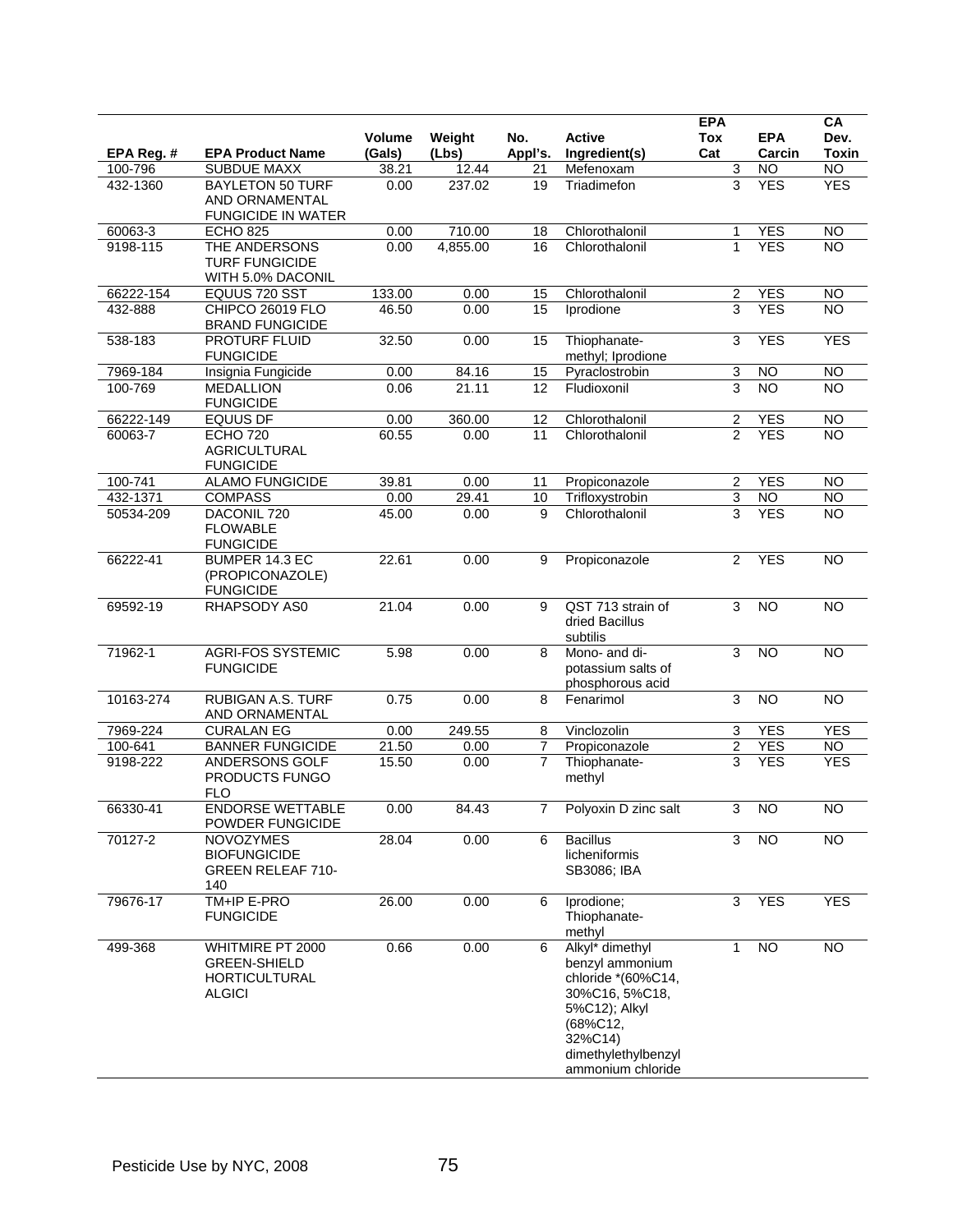| EPA Reg. # | <b>EPA Product Name</b>                                                                    | Volume<br>(Gals) | Weight<br>(Lbs) | No.<br>Appl's. | <b>Active</b><br>Ingredient(s)                                                                                                                                                                                                                                                   | <b>EPA</b><br><b>Tox</b><br>Cat | <b>EPA</b><br>Carcin | CA<br>Dev.<br><b>Toxin</b> |
|------------|--------------------------------------------------------------------------------------------|------------------|-----------------|----------------|----------------------------------------------------------------------------------------------------------------------------------------------------------------------------------------------------------------------------------------------------------------------------------|---------------------------------|----------------------|----------------------------|
| 58044-3    | <b>CONSAN TRIPLE</b><br><b>ACTION 20</b>                                                   | 0.19             | 0.00            | 6              | Alkyl (50%C12,<br>30%C14, 17%C16,<br>3%C18)<br>dimethylethylbenzyl<br>ammonium<br>chloride; Alkyl*<br>dimethyl benzyl<br>ammonium chloride<br>$*(60\%C14,$<br>30%C16, 5%C18,<br>5%C12); Alkyl*<br>dimethyl benzyl<br>ammonium chloride<br>*(50%C12,<br>30%C14, 17%C16,<br>3%C18) | 1                               | <b>NO</b>            | <b>NO</b>                  |
| 400-433    | <b>TERRAGUARD 50W</b>                                                                      | 0.00             | 2.63            | 6              | Triflumizole                                                                                                                                                                                                                                                                     | 3                               | <b>NO</b>            | <b>NO</b>                  |
| 62719-346  | PROPICONAZOLE EC                                                                           | 7.25             | 0.00            | 5              | Propiconazole                                                                                                                                                                                                                                                                    | $\overline{2}$                  | <b>YES</b>           | <b>NO</b>                  |
| 432-1446   | <b>TARTAN FLO</b><br><b>FUNGICIDE</b>                                                      | 7.50             | 0.00            | 4              | Triadimefon;<br>Trifloxystrobin                                                                                                                                                                                                                                                  | 3                               | <b>YES</b>           | <b>YES</b>                 |
| 961-277    | <b>LEBANON TURF</b><br><b>FUNGICIDE</b>                                                    | 0.00             | 1,510.00        | 4              | Chlorothalonil                                                                                                                                                                                                                                                                   | 3                               | <b>YES</b>           | <b>NO</b>                  |
| 9198-210   | ANDERSONS GOLF<br><b>PRODUCTS</b><br><b>FUNGICIDE X</b>                                    | 0.00             | 1,193.00        | 4              | Iprodione                                                                                                                                                                                                                                                                        | 3                               | <b>YES</b>           | $\overline{NO}$            |
| 9198-111   | THE ANDERSONS<br>1.0% BAYLETON(R)<br><b>FUNGICIDE</b>                                      | 0.00             | 590.00          | 4              | Triadimefon                                                                                                                                                                                                                                                                      | 3                               | <b>YES</b>           | <b>YES</b>                 |
| 100-794    | SUBDUE GR                                                                                  | 0.00             | 460.00          | 4              | Mefenoxam                                                                                                                                                                                                                                                                        | 3                               | <b>NO</b>            | <b>NO</b>                  |
| 81959-4    | <b>IPRODIONE E-PRO</b><br><b>FUNGICIDE</b>                                                 | 20.00            | 0.00            | 3              | Iprodione                                                                                                                                                                                                                                                                        | $\overline{3}$                  | <b>YES</b>           | $\overline{10}$            |
| 70299-1    | <b>ZEROTOL</b><br>ALGAECIDE/FUNGICI<br>DE                                                  | 1.14             | 0.00            | 3              | Hydrogen peroxide                                                                                                                                                                                                                                                                | $\mathbf{1}$                    | N <sub>O</sub>       | $\overline{NO}$            |
| 62719-388  | FORE 80WP<br><b>RAINSHIELD</b>                                                             | 0.00             | 148.00          | 3              | Mancozeb                                                                                                                                                                                                                                                                         | 3                               | <b>YES</b>           | <b>NO</b>                  |
| 58185-30   | FUNGO 50 WSB<br><b>WETTABLE POWDER</b><br><b>TURF &amp;</b><br>ORNAMENTAL SYS              | 0.00             | 4.50            | 3              | Thiophanate-<br>methyl                                                                                                                                                                                                                                                           | 3                               | <b>YES</b>           | <b>YES</b>                 |
| 100-892    | ARBOTECT 20-S<br><b>FUNGICIDE</b>                                                          | 2.02             | 0.00            | 2              | Thiabendazole                                                                                                                                                                                                                                                                    | 3                               | <b>YES</b>           | <b>NO</b>                  |
| 1001-70    | 3336 G                                                                                     | 0.00             | 830.00          | 2              | Thiophanate-<br>methyl                                                                                                                                                                                                                                                           | 3                               | YES                  | YES                        |
| 7969-85    | <b>RONILAN EG</b><br><b>FUNGICIDE</b>                                                      | 0.00             | 69.00           | $\overline{2}$ | Vinclozolin                                                                                                                                                                                                                                                                      | 3                               | <b>YES</b>           | <b>YES</b>                 |
| 100-1231   | <b>INSTRATA</b>                                                                            | 12.50            | 0.00            | $\mathbf{1}$   | Chlorothalonil;<br>Fludioxonil;<br>Propiconazole                                                                                                                                                                                                                                 | 3                               | <b>YES</b>           | $\overline{NO}$            |
| 62719-396  | <b>DITHANE F-45</b><br><b>FLOWABLE</b><br>MANCOZEB<br><b>AGRICULTURAL</b><br><b>FUNGIC</b> | 5.00             | 0.00            | 1              | Mancozeb                                                                                                                                                                                                                                                                         | 3                               | <b>YES</b>           | NO                         |
| 66330-305  | <b>IPRODIONE 2SE</b><br><b>TURF</b>                                                        | 5.00             | 0.00            | 1              | Iprodione                                                                                                                                                                                                                                                                        | 3                               | <b>YES</b>           | $\overline{NO}$            |
| 45728-26   | <b>SPOTRETE F</b><br><b>FUNGICIDE</b>                                                      | 4.00             | 0.00            | $\mathbf{1}$   | Thiram                                                                                                                                                                                                                                                                           | 3                               | NO                   | $\overline{3}$             |
| 73545-13   | TOPSIN 4.5 FL                                                                              | 3.67             | 0.00            | $\mathbf{1}$   | Thiophanate-<br>methyl                                                                                                                                                                                                                                                           | 3                               | <b>YES</b>           | <b>YES</b>                 |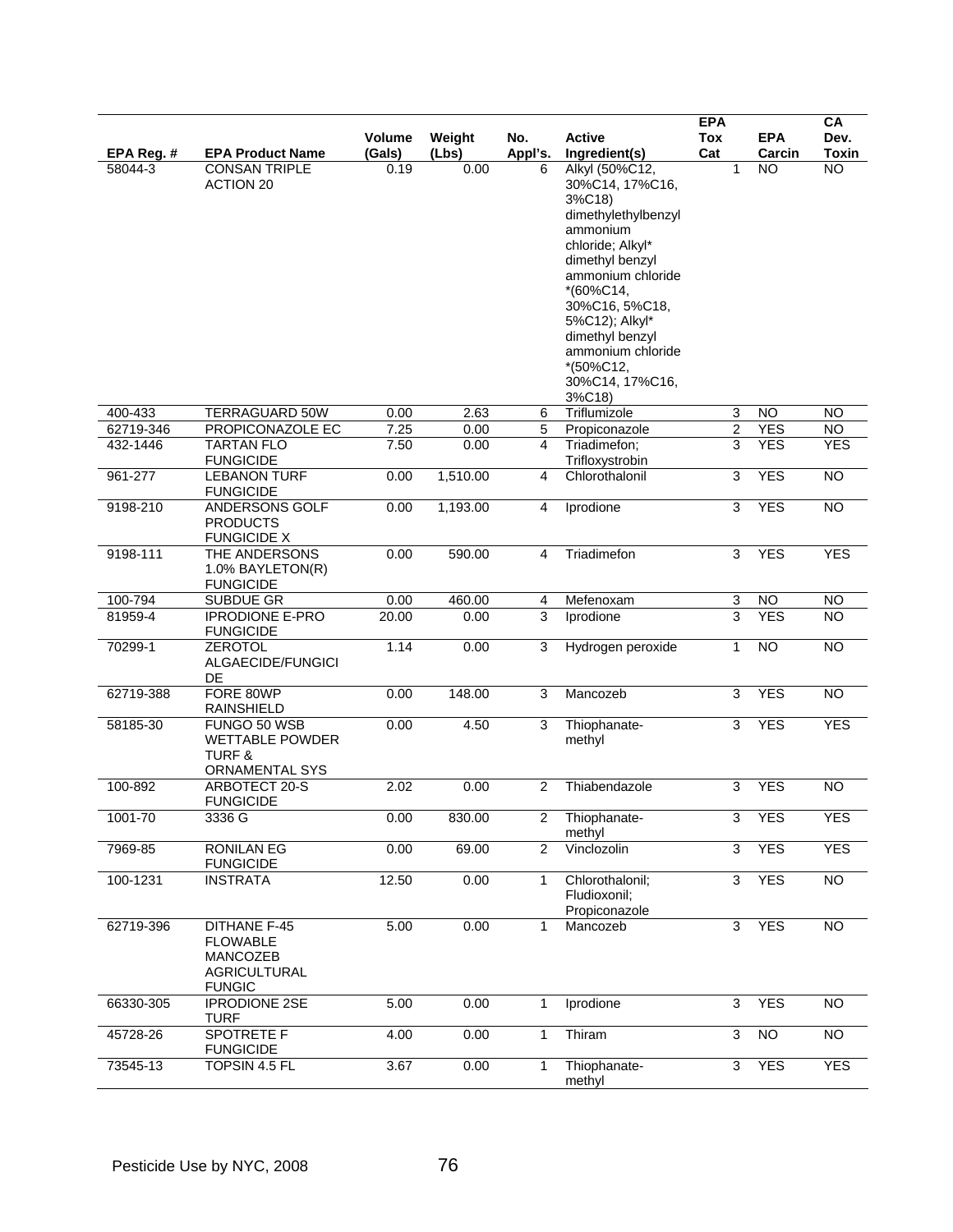|            |                         | <b>Volume</b> | Weight | No.     | <b>Active</b>        | <b>EPA</b><br>Tox | <b>EPA</b> | CA<br>Dev. |
|------------|-------------------------|---------------|--------|---------|----------------------|-------------------|------------|------------|
| EPA Reg. # | <b>EPA Product Name</b> | (Gals)        | (Lbs)  | Appl's. | Ingredient(s)        | Cat               | Carcin     | Toxin      |
| 79676-8    | PROPICONAZOLE E-        | 1.44          | 0.00   |         | Propiconazole        | 2                 | <b>YES</b> | NO.        |
|            | <b>PRO 14.3 MEC</b>     |               |        |         |                      |                   |            |            |
|            | <b>FUNGICIDE</b>        |               |        |         |                      |                   |            |            |
| 400-521    | TERRAGUARD SC           | 0.03          | 0.00   |         | Triflumizole         | 3                 | NO.        | <b>NO</b>  |
| 68173-2    | <b>ENDORSE WETTABLE</b> | 0.00          | 40.00  |         | Polyoxin D zinc salt | 3                 | NO.        | NO.        |
|            | POWDER FUNGICIDE        |               |        |         |                      |                   |            |            |
| 10404-58   | LESCO GRANULAR          | 0.00          | 40.00  |         | Triadimefon          | 3                 | <b>YES</b> | <b>YES</b> |
|            | <b>TURF FUNGICIDE</b>   |               |        |         |                      |                   |            |            |
| 70506-185  | PENNCOZEB 75 DF         | 0.00          | 24.00  |         | Mancozeb             | 3                 | <b>YES</b> | NO.        |
| 58185-10   | <b>BANROT BROAD</b>     | 0.00          | 0.63   |         | Terrazole:           | 2                 | <b>YES</b> | <b>YES</b> |
|            | <b>SPECTRUM</b>         |               |        |         | Thiophanate-         |                   |            |            |
|            | <b>FUNGICIDE 40%</b>    |               |        |         | methyl               |                   |            |            |
|            | <b>WETTABLE POWDE</b>   |               |        |         |                      |                   |            |            |
| 64137-5    | <b>MYCOSTOP</b>         | 0.00          | 0.00   |         | Streptomyces         | 3                 | NO         | NO.        |
|            | <b>BIOFUNGICIDE FOR</b> |               |        |         | griseoviridis strain |                   |            |            |
|            | AGRONOMIC,              |               |        |         | K61                  |                   |            |            |
|            | <b>VEGETABLE AND</b>    |               |        |         |                      |                   |            |            |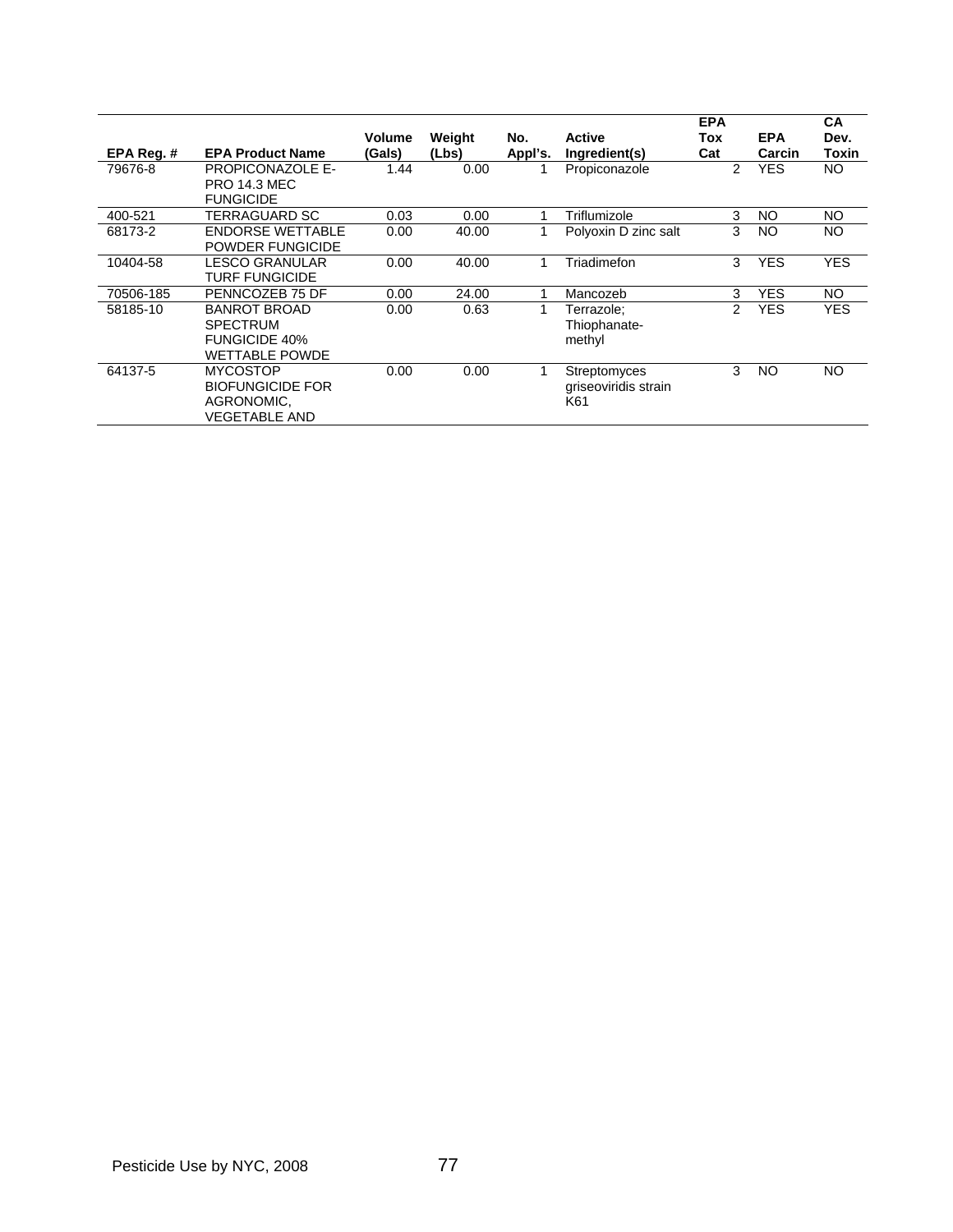|                                   |                                                 | <b>Volum</b> |        |         |                          | <b>EPA</b>     |                 | CA              |
|-----------------------------------|-------------------------------------------------|--------------|--------|---------|--------------------------|----------------|-----------------|-----------------|
|                                   |                                                 | е            | Weight | No.     | <b>Active</b>            | Tox            | <b>EPA</b>      | Dev.            |
| EPA Reg. #<br><b>Rodenticides</b> | <b>EPA Product Name</b>                         | (Gals)       | (Lbs)  | Appl's. | Ingredient(s)            | Cat            | Carcin          | <b>Toxin</b>    |
| 12455-79                          | CONTRAC ALL-                                    | 0.00         | 584.50 | 560     | <b>Bromadiolone</b>      | 3              | <b>NO</b>       | <b>NO</b>       |
|                                   | <b>WEATHER BLOX</b>                             |              |        |         |                          |                |                 |                 |
| 7173-188                          | <b>MAKI RAT AND</b>                             | 0.00         | 15.94  | 37      | Bromadiolone             | 3              | $\overline{NO}$ | $\overline{NO}$ |
|                                   | <b>MOUSE BAIT PACKS</b>                         |              |        |         |                          |                |                 |                 |
|                                   | (PELLETS)                                       |              |        |         |                          |                |                 |                 |
| 12455-16                          | <b>ZP TRACKING</b><br><b>POWDER</b>             | 0.00         | 8.19   | 37      | Zinc phosphide           | $\overline{2}$ | <b>NO</b>       | N <sub>O</sub>  |
| 7173-218                          | <b>GENERATION MINI</b>                          | 0.00         | 23.57  | 28      | Difethialone             | 3              | $\overline{NO}$ | $\overline{NO}$ |
|                                   | <b>BLOCKS</b>                                   |              |        |         |                          |                |                 |                 |
| 12455-89                          | FINAL ALL-WEATHER                               | 0.00         | 15.38  | 28      | Brodifacoum              | 3              | <b>NO</b>       | <b>NO</b>       |
|                                   | <b>BLOX</b>                                     |              |        |         |                          |                |                 |                 |
| 12455-69                          | <b>CONTRAC</b><br><b>RODENTICIDE</b>            | 0.00         | 11.78  | 27      | Bromadiolone             | 3              | $\overline{NO}$ | $\overline{NO}$ |
| 7173-202                          | <b>MAKI MINI BLOCKS</b>                         | 0.00         | 13.81  | 10      | Bromadiolone             | 3              | <b>NO</b>       | <b>NO</b>       |
| 7173-172                          | ROZOL BLUE                                      | 0.00         | 4.75   | 8       | Chlorophacinone          | $\overline{2}$ | N <sub>O</sub>  | $\overline{NO}$ |
|                                   | <b>TRACKING POWDER</b>                          |              |        |         |                          |                |                 |                 |
| 7173-113                          | <b>ROZOL TRACKING</b>                           | 0.00         | 3.25   | 6       | Chlorophacinone          | $\overline{2}$ | N <sub>O</sub>  | <b>NO</b>       |
|                                   | <b>POWDER</b>                                   |              |        |         |                          |                |                 |                 |
| 7173-236                          | <b>DIFETHIALONE MINI</b>                        | 0.00         | 3.53   | 4       | Difethialone             | 3              | <b>NO</b>       | $\overline{N}$  |
| 12455-75                          | <b>BLOCKS</b><br><b>CONTRAC RAT AND</b>         | 0.00         | 0.75   | 4       | Bromadiolone             | 3              | $\overline{NO}$ | N <sub>O</sub>  |
|                                   | <b>MOUSE BAIT READY</b>                         |              |        |         |                          |                |                 |                 |
|                                   | TO USE PLACE PAC                                |              |        |         |                          |                |                 |                 |
| 100-1055                          | <b>WEATHERBLOK BAIT</b>                         | 0.00         | 2.16   | 2       | Brodifacoum              | 3              | <b>NO</b>       | <b>NO</b>       |
|                                   | <b>WITH BITREX</b>                              |              |        |         |                          |                |                 |                 |
|                                   | Other (Repellent, Biochemical Pesticides, Etc.) |              |        |         |                          |                |                 |                 |
| 2724-351                          | ZOECON RF-259                                   | 0.00         | 3.56   | 53      | (7S)-Hydroprene          | 3              | <b>NO</b>       | <b>NO</b>       |
|                                   | <b>EMULSIFIABLE</b><br><b>CONCENTRATE</b>       |              |        |         |                          |                |                 |                 |
| 2724-469                          | ZOECON (S)-                                     | 0.00         | 4.32   | 8       | (7S)-Hydroprene          | $\mathsf 3$    | <b>NO</b>       | <b>NO</b>       |
|                                   | <b>HYDROPRENE</b>                               |              |        |         |                          |                |                 |                 |
|                                   | ROACH CONTROL                                   |              |        |         |                          |                |                 |                 |
|                                   | <b>STATION II</b>                               |              |        |         |                          |                |                 |                 |
| <b>Insecticides</b>               |                                                 |              |        |         |                          |                |                 |                 |
| 9444-129                          | <b>ROACH KIL</b><br><b>COMMERCIAL</b>           | 0.00         | 545.66 | 1,910   | Boric acid               | 3              | <b>NO</b>       | <b>NO</b>       |
| 432-1254                          | <b>MAXFORCE</b>                                 | 0.00         | 67.28  | 1,142   | Hydramethylnon           | 3              | <b>YES</b>      | <b>YES</b>      |
|                                   | PROFESSIONAL                                    |              |        |         |                          |                |                 |                 |
|                                   | <b>INSECT CONTROL</b>                           |              |        |         |                          |                |                 |                 |
|                                   | ROACH KILLER                                    |              |        |         |                          |                |                 |                 |
| 432-763                           | SUSPEND SC                                      | 2,204.5      | 0.00   | 443     | Deltamethrin             | 3              | <b>NO</b>       | <b>NO</b>       |
| 352-652                           | <b>INSECTICIDE</b><br>DUPONT ADVION             | 8<br>0.00    | 18.88  | 273     | Indoxacarb               | 3              | <b>NO</b>       | <b>NO</b>       |
|                                   | <b>COCKROACH GEL</b>                            |              |        |         |                          |                |                 |                 |
|                                   | <b>BAIT</b>                                     |              |        |         |                          |                |                 |                 |
| 1677-195                          | ECO2000-RX                                      | 0.00         | 14.37  | 209     | Boric acid               | 3              | $\overline{NO}$ | <b>NO</b>       |
|                                   | <b>FRESHBAIT</b>                                |              |        |         |                          |                |                 |                 |
| 432-1363                          | <b>TEMPO SC</b>                                 | 220.96       | 0.00   | 205     | Cyfluthrin, beta         | 3              | <b>NO</b>       | <b>NO</b>       |
| 1021-1815                         | <b>INSECTICIDE</b><br><b>EVERCIDE</b>           | 0.00         | 35.74  | 178     | Esfenvalerate            | 3              | <b>NO</b>       | <b>NO</b>       |
|                                   | ESFENVALERATE                                   |              |        |         |                          |                |                 |                 |
|                                   | 6.4% CS                                         |              |        |         |                          |                |                 |                 |
| 100-1066                          | <b>DEMAND CS</b>                                | 415.67       | 0.00   | 164     | Cyhalothrin,             | 3              | <b>NO</b>       | <b>NO</b>       |
|                                   | <b>INSECTICIDE</b>                              |              |        |         | lambda                   |                |                 |                 |
| 67425-14                          | ECOPCO ACU                                      | 0.00         | 42.35  | 155     | Phenylethyl              | 3              | $\overline{NO}$ | $\overline{NO}$ |
| 64405-2                           | <b>REDZONE BAIT</b>                             | 0.00         | 35.23  | 137     | propionate<br>Boric acid | 3              | <b>NO</b>       | $\overline{N}$  |
|                                   |                                                 |              |        |         |                          |                |                 |                 |

## **Pesticide Products Used by Health and Hospitals Corporation in 2008 by Type**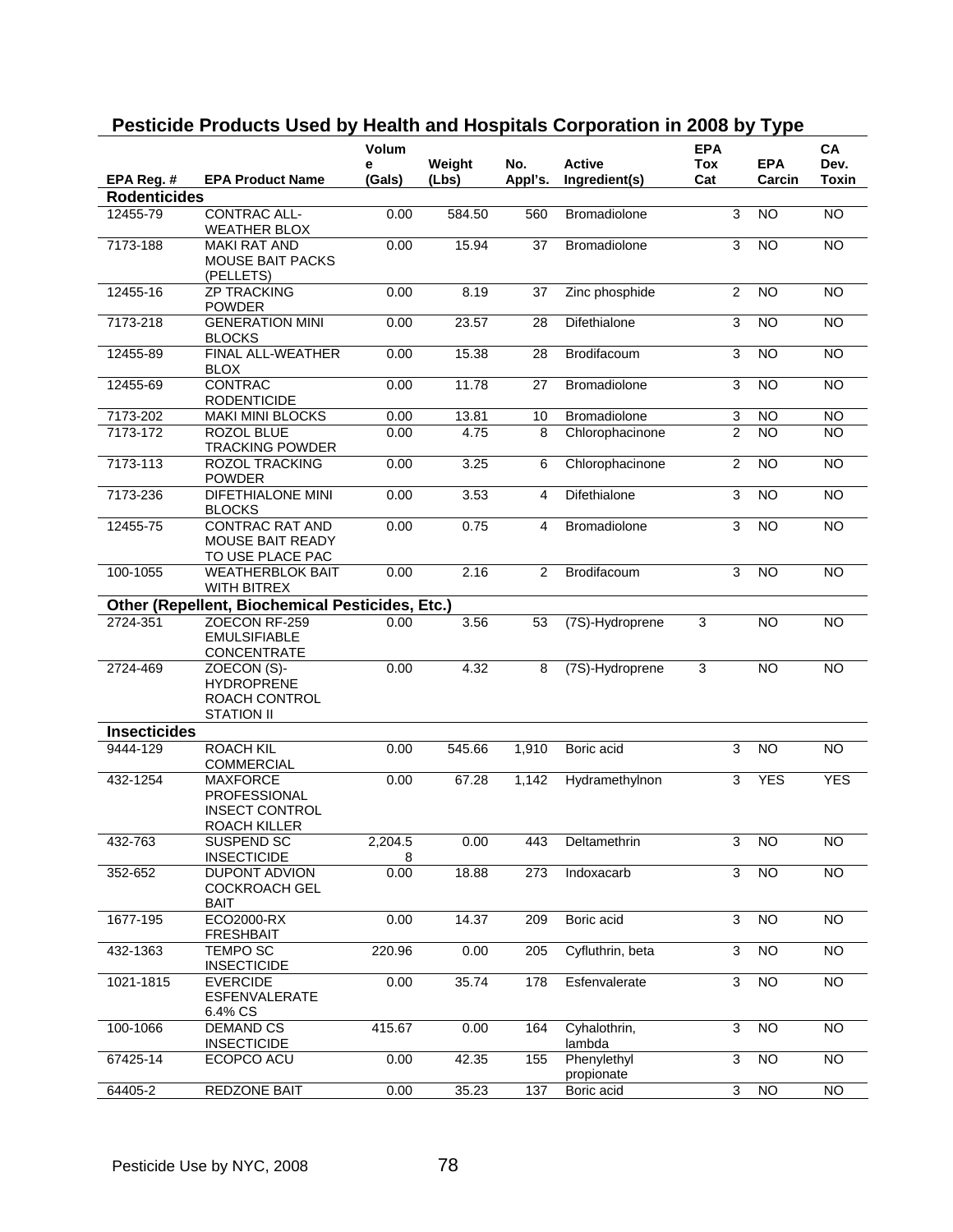|            |                                                                                                                  | Volum       |                 |                |                                                                                  | <b>EPA</b>        |                      | CA                   |
|------------|------------------------------------------------------------------------------------------------------------------|-------------|-----------------|----------------|----------------------------------------------------------------------------------|-------------------|----------------------|----------------------|
| EPA Reg. # | <b>EPA Product Name</b>                                                                                          | е<br>(Gals) | Weight<br>(Lbs) | No.<br>Appl's. | <b>Active</b><br>Ingredient(s)                                                   | <b>Tox</b><br>Cat | <b>EPA</b><br>Carcin | Dev.<br><b>Toxin</b> |
| 432-1304   | TEMPO 10 WP<br><b>INSECTICIDE</b>                                                                                | 95.72       | 0.00            | 127            | Cyfluthrin, beta                                                                 | 3                 | <b>NO</b>            | <b>NO</b>            |
| 432-1264   | <b>MAXFORCE ABF4</b>                                                                                             | 0.00        | 3.33            | 100            | Fipronil                                                                         | 3                 | <b>YES</b>           | <b>NO</b>            |
| 499-294    | <b>WHITMIRE AVERT PT</b><br>310 ABAMECTIN<br><b>DUST</b>                                                         | 0.00        | 18.10           | 87             | Avermectin                                                                       | 3                 | <b>NO</b>            | $\overline{NO}$      |
| 499-304    | WHITMIRE OPTEM ME<br>PT 600                                                                                      | 0.00        | 23.46           | 82             | Cyfluthrin                                                                       | 3                 | N <sub>O</sub>       | <b>NO</b>            |
| 432-772    | <b>DELTA DUST</b>                                                                                                | 0.00        | 19.22           | 80             | Deltamethrin                                                                     | 3                 | <b>NO</b>            | $\overline{N}$       |
| 499-406    | <b>AVERT</b><br><b>PRESCRIPTION</b><br><b>TREATMENT TC 93A</b><br><b>BAIT</b>                                    | 0.00        | 2.04            | 79             | Avermectin                                                                       | 3                 | <b>NO</b>            | $\overline{NO}$      |
| 432-1257   | <b>MAXFORCE ROACH</b><br><b>BAIT F.05</b>                                                                        | 0.00        | 2.21            | 78             | Fipronil                                                                         | 3                 | <b>YES</b>           | <b>NO</b>            |
| 499-507    | <b>PRESCRIPTION</b><br><b>TREATMENT BRAND</b><br><b>ADVANCE</b><br><b>COCKROACH GEL</b><br><b>BAIT RESERVOIR</b> | 0.00        | 0.99            | 62             | Dinotefuran                                                                      | 3                 | N <sub>O</sub>       | $\overline{NO}$      |
| 1677-191   | ECO2000-GR                                                                                                       | 0.00        | 26.81           | 58             | Boric acid                                                                       | 3                 | <b>NO</b>            | <b>NO</b>            |
| 2724-375   | <b>ALTOSID BRIQUETS</b>                                                                                          | 0.00        | 28.00           | 34             | S-Methoprene                                                                     | 3                 | <b>NO</b>            | <b>NO</b>            |
| 47000-73   | CT 511                                                                                                           | 0.00        | 15.44           | 30             | Pyrethrins;<br>Piperonyl butoxide;<br>N-octyl<br>bicycloheptene<br>dicarboximide | 3                 | <b>YES</b>           | <b>NO</b>            |
| 432-1262   | <b>MAXFORCE IBH10</b>                                                                                            | 0.00        | 7.38            | 30             | Hydramethylnon                                                                   | 3                 | <b>YES</b>           | <b>YES</b>           |
| 432-1259   | <b>PRODUCT: RBF5</b>                                                                                             | 0.00        | 14.38           | 23             | Fipronil                                                                         | 3                 | <b>YES</b>           | $\overline{N}$       |
| 1021-1603  | NYLAR 10EC                                                                                                       | 28.63       | 0.00            | 22             | Pyriproxyfen                                                                     | 3                 | N <sub>O</sub>       | $\overline{NO}$      |
| 9444-183   | <b>INTRUDER RESIDUAL</b><br><b>WITH CYFLUTHRIN</b>                                                               | 0.00        | 11.31           | 22             | Cyfluthrin;<br>Pyrethrins:<br>Piperonyl butoxide                                 | 3                 | <b>YES</b>           | <b>NO</b>            |
| 1677-196   | ECO2000-XP<br><b>FRESHBAIT</b>                                                                                   | 0.00        | 1.05            | 17             | Boric acid                                                                       | 3                 | <b>NO</b>            | <b>NO</b>            |
| 655-802    | PRENTOX LARVA-<br><b>LUR CONTAINS</b><br><b>PROPOXUR</b>                                                         | 0.00        | 6.00            | 13             | Propoxur                                                                         | 3                 | <b>YES</b>           | $\overline{NO}$      |
| 499-470    | <b>WHITMIRE MICRO-</b><br><b>GEN TC 198</b>                                                                      | 0.00        | 2.47            | 11             | Cyfluthrin                                                                       | 3                 | N <sub>O</sub>       | <b>NO</b>            |
| 73079-1    | <b>INTICE SWEET ANT</b><br>GEL                                                                                   | 0.00        | 0.25            | 10             | Boric acid                                                                       | 3                 | <b>NO</b>            | <b>NO</b>            |
| 53871-3    | STIMUKIL FLY BAIT                                                                                                | 0.00        | 3.33            | 8              | Methomyl; (Z)-9-<br>Tricosene                                                    | 3                 | $\overline{NO}$      | <b>NO</b>            |
| 432-1256   | <b>MAXFORCE ANT BAIT</b><br>F1                                                                                   | 0.00        | 0.09            | 8              | Fipronil                                                                         | 3                 | <b>YES</b>           | $\overline{NO}$      |
| 1021-1424  | PYROCIDE FOGGING<br>CONCENTRATE 7338                                                                             | 0.00        | 6.00            | 6              | Pyrethrins;<br>Piperonyl butoxide;<br>N-octyl<br>bicycloheptene<br>dicarboximide | 3                 | <b>YES</b>           | NO                   |
| 73079-2    | IN TICE GRANULAR<br><b>BAIT</b>                                                                                  | 0.00        | 3.13            | 6              | Boric acid                                                                       | 3                 | <b>NO</b>            | <b>NO</b>            |
| 499-496    | <b>PRESCRIPTION</b><br><b>TREATMENT BRAND</b><br>ADVANCE 360A DUAL<br><b>CHOICE ANT BAIT</b><br><b>STATIONS</b>  | 0.00        | 1.64            | 6              | Avermectin                                                                       | 3                 | $\overline{NO}$      | $\overline{NO}$      |
| 352-668    | DUPONT ADVION<br><b>COCKROACH BAIT</b><br>ARENA                                                                  | 0.00        | 1.38            | 6              | Indoxacarb                                                                       | 3                 | $\overline{3}$       | <b>NO</b>            |